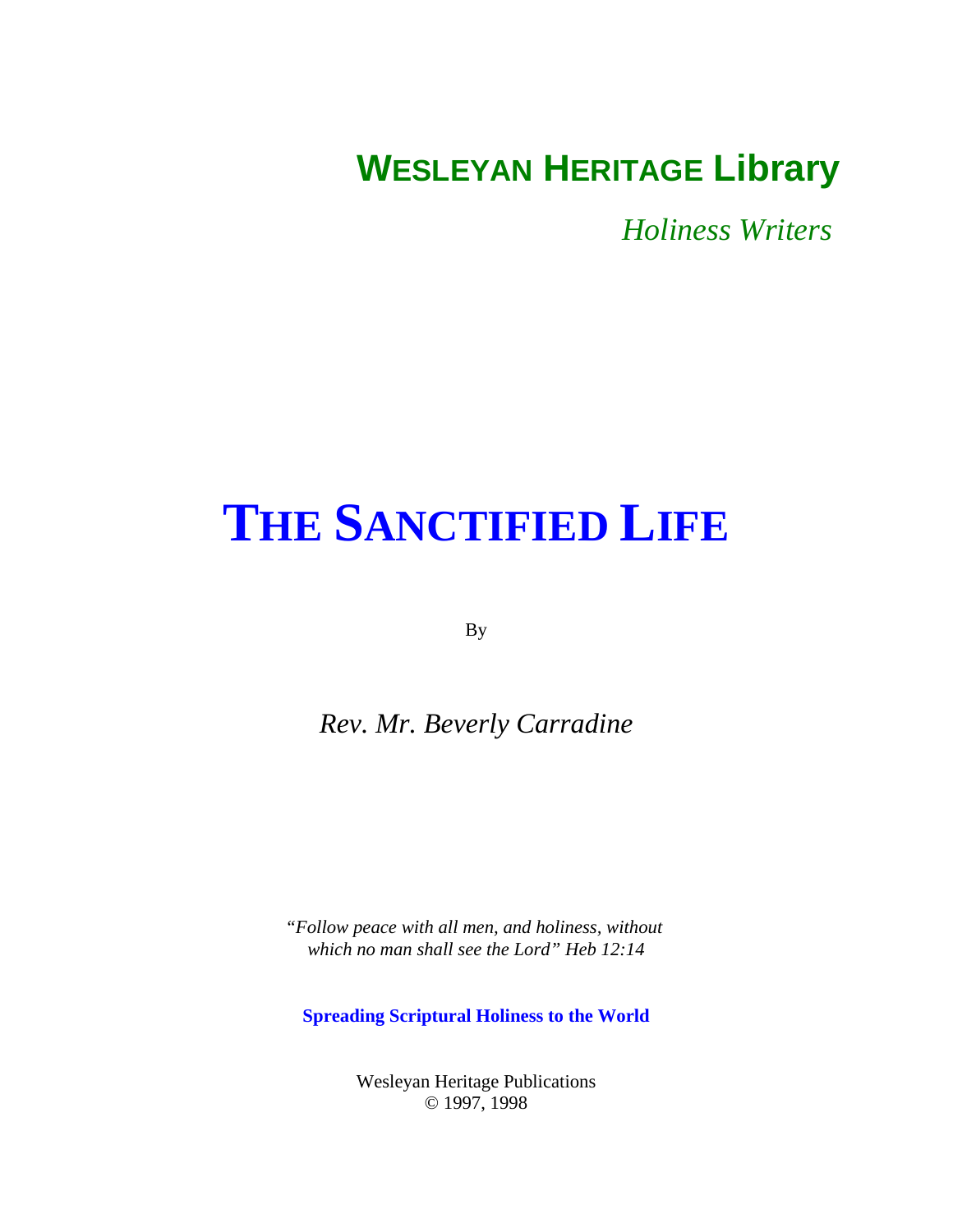## **[THE SANCTIFIED LIFE](#page-0-0)**

By Beverly Carradine

#### **CONTENTS**

<span id="page-1-0"></span>Chapter 1 [Different Theories In Regard To Sanctification Or Heart Purity](#page-3-0)

> Chapter 2 [The True Theory](#page-8-0)

Chapter 3 [The Blessing Is Obtainable Now](#page-13-0)

Chapter 4 [The Blessing May Be Lost](#page-18-0)

Chapter 5 [The Blessing Can Be Recovered](#page-24-0)

Chapter 6 [How To Keep The Blessing](#page-29-0)

Chapter 7 [Some Features Of The Sanctified Life](#page-35-0)

> Chapter 8 [The Loneliness Of The Life](#page-40-0)

> > Chapter 9 [Prayer And Reading](#page-47-0)

> > > [Chapter 10](#page-53-0) Witnessing

Chapter 11 [Good Works](#page-62-0)

Chapter 12 [Fasting, Tithes, And Dress](#page-68-0)

Chapter 13 [Moods, Affinities, And Impressions](#page-75-0)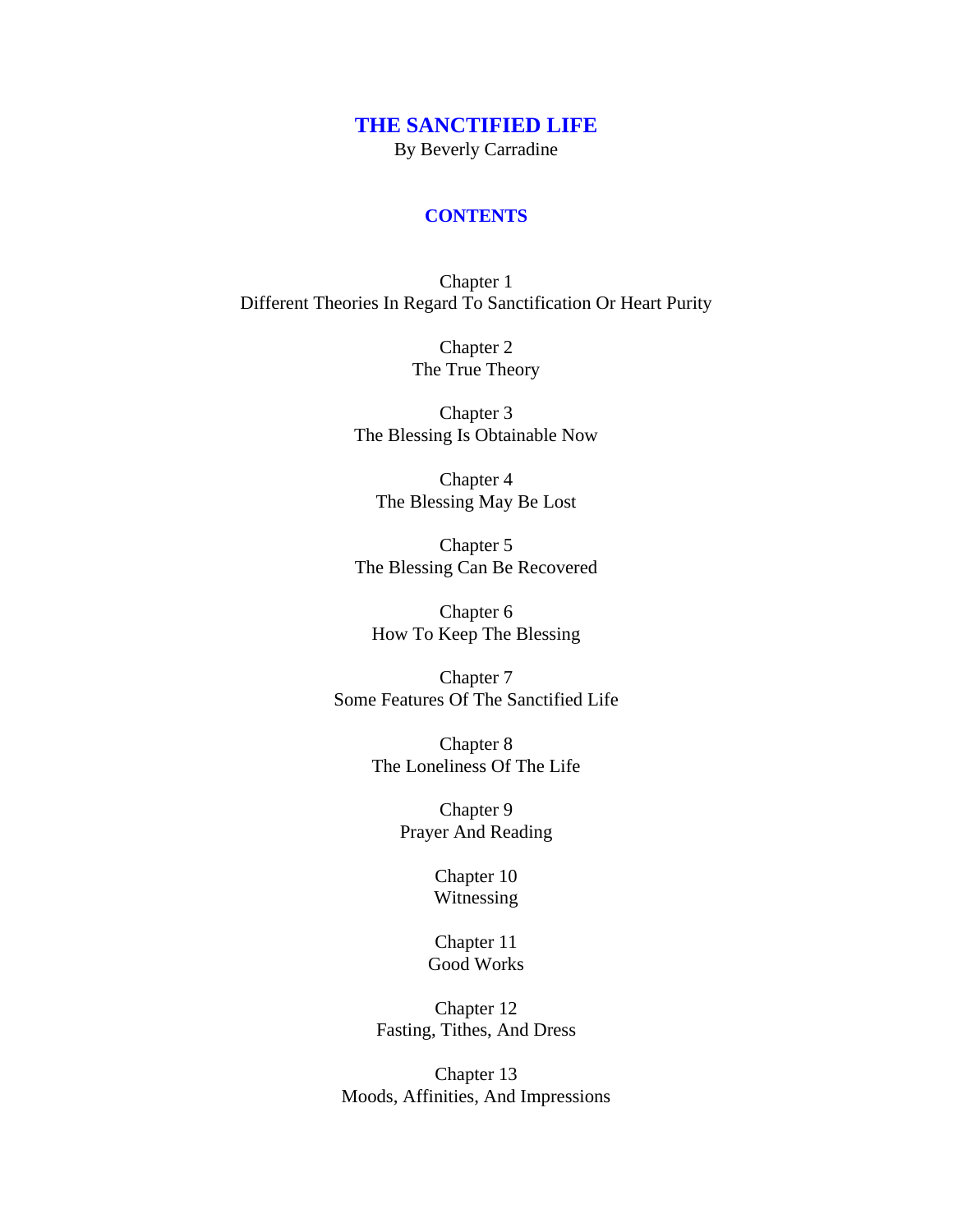Chapter 14 [Doubts, Fears, And Fret](#page-82-0)

> Chapter 15 [Come-Out-Ism](#page-90-0)

Chapter 16 [Secret Societies](#page-99-0)

> [Chapter 17](#page-106-0) Sidetracks

Chapter 18 [The Great Remedy](#page-120-0)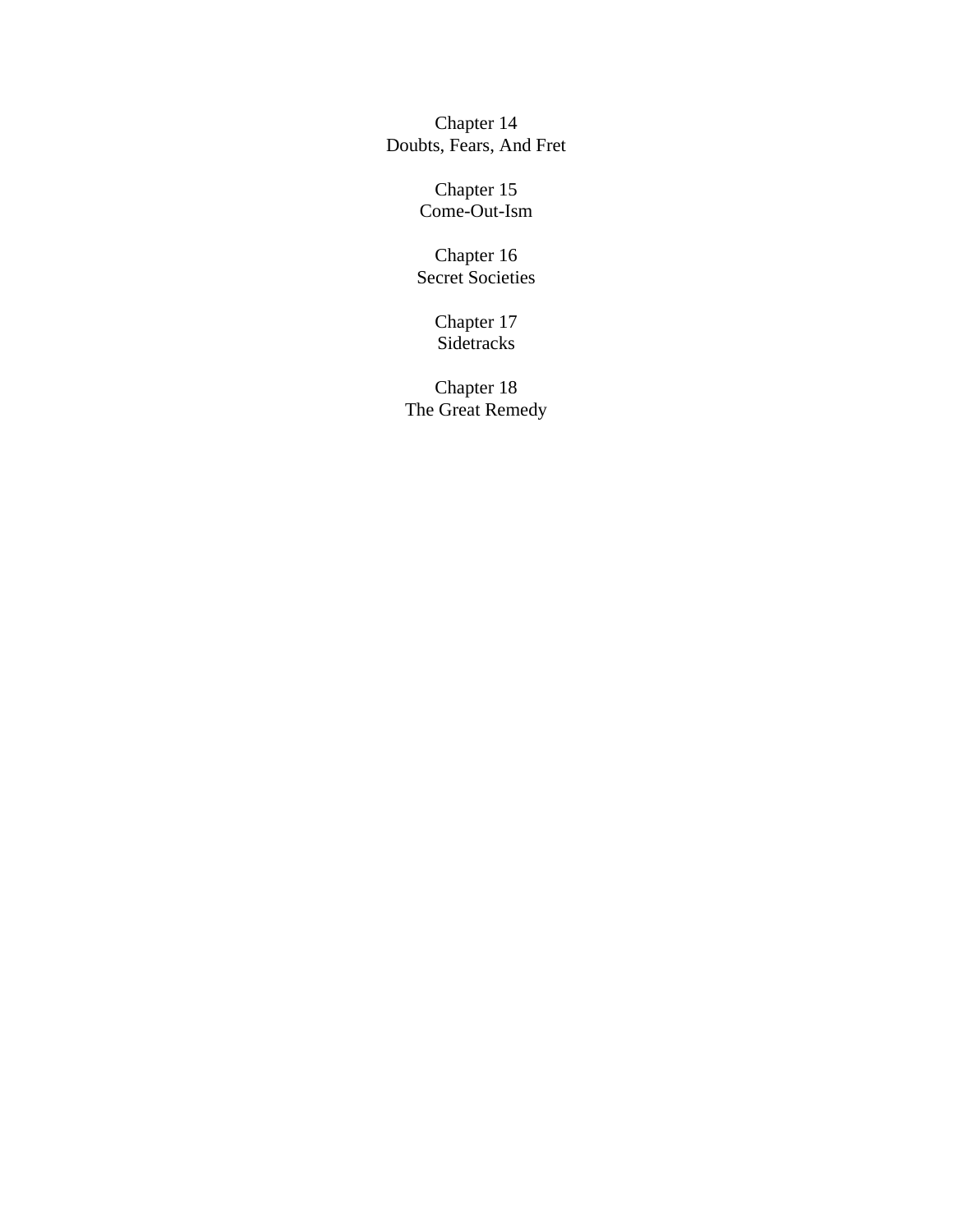#### THE SANCTIFIED LIFE By Beverly Carradine

#### **Chapter 1 Different Theories In Regard To Sanctification Or Heart Purity**

<span id="page-3-0"></span>The Saviour in His Sermon on the Mount said: "Blessed are the pure in heart." Can any one believe that Christ would bless a class of people who do not or can not exist? If men so insist, then do they make the Saviour utter an absurdity.

Regeneration implanted spiritual life in the soul, cleansed the nature from personal sin and guilt, gave a title to Heaven and communicated power over the world, the flesh and the devil; but neither the Bible or experience say it made us holy. It is a pity that some people do not study the meaning of the word regenerate. The trouble today is that it is loaded down with definitions that do not belong to the word; for some have made it mean anything and everything in order to leave no room for a second work of grace.

It is well to remember that a new heart is one thing, and a pure heart another. They are not synonymous. A man can have a new heart which loves God, and yet not possess a pure heart from which self, man-fear, love of praise and other like things are banished. The new heart comes with regeneration, the pure heart by the Baptism of the Holy Ghost and of fire. We are born unto one and baptized into the other. Born of water and the Spirit, but baptized with the Holy Ghost and with fire.

All churches agree that heart purity or sanctification is to be possessed. They only differ as to the time in which it may be obtained, and as to the agency or power through which it is effected. But this is a very great difference, and of gravest moment to the soul seeking to be holy. We call attention to some of these views.

One is the Purgatorial Theory. This, as is well known, is held by the Roman Catholic Church. They believe in pardon here in time, but that purification is obtained by flames burning in a kind of middle world, which they call Purgatory. The objection to this theory is that the Bible does not teach it, and there are some of us who want a "thus saith the Lord" on so vital a matter. An additional objection to this teaching is that it ascribes to a material flame what should be accomplished by the blood of Jesus Christ. There goes up a protest from the heart as we see the crown which belongs to the Son of God placed upon a bit of fire, and a marvelous work of grace which is attributed by the Bible to Him, ascribed to a flame, which we know to be an unintelligent and unspiritual agency.

A second opinion held is the Death Theory. There are many who believe and insist that purity or holiness can only come to the soul in the moment of death. The serious objection to this view is that there is nothing in the Bible to give foundation for such a teaching. Moreover this idea of death purification springs from the old false notion that sin is in matter. This position has long ago been made untenable. The absurdity of saying that sin is in a non-intelligent substance must at once strike the reader. So we conclude that sin is not to be found in wood, leather, cloth, skin, bone, muscle, or any other form of matter. It must and can only exist in spirit. The view, therefore, that located sin in the material nature of man, failed to see that the body was simply an unconscious instrument of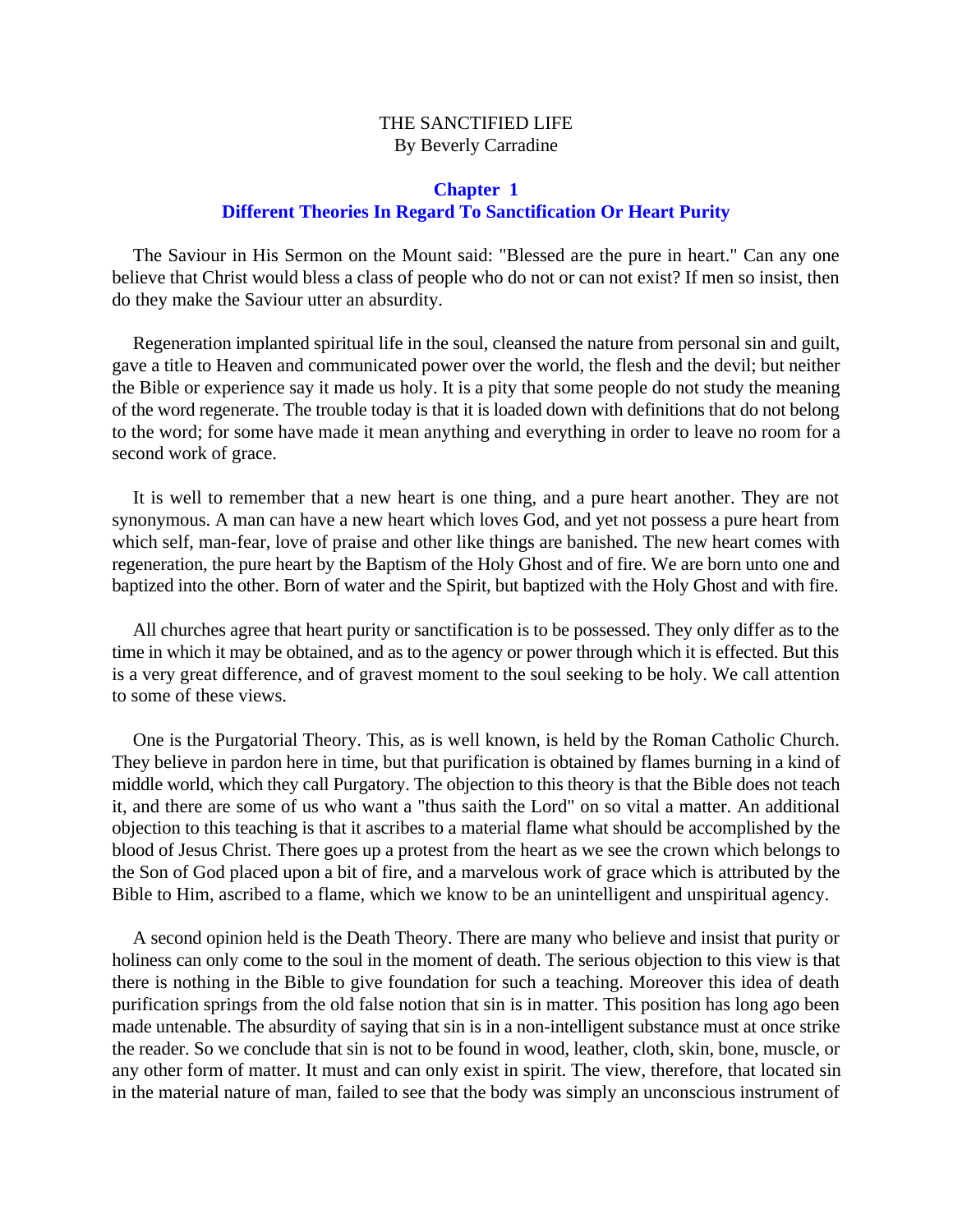the soul within; and supposing that the word "flesh" in the Bible meant the body, they fell upon the conclusion that the only hope of deliverance was by laying down the body in the grave.

An additional fault we find with this view is in its attributing purifying power to Death. Death is not an entity, but simply a dissolution of soul and body. There is nothing in the parting of the two natures to produce holiness. Moreover, if Death purifies or sanctifies then is it a saviour. Indeed, it does what Christ has not been able to do, according to these false notions. He could pardon, but Death they say purifies! Nor is this all of the absurdity of this view; for if Death purifies us, then is Death a friend! But the Bible distinctly says that Death is an enemy; "the last enemy that shall be destroyed is death."

We can not but offer the following thought to all who believe that we are only made pure and holy death; that if this be so, then it is a great pity for people to get well who are sick. All drug stores should be discontinued, and physicians should be remonstrated with who are trying to restore indisposed and diseased people to health and life. They should be told that they are making a great mistake. "Do you not know, Doctor," we should say to them, "that if you let this man die he will become pure; but if you restore him, you are simply helping to protract and prolong sin in him and in his life?" The utter untenableness of the idea is seen without our adding another argument.

A third view is the Reformation Theory. Those who hold to this simply bid men to quit their badness. The exhortation is to stop doing wrong, join the church, lead a moral life, and the first thing they know they will be clean and pure.

This is the world's idea of holiness. It makes a man his own saviour, and as a moral procedure is nothing but whitewashing. The trouble with whitewash is that it comes off in a driving rain or through the course of time. The fence has not been changed, but simply coated. The old rotten plank is still underneath. We want something better than this in religion. It is not a coat of paint we want, but a new fence, not to be whitewashed, but washed white. The world white-washes, but Jesus washes white. We read once of an old inn in England called The Inn of the Black Dragon. A gentleman bought it, and not liking the sign painted it out, and on the new coat had the picture of a white lamb drawn. The hotel was now the Inn of the White Lamb. And so the sign creaked in the breezes for several years, pelted by the snow and rain and rocked by the wind. One night there was a fearful storm, and next morning the landlord, on walking out on the pavement, glanced upward at his sign, and lo! the lamb was gone, and there pawing in the air was the old black dragon. The last storm of rain had washed off the lamb.

Herein is seen the trouble with the Reformation business. It is a skin-deep matter. It is manner rather than morals. It is a superficial coat instead of a radical change, and any time under a severe provocation the lamb is likely to disappear and the dragon take the deck.

We once saw when a lad a piece of candy with the word LOVE appearing in red color on the end of the stick. On biting off an end of it, the word was still seen. Deeper down we went in saccharine bites, but the word LOVE was always there. In fact, it ran through the whole stick. This is the way we want cleansing. We desire it through and through. No matter how deep men may go in their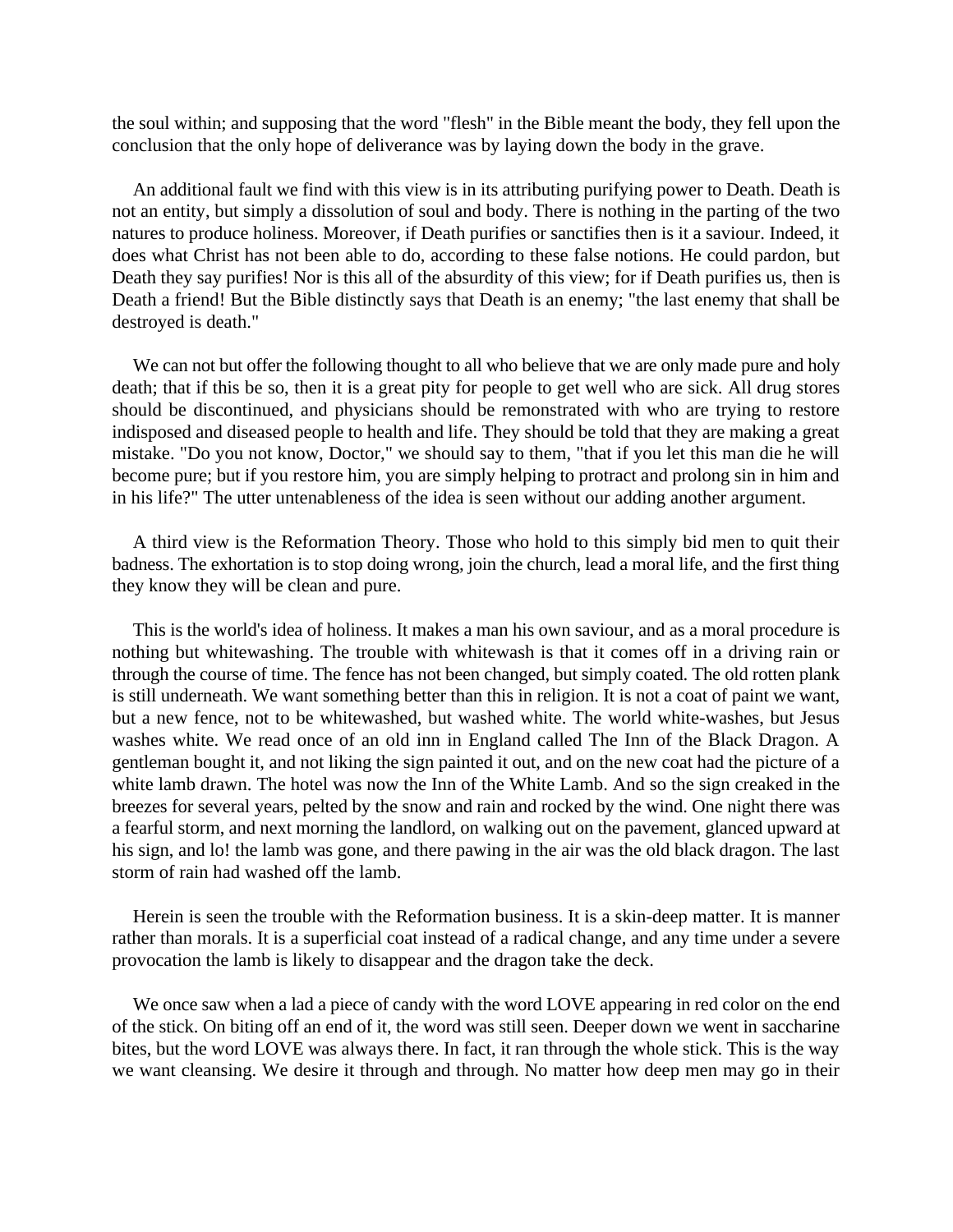investigation, nor how knives may chop us off here and there, yet, recognized by men and felt by ourselves, we want the purifying work of Christ to abide.

A fourth view is the Zinzendorfian Theory. This teaching affirms that purity is obtained in regeneration. Concerning this false piece of theology, Mr. Wesley said that such a doctrine had never been heard of until Zinzendorf, a German Count, arose to teach it. It is well known how he wrote and preached against the heresy.

Truly, it seems that Methodism has drifted marvelously when her preachers can turn against the well-known declarations of her founder, and proclaim the opinions of a German Count as Methodist truth, when Mr. Wesley opposed and denounced it wherever he went. William Bramwell declared that he foresaw this doctrine would be the devil's big gun; and so it as proved. The amazing subtilty as well as fatality of this movement of Satan is seen at once when we call attention to the fact that he secures the same end by this teaching that he did when he had men believing for ages that they could never be made pure and be saved from sin in this world. As light poured in on men's minds through the pages of Holy Writ, and they saw that holiness was promised and possible, the great Adversary changed his tactics and taught that heart purity or holiness is obtained in regeneration. The astonishing fact is that by two such different teachings the same result is achieved--sin is left in the heart. For if men are taught that they have all in regeneration, the "pressing after," the "groaning for" the full deliverance does not take place, and so inbred sin is left unpurged in the soul.

As we stated in a chapter in "The Old Man," if regeneration is purity, then the advocates of this doctrine should have the following proofs: They should have analogies of nature teaching perfection in birth; the statement of God's Word declaring regenerated people to be pure; and the testimony of God's children saying that they have so found it in their experience. But when we come to look for these evidences, there is not one to be found. As for the analogies in nature, while we have abundance to prove perfection in creation, there are none to teach perfection or cleanness in birth. Nothing is born physically perfect in the animal kingdom, whether among beasts or men. A faithful examination will prove this. As for the Bible, it distinctly recognizes and names a principle or nature of evil left in the child of God. In one place it is called a "filthiness of spirit"; and any one can see that this could not be a material something. As for Christian testimony, we find that while men will insist in controversial articles, hundreds of miles away, that they obtained all in regeneration, yet when it comes to standing up in a testimony meeting where many eyes are upon them, and above all God is felt to be searchingly and powerfully present, that at such times and places they are most significantly silent. In addition to all this is the voiceless but strong opinion of the families and friends of these brethren that they did not "get it all" at conversion, that regeneration, whatever else it may have accomplished, had not made them pure.

The fifth view is the Growth Theory. Many thousands hold to this in all the different churches. Their position is that pardon and spiritual life are realized in regeneration, but holiness or entire sanctification comes as a development. It is away over yonder in the future somewhere. It is dim from its great distance from us. If we attain at all, it must be by the long process of a silent growth. This method, among other excellencies, disturbs no one's sensibilities by the noise of a sudden arrival. In the concern for the feelings of certain people, it looks like they do not propose to arrive at all.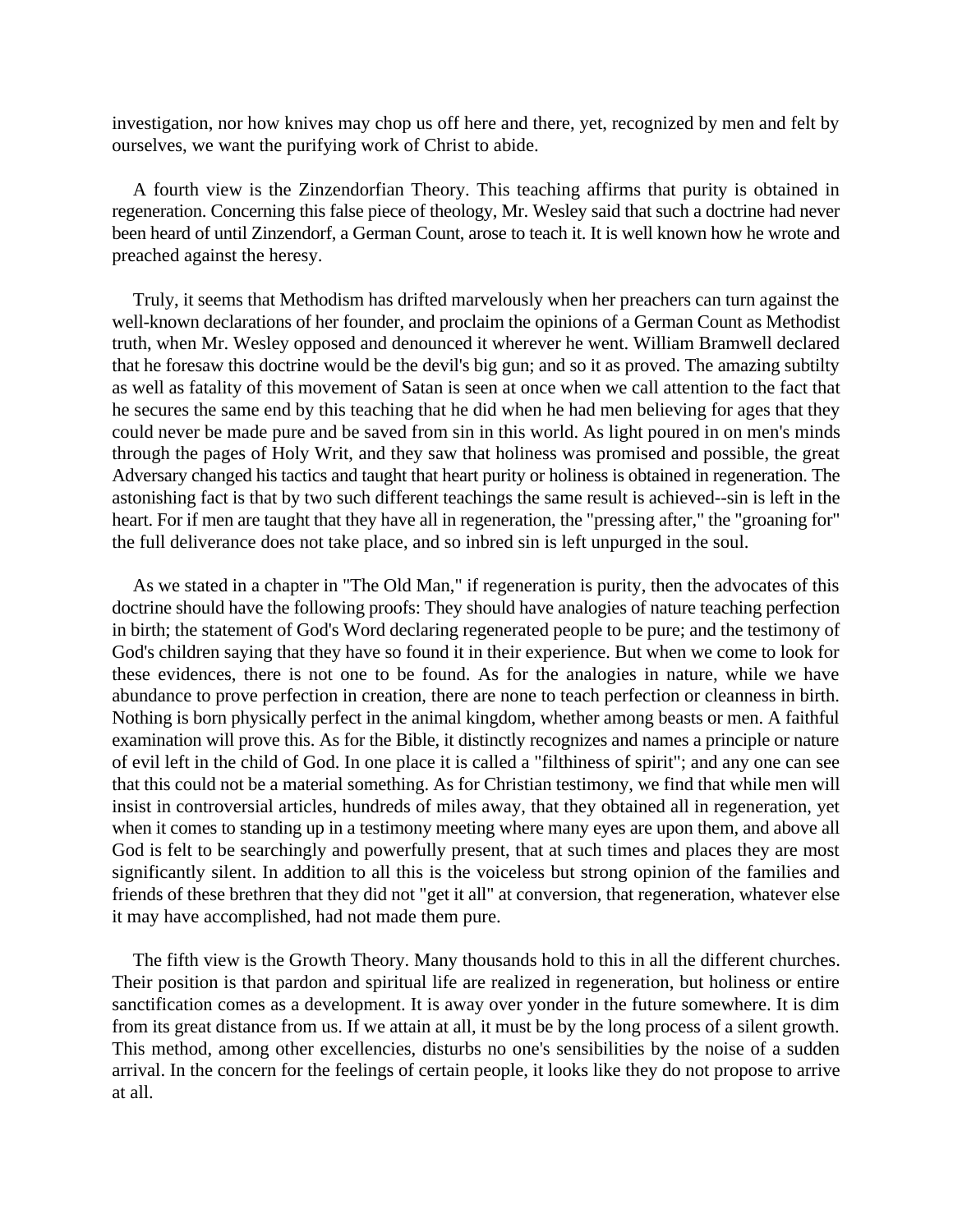The mistake that these brethren make is in confounding purity and maturity. Maturity or mellowness or ripeness comes with the flight of time, both in nature and grace, but the blessing we are contending for is not maturity but purity--a grace that is to be obtained as suddenly and sensibly as pardon.

Moreover, the people of God who hold to the growth view are confronted with the embarrassing fact that they can not present a single instance of a Christian coming to this blessing by development. This embarrassment is manifest when asked to produce a witness. They can not do it. Such a person has never and will never be found. Repeatedly the author has asked the question of large congregations in all parts of the United States, that he might establish by the answer the real truth, and he has never yet found a single person who received it by growth. On the contrary, many thousands have stood on their feet to witness that they obtained the grace instantaneously by an act of faith in Christ.

We can not but affirm that if a man had been traveling on a train from St. Louis to Cincinnati for a week, and had not reached his destination, that there would be reason to believe he was on the wrong road. But what if he had been going a year!--and what if he had been traveling twenty or thirty years, yes, forty years, and still had not reached Cincinnati! Then he ought to know he was on the wrong road, and the most sensible thing to do would be to change cars, conductors, tickets, direction and everything. Not less true is it that if a person has been seeking for sanctification along the Christian growth line for ten, twenty or forty years, and has not yet obtained the rich grace, that here is unmistakable evidence that he is on the wrong route. It would be wisdom indeed to look in the Word and see if there is not a speedier and truer way.

Of course, the advocates of the Growth Theory have Scriptures to quote to prove their view. One very popular verse is "grow in grace"! To which we reply, Certainly; but this does not say "grow into grace." There is a great difference between "grow in" and "grow into." No man can grow "into" a grace of God, but after being inducted by divine power, it is the most natural and easy thing for him after that to "grow in grace." A tree can not grow into another field, but if transplanted can easily then grow in it. So a sinner can not grow into repentance. God's power puts him there, and being there, then he grows in grace. So a Christian can not grow into sanctification. Again the divine power is used to place him in the new experience, but once in, then he can grow in grace. Again, no saint can grow into heaven. Here God lifts him the third time and plants him in the fields of life. Immediately he begins to grow in grace in heaven. So we grow in grace in regeneration, sanctification, and heaven; but we could not and did not grow into a single one of them.

There are other Scripture passages which they quote, but as we have answered them in "The Old Man" we will not repeat here.

Again, there is the Imputation Theory. This is held by a number of excellent people. They say that the heart is never made entirely clean in this life, but purity is imputed to it through Christ. One of these advocates was talking with a Bishop in the M. E. Church, and in the course of the conversation said: "My heart is dark and foul; I find corruption in it. But Jesus comes and throws His white robe of purity over my black heart, and no one can see the blackness. And when Christ appears for His own He will come to me as I am thus covered up, and will take me off with His robe." The Bishop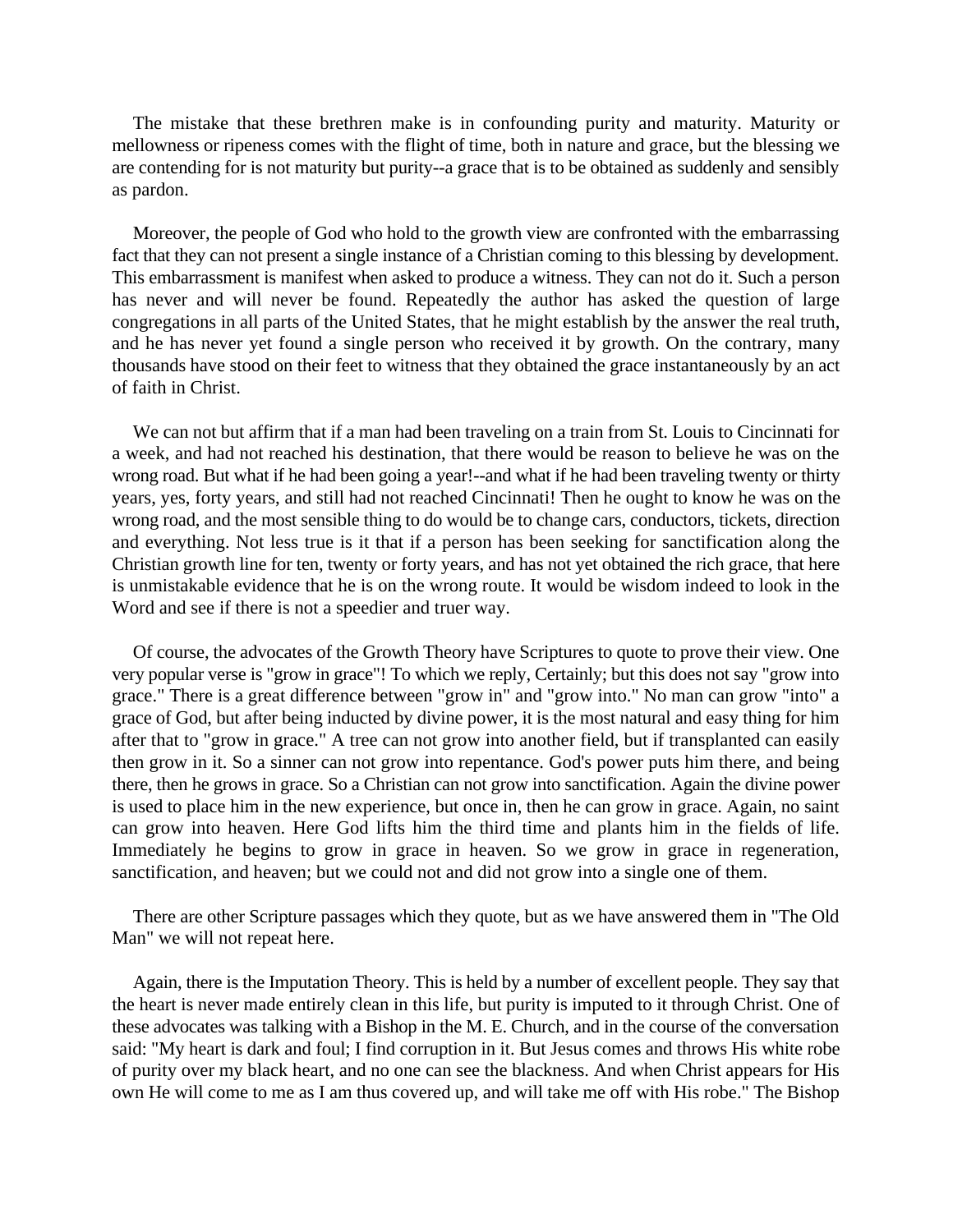meditated a moment and said: "Yes; Christ is coming for His own one of these days; and when He arrives He will do this very thing. But the black and foul do not belong to Him, so He will take His robe and leave you."

Imputed purity will not do. We want something deeper and more subjective. We know what imputed purity in a legal sense in the Bible means; but that same Bible teaches that we are brought into heaven not simply in a legal way, but are fitted for it as well. It is not only an imputed purity, but an imparted purity. The Word say: "From all your filthiness will I cleanse you"--"I will purge away thy dross and take away thy tin." This is what God promises and what the soul craves and must have to see God.

"What is imputed purity," said a man once, "but a snowstorm in a barnyard?" "Yes," replied a Salvation Army Captain, "and what if there should be a thaw!"

The trouble is that the "thaw" does come in such cases, and then what a moral, or rather immoral, spectacle we behold!

Let men deny and argue as they will, the yearning for a pure heart is left in the regenerate soul, and it is a longing not for something imputed to it in a hazy kind of way, but something given and enjoyed as a blessed, blissful possession. Moreover, the fact that this longing is in the regenerated heart shows that it is a grace as yet unpossessed, and so should inspire and urge the believer on unweariedly until he comes into the realization of the crowning blessing of the Christian life.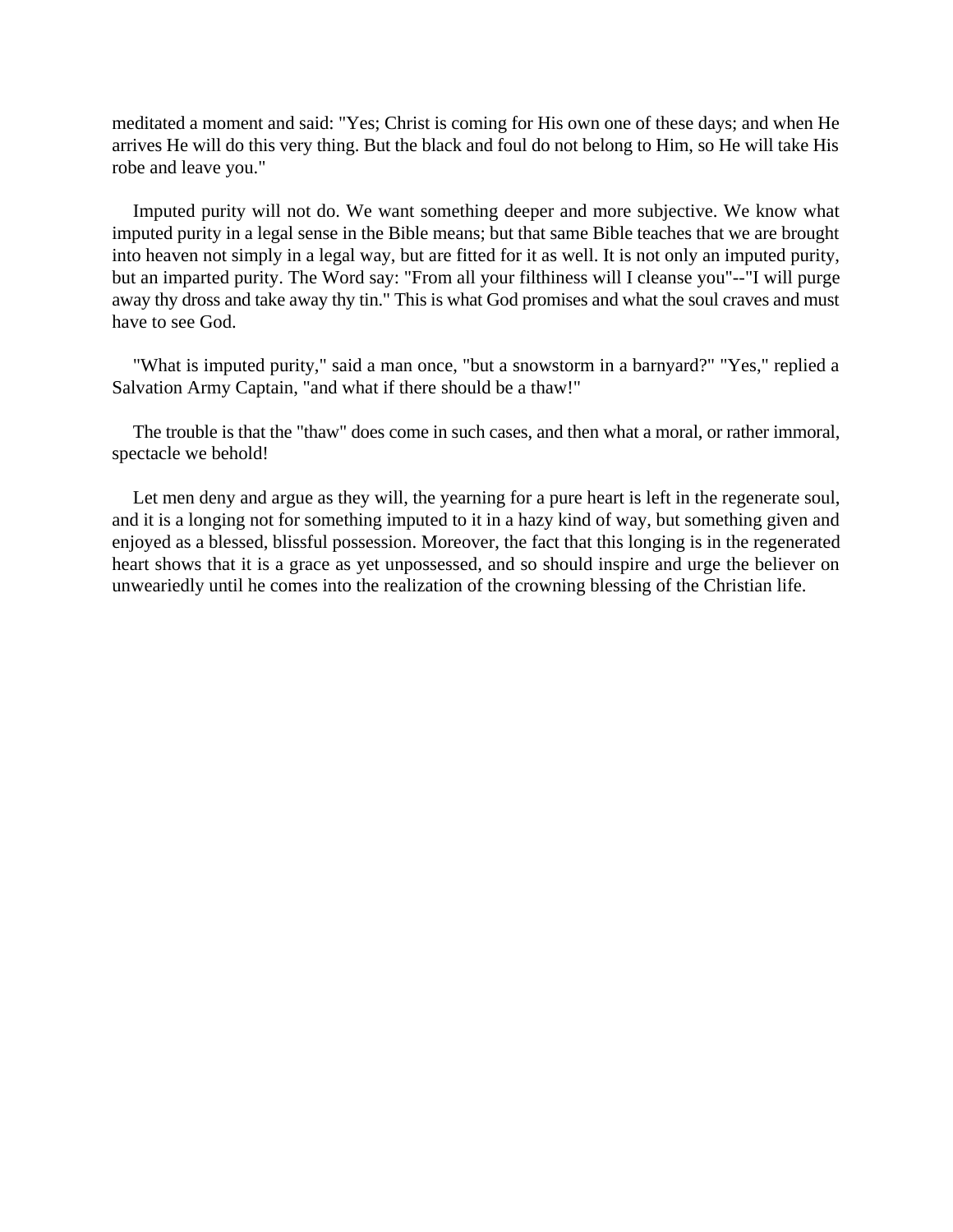#### THE SANCTIFIED LIFE By Beverly Carradine

#### **Chapter 2 The True Theory**

<span id="page-8-0"></span>The true theory of entire sanctification is that it is an instantaneous work of God wrought in the soul of a regenerated man or woman in answer to perfect consecration, unswerving faith, and importunate prayer.

That there is a growth in grace before the reception of this blessing, and a rapid growth afterwards, is hereby affirmed, and no intelligent teacher of holiness thinks of denying. But neither the ante growth or the post growth is the work itself of which we speak. That work, which cleanses the heart from all sin, no matter how preceded by mortification of spirit and crucifying of the flesh, is done in a moment, in the twinkling of an eye, by the mighty power of God.

We are never to confound the things we do with what God does. We get ready or Him. We place ourselves in position, and the fire descends. We sanctify ourselves that He might sanctify us.

It is God's work. The Bible abounds in such statements. "Create in me a clean heart, O God." "He will purify the sons of Levi." "From all your filthiness and all your idols will I cleanse you." "Christ loved the church and gave himself for it, that he might sanctify and cleanse it with the washing of water by the word, that he might present it to himself a glorious church, not having spot or wrinkle or any such thing; but that it should be holy and without blemish."

This purification is never attributed as a result to death or growth in grace, but is always declared to be the work of God.

It is therefore quite astonishing when we declare the fact of God's cleansing the heart from all remaining sin that men should call it "our theory." It is not our teaching, but the Bible's own statement. It is impossible to read the Word without seeing it everywhere.

It is wonderful how the plain setting forth of God's Word is called a "theory," and so branded and avoided. A presiding elder was speaking to a sanctified preacher on his district, and said: "I recognize your lovely spirit, excellent life and faithful ministry, but I can not endorse your theory." The preacher replied: " Well, here is a remarkable thing. Suppose I am presented with an apple which is large and rosy, has a pleasant smell and delicious taste; and I say to it, Apple, you are large, rosy, fragrant and luscious, but I can not endorse the tree that grew you. Now, brother, this speech would not be more surprising and unreasonable on my part than yours to me; for you admit that my spirit and life are all right and gospel labors successful, and yet refuse to endorse the very blessing by which I obtained this spirit and achieve this success."

It is nothing on earth but the opposition of the carnal mind to the divine way of doing things. This is God's method of purifying the heart. He does it Himself. In like manner men resisted the faith theory of justification in Luther's time, and so men oppose the faith theory of an instantaneous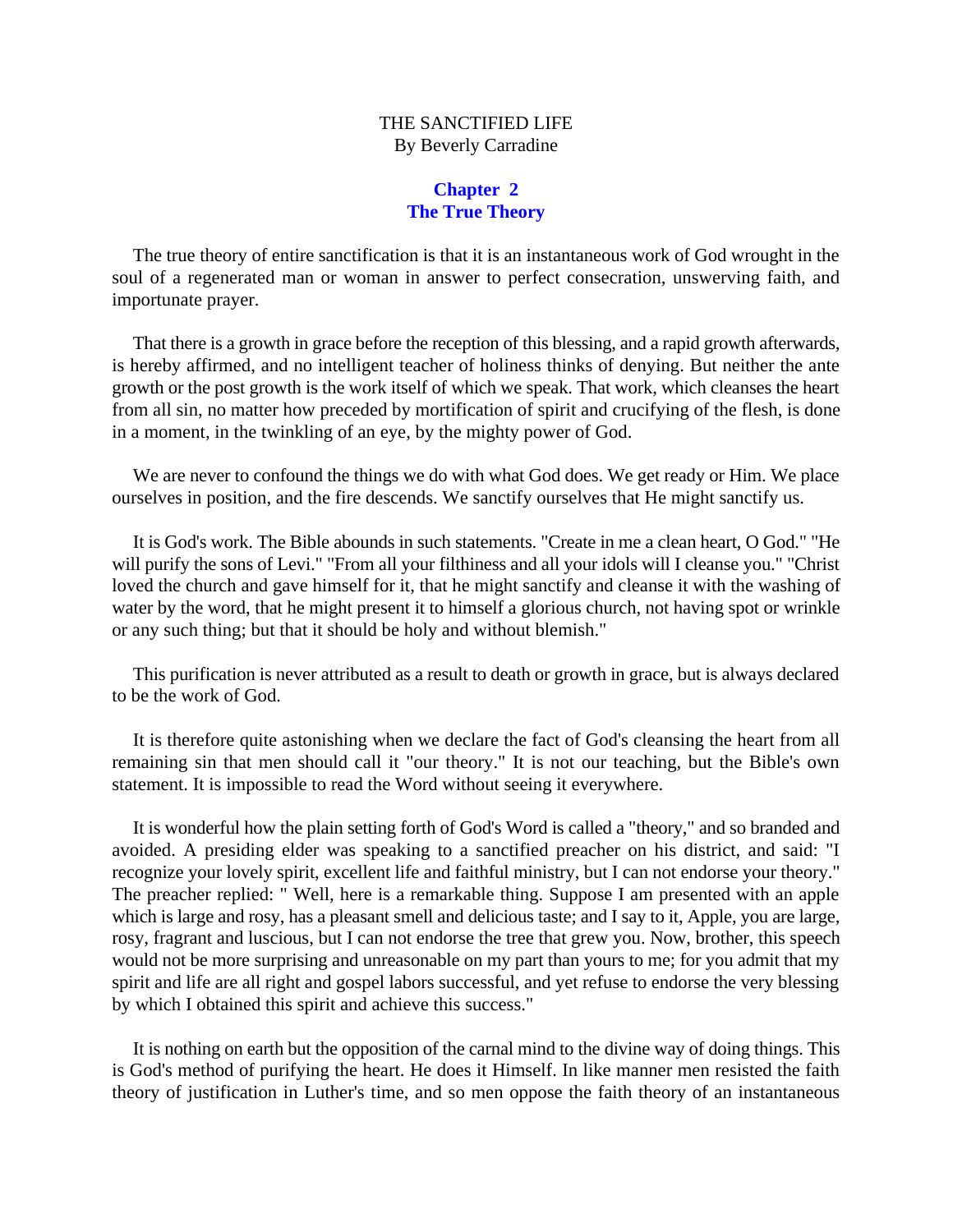sanctification today. But it will yet be seen on earth, as it will be perfectly known in heaven, that the "Second Blessing Theory," so often ridiculed and assailed, is God's way of sanctifying the soul. The ridicule hurled at it is no indication of its not being true, for it stands in good company in the matter of an undeserved obloquy. So the multitude jeered at Christ on the cross. So men laugh at the Bible, and at the doctrines of the Resurrection and the Final Judgment. And so have I seen them laugh at revival meetings when the Holy Ghost was saving people and they were shouting the praises of God. Men mocked at Pentecost, and continue to ridicule the truth and work of God. A minister said in the preachers' meeting of a large Western city that "he was convinced that the whole second blessing movement was born in hell." There was not a preacher present who enjoyed the blessing of sanctification. Most of them were skeptical in regard to the matter, and were trying to keep it out of their churches; but at this fearful remark there was a chorus of protesting voices from the entire body:

"No, no, brother; don't say that!" The speech of the excited man bordered wonderfully near to blasphemy against the Holy Ghost. To say that the holiness movement, inspired and swept onward by the Holy Spirit, is a work born in hell is frightfully similar to the utterance of the angry Jews when Christ by the power of the Spirit cast out devils in their presence . They said He did it by the power of Beelzebub, locating the power and origin of the miracle in hell. It was then Jesus turned and said: "The blasphemy against the Holy Ghost shall not be forgiven." This He said, Mark writes, "because they said He had an unclean spirit." They gave a divine work a hellish origin.

But no matter how men deny and resist, the Bible teaches that the purification of the heart is the work of God. Peter tells how this purifying came by faith on the day of Pentecost, and John states that it is while "we walk in the light," "having fellowship one with another," that then "the blood of Jesus Christ cleanseth us from all sin." As thus taught in God's Word, it is a divine work and subsequent to regeneration. Mr. Wesley says the last quoted verse is one of the strongest passages to teach the second work. Of course, the word "cleanseth" is in the present tense, and this very fact gives the idea of the constant, unbroken, perpetual sense of cleanness that comes with the blessing of entire sanctification. But not less clear is the truth that this cleansing from all sin came while the man was "in the light" and enjoying Christian "fellowship."

But, says an objector, I do not believe that God has to do His work over again. The answer to this is that sanctification is not the doing over of regeneration, but is a different work altogether. The second work being not to improve regeneration but to eliminate inbred sin.

Still, with this explanation, the objector has spoken hastily in saying God does not have to do his work over again, This He certainly does in the recovery of every backslider.

But, says the objector again, I do not believe that God does a second work; I believe He accomplished everything He has to do in one work.

The reply to this is that, plausible as is the speech, everything contradicts it in nature and grace. The first contradiction is from the world, which as it rolls through space says God made me by six distinct touches or works; every one was different, and all six together made me the habitable earth I am today.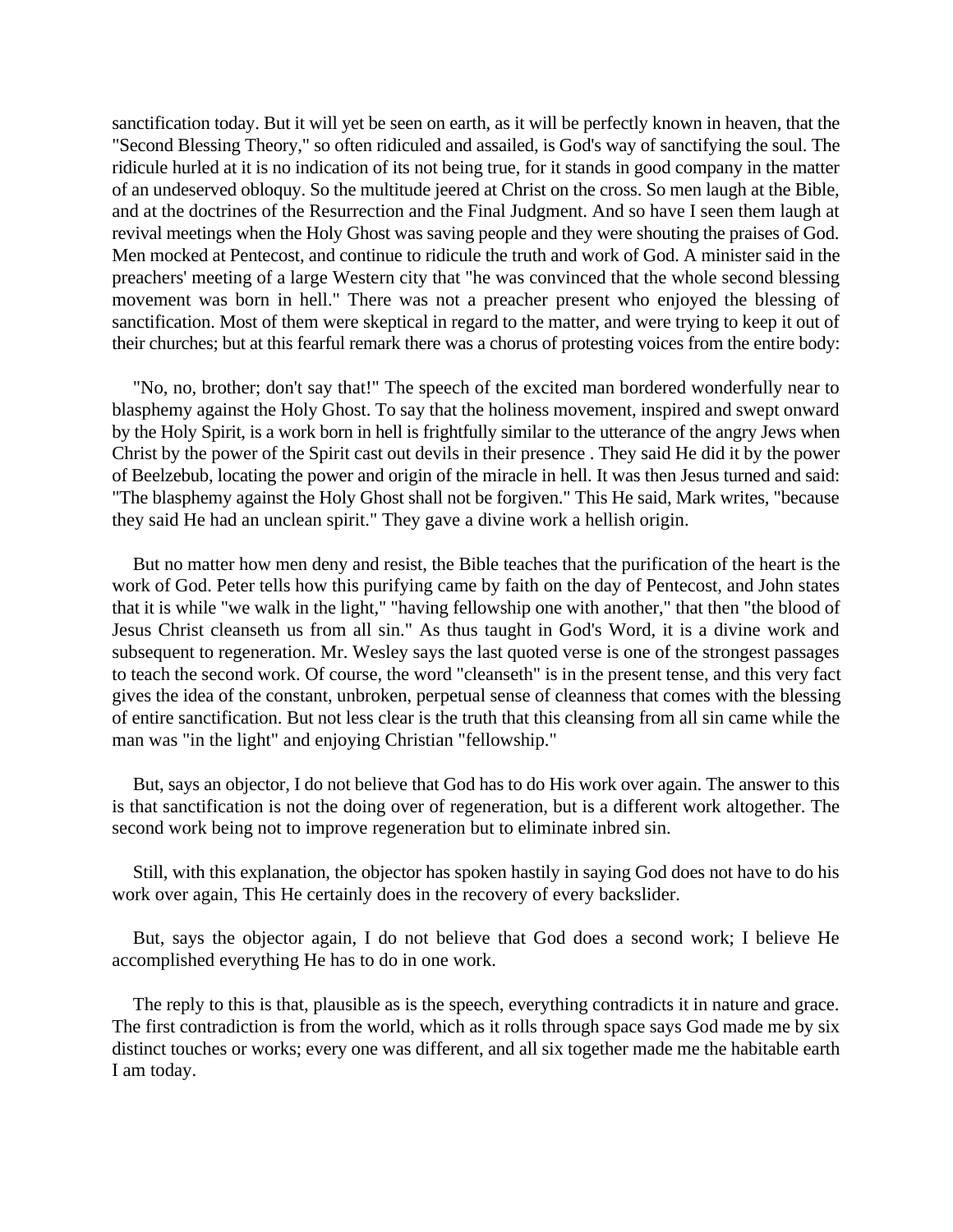The second contradiction comes from the human family. When Adam was created, the race in its federal nature was not completed. It takes not only male but female to make man, and the two were not made at once. God first created man and then afterwards made the woman and brought her to Adam. There are few but will admit that the second work was an improvement on the first. So it took two works to make what is properly called man. The author can not see how a woman can get her consent to fight the second blessing when she is a second blessing herself.

The third contradiction is seen in the two covenants God has at different times given the world. The Bible says there were two, and Paul distinctly says that the first was not perfect. Some people insist that every one of God's works is perfect; they seem to know more than the Lord Himself, for He affirms in His own Word that the first covenant was not faultless, while in James we read that "every good gift and every perfect gift is from above," showing that there is a difference in God's gifts, some being good and some perfect. Regeneration is never called perfection in the Bible; but being regenerated, we are told to go on to perfection. So the first covenant not being faultless, God gives another that is perfect, in which the "old sin is purged"; there is no more "remembrance of sin," and the worshiper himself is "made perfect." Two works are beheld in regard to the covenants.

The fourth contradiction to the statement that God does everything in one work is seen in what took place with the disciples on the day of Pentecost. They evidently received a new divine work or grace on the morning of the tenth day. That they were converted men and women when they went into the upper room there can be no doubt if language means anything. Christ said they were branches of the true Vine, that their names were in the Book of Life, and that they were not of the world, even as He was not of the world. He had sent them forth to preach the Gospel, but this He has never done with sinners. They had cast out devils, and Christ said that a devil could not cast out a devil, else was the house of Satan divided. In addition to all this, days before He had breathed upon them and said: "Receive ye the Holy Ghost." Who can read these statements and descriptions and not see that they were saved men and women. Yet on the morning of the tenth day suddenly the power of God fell upon them and they were all filled with the Holy Ghost, and they began to speak with new tongues. Peter leaped to his feet and cried out: "This is what Joel said should take place in the last days."

This one speech of Peter proves it was a new grace or blessing received. Here was something long ago prophesied just sent down upon them. Certainly this could not be pardon and regeneration, for men had enjoyed the justified experience all along. Surely the patriarchs, prophets, David, Simeon, Anna, and John the Baptist had religion. The very astonishment and gladness of the disciples showed that the blessing was new. Suppose, for instance, one of us should promise our children a remarkable breakfast. They could scarcely sleep for thinking what it would be, but of course looked for dainties and luxuries. But next morning, on filing into the dining room, they discovered the same old breakfast of bread, meat and coffee. One thing is certain, they would not be in a rapture, and none of them would spring on a chair and cry out in enthusiasm: "This is what Joel said should take place." If what happened at Pentecost was what had been experienced before, how can the joy and astonishment and quotation of Peter be reconciled with the facts? No! instead of this we are brought face to face again with the second work of grace. 'The marvelous change that took place in the disciples from this hour settles the fact that it was a second work, not of pardon and life, but of purity and power.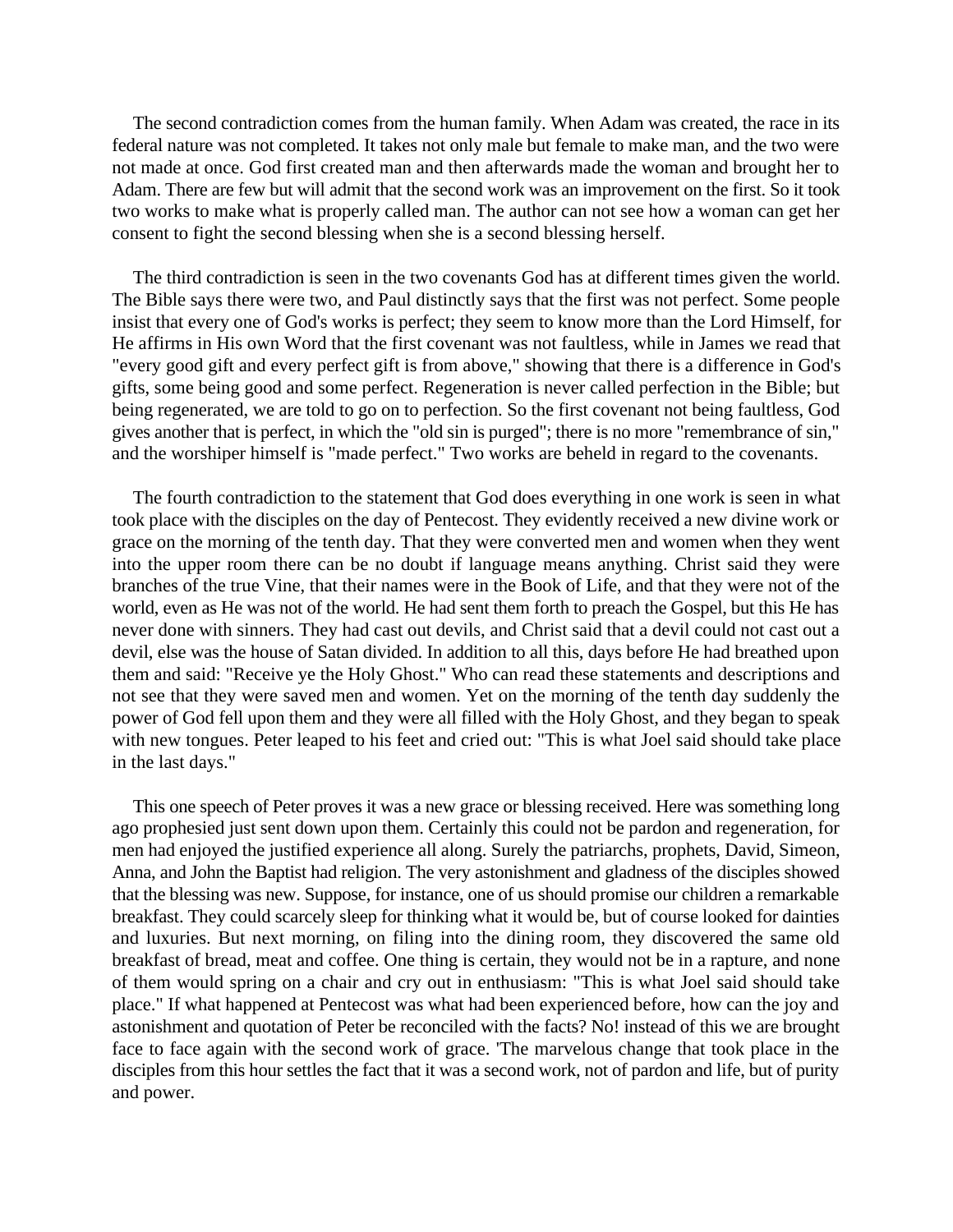The fifth contradiction is seen in what took place with the Saviour on the banks of Jordan when He was baptized with the Holy Ghost. All of us know that Christ was without sin, that Satan could find nothing in Him in all His beautiful and holy life; and yet on the banks of Jordan He received what had not come upon Him before, in the anointing or Baptism of the Holy Ghost. There are two works accomplished in the Baptism of the Holy Ghost as received by the Christian believer -- "purifying the heart" and "enduement of power." In Christ's case, there was no inbred sin or moral taint of any kind to be purged away. All that could take place with His spotless human nature was the empowering of the Spirit. Hence the Holy Ghost did not descend on Him with fire, as in the case of the disciples, but as a dove.

That the Saviour did receive the enduement of power then, is seen by the clear statements of Scripture. It was after this memorable morning that it is said that "He went forth in the power of the Spirit." This was not said of Him before. We are also made to remark the effect of this anointing immediately upon His ministry. We read that He went up to Nazareth and on the Sabbath day entered into the synagogue, and when the roll of Scripture was put in His hands He stood up to read, and selected as His text from Isaiah the very thing that had happened to Him on the river Jordan: "The Spirit of the Lord God is upon me: because he hath anointed me to preach good tidings unto the meek; he hath sent me to bind up the broken-hearted, to proclaim liberty to the captives and the opening of the prison to them that are bound; to proclaim the acceptable year of the Lord," etc. We read that He then sat down and began to preach, and all marveled at His words. Moreover, the discourse was so heart-searching and incisive that the officials of the synagogue became enraged and took hold of Him violently and tried to hurl Him down a precipice.

Now lest any one should think this was Christ's first public talk or sermon, the Scripture says He stood up that day in the synagogue "according to His custom." The difference was that He had received the anointing of the Holy Ghost, and His words, now power-freighted, were simply overwhelming. It does seem to us that, in view of this occurrence, men should be slow in saying God does everything in one work. He does not. He did not even do so with His own Son. And when we hear a man say that he obtained all in repentance, and then note the one absolutely perfect man who ever lived receiving on the banks of Jordan the anointing or Baptism of the Holy Ghost, we are made to marvel at some people's mental density or spiritual arrogance.

The sixth contradiction is to be found in the two touches laid by the hand of Christ on the eyes of the blind man. It does seem to the writer that this second touch was given by the Saviour, if for no other reason than to close the mouths of people who say that God does everything in one work. Vision came with the first touch and perfect vision with the second. This very order ought to prepare the people to see how that love comes with one operation of divine grace and perfect love with another.

The seventh contradiction is seen in the word Redemption. Usually men think that the word stands for one work, when it really covers four. The first work wrought in the salvation of a soul is conviction. This can never be done by a man. It is a divine work. It takes the Holy Ghost to burden a man for his sins, and when it is done that man is miserable and restless, and oftentimes can neither eat nor sleep. Still the man is not saved; he is simply convicted. But when he repents and believes on the Lord Jesus Christ the Holy Ghost works again and this time regenerates him. Still there is a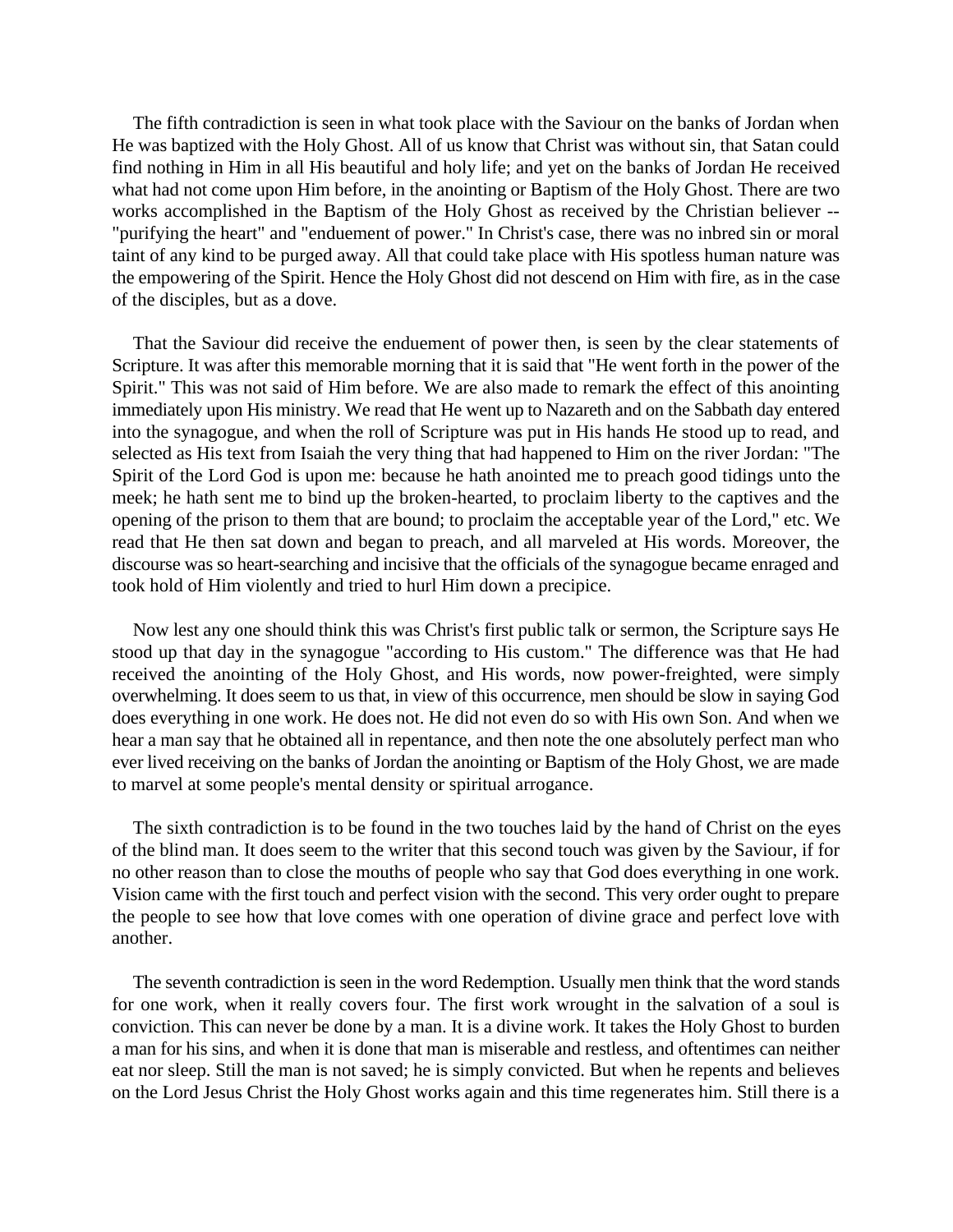third work, for Paul writes to regenerated people, and says, "This is the will of God even your sanctification," and still again, "The God of peace sanctify you wholly." He who regenerates can sanctify us wholly. But there is yet a fourth divine work, and this time upon the body. It is called the resurrection. The body is a part of man and is included in redemption. It is to be raised from the dust and out of death, and renewed with transcendent glory. This is the last work. Redemption is then completed. Instead, then, of one work, redemption includes four!--conviction, regeneration, entire sanctification, and resurrection. And yet there are some people who say that God does everything in one work.

Thus we meet the objections that God never has to do His work over again, and never does but one work. The sweeping away of these opposing thoughts leaves us with the blessed truth that God can and will and does purify the pardoned soul. It is His work and our privilege. Thank God that when Christ came to this world He did not appear in our midst with one gift of grace, but with two. He had no empty hand, but both were full for the human family--Pardon in one for the sinner, and Purity in the other for the believer. May every child of God lose no more time, but press forward at once and receive the blessing that has been long waiting him.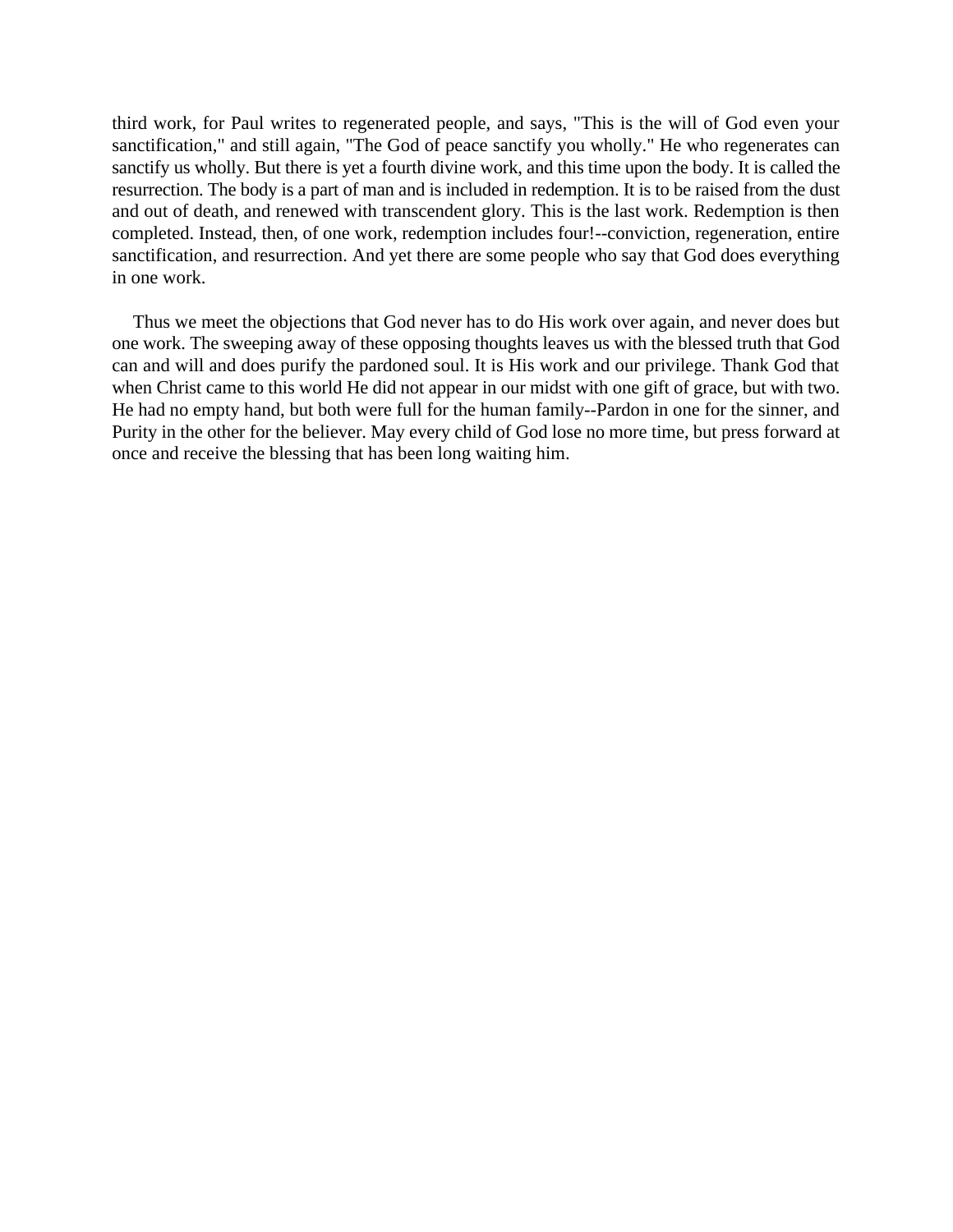#### THE SANCTIFIED LIFE By Beverly Carradine

#### **Chapter 3 The Blessing Is Obtainable Now**

<span id="page-13-0"></span>If God can purify the heart and will not, He would be a strange God. There would be room here for the charge of divine indifference and even cruelty, if this was so.

If the Divine Being would purify the soul and can not, then we have a weak and helpless Lord to worship. But who will say for a moment that He can not? And who would believe that He will not?

The fact is that God is able and willing to sanctify the soul. If able and willing to do it, there certainly is no need of postponing the work to the hour of death. To thus remand our expectation to the very brink of the grave is to reflect on the goodness as well as holiness of the Almighty. We can not afford to do this.

Certainly if God is willing to do the work, and He alone can do it, why should we not seek it now, and expect and receive it now?

The blessing of sanctification is taught in one place as a purifying of the heart and an empowering for service. In another place it is described as the entrance of Christ into the soul as an indweller. The same truth is taught under this change of terms, for the Lord will not abide unbrokenly in the heart until inbred sin is cleansed away by the Baptism of the Holy Ghost and fire, and the result of that constant indwelling is bound to be power. So "purifying" and "empowering" is the same thing as Christ's entrance into the soul to abide permanently. It was this He referred to in the fourteenth chapter of John when He said: "We will come unto him and make our abode with him." When this takes place, the man will find that he has purity ad power; in a word, sanctified.

How may such a wonderful blessing be obtained? Let us see if we can not present the matter in such a way that the hungry, watchful soul can go right into this beautiful grace of God.

One of the frequent descriptions given of man in the Bible is that of a house, building or temple. "Ye are God's building," says the apostle; and again, "Know ye not that ye are the temple of God?"

We were originally made or built for God to dwell in. Satan marred the plan of Heaven by taking possession of us. Some of you have seen a beautiful dwelling pass out of the hands of the first owners and finally become the abode of poverty and degradation. The writer once looked at a famous hotel that in its palmy days had seen in its spacious rooms and hall the beauty, chivalry and statesmanship of a large Southern State. But at the time he viewed it, about the only thing left of the magnificence was its colossal size. It had become a tenement for the vilest and most poverty-stricken classes in the city. The paint had faded from the wall, doors were gone or hanging on a single hinge, and window panes were broken and stuffed with rags. Dark-looking dissipated and ragged figures lounged about the portals or hung out of the windows; dogs and pigs roamed unchecked through the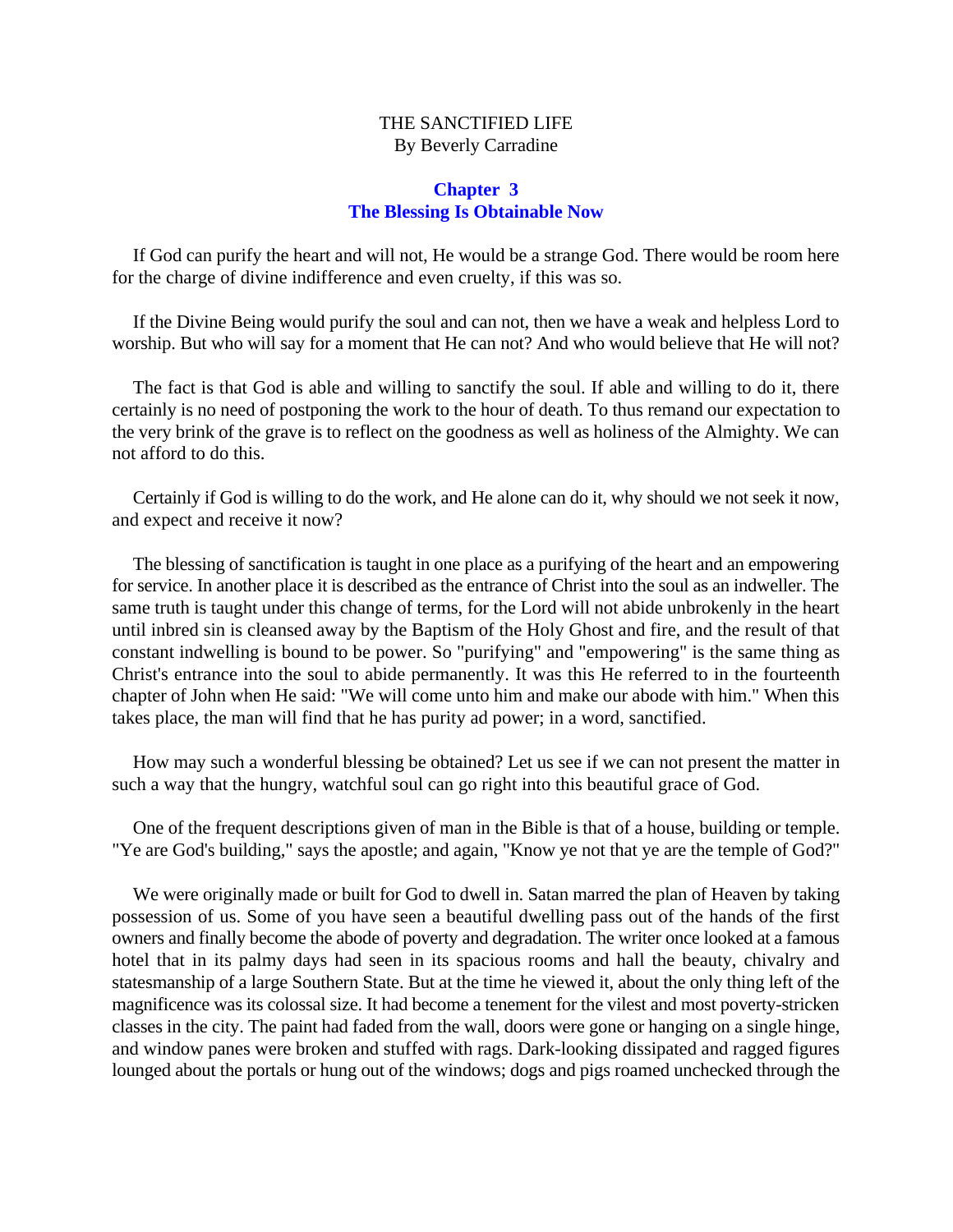lower halls and galleries; and one could scarcely realize that this place had once been as attractive as it was now revolting.

So Satan took God's building and rubbed off the colors of grace and innocence, planted decay and moral ugliness where he could, filled the door of the mouth with all kinds of uncleanness, hung forbidding looks out of the windows of the eyes, and shocked the beholder in every way. But through grace this house is redeemed from the devil. It becomes the Lord's again. It is washed, cleansed, and warmed, and recognized as God's property. Everybody marks the delightful change.

There is one thing, however, that constitutes a painful experience to the redeemed man himself, and which is evident as a fact to the observer, and that is the Saviour is not an abider in this house which belongs to Him. He is a visitor, coming and going, but not a steady, constant indweller. This visiting Christ, now consciously in the soul and now as consciously absent, will upon compliance with conditions on our part come into us and take up His fixed and unchanging abode. When this happens, sanctification happens. The purifying Spirit goes through the soul, and Christ enters to leave no more if we will have it so.

How is this entering in and blessed possession of us to take place? The whole matter is made clear by following out a line of thought suggested by the image or figure of the building. Remember that the Saviour's word is that if we will do certain things, "We will come unto Him and make our abode with Him." And remember that visiting is one thing and abiding is another. Some of you will recall the first time you ever saw your wife. She was paying a visit at your father's home. It was a brief call, but it affected you forever and changed the house itself. The room she stood in looked different, the furniture assumed a new and peculiar luster, the goblet out of which she drank water you quietly set aside as your own, determining that no other lips should desecrate it. The old brick walk down which she went, and the gate with its overarching trees through which she passed, took upon themselves a subtle charm and glory. This was only a visit, but a year from that time she came again, and this time to stay. She came with trunks and baggage and took up her abode. She was now your wife.

The blessing we speak of changes Christ from a visitor to an abider in the heart. His visits were beautiful and blessed, but alas for the absences! How we used to sing:

"Return, O Holy Dove, return,"

and

"How tedious and tasteless the hours When Jesus no longer I see."

The indwelling is what we want; Christ to move in, take possession and never leave us any more.

This is brought about by a method analogous to what we see when a person moves into an earthly home.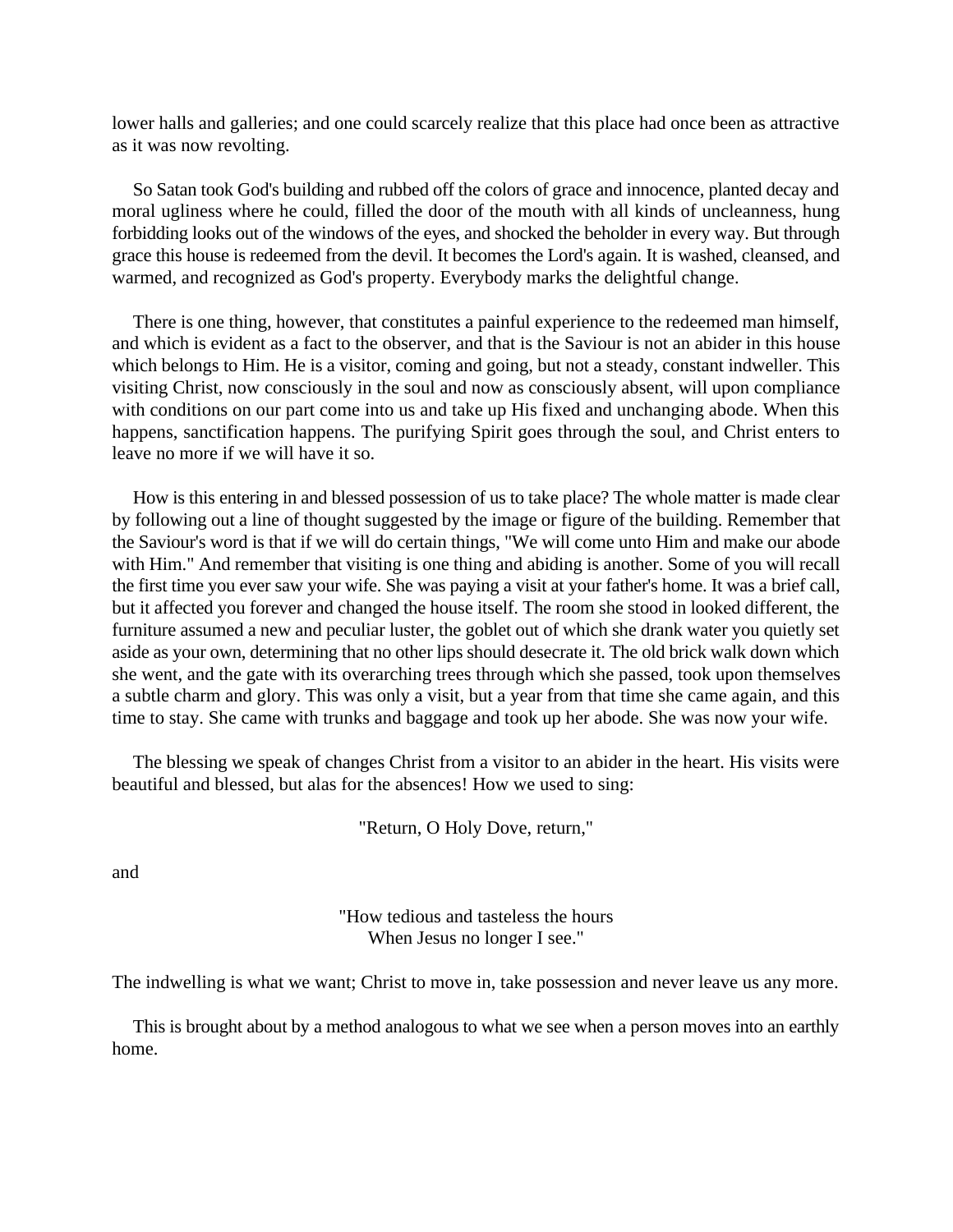First, the house is to be emptied. If a man purchases a building from you, there is one thing he expects, and that you do,--you empty it for him. He does not want your old goods and chattels. He has furniture of his own, and doubtless much better than the kind you possess. So in offering yourself as the Lord's dwelling place, He demands that you let everything go, keep nothing back, and, in a word, empty yourself.

This is only another way of describing consecration. A man who is laying everything on the altar is simply emptying himself. As the consecration proceeds, the person is conscious of an increasing emptiness, and just before the blessing comes, in describing his experience he would say: I have given up everything, am all emptied, and have nothing as yet in return except the conviction that I have done right.

The writer illustrated this emptying process in his church in St. Louis. In front of the pulpit stretched a large altar in the form of a semi-circle. Its shape was made to stand for the heart. At the beginning of the illustration there were a number of persons in the altar, besides books, papers, overcoats, hats, etc., etc. The preacher quietly put the individuals out and off the platform, saying that he would not let a single human being fill the place where Christ should reign. After this he threw out the hats, overcoats, gloves and wraps, declaring that the dress question should be settled in that manner. Then he removed the handsome chairs from the stand, affirming that rich furniture should not be an idol with him. Then he picked up some books and papers and put them outside the altar, with the remark that men's writings and opinions should not stand a moment before the known will and command of God. About this time the altar looked exceedingly empty; but still the illustrator was not satisfied. Going about it, he found minute things, like bits of paper and thread on the floor. Stooping down, he carefully picked them up and cast them outside the altar rail saying: "Nothing, no matter how small, shall stay." At last only himself and the Bible were left inside the altar-heart. Whereupon, after placing the Holy Book in the very center of the altar, he himself stepped out, declaring as he went that the Word of God should alone rule and reign in that heart.

A hundred or more people stood around looking at this figurative sermon. There was not an individual who looked into the emptied, silent altar, with the solitary Bible in the center of the platform, but felt solemnized, and grasped with a convicting clearness what emptying of the heart meant and must be in order that Christ might come.

This is unquestionably the hard thing with many to do. Yet it must be done. It may take days, but there will be no divine incoming until there is the human emptying. How is it possible to fill us until we are first emptied? How could God truthfully say we had His fullness when something of self and the world was left? Emptied first, filled afterward is the order. The disciples were ten days engaged in the human part of the work. We once thought they were ten days getting filled with the Holy Ghost, but they were ten days getting emptied. It does not take God ten seconds to fill thoroughly and overflowingly the self-emptied man. God moves at once into the vacated dwelling.

Second, the house must be cleansed. That individual would be lacking in self-respect who would turn an untidy and defiled building over to the man who had purchased and desired to move into it. So there is a cleansing of hands and hearts to obtain Jesus, the indwelling Sanctifier, in our souls. There was a cleansing in regeneration from all personal guilt and sin. Yet is there a deeper purifying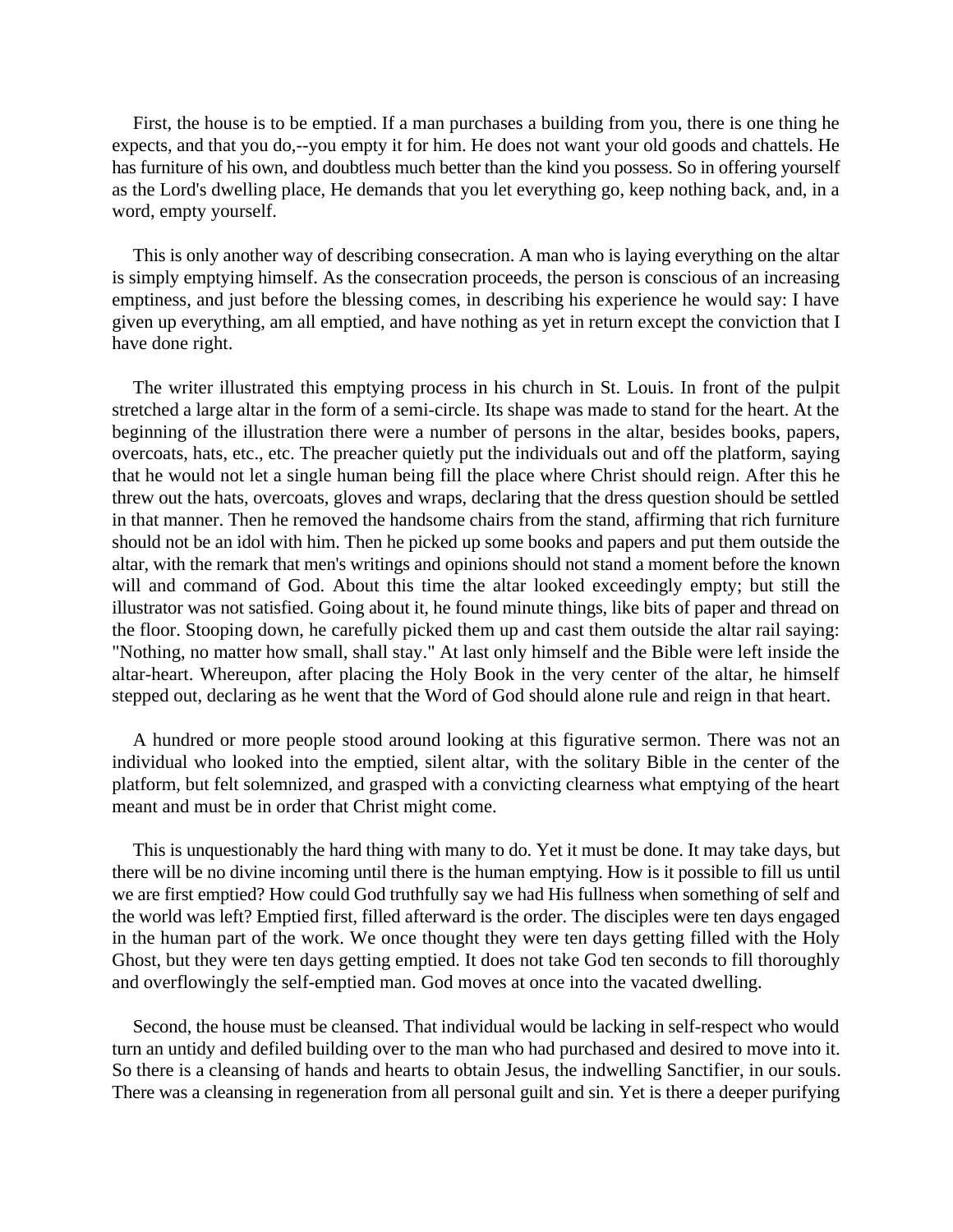for the man in whom the Son of God will abide forever. The disciples, in the sixteenth chapter of John, were called "clean" by Christ, but in the seventeenth chapter He prayed His Father to "sanctify" them, and sanctify means to make pure and holy. To obtain this profounder purification which removes the principle itself of sin, we are called upon to cleanse ourselves first. This does not mean that the regenerated man is a sinner. What is meant will be taught him in that hour when he pants for Jesus to come into him.

Sanctify yourselves; for the Lord your God will sanctify you. There is a double sanctification, a human and a divine. We sanctify and then God sanctifies. We cleanse the life and He cleanses the soul. We attend to the seen and He to the unseen.

A woman will wash the windows and floors of the house for the new owner, but we never yet knew the incoming female satisfied with the washing or house cleansing of the outgoing woman. She at once travels over the track of her scouring predecessor with soap, brush and broom, giving what she calls a better cleaning. So in like manner, deep as may be our purifying, God purifies still deeper. We may brush down the spider webs, but it takes the Lord to kill the spider.

Third, you must stand at the door of an emptied and cleansed house and watch and wait for the coming of the owner. This is what we have seen people do. The house had been prepared and the former possessor stood with keys in hand awaiting the arrival of the new purchaser.

So should the seeker of sanctification stand at the door of his own emptied heart and look up for his descending Lord. We never knew of Christ coming with this blessing to any other than to such an upward looker and expecter. As the writer recalls certain ones he has seen sanctified, his heart melts and eyes fill from the bare memory as he sees them again with that indescribably pathetic gaze, the soul in the eyes, looking and longing for Jesus to descend and fill His blood-bought home.

Of course, we do not mean that the physical glance is always upward. Sometimes it is not and the head is bowed, but the soul-gaze is always heavenward, no matter where the bodily eyes may be resting. Moreover, we can recognize the fact of this spiritual uplook and feel at the same time that something will soon happen to the wistful gazer, and it does.

Happy the man who will not allow himself to be diverted and distracted, but having emptied and cleansed his heart, will stand waiting with ardent prayer and expectation for Christ to descend, fill, and ever after remain as the glorious indweller of the soul. It is the attitude of surrender and devotement, the spirit of faith and the grace of supplication all united in one person. Such an one will not be disappointed. Christ is certain to come. He can not stay away.

At this juncture comes the filling, or taking possession. Just as an earthly owner sweeping up with carriages and vans moves into his new home, so Jesus descends in chariots of fire with the furniture of heaven to fill and take possession of the perfectly consecrated and waiting soul. What an epoch, and what an experience! Who can forget it? The very memory arsing in after years fills the eyes and sets the soul on fire anew.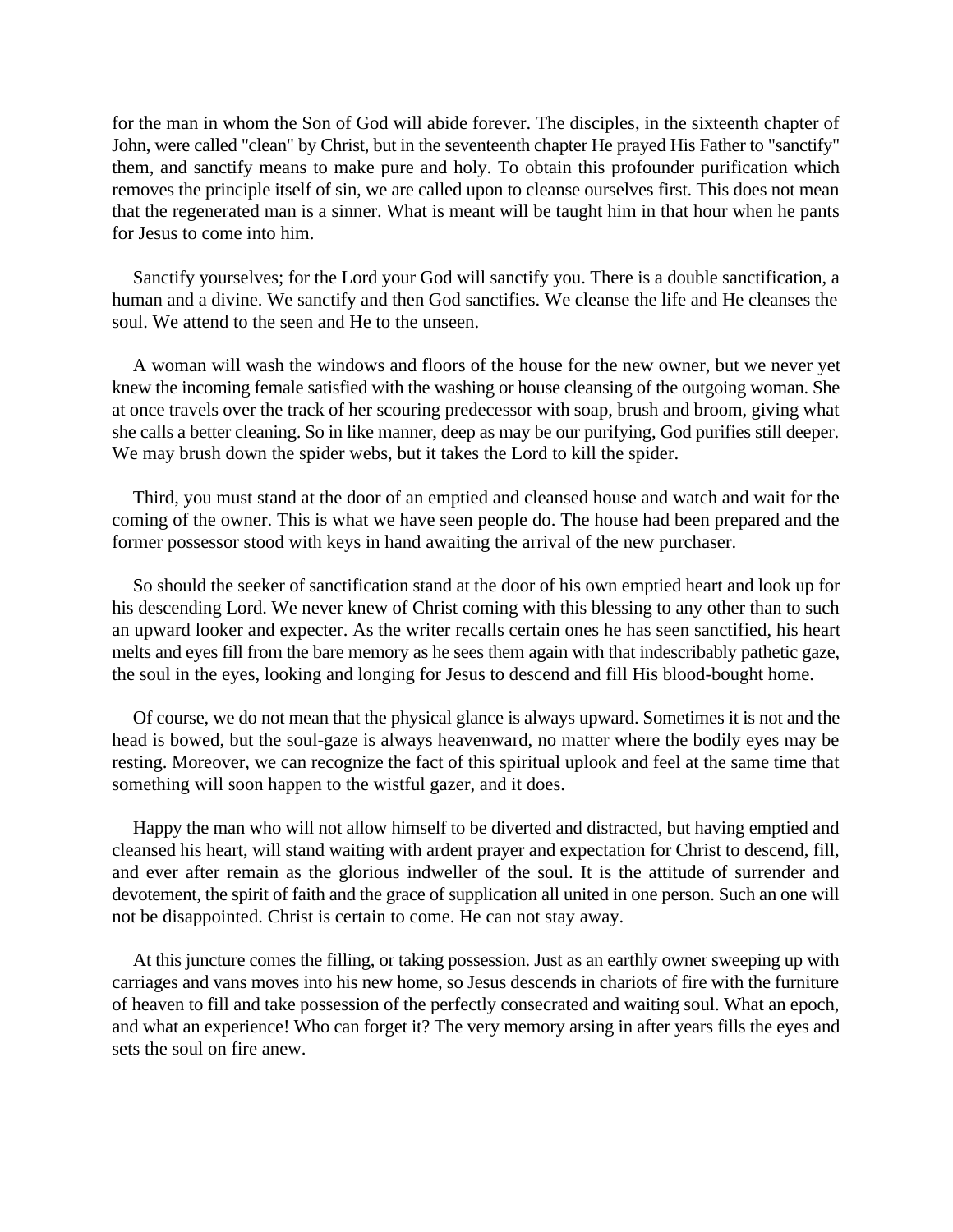"Jesus comes. He fills my soul, Perfected in love I am; I am every whit made whole, Glory, glory to the Lamb."

Or, a sung by Charles Wesley over one hundred years ago:

"He visits now the house of clay; He shakes His future home; O wouldst thou, Lord, in this glad day Into thy temple come.

"Come, O my God, thyself reveal Fill all this mighty void; Thou only canst my spirit fill; Come, O my God, my God."

We recall a lady who the morning she received this blessing was leaning against a great pillar in the center of the church. What a hungry, wistful look she had! Her hands were folded and eyes looking upward, when suddenly the glorious blessing came in the entrance of the Blesser. With a great rapturous cry that went through every heart she fell forward as if shot through the heart with a musket ball.

Another lady we remember who had consecrated believed, prayed, waited, looked and received Jesus into her soul in the sweetest, gentlest way. We saw her afterwards at the altar with an uplifted look, and perfectly abstracted from her surroundings. With a strange, sweet smile on the face, her eyes seemed fixed on worlds out of sight. For an hour she never moved a muscle nor closed an eyelid. People passed before her, but she seemed to look through them. It was like one hanging out of a window of Time, gazing into Eternity. She seemed to be looking at Christ and into heaven, while the soul's voiceless content and immeasurable calm was written in every line of the rapt countenance. No one was able to behold her without the tears gushing. All felt that Christ had come to His home and was abiding therein. A soul was hushed into perfect rest in the midst of a stormy world. The redeemed, encircled in the divine arms and pillowed on the divine breast, was looking into the face of the Redeemer.

> "Blessed quietness; holy quietness, What assurance fills my soul; On the stormy sea, Jesus speaks to me, And the billows cease to roll."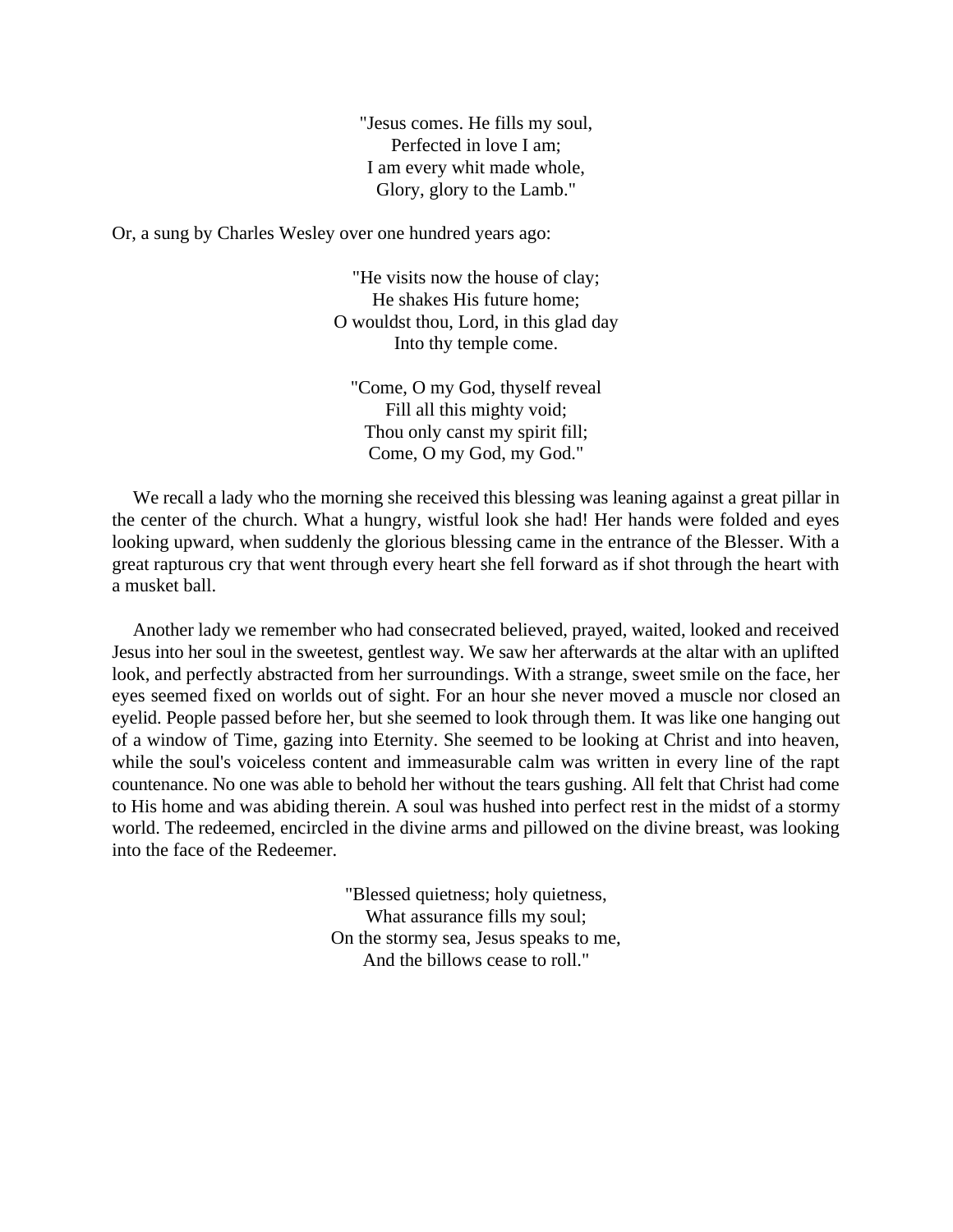#### THE SANCTIFIED LIFE By Beverly Carradine

#### **Chapter 4 The Blessing May Be Lost**

<span id="page-18-0"></span>When one is told what sanctification is to the experience and life; what inward rest and outward activity, what usefulness and victory it brings, what deliverance from torment, and what mighty keeping power on the part of God is realized; the amazement is great that such a blessing should ever be lost.

For some reasons it is surprising. One would think that such a pearl of great price would be so jealously guarded that it could never be stolen. One would reason that such a life is so close to God, its joys so deep, its satisfaction so perfect, that scarcely anything on the outside could have sufficient force and influence to end so complete a union and so delightful an intimacy.

When, therefore, such cases are reported it causes some to doubt the fact that the fallen one ever had the grace. Others make it an argument and defense for the rejection of the blessing. In what respect, say they, is sanctification superior to regeneration if it can be lost. The last point is plausible and is not without force to the first hearing. But it falls to pieces, however, by the simple statement that our moral probation is not over at sanctification, and we may not only lose the grace of heart purity but the soul itself between the point of time called Today and the Gates of Pearl.

There is much ignorance among many as to what is done in the work sanctification. According to some, all possibility of sinning is removed. We are actually placed by such erroneous ideas above Adam, for he was in danger while in Eden, but these reasoners, or rather non-reasoners, would put an end to probation with us, make temptation a mere name and reduce the sanctified soul to the condition of a moral machine or automaton. Is it not surprising that they can not see the difference between an evil inclination and liability to sin? The power to sin is one thing, the proneness to do so is another. Sanctification takes out the latter, but leaves the former, which is an attribute or necessity in a free moral agent who is working out salvation. The proneness to sin may be removed, while the power choosing will remain until life is ended and we sweep into heaven, where we can not sin. So with this power angels fell somewhere in the skies. Adam fell in paradise, and regenerated and sanctified people can fall in this present world.

But while sanctification may be lost, yet it is unspeakably better while it is retained than the regenerated experience, as far as perfect love and peace tower above simple love and peace, and a great inward, steady, upwelling joy is more to be desired than one which is as variable as the wind and fluctuating as the tides.

The fact, however, remains that sanctification can be lost, and this is no more an argument against its truth and blessedness than backsliding can be used to refute the doctrine and experience of justification.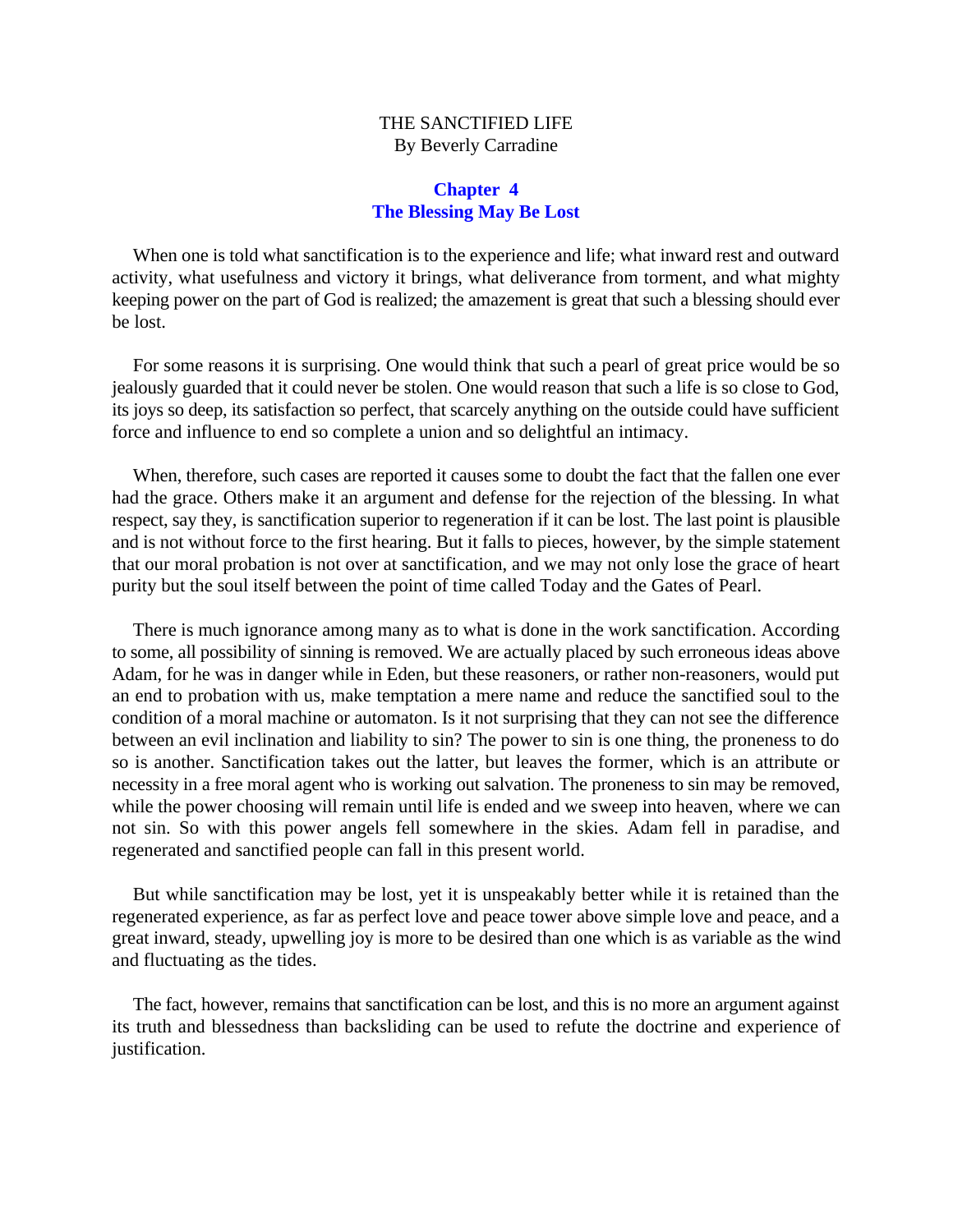The Bible in its warnings prepares us for this awful possibility. We are told to "watch" and "pray" and "strive," lest we fall into temptation. And as solemnly as a funeral bell falls the word, "Let him that thinketh he standeth take heed lest he fall." We are not only informed that Satan would deceive the very "elect," but we are shown him defiling the high priest Joshua and bringing down with an awful crash unto everlasting ruin one of the members of the Apostolic College whom Christ had chosen.

The ground and possibility of the fall of the sanctified is pictured in the house that had been swept and garnished, and yet Satan with other evil spirits returns to it and takes possession again, and the man's state, said Christ, "is worse than the first."

Again the Scriptural basis for such a fall is presented in the field of wheat in which there was not a single tare. Here is evidently a pure heart. But while the owner of the field slept an enemy came and sowed tares. The damage was done while the man slumbered. Herein is the explanation. We can by negligence, carelessness, sloth, lack of watchfulness allow the great adversary to resow his tares in our purified souls. If he did so in the clean spirit of Adam in Paradise, he can do so in the clean soul of a man in America. Satan does not resign his throne or give up his work because we get sanctified. If we become careless and sleepy he will sow the tares of inbred sin in us again.

After these pictures of the devil-repossessed house, and the field of wheat sown with tares, we are told in the Gospel of the denial of Peter, the fall of Judas, the sin of Ananias, and the defection of Demas. Then follow the words of Paul: "I keep under my body and bring it into subjection; lest that by any means when I have preached to others I myself should be a castaway."

This is not all, nor the saddest nor darkest things that are to be found in the Scriptures in regard to the soul's downfall and destruction after having been in the highest states of grace.

The fact is we are free, and the soul feels it in every throb of its being. Each man is free, and life proves it, the world sees it, and the man knows it. With all the constraining and restraining grace of God, it is possible for man to break over every barrier and choose and secure his own downfall and ruin.

The testimony of a great number confirm the teaching of the Bible that this most beautiful and satisfying grace of God can be lost. Mr. Wesley even mentions the percentage of those who in different ways part with the blessing; a percentage, however, considerably less than the one he gives for those who lose justification. This is noteworthy, as it shows that sanctification is not only to be desired on account of its superior joys, but for the increased safety it brings.

Still it can be lost. We are to remember that Satan does not die because we get sanctified. Nor does he give a man up because he has a pure heart. If he assailed the innocent Adam in Eden, and the spotless Son of God on earth, he certainly will not pass by a sanctified soul without many and varied and violent assaults. He would particularly enjoy getting such a Son of Thunder once more in his power, locking again his formerly liberated lips, paralyzing his energies and drying up his glad and buoyant life.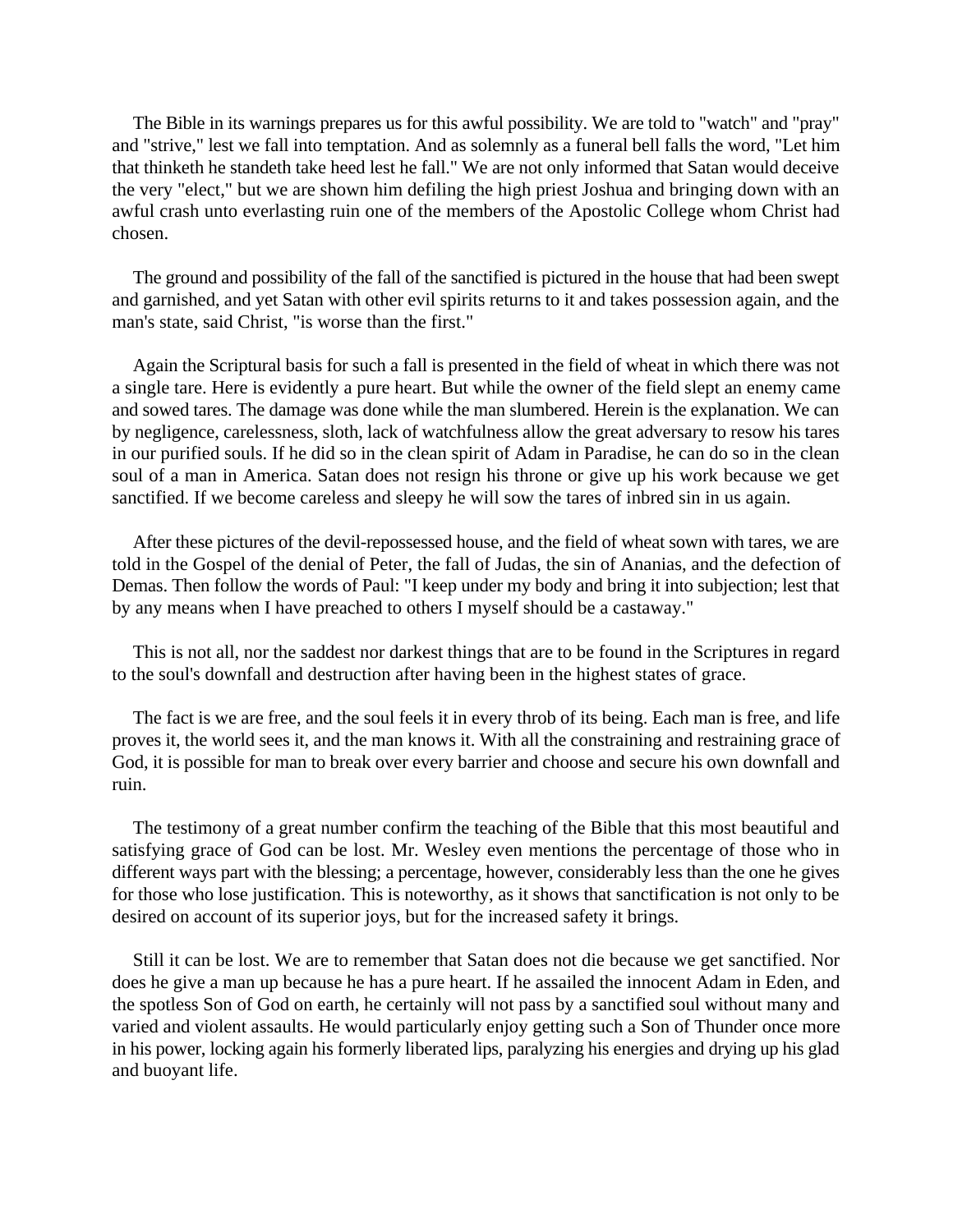There are many such shorn Samsons today in the land. Men who once towered in this grace and burned with holy fire. But they have been crippled in various ways, are sunk in gloom and silence, avoid the camp-meetings where holiness is sung, prayed, preached and shouted; while some have even gone over to the other side against us.

When men affect to wonder how a sanctified man can fall into sin, they not only overlook the facts we have mentioned concerning the free moral agency of man that can not be destroyed by any work of grace, but they fail to observe the route by which sin enters the soul. The knowledge of that alone as to how sin gets admission into the citadel of a man's life would explain the fall in the skies, the fall in Eden, and the fall of every being since that hour. Under this light it is seen that it does not require inbred sin to make a man transgress.

Sin to a free moral agent has to come first to the intellect. The thought or picture of the evil is presented. It is in the power of the man to immediately reject the thought and allow it no lodgment even for a moment. This is what should be done and is done by many. But if the conception, or picture, is allowed to remain in the mind, it passes at once into the region of the Sensibilities, and a commotion is felt within as a result. If still cherished, the realm of Desire is invaded and a longing for the forbidden thing is realized. The next stratum of the moral nature that is now entered is the Will. The man determines upon the act of commission. Then after the determination of the Will the sin emerges into daylight in the form of an Act. Then follows repeated acts which result in Character, and Character settles the question of Destiny.

The route or descending stairway is seen at a glance in the following arrangement of the words:

**THOUGHT, DESIRE, WILL, ACT, HABIT, CHARACTER, DESTINY.**

Here is a diagram proof showing that it is not necessary to have inbred sin in the heart in order to do wrong. The moral cognitions and the volitional powers of the man make an avenue for the entrance of evil just as they do for the admission of good. The blessing of sanctification, however, is not often lost through a flagrant sin or immorality. Satan would never come at first to the sanctified with gross temptations. He would at later periods of weakness, but at first be approaches in more subtle and refined methods in order to worm his way back into the heart from which he has been cast out.

The great majority of those who lose the blessing have done so from a failure in definite testimony. This appears strange to the opposers of sanctification who laugh derisively at such a blessing that is to be retained by a constant testifying to the fact of its presence and enjoyment. But they overlook the fact that the blessing is intended of God for all, and the testimony attracts attention, inflames desire for its possession, and so spreads the truth and increases the number of benefited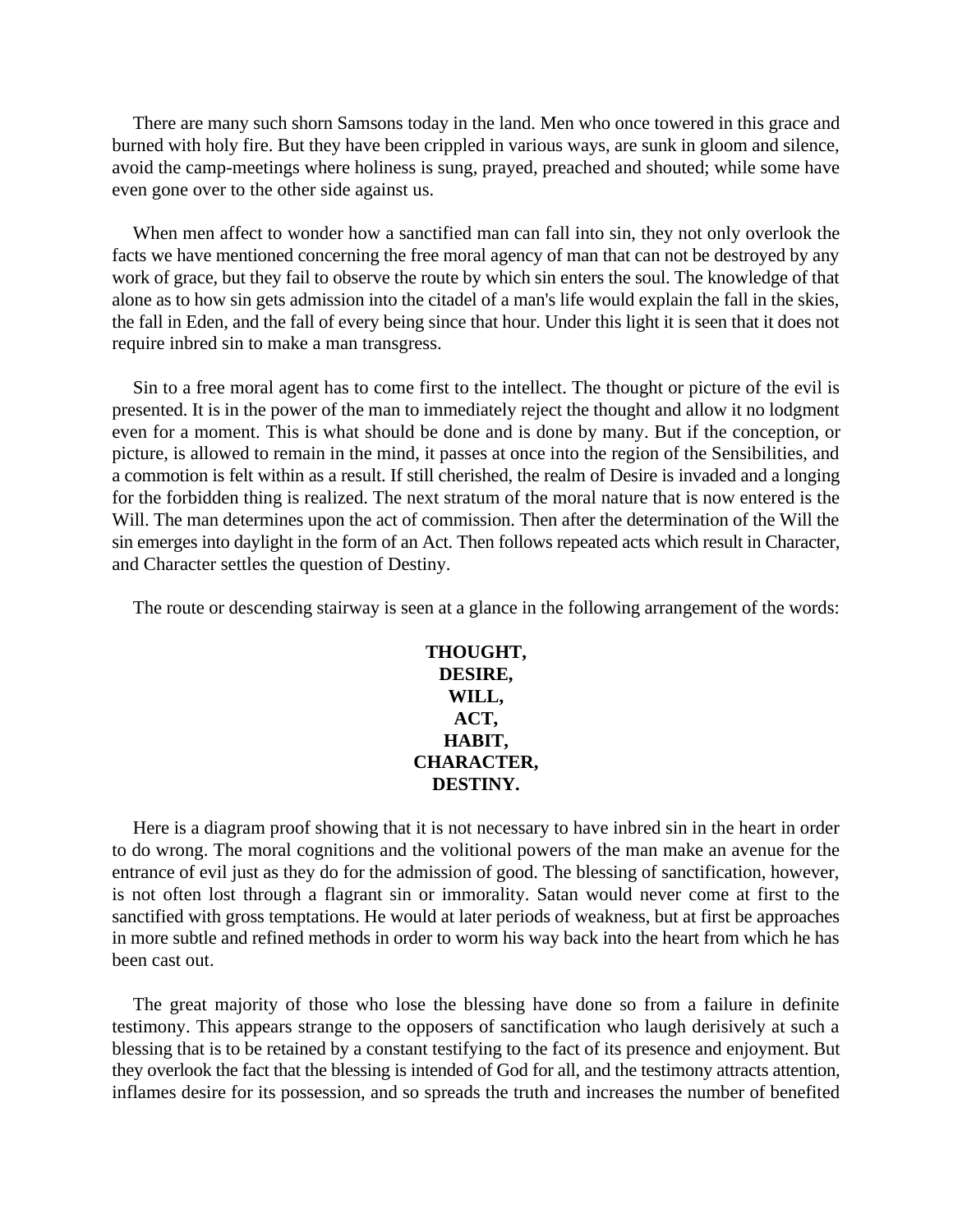souls. Hence the silent possessor of holiness has committed a grave error. He has hidden his talent in a napkin, and the divine command now is, "Take it away from him." Mr. Fletcher lost the blessing four times because of his silence. He says so in the Life of Hester Ann Rogers. It is a false humility to be silent in regard to this grace, for it is not man's work we testify to, but God's. How many persons the writer has heard say in meetings all over the United States that through failure to testify they had lost the pearl of great price.

Again, the blessing may be lost by allowing the soul to become burdened again. Outward trials and trouble do not cease because the soul is baptized with the Holy Ghost. The disciples abounded in afflictions after their sanctification, although they also abounded in joy. Satan is very anxious to persuade the heart to accept the old load of mental care which Jesus took away in sanctification. Just a little fret and worry is injected, just a little repining and fault-finding, just a little self-pity and grief over our loneliness, lack of sympathy and peculiar life suffering, and so the wedge is driven in and the gap has commenced which, unless speedily closed, will result in the entire loss of the blessing. It is at the peril of losing the experience that the soul allows itself to criticize, repine, find fault and worry about anything. They that walk in the King's holy way must have pure hearts, gentle tongues, loving ways, happy faces and restful lives. There was once an old house in London that had a stone placed over its arched entrance which read: "No Burdens Allowed to Pass Here." This is the law of the sanctified life. To break it is to be shut out of the experience.

Again, the blessing may be lost by disobedience. One single act will hardly cause the whole gracious work of heart purity to be swept away unless it is a very grave transgression. But the smallest act of disobedience will bring shadows and loss of liberty, and if persisted in, is certain at last to bring a calamitous result.

The blessing of sanctification is lost gradually. It is a rare thing to see such a glorious light extinguished and life ended by a single deed. The rule is a slow leakage or gradual forfeiture. A very slight angle of divergence is formed, and by and by the fact of moral distance is not only felt by the drifting one, but is recognized by others.

There seems to be a certain order of departure with the blessing. First the joy goes. This is a tender, beautiful, upwelling gladness in the soul, and that never ceases if the man lives up to his privilege. This is the crown and glory of sanctification. It is this which gives the bright look to the face, the lash to the eye, the buoyancy to the soul and the inexpressible ring of gladness and triumph to the voice. This is the first thing that is affected when holiness, as an experience, begins to be lost.

We do not mean by this joy a feeling of ecstasy! We know people with this gladness who never have overwhelming transports and camp-meeting shouting experiences. But they possess the quiet inner joy born of conscious heart purity and the indwelling Christ, and that is read unmistakably in the happy smile, the deep, restful look in the eyes, and the unruffled peace that literally beams in the shining face. Nor do we mean that a temporary arrest of this joy signifies the fact of sin, or the loss of the blessing of sanctification. A short subsidence of this inner gladness may arise from causes not sinful. Mr. Wesley speaks of the joy being withheld for a little while, why it is done and what the person should do under the circumstances. Madame Guyon writes in one of her books that the withdrawal of joy at times is to wean us away from devotion to feelings. But as the joy we speak of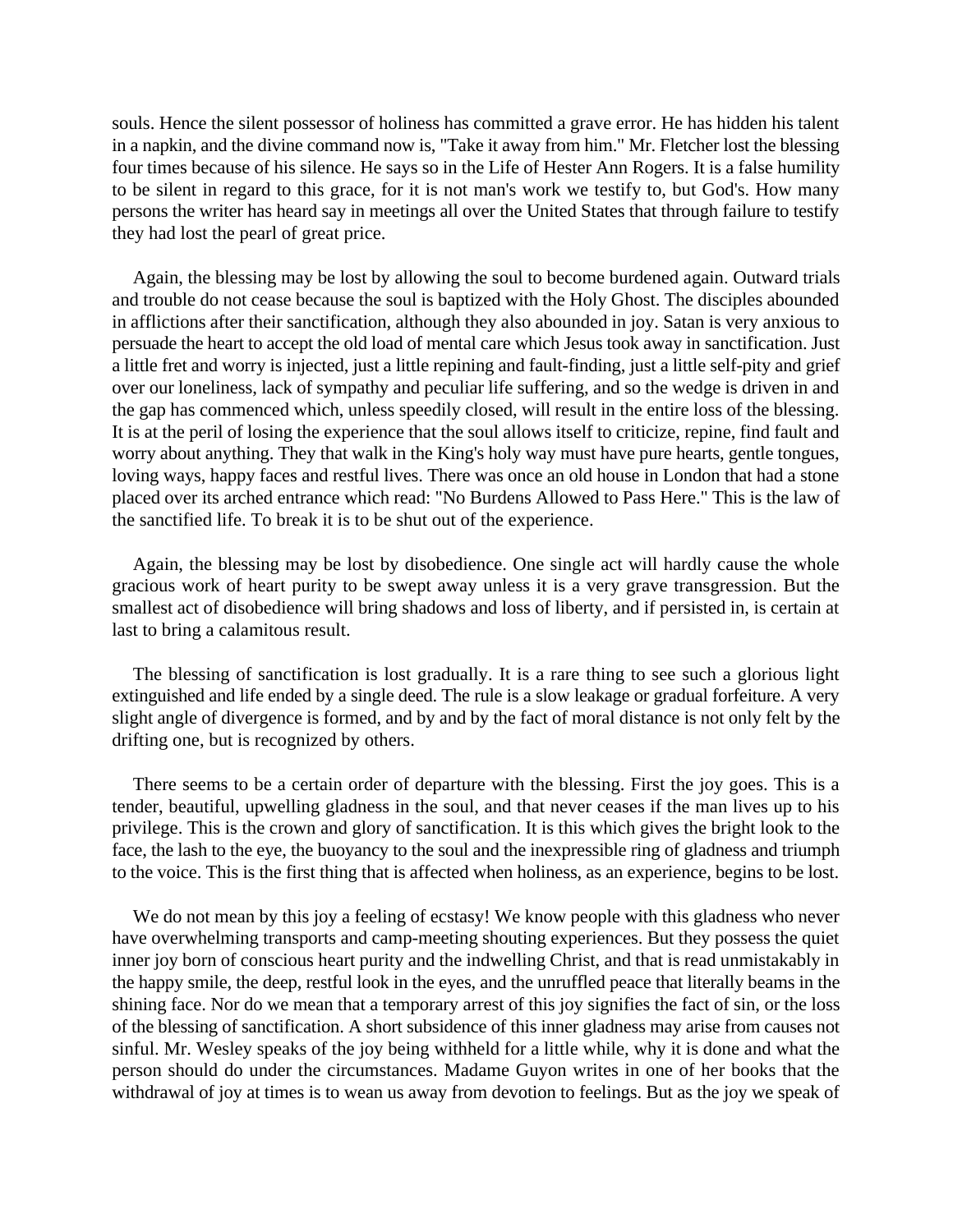is not an emotion like the camp-meeting blessing, but the soul's own gladness at being right and clean, we fail to agree with her.

It is the regular absence of this joy which should alarm us. The fact that it is received only for a few moments and then fades away rapidly, is the grave feature connected with its loss.

We once lost this joy for a few hours. It was not forfeited by a violation of any of the commandments. Nor was sanctification as a work of grace lost, but was felt to be still remaining. But the tender, beautiful, upwelling joy was gone which gave the glory, charm and power to sanctification. If we should live to be an hundred years old we will never forget the sharp distress of those hours. We were taught then by a negation and deprivation what sanctification was to the soul. With groans, sighs and tears we humbled ourselves before the Lord. We did not see how we could live without that joy, and what is more did not care to live without it. Suddenly it was restored, and as quietly as it had been taken away. With my face buried in my hands but covered with smile, I knew the glory had come again. The sun was up, the springtime had come, and the watchman on the walls cried out as he walked, "All is well."

The second thing lost is liberty. The man finds himself hampered in different ways. The tongue grows stiff, and the presence of people begins to paralyze. The bird still sings, but with a feeling that it is in a cage. There is movement, but accompanied with a sensation of circumscribing bars and walls.

We do not speak here of a sense of mental and physical heaviness that may arise from sickness, exhaustion and atmospheric conditions. This will necessarily happen to the best of people. We refer to the continued loss of true liberty that has for its cause something in the soul and life.

The third step in the departure of the blessing is the loss of power. It begins to dawn upon the individual that his words are not as effective as formerly; his prayers do not prevail; his testimonies fail to move and convince, or his preaching is resultless.

Here again we feel that we should spare the feelings of some truly sanctified people who are in difficult places and have little or no visible fruit and victories. It is well here to remember that Jesus Himself could do no mighty works in some places because of unbelief. Paul had a hard time at Athens, and there are families, churches, and communities today so set, crystallized and frozen that it will take the trumpet of the archangel Gabriel to arouse them.

Yet with these recognized difficulties, there is a conscious power granted the sanctified man even in the hardest of places. He feels that his words are energized, that they are not altogether lost, that God is not only with him, but standing by him and working through him. A man is as conscious of spiritual power as he is of physical strength. And that is not all, he is as conscious that this same spiritual force is gone as that physical energy has departed. He may articulate loudly, speak impressively, toss back the hair, look upward, wave the hand and bring it down with force, but he fails, and the people recognize that that indefinable something called unction or power is gone.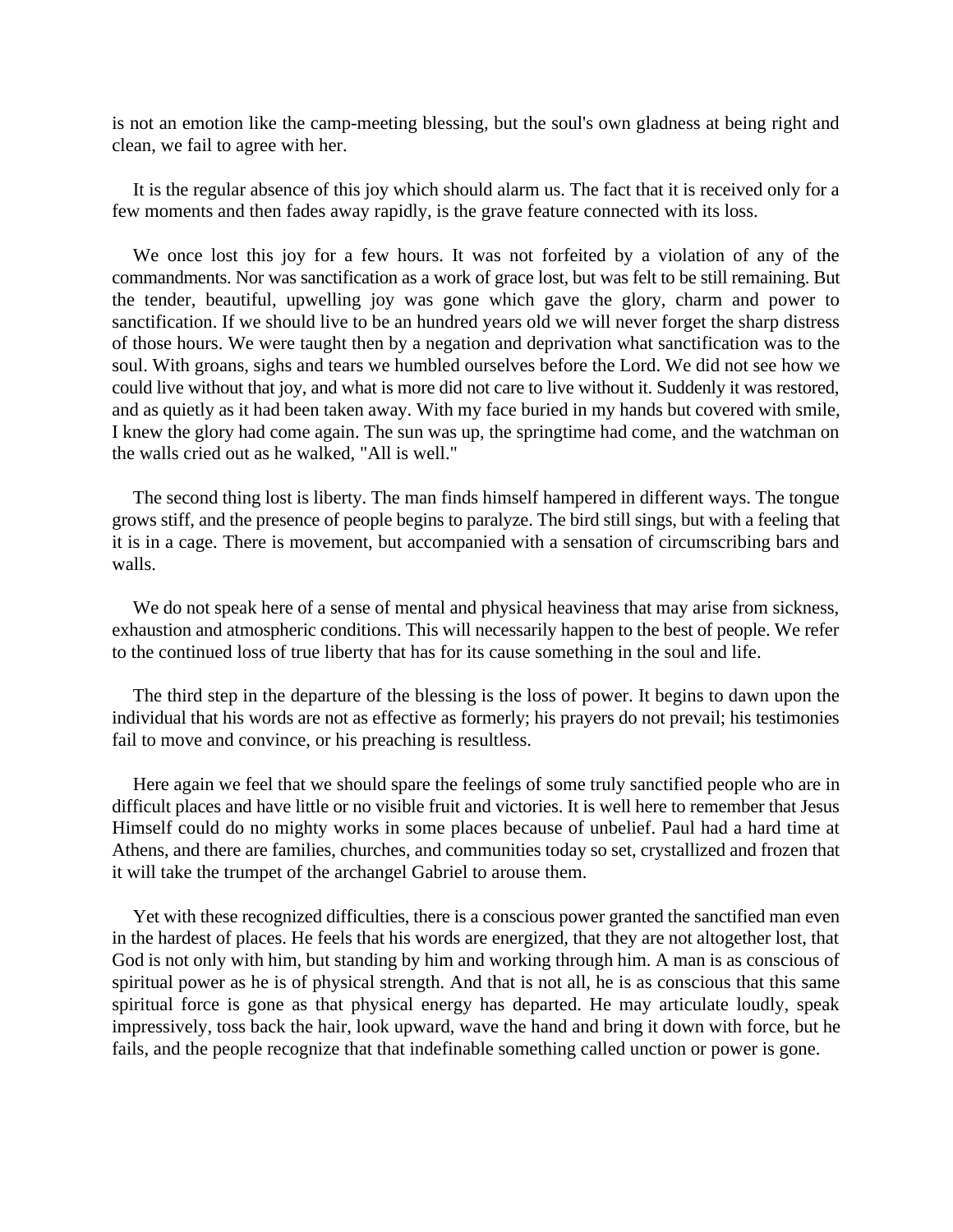Finally, the blessing itself as a work of grace goes. We are not trying to split hairs in this description, but write what has been forced on our observation for years. We have seen men whose joy, liberty and power had gone, and yet they said they had something left which regeneration had never brought them. One would suppose that if joy, freedom and power had left the heart, all would be gone. But they insist that there is still something left, that they feel purity or cleanness and a certain rest or quiet of spirit. Granting that what they say is true, yet this itself will likewise go, and the man be left with nothing but the memory that he was once sanctified. Purity and rest are the two marked features of the blessing, and when they are gone the soul is bereft, and Ichabod is not only felt, but read in the life.

So it seems in God's mercy that the loss of the blessing is so marked by stages of decline, and declared by spiritual alarm bells, that any one can know what is going on, take the warning in time, fly to Christ and the cleansing blood, and so be prevented from the calamity of losing the greatest blessing that God has for the soul.

Certain it is that when lost, the soul is never happy again until it recovers it. There is nothing that can compensate for its loss.

Nothing can fill the heart once occupied by Jesus. All substitutes for the rest and joy which an indwelling Christ brought are felt to be utter failures. Sanctification certainly spoils a man in a proper sense for this world.

We should be thankful, then, that God holds out such warnings and signals along the way of departure, so that one can judge himself where he is. As first joy, then liberty, and then power is felt to be going, we are really listening to alarm bells rung by a faithful heavenly hand to arouse us, make us look backward and then upward for the pardoning, purifying and restoring grace that God for Christ's sake is always willing to give.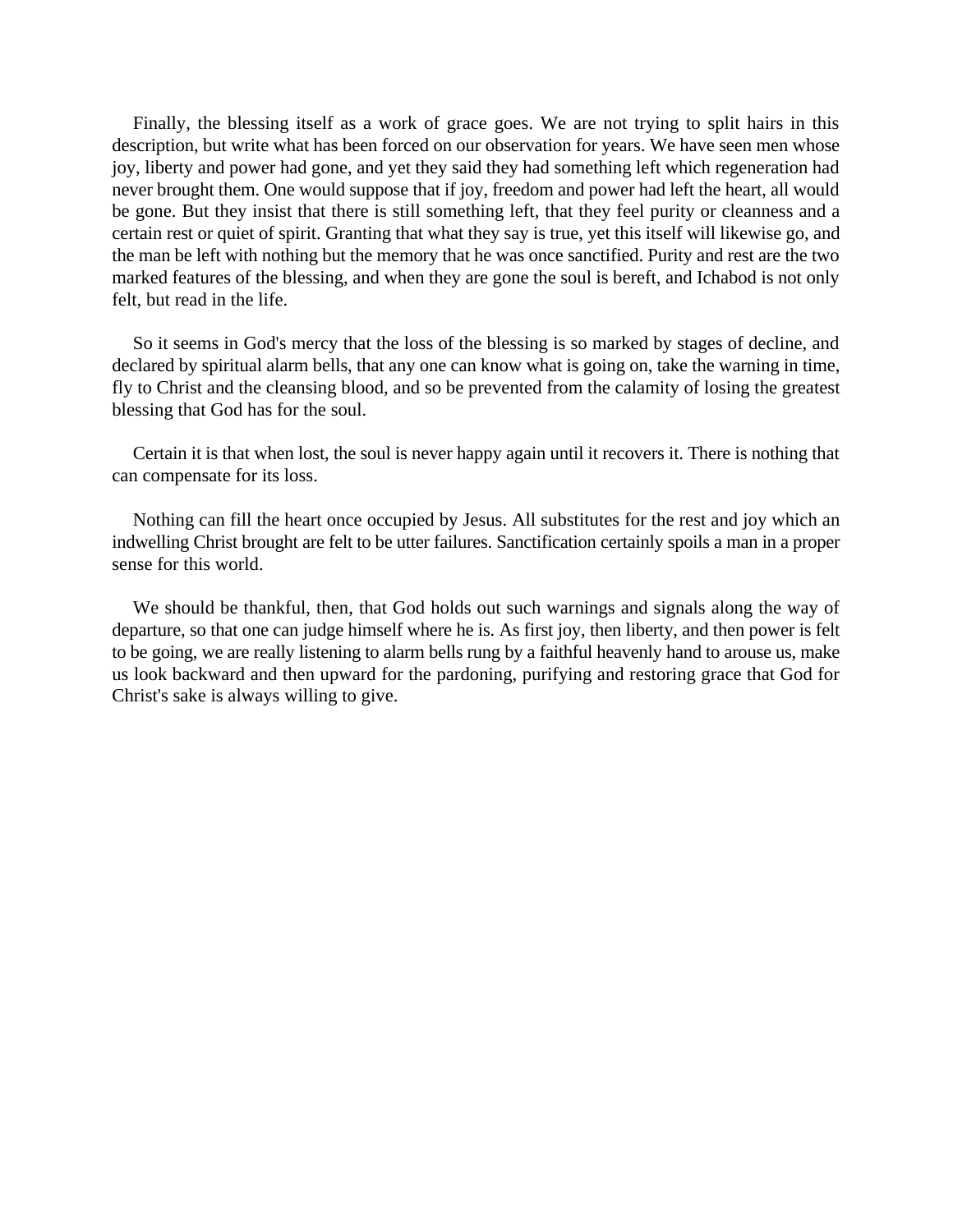#### THE SANCTIFIED LIFE By Beverly Carradine

#### **Chapter 5 The Blessing Can Be Recovered**

<span id="page-24-0"></span>There is no doubt that the beautiful and restful grace of sanctification, which many have lost, can be possessed again.

It may be difficult so to convince the one whose heart is empty and aching from the spiritual bereavement that such may be the case, but it is none the less true. The mind is never more painfully fertile than at such a time to recall and construct arguments and illustrations to prove that the present wretchedness must continue, that the loss is irreparable and there is and can be no hope.

Moreover, it is the will of Satan whose devices are numerous and powerful to keep the soul in gloom with a view to its ultimate despair.

One paralyzing thought he delights to urge upon the holiness backslider is that he has sinned against so much light, that there is and can be no pardon for the offense. That the very greatness of the blessing parted with constitutes the enormity of the sin.

So tempest-tossed and bewildered is the backslider, that he overlooks the fact that Satan does not call attention to the magnitude of grace and the almighty power of the Blood to cleanse. The great enemy is simply anxious for the soul to notice the depths of its fall without pointing it to the heights of salvation, nor gracious uplifting power of the Son of God. Happy is the man who at such a time will recall the verse, "Where sin has abounded, grace much more abounds." The blessed thought should thrill us that Divine Love has stooped lower than man fell. "That earth has no sorrow which heaven can not cure."

A second distressing thought presented to the wanderer at this time is the case of Esau. The Tempter gloats over the case as he reminds the man that the Bible itself says that although Esau sought his forfeited blessing "carefully with tears," he could not find it again. He does not tell the sorrowing one that this does not refer to the salvation of the soul, but to Esau's loss, through the sold birthright, of being in the Messianic line. Who believes that God would reject any one who came with tears and repentance asking forgiveness? A temporal blessing may indeed by one act of folly be finally lost, but departed spiritual grace, thank God, can be recovered.

A third discouraging quotation used by the morbid, disconsolate mind at this time, is taken from Hebrews x. 26: "For if we sin willfully after that we have received the knowledge of the truth, there remaineth o more sacrifice for sins."

According to the way the unhappy heart would interpret this, no man who has ever sinned wilfully after his conversion can be pardoned. This fact is contradicted by daily observation, and by a gracious experience as well. The ground of fear here seems to be built on the words "sin wilfully," when, so far as the writer can see, all sin is wilful. The definition of sin, with which we are all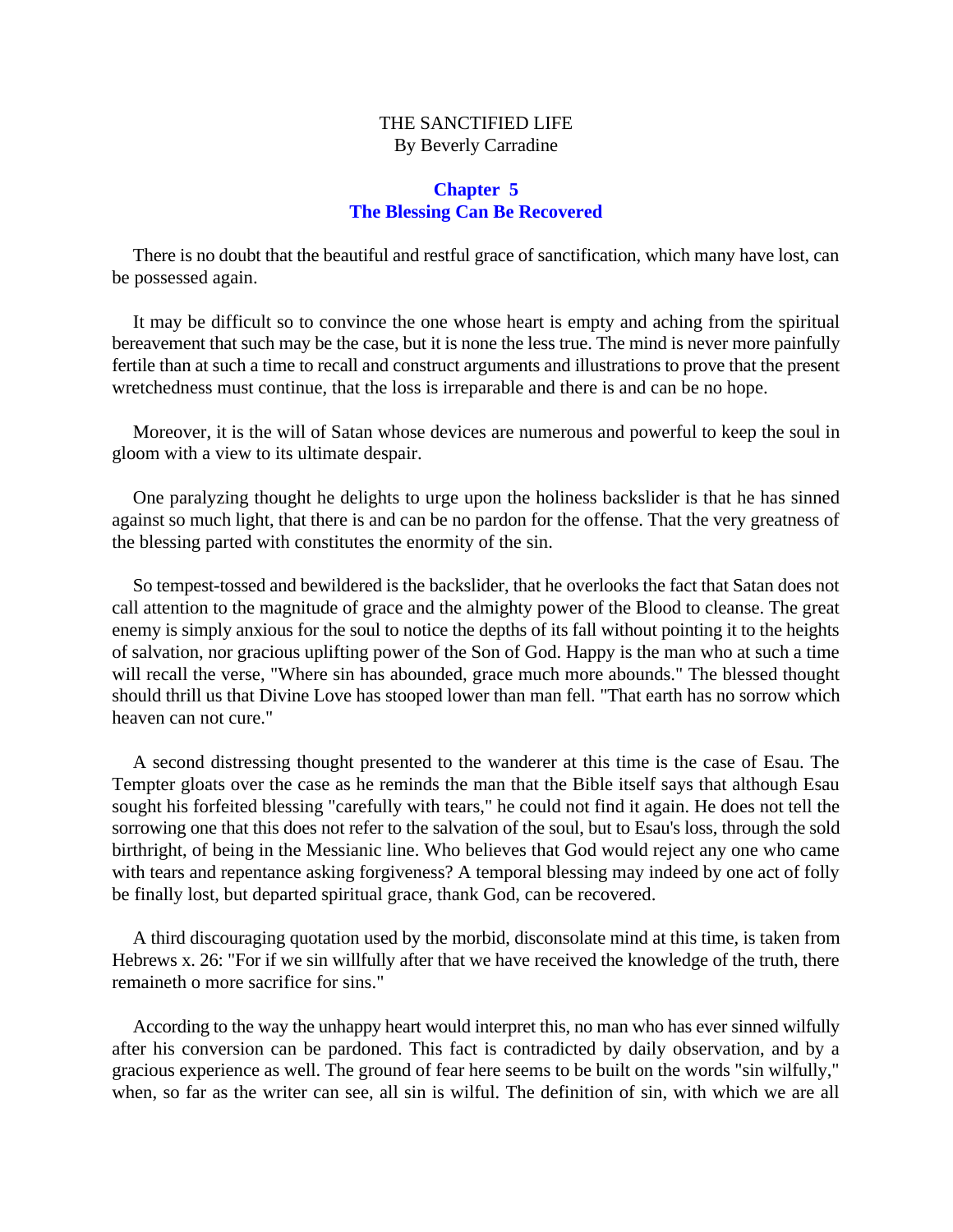familiar, is that "Sin is the voluntary transgression of the divine law." If we do not intend, desire or will to do a wrong thing, the moral quality goes out of the deed, and we say in explanation that the act was done ignorantly or under compulsion.

It occurs to the author that the main meaning of this verse is entirely overlooked by the spiritually lapsed man, and by many others as well. It does not say there is no more forgiveness of sins when we do wrong, but to the wilful sinner "there remaineth no more sacrifice for sin." In other words, there is but one Christ. There is no second Saviour or salvation to us who abuse the grace and provision of the atonement of Jesus. The wilful sinner who turns his back on Christ and goes on his ruinous course will find no more altars or sacrifices along the way. He must take Jesus, or be lost. There remaineth no more sacrifice for sins.

A still more distressing passage is brought up by the adversary in Heb. vi. 4-6: "For it is impossible for those who were once enlightened, and have tasted of the heavenly gift, and were made partakers of the Holy Ghost, and have tasted the good word of God and the powers of the world to come, if they shall fall away, to renew them again unto repentance; seeing they crucify to themselves the Son of God afresh, and put Him to an open shame."

To this gloomy quotation we reply that the passage refers not to the loss of sanctification, or even salvation, but to the fearful sin of apostasy. It was a dreadful thing in the time when Paul wrote, when the cause of Christ was small and struggling, for a man thus to act. It so shook the faith of thousands, that the act put him beyond the pale of mercy. The man's apostate life equaled a second crucifying of the Lord Jesus.

That this is not the case of the backslider from justification or even sanctification, is evident to one who studies their lives, and marks their gloom and oftentimes crushing sorrow over departure from Christ. So far from feeling like "putting Christ to an open shame," they are ashamed of themselves. Nothing would be more impossible than for them to crucify the Saviour. We have heard some of them say that even if they should finally be lost they would go down to the pit believing in and loving Christ.

The fact remains that the wanderer can come home. He that said to His disciples that as often as a trespassing brother should turn to them, even seven times in a day and say, "I repent," and "thou shalt forgive him," will certainly be no less pitiful than the men He was instructing in mercy.

The apostle said He had "compassion on the ignorant and on them that are out of the way." There are many such today who are "out of the way," who once fairly blazed, and glorified God in it. Christ has compassion on them. He can bring them back, and they are welcome to return.

Tell the backslider, says the Lord, "I am married unto him." Was there ever a tenderer message? Again he says, "I will heal their backsliding. I will love them freely; for mine anger is turned away from him." What more could be said? What more could be desired? What better thing could be done?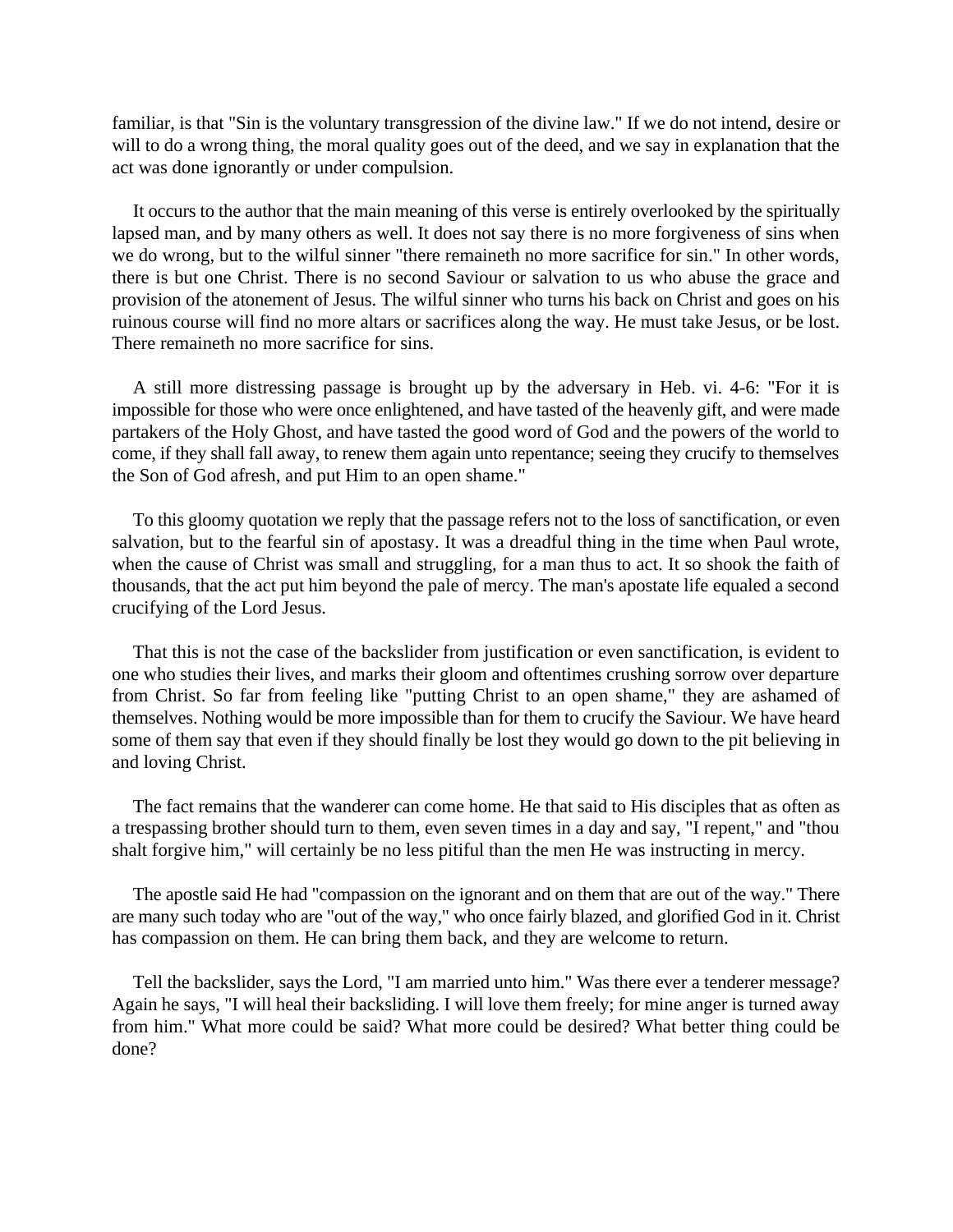So every wanderer can come back. And not only is this true, but backsliders from holiness do get back.

If we had no other case than that of John Fletcher, this alone should inspire the heart of every despondent one with new hope. Read in the Life of Hester Ann Rogers his own testimony in regard to it: "I have received this blessing four or five times, but I grieved the Spirit of God by not making confession, and as often I let it go. I lost it by not observing and obeying the order of God who hath told us, 'With the heart man believeth unto righteousness and with the mouth confession is made unto salvation,' which latter I neglected." This lost blessing he recovered, and so he speaks again: "Now, my brethren, you see my folly. I have confessed in your presence, and now I resolve in your presence also, henceforth I will confess my Master to all the world. And I declare unto you in the presence of God, the Holy Trinity, I am now dead indeed unto sin," etc., etc.

If Fletcher could get it back, then every one can who reads their lines. God has no favorites, and is without partiality or respect of persons. You may have sinned, but Christ is a greater Saviour than you are a sinner. You may have fallen low in hope, faith and life, but Christ can get underneath you and lift you up.

The writer has gone all over in the United States in evangelistic labor. There has scarcely been a place but he found some man or woman who had lost this "pearl of great price," the blessing of entire sanctification. In different ways it had been forfeited. Sometimes it had been lost through failure to testify publicly. Sometimes a fretting or fault-finding spirit had been indulged and Jesus left them. Sometimes they had been betrayed into sin. A number said that they did not know of anything especially wrong that they had done, but the blessing seemed to, "leak out."

With rare exceptions we saw these sad-faced, mute-tongued people recover the departed grace, and the word Ichabod was displaced for Ebenezer.

One we remember stood up at a large camp-meeting in New England and confessed the loss of the blessing. looking at us with tear-filled eyes she said,

#### "Empty is the nest Where the Dove had rest,"

and sat down a picture of woe amid the general sympathy of the large audience. But we all saw the Dove come back to the nest that very week, and the sorrowful face was transfigured with light and joy.

At another time we heard a gentleman in a testimony meeting lament his loss of the blessing. His words impressed all, and particularly one sentence sank deep when he said: "I have not laughed in my heart for three years." What a picture of soul-sadness written in those simple but touching words. Sunlight, laughter, merriment, music all around him, yet his heart in the midst of it all had not laughed in three years! But three days after that I saw him under the glorious light of the recovered blessing, when not only his heart but his lips were overflowing with laughter as well.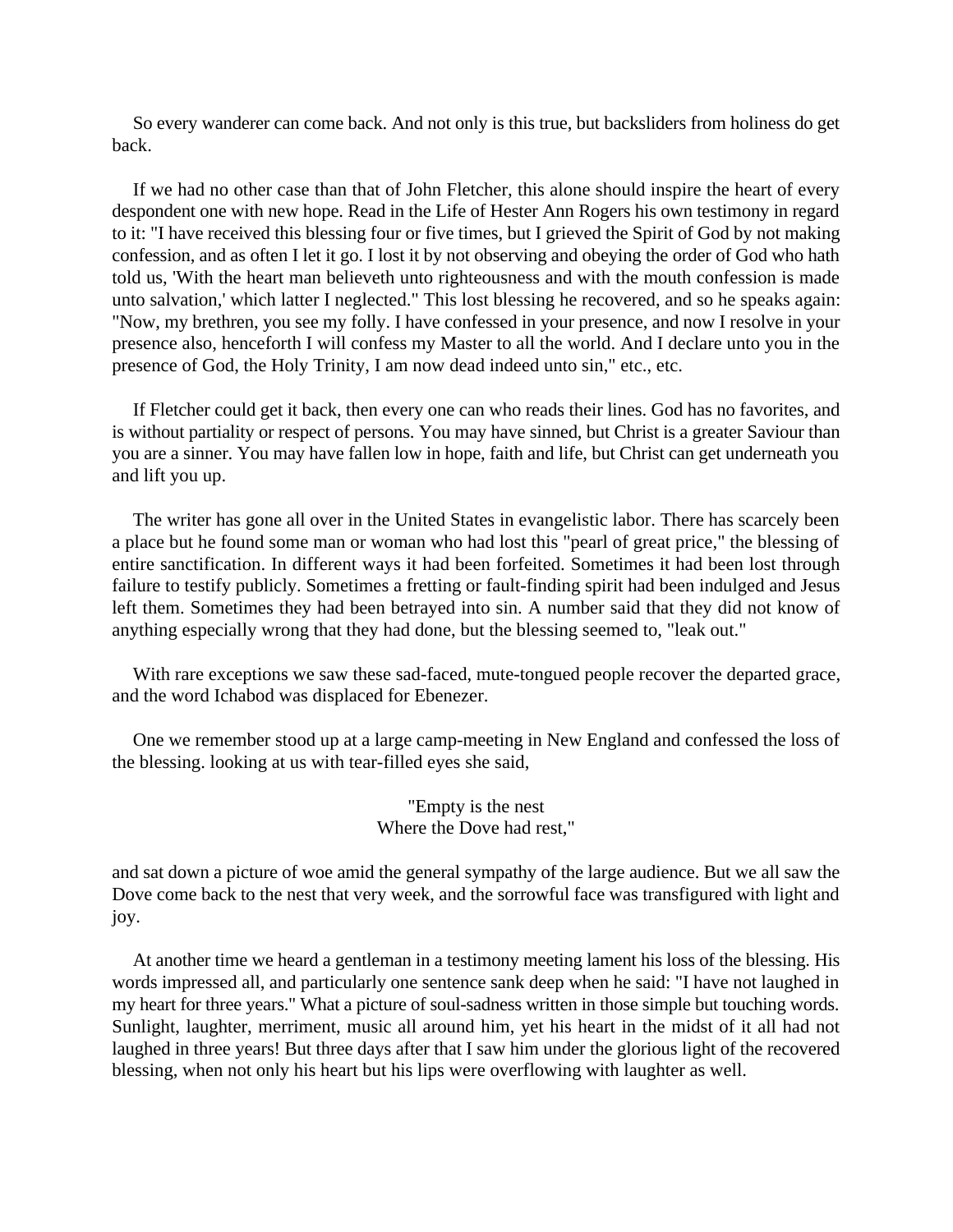In a Southern State we found a gentleman at the altar, bowed down in grief as well as in posture, seeking to find again the pearl of perfect love and rest he had lost. Day after day he was the first to come to the altar ad the last to leave. But every line of the face showed hopelessness, and the voice itself had a despairing ring that even affected strong, buoyant altar workers about him. One day the writer looking steadily at him said: "My brother, do you know why you are not able to get the blessing back?"

The man heaved a sigh, gave an upward look of questioning interest, and said: "No, I do not; what is it?"

The preacher laid his hand gently on the shoulder of the seeker and said kindly: "It is because you will not forgive yourself for having lost it." The head of the seeker instantly sank down on the altar before him, while the preacher added: "God is willing to forgive you. He says so in His Word; but you ill not forgive yourself."

The preacher left him, for he had covered the case. The man saw the truth, felt it, and that very day "forgave himself," looked to Christ, touched the cleansing blood and swept back into the old-time light and gladness.

Yes; we can get the blessing back. Let the heart-cheering truth be taken up with golden trumpets, silver bugles, beating drums and clashing cymbals. Let some angelic voice in the sky that can be heard all around the world cry out, "Though sin abounds yet grace much more abounds," and the whole race thunder out a hallelujah of thanksgiving as they gather from these words the possibility of return from all sin and spiritual loss and wandering unto God.

Usually, the Saviour will be found where we left Him. If disobedience was the cause of the trouble, the thing to do is to begin to obey again. If the tongue has been silent, go to testifying. If anything has been taken from the altar, put it back, and then stand before the Lord, with tears, prayers, and the humble, patient, expectant waiting of faith until the fire falls. It will fall. God is faithful who has promised, and will not disappoint us.

Let it be remembered that the blessing was obtained at first through consecration, faith and prayer. If lost it can be regained by taking the same steps. Get on the altar; it has not lost its power. Go to believing; faith still unlocks the skies. Pray for the descending fire and witnessing Spirit. They are certain to come if we pray on and "pray through."

We rejoice at the number we have seen get back into this blessing after a time of spiritual loss, and even darkness and falling into sin. How glad they were, how bright they looked, and how happy we all were to see them once more in the Inner Sanctuary called the Holiest, with its beautiful, perpetual light on their faces, its manna in their hearts, and the thick curtains of its spiritual stillness falling all about them.

As an additional word of comfort to those who have been thus restored, we would say that we have noticed that when people recover this blessing, they hold it with increased carefulness and faithfulness. Knowing the value of the grace which had been lost; knowing now better than ever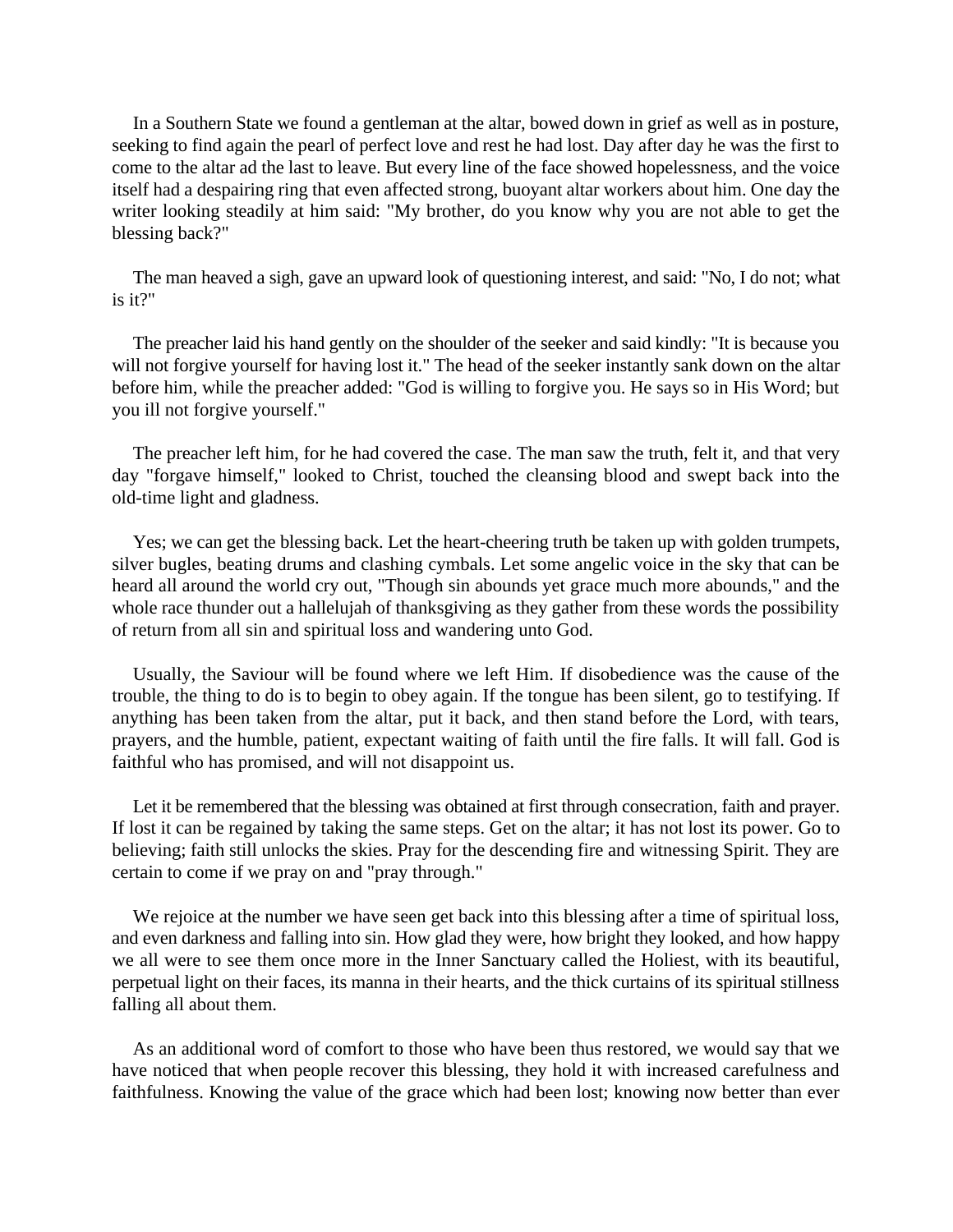before what it is to have a pure heart, a soul at rest with Christ abiding within, they now guard the treasure with a diligence and prayerfulness surpassing all the watchfulness and devotion of the past.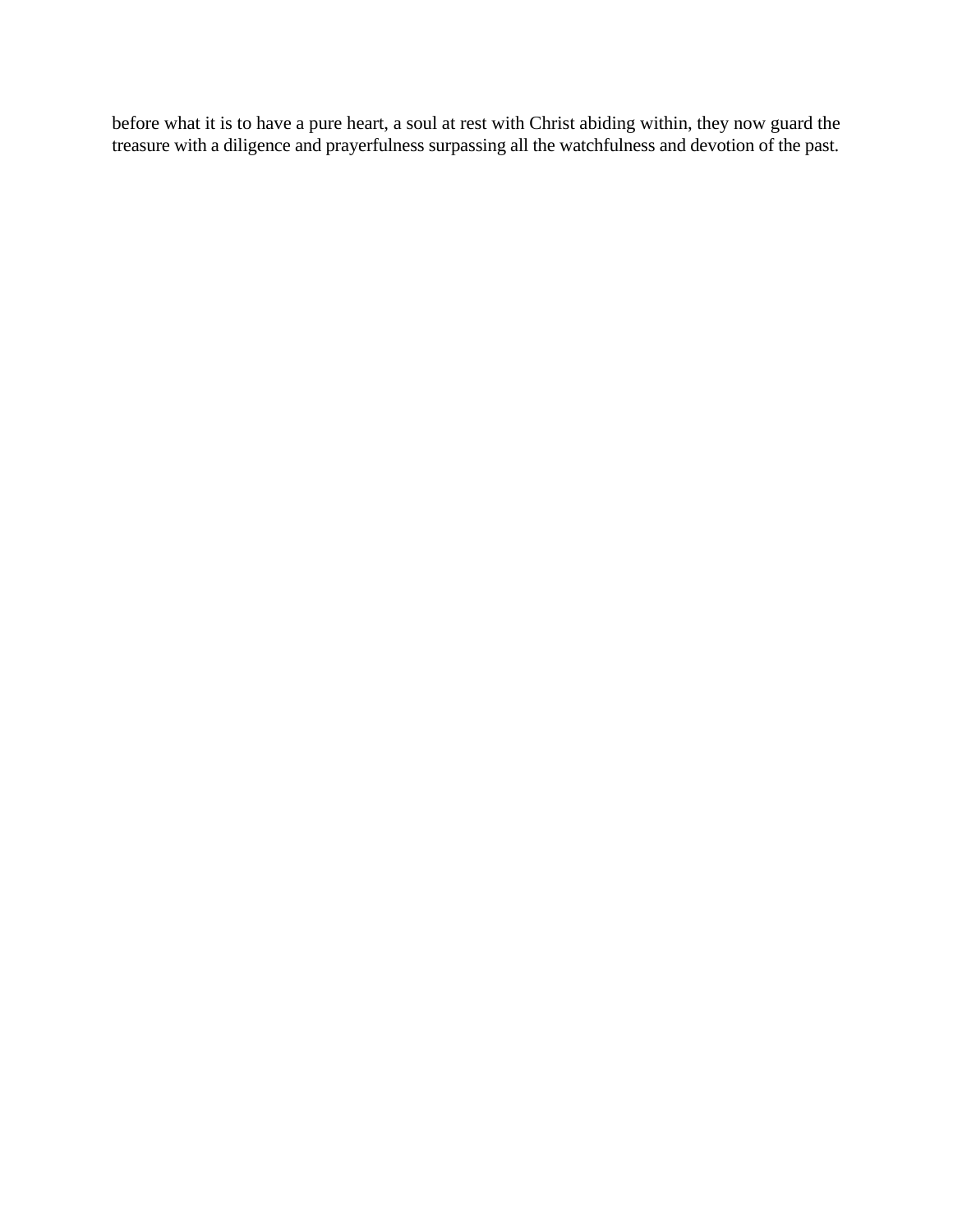#### THE SANCTIFIED LIFE By Beverly Carradine

#### **Chapter 6 How To Keep The Blessing**

<span id="page-29-0"></span>In one sense the blessing of sanctification keeps us. Hence it is very properly called "the keeping blessing." The constant indwelling of Christ, the easy exercise of faith, the restfulness and inner steadfastness of the experience, are all delightful features of the life, and contribute as well to its perpetuity.

The statement that sanctification is more easily kept than regeneration, seems quit incredible to some people. They wonder how a higher life and deeper grace can be more easily retained than a less exalted experience. The explanation is that inbred sin, the disturbing factor and bosom foe of the regenerated man, is cast out in the work of sanctification. The internal war is over. The battle is now on the outside. The life feels as if it was self-perpetuating. There is no fag or let-down in it, because Christ is ever in the heart. Brimful of holy energy it is always aggressive, and in addition has such unfoldings and disclosures of new strength and sudden developments of power which thrill the possessor, and can only be explained by the indwelling presence of the Son of God. At once on awakening in the morning he may feel the blessing stirring in his soul. With every call to duty there is felt a great reserve of strength and a conscious adequacy for the occasion.

Yet, of course, there are things for the sanctified individual to do, and which not to do would rank him with antinomians and fanatics and result disastrously and suicidally to the blessing. There are precautions and observances that must be seen to. We never get beyond the need of means of grace while in this world of probation. Self-denial, cross-bearing, watchfulness and prayer are to be practiced up to the portals of the tomb. To deny and neglect these things is to write ourselves down as moral idiots and bring danger and ruin upon the soul.

The sweet grace of sanctification can be retained. Great and gracious as it is, there is no need of losing it. The author has enjoyed the experience for seven years. He knows of a lady who has possessed it unbroken for fifty years, and he heard an aged servant of God say once that he had enjoyed it uninterruptedly for sixty-two years.

But these people did something to preserve the grace. For just as neglecting to do certain things has caused the blessing to depart, so the doing of certain things commanded us will retain the gracious experience. There are several things which, if observed and practiced, will prevent all spiritual lapse and plant the blessing in us like a towering and immovable mountain.

The first is faith. We obtain sanctification by faith but it is also retained by faith. Faith is the vital point of union with Christ, and of course, Satan makes his strongest assaults at this point, If after the reception of the blessing he can make the soul doubt its presence or continuance, he at once secures a foothold again in the territory from which he was ejected, and will soon rob the heart of its birthright and treasure.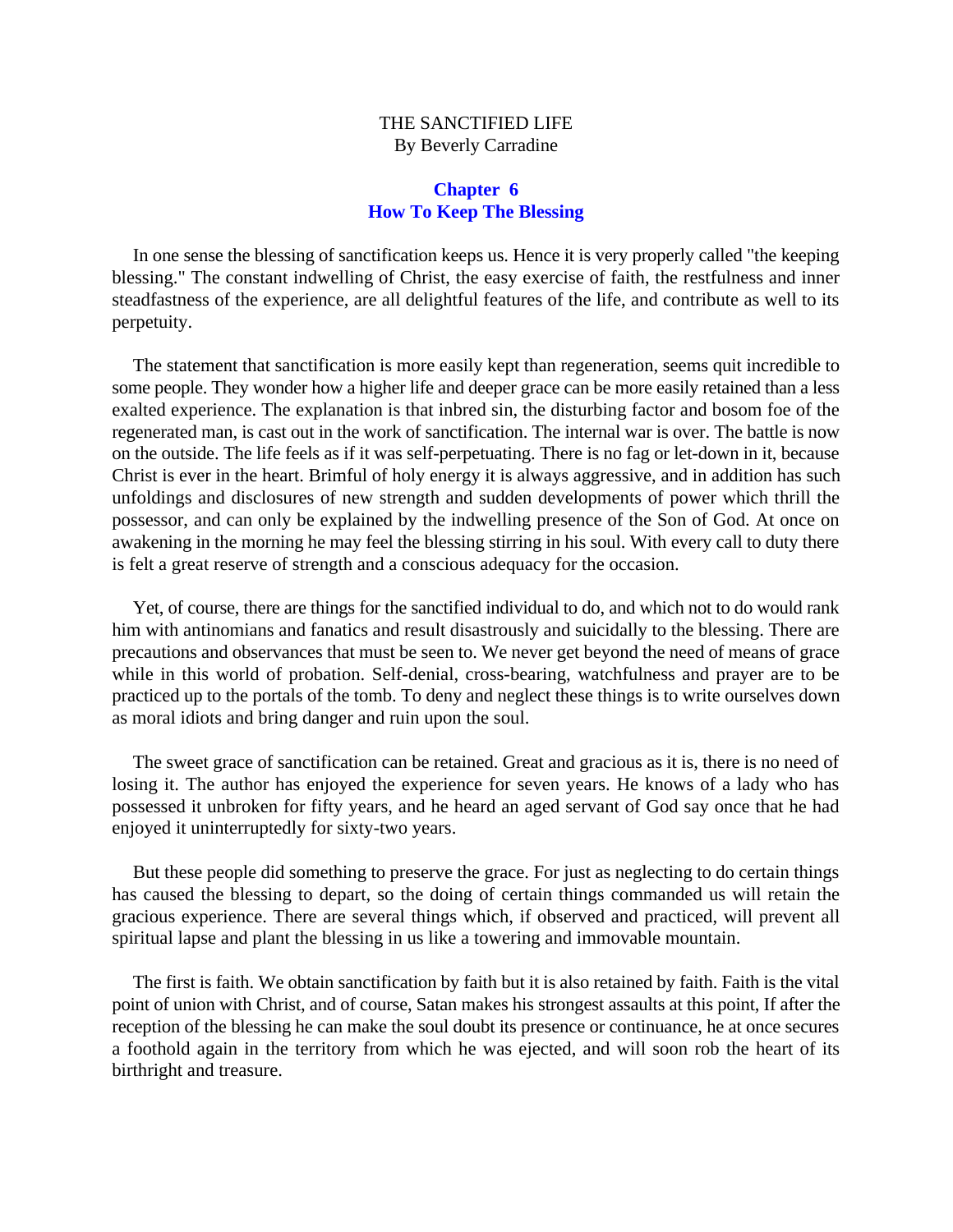It is noticeable that immediately after a person has received the witness of the Spirit to sanctification, the Adversary charges down upon the soul with his doubts. It is well for all such assaulted individuals to remember that just as soon as the Son of God received the anointing or baptism of the Holy Ghost on the banks of the Jordan, that he was immediately afterwards driven into the wilderness and there tempted forty days by the Devil. He conquered by faith and in the use of the Word of God. We can do the same.

The writer made this discovery on the second day of his sanctification. He found that under the heavy pressure of dark spirits he kept sweet and still in soul by exercising faith and repeating a number of times through the time of spiritual trial the words "The blood cleanseth me from all sin," and, "The altar sanctifieth the gift." This quiet exercise of faith kept the experience as steady in the soul as a fixed star is in the heaven. He never forgot the victory nor the lesson learned at that time. He found that a quiet, persistent faith will either keep in check or throw off the gloomy and dark influences of Satan as a mountain wall casts off the waves of the sea. That it was a tonic protecting from the malaria of doubt. He discovered that the simple repeating of certain passages of God's Word as quoted above had a strange strengthening effect upon the heart and vitalized the spirit of faith itself. He saw that there was a wonderful reacting influence on each other, the Word on the faith and the faith on the Word. Faith grew stronger by repeating passages of Scripture, and the Word became sweeter and stronger in its meaning under the increasing faith. In short, he found that Satan is powerless to despoil the soul of the pearl of great price so long as that soul believes God sanctifies it. That when a man drives a stake down here and says, Alabama, "Here we rest," he does rest, and the Adversary has to stand with impotent rage and see the smiling child of God with head anointed, cup running over and eating joyously in the presence of his enemies, whether they be terrestrial or infernal.

Many of those who have lost the blessing make the confession, "I got to doubting." Who wonders at the loss? As Faith is the condition of the reception and retention of grace, then, of course, Doubt, which is its opposite, is the way to lose all we have. All sin and spiritual lapse is preceded by doubt. It opens the door to Satan and he rushes in to sow tares in the wheat, and possess the house again which had been swept and garnished.

But faith keeps the door of the heart; faith retains the grace and presence of God, and makes it impossible for the devil to do his work. And so the just not only shall, but do, live by faith.

A friend of the writer was sanctified one day, and three days afterward the powers of darkness came down upon him and the Satanic whisper was fairly hissed into his soul: "You know you are not sanctified." But this time the great Enemy bore down upon one who was ready and able through grace to meet him. His reply was, "Is that so? Then if I am not sanctified, here goes again. My all is on the altar; the altar sanctifies the gift. I am the gift and therefore, I am sanctified. Hallelujah!" And lo I as suddenly as he came Satan left him.

From a lady friend he did not so soon depart. For several days after she received the witness of the Spirit to her sanctification the devil violently assailed her. Passing her several times during the time of her faith trial we saw the hunted, distressed and puzzled look in her eyes. She could not understand why this tight spiritual pressure should be on her. She did not remember that after the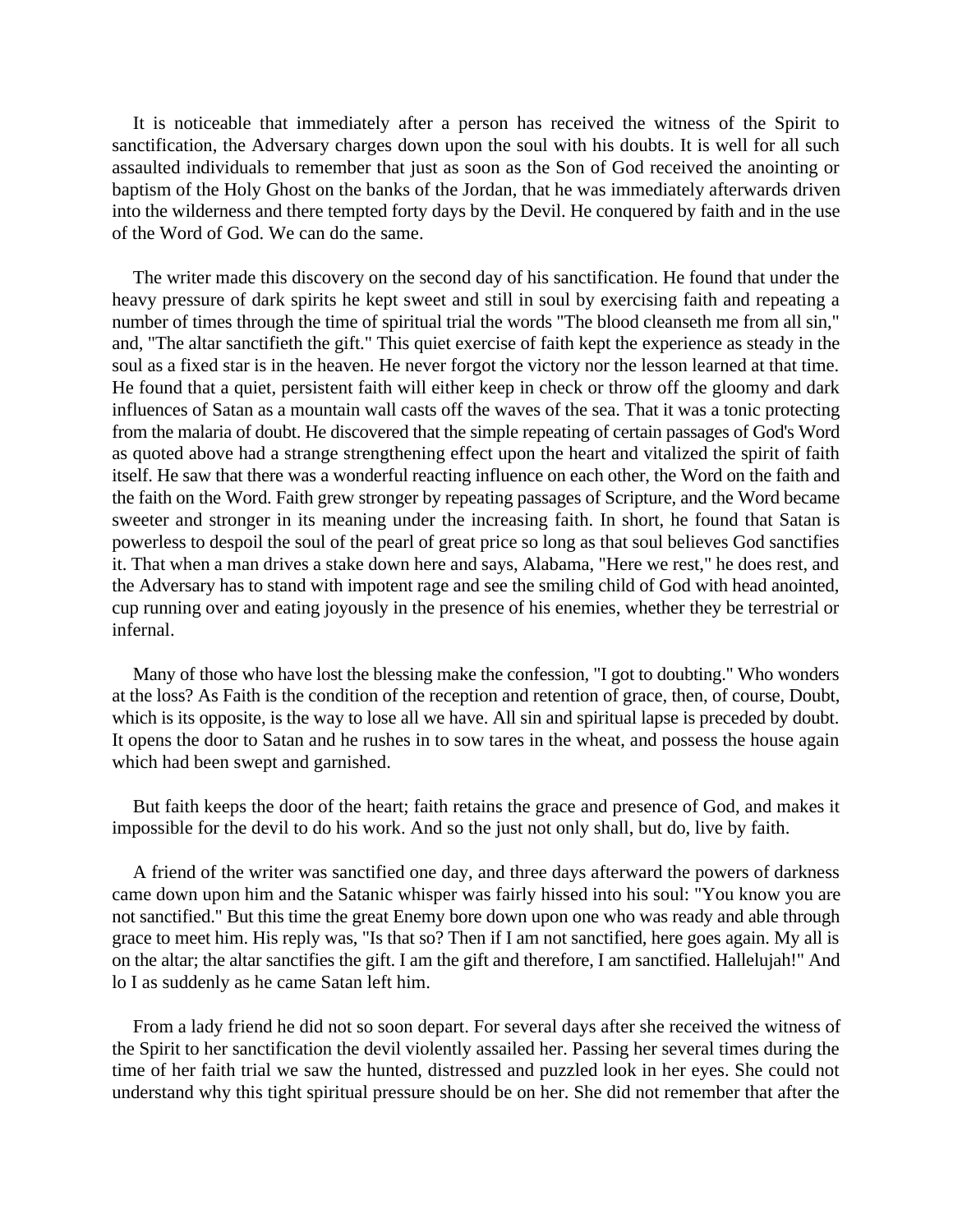glorious experience on the banks of Jordan came the wilderness trial to Christ. There was no time to talk with her, so I gave her an encouraging smile an grasp of the had, saying, "All will be well; hold on by faith." She did hold on, quietly exercising a childlike trust until suddenly the Saviour appeared, scattered her tormentor; and angels came and ministered unto her. She obtained the lesson of her life, and today has no trouble in going through these character tests, but moves calmly and brightly through them all like a star through the night.

It is wonderful how quickly the lesson of faith is learned which retains the experience of holiness. At first it may be an effort to exercise the belief and go on repeating the Word of God, especially when the joy of the soul may have run low or departed. But in a few hours or days one becomes established in the grace, there is a spirit or whisper of trust in the heart, and the soul settles down with a delightful sells of recumbency upon the love, power and protecting care of the Son of God.

It is now that the man sees the tremendous force of faith as by it he retains the greatest experience of the Christian life. He can now mentally exercise it. It seems to be the breath of his soul and is exhaled like breath. Instead of words being uttered, the thought itself is uppermost, "The blood cleanses me," "Jesus sanctifies me."

Still, while it may be hard at times to repeat those passages of God's Word which bear upon the soul-cleansing power of the blood, yet there is peculiar blessedness in such oral testimony and confession of the lips. In our own experience we have never had to repeat such words as "The blood cleanses me," "The altar sanctifies me," "Jesus saves me now," more than the third time before feeling the sense of victory in the soul, and hearing an inward hallelujah voiced by the answering Spirit who thus assured us that all was well.

The expression "exercising faith" means much. But it is a simple truth for all the blessedness it brings. Men know what it is to exercise their lungs and arms and body, but seem bewildered when we tell them to exercise faith. If we exercise the voice or limb we use them. So to exercise faith we use it, trot it out, whirl it around, and propel it upward. Every effort makes it easier to do, and from uttering the words, "The blood cleanses," "Jesus sanctifies me," the soul gets so that, as we said before, it actually thinks these sentences of life. The heart literally broods on the atoning blood, and a feeling of trust encompasses the life like the mountains stand about Jerusalem.

One night at a preaching service we noticed the minister, who was a sanctified man, with head bowed and lips moving. It was during a protracted meeting and was one of those times when the air seemed to be full of evil spirits. The congregation appeared frozen, and the very atmosphere depressing. We thought that the preacher was praying, as we observed the motion of his lips and caught indistinct whispers. After the service was over we asked him if this was not the case.

His reply was:

"No; I was not praying."

"What, then, were you doing?"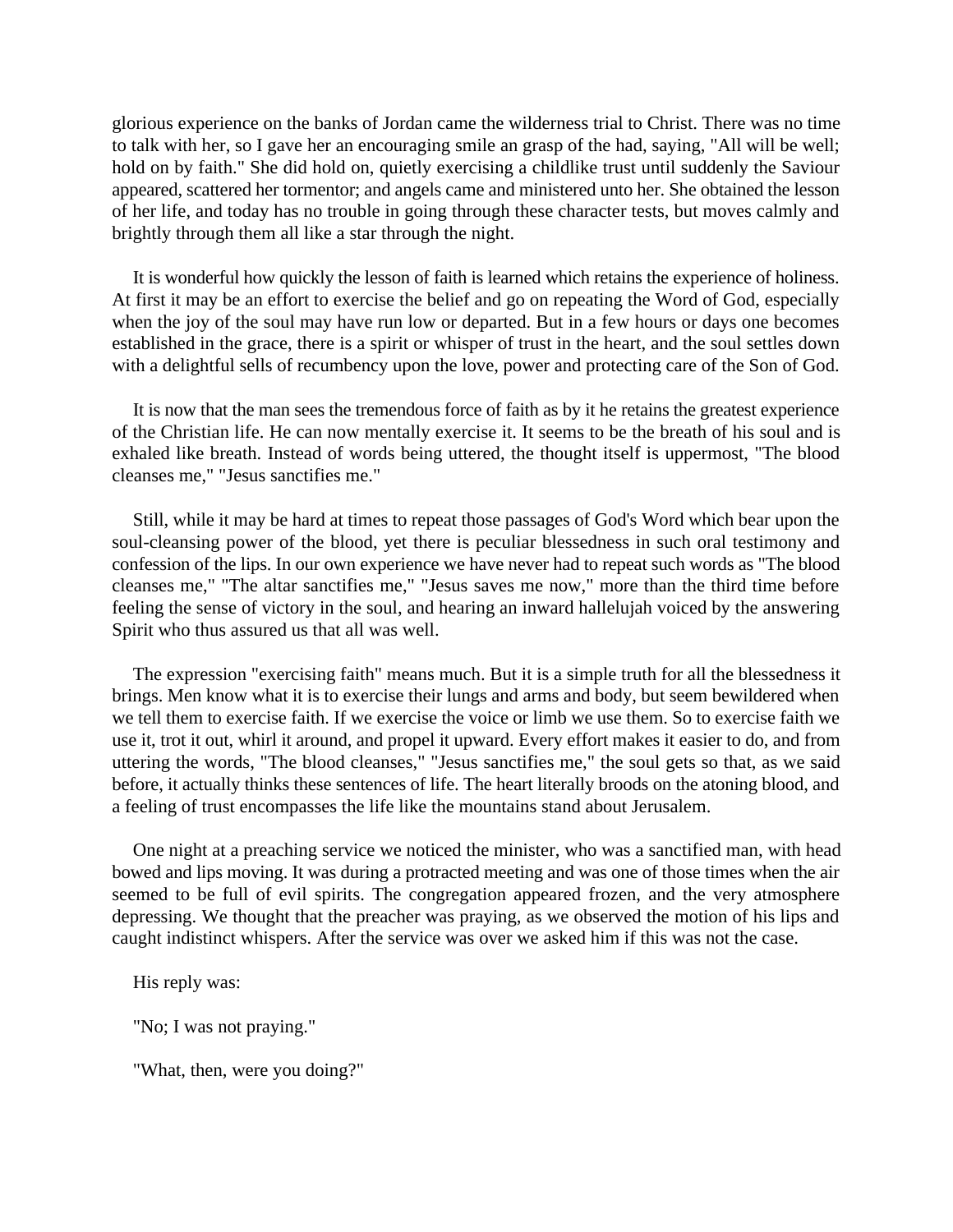With the greatest seriousness and a tone that deeply impressed us he replied:

"I was exercising faith!"

In a flash, then, I saw what a battle he had been going through; and that there in the pulpit he had met the devil and whipped him out by whispering passages of the Word of God and by the exercise of faith. There was a great victory that night in the sermon and at the altar, and this was the way it as won. What this brother did in the meeting and vanquishing of the difficulties of that night, we are to do with every spiritual trial and doubt flung in our way by men and devils. We are to believe through them into light.

Let no man who ever saw a person flash a lantern up a dark alley and make it a path of light from end to end, say he does not know what it is to exercise faith. It is to throw a headlight of belief on God's Word and work through a tunnel of spiritual gloom. It bores its way through the devil's suggestions and lies. It turns an X-ray on a wall of dark circumstance and reveals God on the other side. It steadily refuses to doubt the statement of God's Word and the witness of His Spirit. It says that light or no light, sensation or no sensation, feeling or no feeling, knowledge or no knowledge, when God says a thing is so, it is so. That this settles the matter finally and forever.

We fail to see how Satan can find entrance, much less be able to rob the soul of its greatest treasure when such a faith stands guard with unsleeping vigilance at the door. This is the victory that overcometh low spirits, a sinking heart, whispers of the devil and all the discouragements of this lower world-- even our faith.

The second thing necessary to keep the blessing of sanctification is obedience.

Faith is the heart condition, obedience is the life condition. If there is true faith within there will be obedience to God without. They walk together and they go down together. When faith fails disobedience sets in. When obedience fails faith sickens and will die if the course is persisted in.

When consciously disobedient to God faith feels paralyzed for the time, and the lips seem unable to frame the words, "The blood cleanses me now from all sin."

We do not mean to say that the blessing of sanctification is lost by one small act of disobedience, or by two or three such. We certainly believe that by a single act of murder or adultery the blessing would be forfeited. But there are failures of duty that may not be compared to these two sins. Grave as is any act of disobedience be it small or great in its nature, yet we can not believe that God suddenly leaves a man forsaken and cursed for one such omission or commission. We believe that sanctification, like regeneration, as a rule, departs gradually. As the light fades out of the sky, so the glory leaves the soul. First joy goes, then liberty, and then the testimony. The man has become dumb. Satan has again locked the lips, the daughters of music are gone, and the old heart burden has come back. The blessing has leaked out, as some of them say. Yes, and it leaked out through acts of disobedience.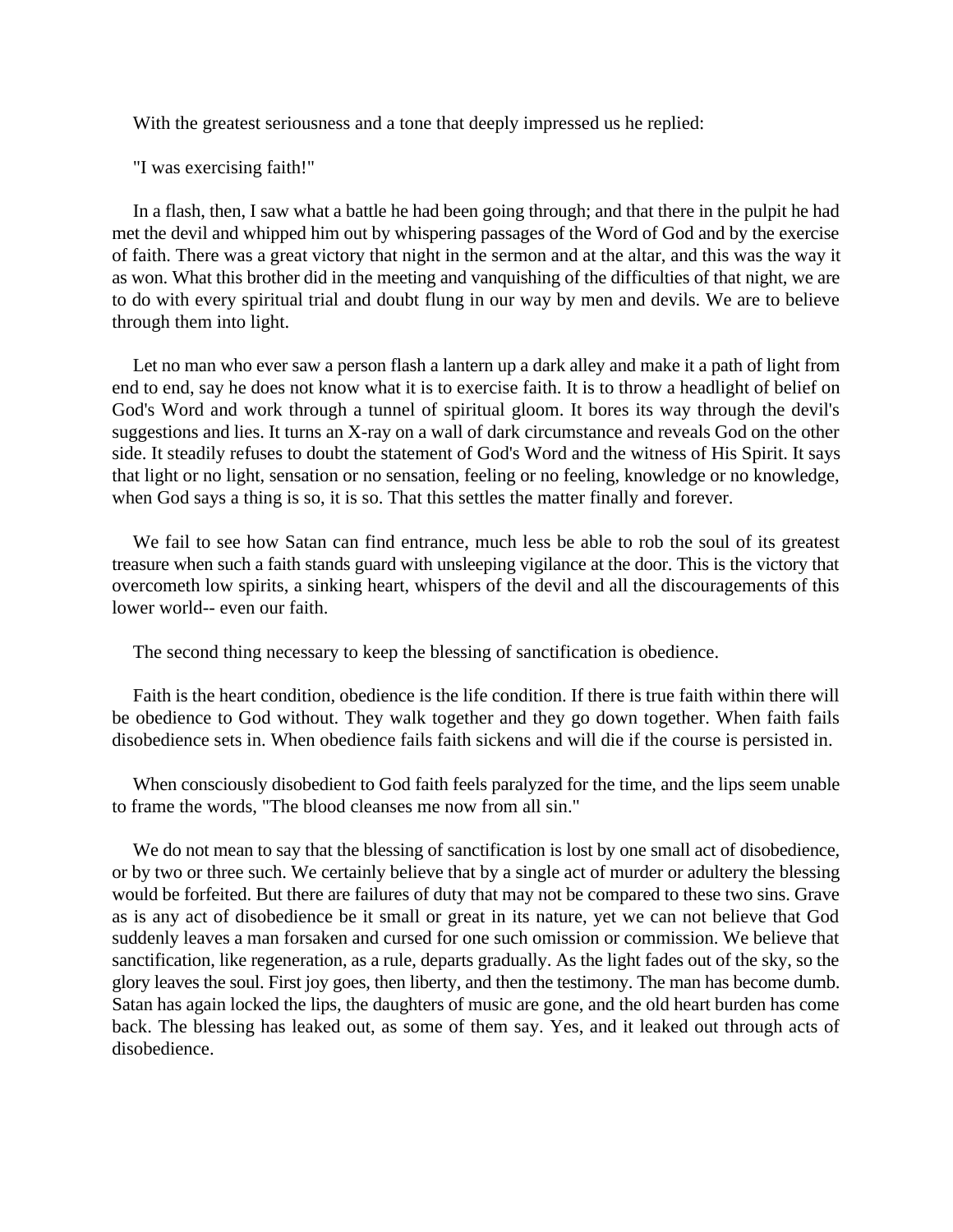Disobedience is a grave thing. We know a lady now eighty years of age who says that she deliberately disobeyed God fifty years ago, after having been a sanctified woman for several years. She says that while God forgave her and she has not lost the blessing, yet her sanctified experience has never been the same. We believe that she has allowed Satan to keep her crushed down by this memory, when the atonement covers the whole thing and she should have gone free; but the fact that the memory of the act has so burdened her all through life shows the gravity of a single deed of disobedience. If we would keep the blessing of sanctification we must obey God. His Word must be kept. We can not violate His commandments. We must hearken to His calls and follow His leadings He can unmistakably impress His will upon us, and if we do it not, we will be certain to get into trouble.

We do not mean that every impression that comes to the mind is of God. Some of them are so far from being of heaven that we will please God by not paying any attention to them. He says, "My sheep know my voice," and that voice will sound in His Word, in His Providence, and in the whisper of the Spirit to the heart, guiding, restraining, teaching and leading.

We must obey God. What a joy it brings to the soul to be thus consciously submissive and doing the whole will of God. What a ring to the voice and what an added power to the life it brings. Satan feel helpless before a man with faith in heart and perfect obedience to God in life. In a word, we must "trust and obey," and in doing so will be invincible.

There is a lovely little hymn which bears the name "Trust and Obey." The chorus runs,--

"Trust and obey For there's no other way, To be happy in Jesus But to trust and obey."

Neither is there any other way to retain the grace of sanctification but by this same Faith and Obedience.

The third essential is seen in "The Blood." The instant there is a conscious spiritual hurt we should fly to the blood of Christ and claim its immediate application. It is better not to lose time in argument or inquiry as to whether the act was wrong or not which brought the disturbed state of mind and heart. Better fly at once to the blood, obtain the instantaneous cleansing, and settle the other matters afterward.

Few realize the ever-present power of the blood of Christ. It "cleanseth." says John. It cleanses instantly, a it cleanses now, the very moment we claim its virtue by faith.

There is no need to be in condemnation a moment in case of sins of ignorance and surprise. The blood is available every second. Even in matters of graver nature, it is through lack of knowledge of the present power of the blood, that makes the man postpone his soul cleansing and recovery until certain mental agonies. fervent supplications and physical humiliations shall have been gone through with.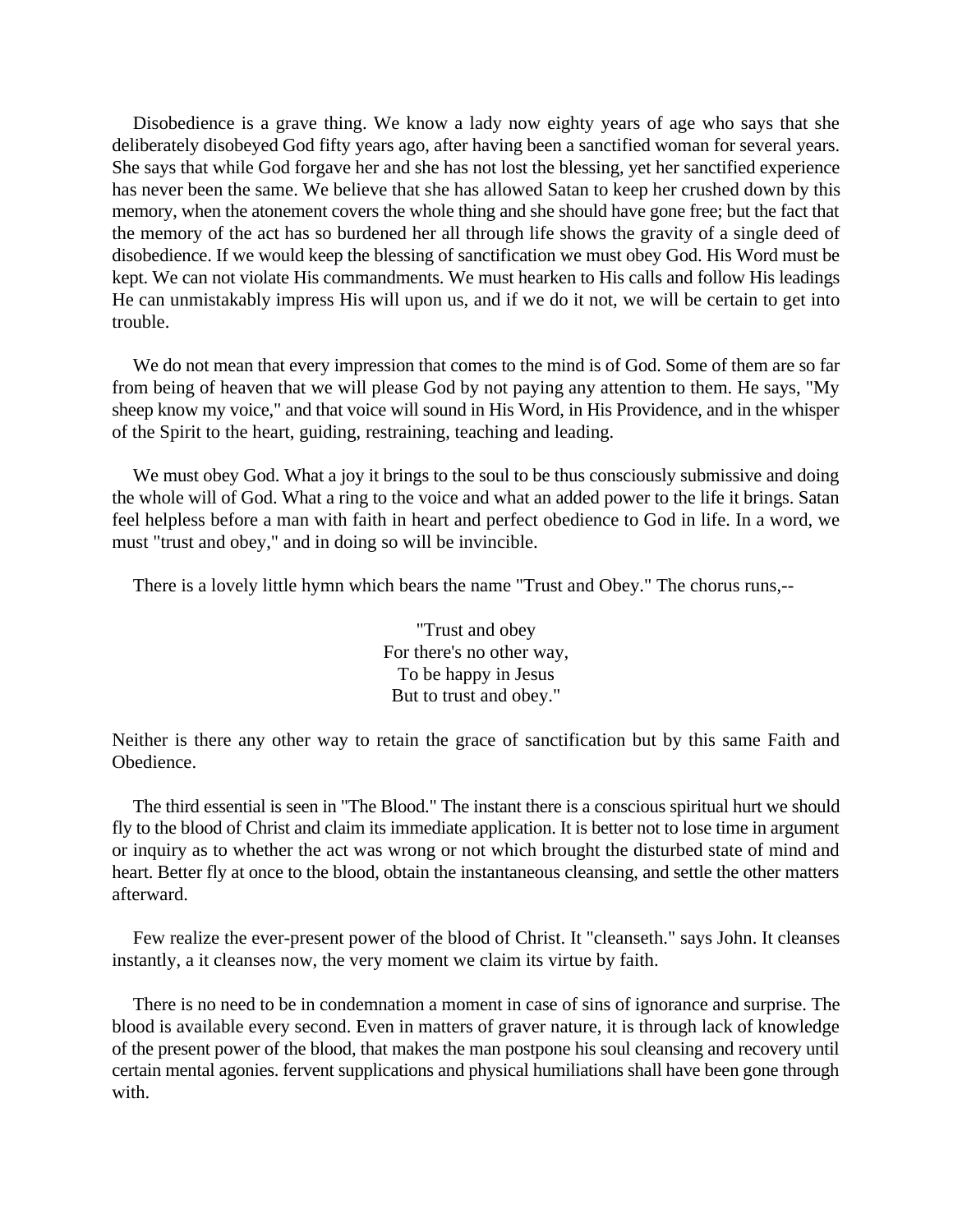The Bible does not say that the blood and something else cleanseth but the Blood. So, if the world today would renounce its beads, pilgrimages, and works of righteousness, and look to the blood of Christ, it would be saved. If Christians would turn their gaze from the thought of growth, development and church work to the purifying blood of Jesus, the heart purity or holiness they desire would be instantly given. If sanctified people who have lapsed more or less in the sanctified life, and are trying to work their way back into the old-time favor and honor of Heaven would only look to "The Blood," they would find themselves instantly healed, restored, cleansed, filled and fired again.

In recognition of possible weakness, mistakes and missteps; in view of the fact that some fiery dart of the evil one may pierce the Christian armor, God has provided the ever-present, ever-powerful, ever-cleansing blood of Christ. The instant that the soul is wounded it should fly at once, without the loss of a second, to the Saviour, and cry, Lord Jesus, apply thy blood; and it should stay at His feet until it is done.

This is not Antinomianism, abusing the grace of God, and sinning that mercy might abound; but a proper faith that comes at once to the Saviour when betrayed into sin. The spirit that would tarry and bemoan the past with profitless groans and paralyzed activities is not that which is enjoined in the Bible. It is not the act that most exalts God and His plan for our redemption.

That which honors Christ and His salvation is the immediate return to the Lord in case of departure, and the instant appropriation of the blood which cleanses through and through, and now, and for evermore.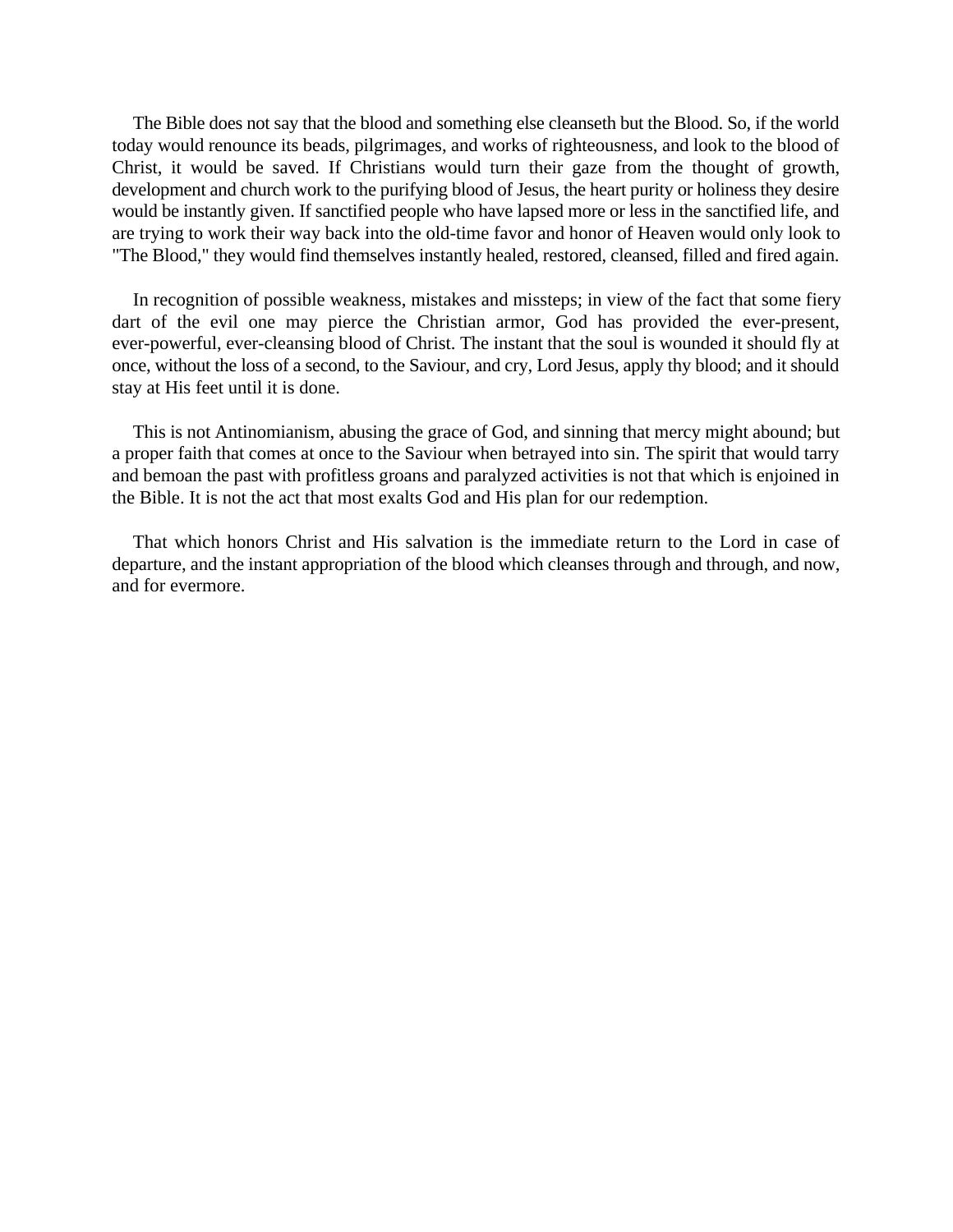#### THE SANCTIFIED LIFE By Beverly Carradine

#### **Chapter 7 Some Features Of The Sanctified Life**

<span id="page-35-0"></span>There is such a life. We are ushered into it on compliance with the conditions of consecration and faith, that stand like a great portal, barring out and yet opening in. With the experience of an instantaneous sanctification rushing into the soul, the sanctified life begins.

Of course there is skepticism with some about the individuality and distinctiveness of the life; but this doubting comes from those who have not gone through the portal. One can not know how a garden really looks until he enters the gate and strolls down the walks. He may have had descriptions and so formed ideas, but all know how every description comes short of the reality; and the road, lane, field, city, or landscape that has been portrayed with pen or tongue is always different from the mental conception when we see it.

Men may smile as they will over the statement that the sanctified life or experience differs from that of regeneration, but such smiles can not and do not alter facts. These persons in their derision simply show that they have not "entered in."

Every life different from our own is necessarily a mystery. A worm is a tiny thing, and men may write learnedly about its sensations, but the fact remains that most of what is written is mere conjecture. The only way to know how a worm feels is to become a worm. So a bird can be held in or crushed by the hand. Some persons have written volumes on the habits and feelings of birds. But all written is the opinion of a being on the outside of the little songster. He can not know how a bird feels; to do that he must become a bird.

In like manner we study the angels. Much has been said about them, but how little is really known of their habits, labors, and joys? We have to study them from the outside. They constitute a different order of beings from the human race, and are never to become men and women, just as we are never to become angels. We may affect great wisdom in writing about this heavenly order, but, after all, it is merely speculation. The only way to know how a angel feels is to become an angel.

The unconverted man looks at the regenerated man and thinks he understands him. He hears the Christian say that he "feels good and happy," and his reply is, "So do I." It would be very hard to convince him that the good feeling of the child of God runs on spiritual lines, while his moves on the physical. This very explanation would fail to explain to him or convince him. His idea of "feeling good" is mainly animal. He has, for instance, eaten a hearty meal, and now in dressing robe and slippers, stretched in an easy chair, cigar in mouth, he sits in lazy, dreaming mood, looking into the fire. He says he "feels good"; but any one can say that the entire sensation is purely animal. That it is a puppy-dog enjoyment, a cat-on-the-rug contentment. The child of God tells him that if he repents and believes on the Lord Jesus Christ, he will have a good feeling to sweep through the soul so much purer, better and nobler, that the other would not be worthy to be mentioned in the same breath.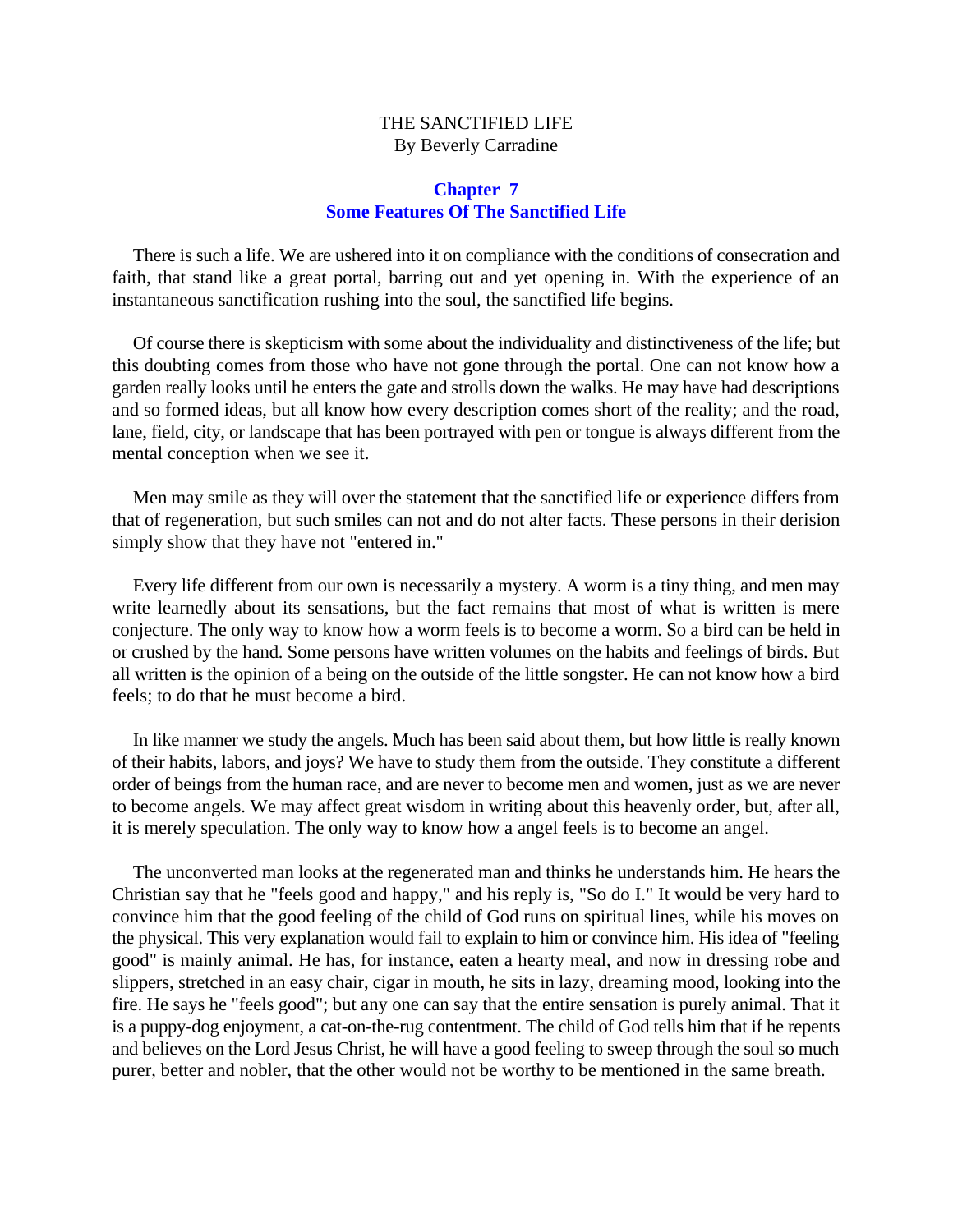Is it not strange that a regenerated man who can see these things, and can recognize the error of the unconverted in this matter should fall into a similar mistake when he sits in criticism and judgment on the life of the sanctified man? He hears him give his experience, and straightway asserts that he has all that the sanctified man possesses. Of course the person who has had the baptism of the Holy Ghost knows better, but is equally well aware that no human word or power can convince the converted man to the contrary; that this is the work of God. It takes the Holy Ghost, with the Word, to divide soul and spirit, joints and marrow, discern the depths of the heart, expose inbred sin, and reveal in startling light the difference between the two works of grace. So the sanctified simply says in reply to the regenerated man that if he consecrates perfectly, believes unwaveringly, and prays importunately that the fire will fall and he will know for Himself this secret of the Lord, which only the Lord can reveal.

In other words, "If any man will do His will He shall know of the doctrine." Thus while it takes the Holy Ghost to convince him as He illumines the mind and reveals the deep things of God; still it is the duty of the sanctified man to stand firm for his experience and emphasize the distinctiveness and superiority of the work of grace. God will use that humble, faithful testimony not only for the good of the testifier, but make it "light sown for the righteous" which, under the divine blessing, will yet spring up in the conviction and purification of the believer.

There is then such a thing as the sanctified experience. There is, thank God, a sanctified life. It must be so recognized by the honest observer, and it is felt with thrills of joy by the possessor himself, who knows better than any one else its marked contrast to the former religious experience, and its blessed superiority at every point.

A volume might be written here, but we content ourselves with calling attention to several features of what we call the sanctified life or experience.

Perhaps the prominent feature is inward rest. The soul has been stilled ad remains still. The spirit of worry is gone. There is a sweet disinclination to fret. An atmosphere of calm pervades the breast and penetrates the life. It abides steadily through the day, no matter what that day holds for us in the shape of labor, burdens, unpleasant people, and trying circumstances. There is no delight over the trying circumstances themselves, but a restfulness of soul in spite of them. Paul did not give thanks for everything, but said: "In everything give thanks." It certainly would be a novel experience to many Christians to begin and end the day calmly; to wake up in the morning with a sweet serenity of spirit, and to go through each new day with a deep, still peace, whose steady flow delights as well as astonishes him. And yet this is the plain promise of God, "Quietness and assurance forever," and this is the experience of a great and ever-increasing number in the land.

One of these, a lady friend, said to the author: "I am kept amazed at the inward rest and stillness of my soul. I never dreamed there was such a sweet peace for me, and I am disposed to wonder if there can be any mistake about it all. Ought I not to be more concerned about different things; and where is the ecstatic joy I felt in the first few weeks of the blessing?" She, in other words, under that word "concerned" was marveling over the absence of the old "fret" that used to be in her, and also failed to see that the great peace she now had was simply joy boiled down.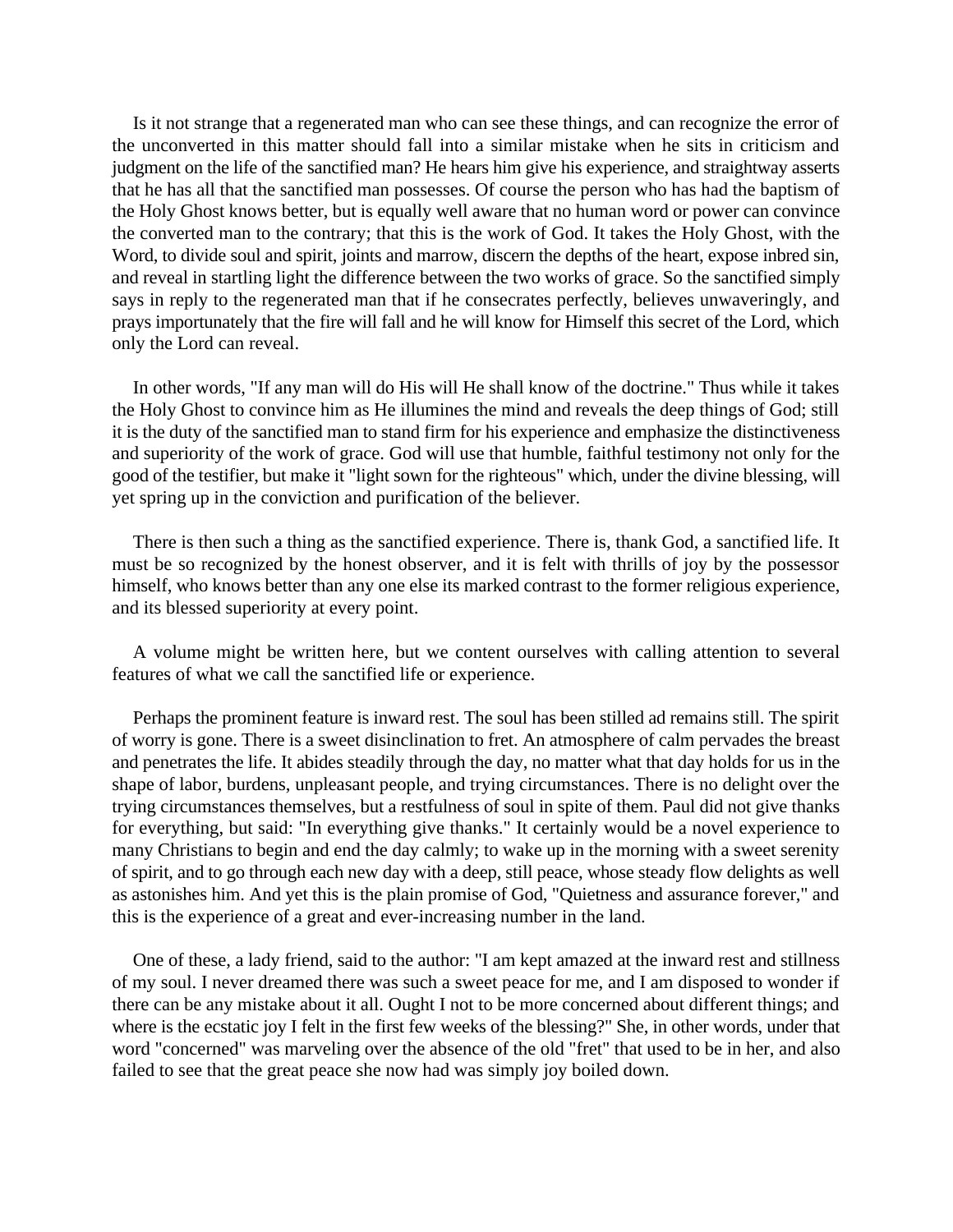A second feature is that of a spirit of praise. Every child of God is conscious of this at times, but there are serious gaps and intervals when it is not felt. Moreover, the hour when it is realized, as a rule, in the regenerated life is one which abounds in helps and external causes of inspiration. All is going on well in the individual heart, family circle and church life. The meeting is being blessed, the work is succeeding, and faith has turned to sight. Well in body, well in soul, and everybody around is well--now, then, let us praise God. We simply ask here who could not do so under such circumstances?

The gift and grace we speak of under this head is a spirit of praise which abides in the soul under all circumstances. The inner bubbling of gladness is felt not simply when all is well, but when things are not well. It gushes up in the face of coldness, opposition, detraction, and wrong. It sings in spite of loneliness, and pain of heart and body. It praises God in the face of apparent failure. It can be cast off by loved ones and separated from the company of friends, and yet keep rejoicing. It can walk around the wall of Jericho thirteen times without seeing a crack, and yet shout. It can be unjustly condemned, whipped, put in a dungeon, and behold! at midnight it will burst into hosannas. It can, and does, cry hallelujah at all times.

 The first two sanctified preachers the writer met impressed him with this spirit of rejoicing. He heard them say repeatedly in the Conference room and elsewhere: "Glory to God!" "Praise the Lord!" "Hallelujah!" This spirit, life and language was beyond the author of this book at that time, and his judgment of the phenomenon was that these utterances had first been genuine, but by frequent repetition had become mechanical, and that nothing but the expression of a mental habit was now before him; or, in other words, here were parrot-like utterances in the religious life. Two years after the writer obtained the same blessing possessed by these men of God, and found to his delight and astonishment that it was not a parrot at all, but a nightingale singing its very heart out on a rose bush in a moonlight night. He found there was a blessing which, when received in the soul, bubbles up in a tender holy joy, wreathes the lips with smiles, puts a shine on the face, a sparkle in the eye, and issues from the tongue in words and expressions of praise.

The wife of a minister received the blessing of sanctification in a gracious meeting held by the writer. She had been soundly converted, and was a faithful worker in the church. But she felt that disposition within to fret and worry over household and other matters. The sound of a dog barking at night was especially objectionable and trying to her. She called it nervousness. The night following the day she received the blessing she could not sleep for the happiness which filled her. She said that the watch dog seemed possessed that night and barked for hours, but with her joy-attuned nature she heard the sound with new ears; the discordant sound was gone, and the dog seemed to say, "Praise God!" "Praise God!" Next morning while in the kitchen arranging things for breakfast she, by an unwitting movement of the hand, brought down a whole pile of tin and iron vessels with a great clash and clatter. Two days before it would have been intolerable and upsetting; but with the holy joy and praise now welling up richly in her soul, she clapped her hands and cried out with shining face, "O the music! O the music!"

A third feature in the life of the sanctified is the blessed consciousness of a perfect love. Perfect not in the sense that it may not grow stronger and more intense as the years go by, but perfect as regards the absence of things contrary to love imbedded in the heart. It is a pure love. The former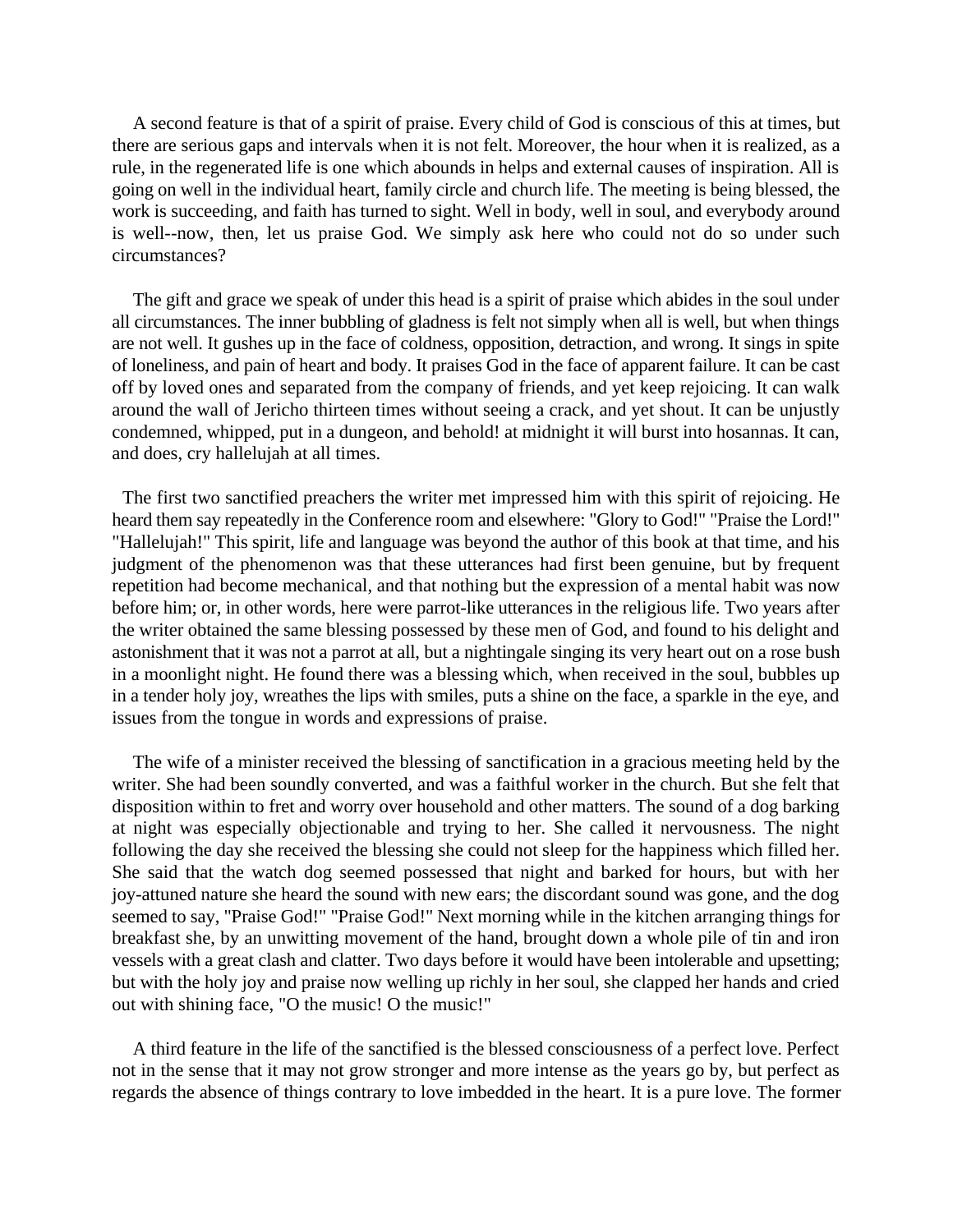temporary hates, jealousies, envyings and bitterness toward certain people are all gone. A gentle, tender, loving feeling is in the heart for all men. This does not mean that we love all alike. This would be unnatural and impossible. There is a general love for the whole Race, peculiar affections for those naturally near to us, and special likings and attachments to others, who, by nature, temperament and character, draw us toward them. Yet to all different classes there is felt a pure, genuine love, although the love may vary in character and intensity.

On the Godward side we are thrilled to discover that the love we now bear Him is not now mixed as it had formerly been, and is supreme at all times. It is sweet and blessed beyond words to describe to feel the perfect love for God nestling in and warming the heart continually. King David is on his throne, the Absalom of rival affections is dead, and the kingdom within lies all fair, peaceful and beautiful, without a note of discord and a sign of insurrection.

Such a condition of soul, is found in its tenderness to all people, to prevent the fault-finding and uncharitable speech; while the same tongue in speaking of God and things divine almost insensibly, and yet naturally, is drawn into simple, unaffected and reverential language. Cheerfulness takes the place of levity, kindness displaces harshness, and from the lips that once found fault with God and assailed man, come the breathings of the loyal soul that find utterance in praises and ejaculations of love to God, and fervent "God bless yous" to the children of men. And it abides. The fitfulness or fluctuation seen in the regenerated life is no more. The blessed experience is that of being fixed, grounded, rooted, settled in love.

A fourth feature is the working spirit, or desire and effort to do good. The instant the disciples received this grace they flew to the fields and vineyards of God. Two thousand years after I saw the same blessing fall upon a lady at the altar. I heard her cry, "O my husband!" saw her spring to her feet, rush into the audience, seize hold of the now tremendously convicted man, lead him to the altar, and in a agony of prayer and triumph of faith lay hold now on God, and behold! salvation came down. The two works between that of the disciples and this woman was different in regard to magnitude of operations, but the same spirit was at work. Not all are called to public work, but those who have this blessing find work to do, and gladly do it. They feel strangely and powerfully wound up to do it. It may be laid out by the divine hand in a very obscure corner or restricted sphere; it may be a simple enduring at times, and which will be a doing of the highest order; it may be a marching today and a standing still tomorrow. God knows, and He will direct, and the sanctified soul will obey. The spirit of the working Christ abiding in us is bound to lead out in words and deeds that will bless the world in some way, and help to restore the departed Paradise.

Figures of a wound up and going machine, steam pulsating in cylinders, and the prophetic description of fire burning in the bones come to the mind in describing this divinely inspired activity. The curve of the bow, the tautness of the string, the poise of the arrow, the coil of the spring are all felt when truly filled and empowered of God in sanctification. Such a one can not be idle. In some way, in small things or in great things, and in his or her own line and way, the sanctified person must and will work for God.

A striking feature about it is that this work does not seem to exhaust. The soul remains fresh. There is a buoyancy felt throughout which delights the worker and gives moral force to the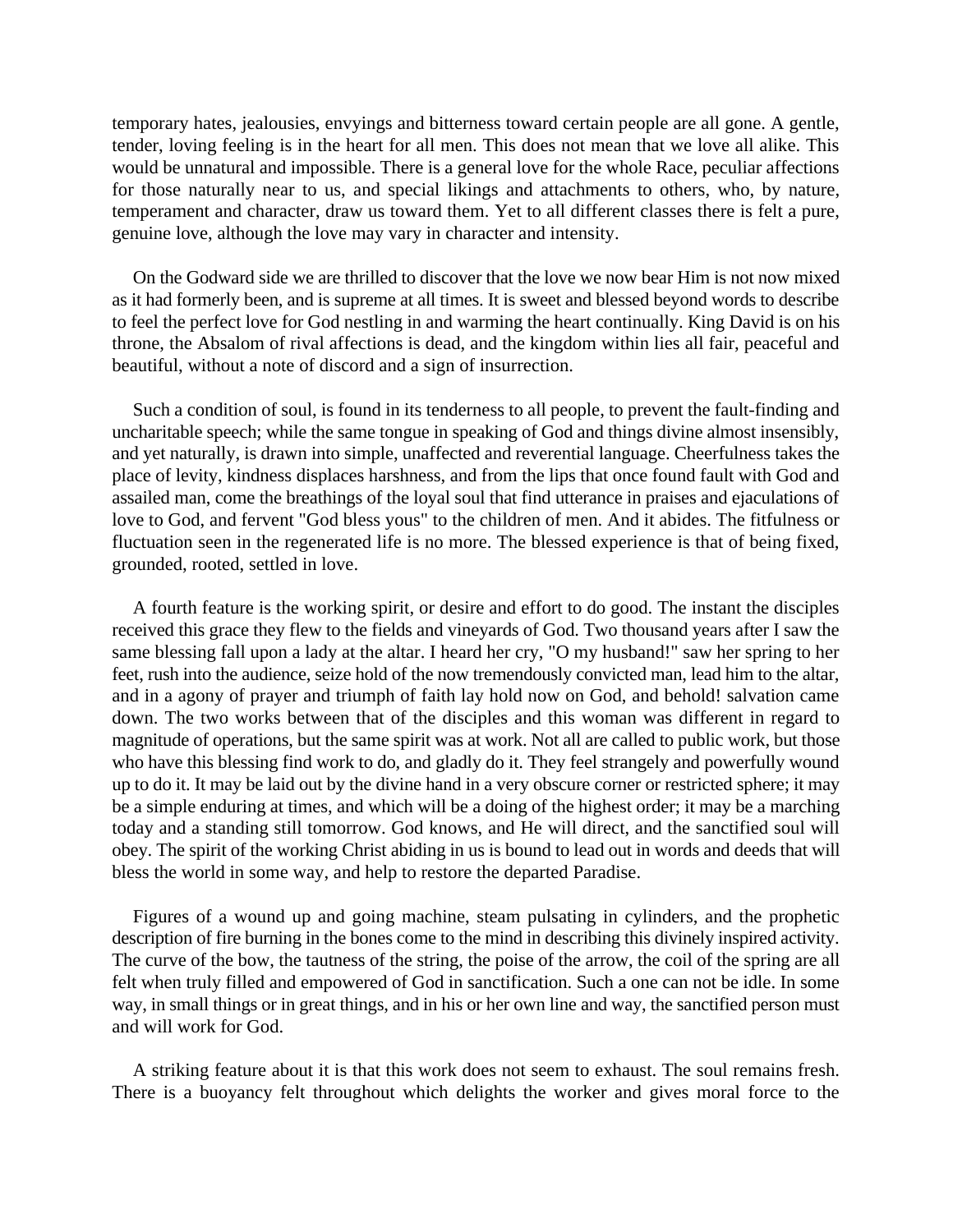performance in the eyes of beholders. The soul is ever so full of rest as when engaged in this unfailing activity for heaven.

We remember a Bible picture of the seraphim, where they are represented with wings in swift movement, while their bodies were motionless. It is a striking illustration of the two-fold experience of work and rest in the sanctified life. High pressure work of brain and body, and profound calm and rest of soul. The man works now for God as he never did before, but he also rests at the same time with a depth and sweetness equally remarkable.

A fifth feature of the life is the delightful consciousness of being kept. It is difficult, if not impossible, to bend any set of words around the circle of this experience, or find sentences that can penetrate the intricacies of the grace as it affects the heart and life. Like a road has to be traveled to be known, so must the soul journey on this delightful way to know of what we are speaking. Possession of the blessing is the only key to the understanding of this gracious mystery.

The author had read the word in the Bible, "Kept by the power of God," and had heard it used by some who had a strange, sweet light on their faces, and a glad, exultant ring in their voices, but he failed to comprehend what they were talking about until at last he finally became an "overcomer" and obtained the "white stone, and in the stone a new name written, which no man knoweth saving he that receiveth it."

A kept life! Figures of restfulness, repose and protection arise at once to the mind; a child in the arms of its mother, a sealed fountain, a walled city, and yet all fail to measure up descriptively to this strange, sweet experience of the sanctified soul, that we call being "kept." It is a spiritual sensation as distinct as the feeling of pardon. It sustains all through the trying hours of the day, is the last thing felt in the heart as we fall asleep, and the first realized in the soul on awakening in the morning. If this was the only feature of sanctification, it would pay ten thousand times over to obtain the blessing.

This chapter is a condensed statement of some of the features of the sanctified life. No one can read them without seeing it is a distinct experience; and any one hearing of such a life should never be content until he came into the same blessedness.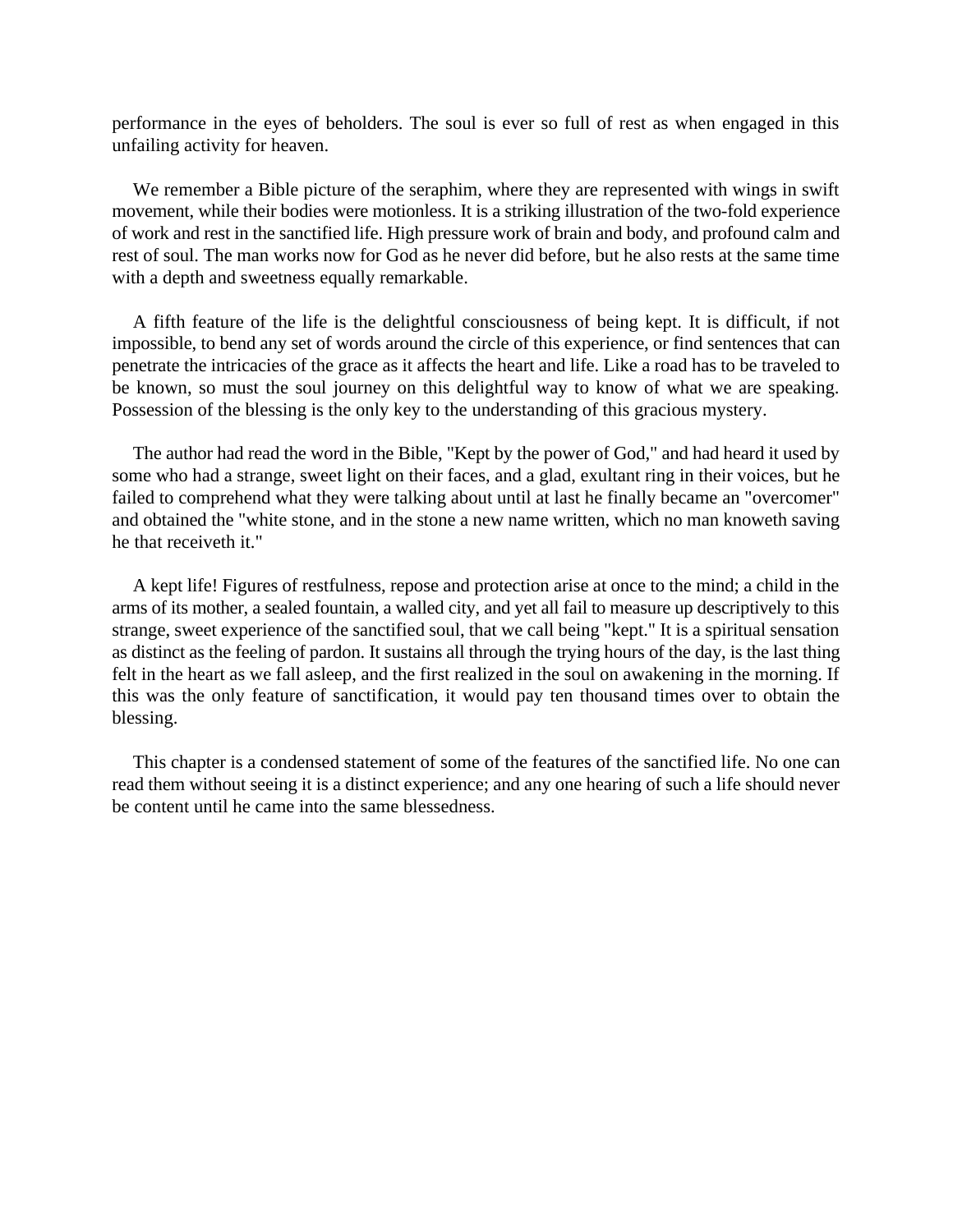# THE SANCTIFIED LIFE By Beverly Carradine

### **Chapter 8 The Loneliness Of The Life**

There are many paradoxes in the spiritual life. In the expression, "Alone, yet not alone," we find one of them.

The Saviour was in one sense the most solitary of men, and yet in another he was not lonely. He said to His disciples at one time, "Will ye also go away?" and then added that he was not alone, for the Father was with Him. He who was in unbroken intercourse with the Father, and had angels ascending and descending upon him, never knew such a thing as men do of the heaviness of his own company or the oppressiveness of solitude. He was adjusted by His perfect life and nature to every condition and surrounding, and was full of rest everywhere.

The sanctified life being God-centered, and having Christ abiding within, satisfying every longing of the heart can not be lonely in the sense that men use the term. Ennui is impossible with a soul full of the Holy Ghost. Every minute has its charm, every occurrence brings or is made to bring a blessing, the day has its glory, the night its songs, solitude its sweetness, and God is seen and felt in everything. The old-time necessity, forcing one to take hat or bonnet and run off in social gossip to get rid of an hour or two that hangs heavily on their hands, becomes an unknown experience. The social life is not despised nor given up, for Duty still calls in this direction, but the visit is now undertaken in a new spirit, and one's room or home is not left because its stillness and quiet can not be borne.

The sanctified life is not lonely in the true and high sense of the word. It brings a spiritual and heavenly companionship that made Patmos an ante-chamber of heaven to John, turned a bastile dungeon into a place of beauty and glory to Madam Guyon, and transforms the room of the invalid into a sanctuary of rest, fanned with angel wings and lighted up with the smile of Christ.

But in another sense the sanctified life is lonely. As viewed by the world it is painfully lonely, but as felt by the sanctified person himself it is lonely without painfulness.

There is a growing recognition of the fact of this separation and solitariness and a consequent shrinking from the experience upon the part of some, and an endeavor to so shift, change and adjust the life as to deliver the individual from that same dreaded feature of loneliness. This, of course, is done mainly by those who have not received the grace of sanctification, and so can not understand it. But there are also those who have entered "into the holiest" and have not studied the truth itself and its relations and demands as they should. So they are found in their efforts trying to win, conciliate, and keep up old relations, to improve Bible nomenclature and to fill up chasms dug between men in the spiritual life by the Holy Ghost. The result of this has been disastrous to the experience they professed. They regained their old company and associations, but they lost the blessing. They wanted to bring it from its marble pillar of flagellation, from its solitary position of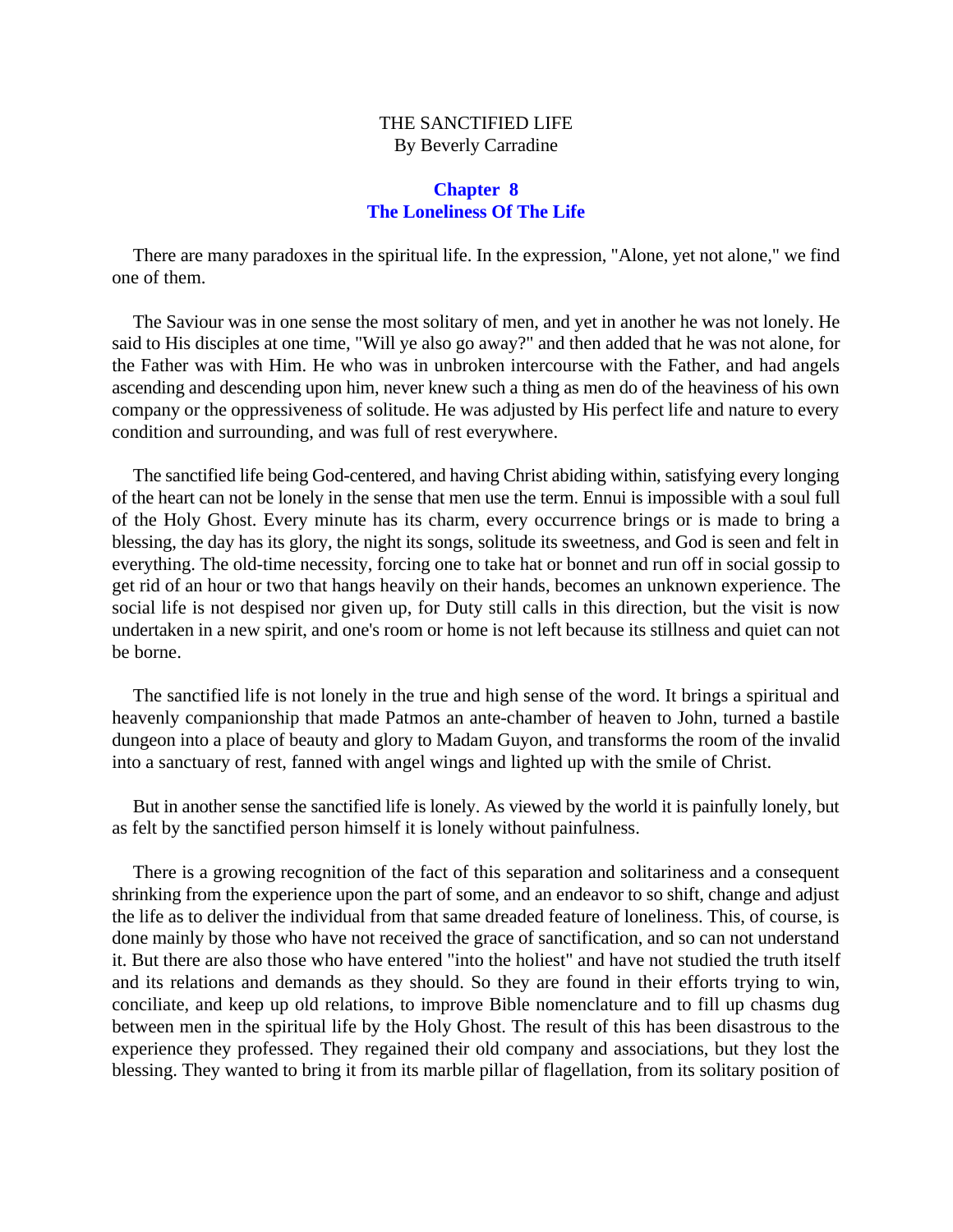suspicion and rejection, from its star like shining far above the flaring candles of earth, but in doing this the blessed Form disappeared, the star vanished, and the glory went out.

We might as well come to the knowledge of the Truth, act accordingly, and be saved any more failures of a heart-breaking nature. If we want this swan of the skies to sing and float high in our hearts, we must not try to make it like the other fowls in the barnyard. We must take it as it is. It is a blessing beyond all price in value, it is a life the sweetest of all under the sun, but coupled with this is the feature of a peculiar loneliness. We had better not divide asunder that which God hath joined together.

Let it be understood once for all that the loneliness we speak of is not a Pharisee separatism which holds itself better, and will have nothing to do with other classes of religious people. Nor is it the exclusiveness of a hide-bound bigotry, nor a timid shrinking from all social life, nor the repetition of the ghastly mistake of the Dark Ages when the church judged that the highest piety could not be developed in the daily walks of life and hence removed to the shadows and silence of the monastery and convent.

No such unnatural, unhealthy and un-Christian loneliness is taught by the Bible and wanted by the world. The genuinely sanctified man is a social man in the best sense of the word. He is in touch and sympathy with all classes of people, and, like his Lord, is found in the market-places as well as the synagogue, and, like Him, always doing good.

The loneliness we speak of is to be found in other directions.

First, sanctification has to be sought in a solitary way, or isolation from the world for the time being.

The disciples separated themselves from every pursuit and from the noise and rush of roads and streets and came together in the quiet of the Upper Room. Even then it was ten days before the holy fire descended. What if they had not thus specially removed themselves and given the undivided attention and desire of mind and heart to God. Then it is certain we would never have heard of Pentecost, at least through them.

Jacob in the obtainment of the Peniel Blessing went out by himself on the brookside. Afar off he could see the twinkling campfires, where wives, children and servants rested unconscious of the suffering and sorrowing man who wept and struggled atone all through the long hours of that starlit Syrian night.

It is not only well to be isolated at such a time, but necessary to obtain the revelation of the deep things of God. His voice is "a still small voice," and is not heard in its clearness amidst the world's loud talking, laughter and rush after money and pleasure. Certain instincts of the soul lead us away from the street into the sanctuary, or closet of prayer. And even when in a company of believers, like the case of the disciples, there must be a sinking away from each other and from every surrounding, a separation unto Christ alone, in the fulfillment of the prophet's words, when he says, "Each one mourned to himself apart."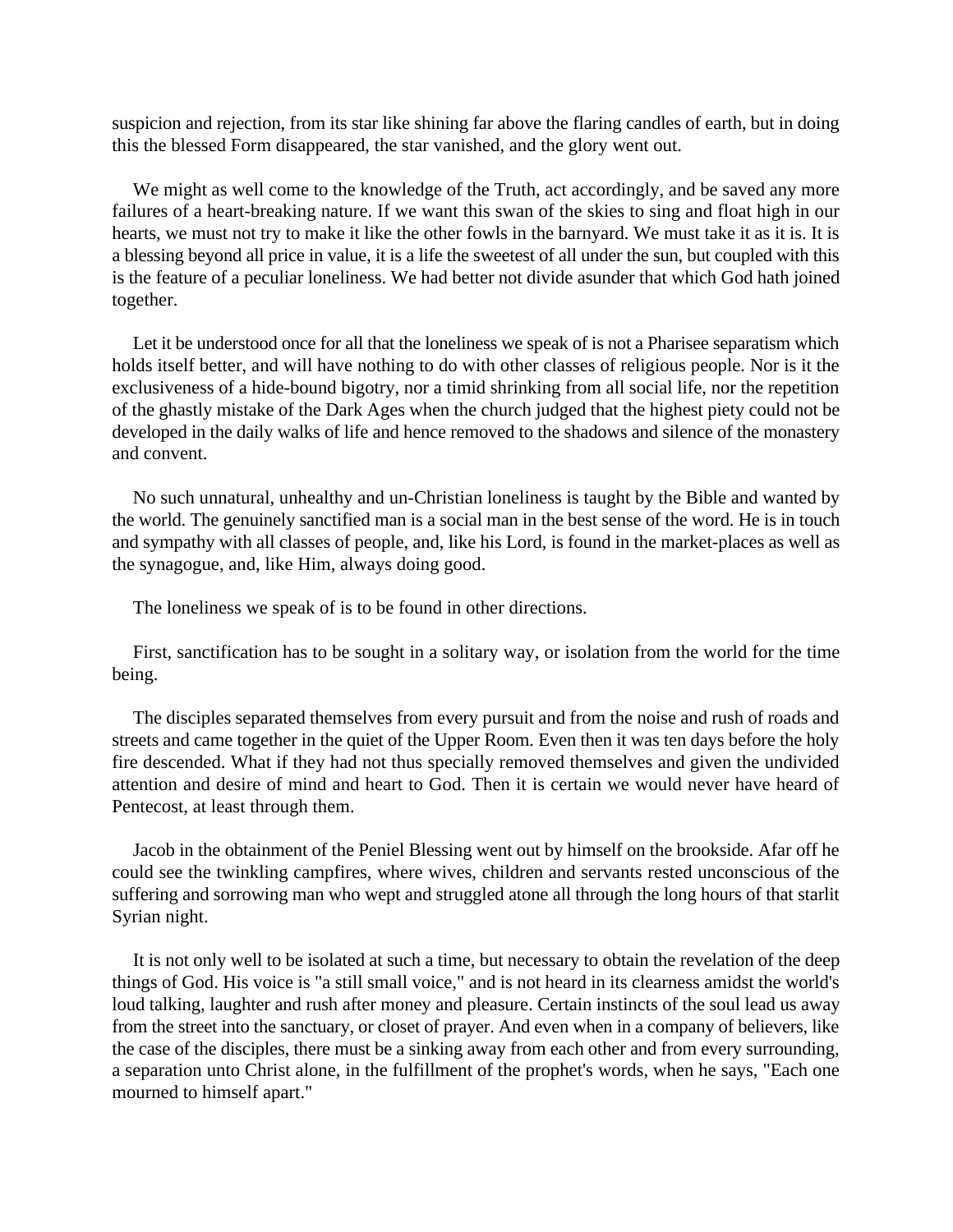We are confident that the difficulty with many in obtaining the blessing of sanctification is right here. They are not willing to be alone long enough for God to search them, and show them "the ground of their heart," the dark principle within, which when Isaiah saw in the stillness of the temple while waiting on the Lord, made him cry out, "I am undone."

It pays to wait in solitariness before God. And garrets, cellars barns, and the silent grove looking down upon kneeling and prostrate figures have witnessed revelations of divine glory that myriads of our cathedral churches know nothing of.

Again, the very announcement of the fact that you are seeking sanctification will produce a remarkable falling away of friends and acquaintances. The loneliness is now not only that of your seeking God in privacy, but a solitarism made by people holding themselves aloof from you in mingled doubt, pity and wonder as to the final outcome of your present proceedings.

But for Gospel explanation this social withdrawal would be as mysterious as crushing. He that seeks sanctification asks only for Christ. He sees that "Jesus only" is necessary for happiness, and seeks alone for Him. He has found that business, pleasure, marriage, money, children, position, honor, travel, having all been tried, fail to satisfy the soul. The aching void is left in the heart. He now wants Jesus only.

This simplification of life, this one desire left out of thousands, lifts the man away from the everyday thought and practice of men. It constitutes a philosophy that is at present beyond them. Being past their comprehension they fall into the mistake that the anxious faced seeker before them is in an abnormal, unhealthy state of mind, in a word, deluded, and can only bring ridicule and failure on himself, and drag them with him into the maelstrom of public remark and judgment, if they are seen to be identified, associated with or in anyway connected with him. Hence in a figurative way the hands are washed, the skirts are shaken, and the feet walk off with those worldly, sensible heads. And from a safe and respectable distance, rows of cool-looking eyes are turned critically, deprecatingly and pityingly upon the religious phenomenon before them at the altar, who wants Jesus and Jesus only. They hear him say he is willing to give up things that they know to be perfectly proper and legitimate; that he surrenders so excellent a thing as reputation, which required them twenty to forty years to build up; that he is willing to be misunderstood, abused, slandered and rejected by friends, family and church itself, if necessary; in a word, they hear uttered many things which, in their earthly wisdom and cool, level-headed judgment and good horse sense they pronounce extravagant, if not fanatical, and so with many misgivings and shakings of the head they leave the man to himself.

Still again, the reception of the blessing of sanctification will cause a final falling away from you not only of acquaintances, friends, church laborers and fellow Christians, but one's kindred and oftentimes family itself.

The man, even with his new-found purity and joy, is at first aghast over this social landslide and the sudden sense of distance and separation from those whom he never loved so tenderly and so well before.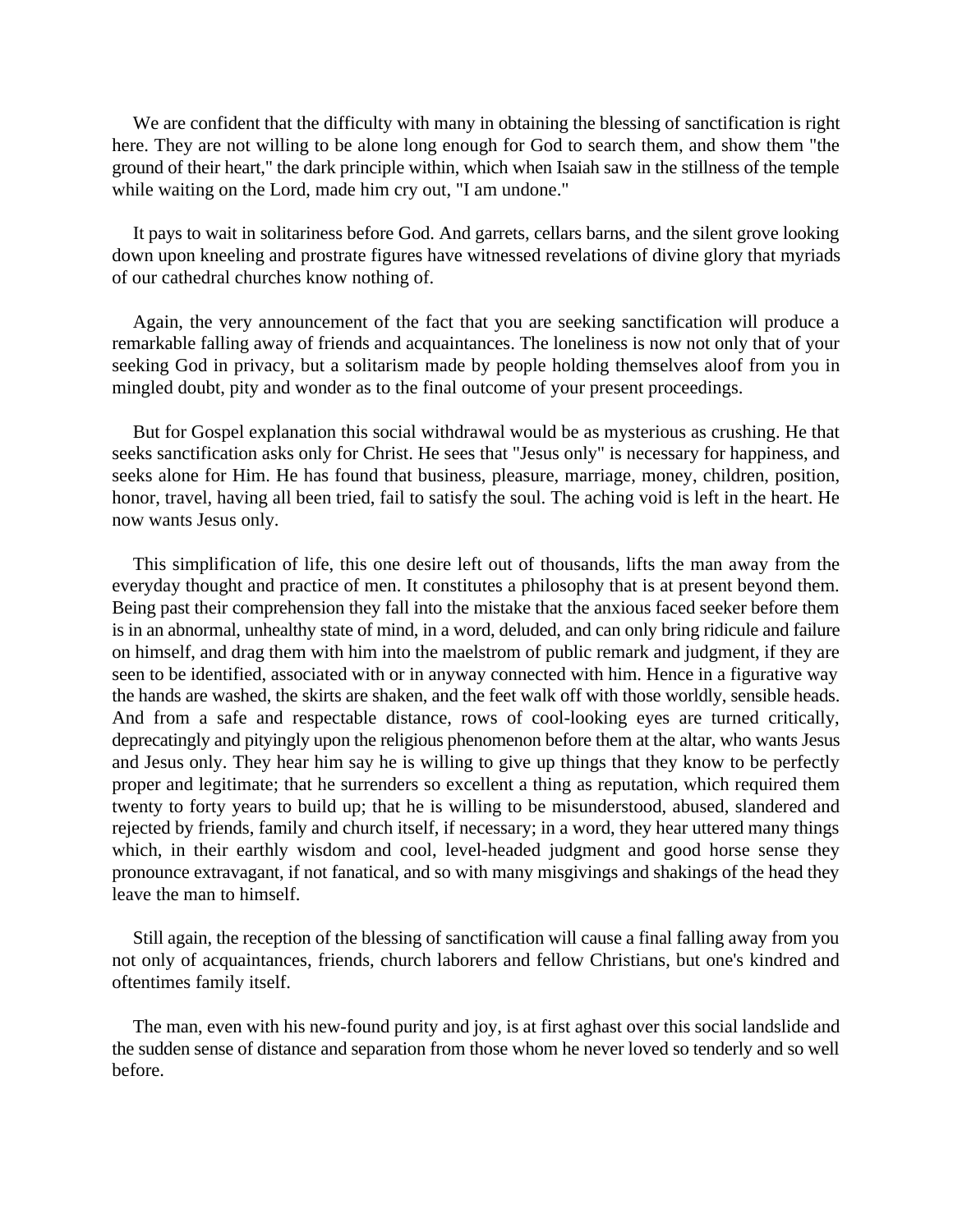He tries to explain the new life to his friends, and they look at him as if he was talking Sanskrit. He pours out his experience to his family; they listen with outward respect in some instances, with ill concealed amusement in others, with evident sorrow and mortification in still others, and with unbelief in all.

He next goes to old church workers or to the ministry, and with flaming tongue gives his experience and tries to get them to see it. But through all the conversation he is held at arm's length, the faces turned upon him are cold, skeptical, unsympathetic, and there is an evident reluctance to being seen with him on the street, and an equally manifest desire to get away.

After this the man rushes into the religious press if he is allowed, and pours forth the fact of the new found blessing in glowing sentences. Surely all will see it now. But the following issue of the paper contains three articles in reply, one exceedingly bitter, a second ridiculing, and the third in a patronizing and pitying manner, telling the sanctified brother that he, the writer, had received an hundred blessings like the one he had written about, and there was still a thousand left; to keep on and get all he could; that there was no end to God's blessings, and so they could not and should not be numbered.

Religious correspondence on the same line also proved failure. Some letters were answered in a curt spirit, some with an offended, and others with a bored tone. Some remained long unanswered and still others were never granted a reply.

It was exceedingly hard to give up the friends of a religious lifetime, even after all these disappointments and rebuffs; and so effort after effort was still put forth to get in touch with certain church members and ministers with whom in former days he had enjoyed sweet fellowship and prayed, preached, shouted, labored, and won victories for Christ together. But it was all in vain. A chasm had been dug by the Holy Ghost in a distinct work of grace. The love and inclination to be "in touch" was on the sanctified side, the shrinking and distrust was on the other side, and the moral impossibility of coming together was on both sides.

Two letters received in two months of one another from the same individual, but one written before, and the other after the party addressed had received the blessing of sanctification, would fully serve to show the chasm or distance we speak of. Indeed, there is no need to reproduce the letters entire, but simply the opening and concluding lines:

[Before.] MY WELL BELOVED BROTHER: I was delighted to receive your letter of the, etc., etc.

Cordially and affectionately yours,

[After.] Rev.\_\_\_\_\_\_, DEAR SIR AND BROTHER: Yours of the 15th inst to hand, etc., etc.

Yours Truly,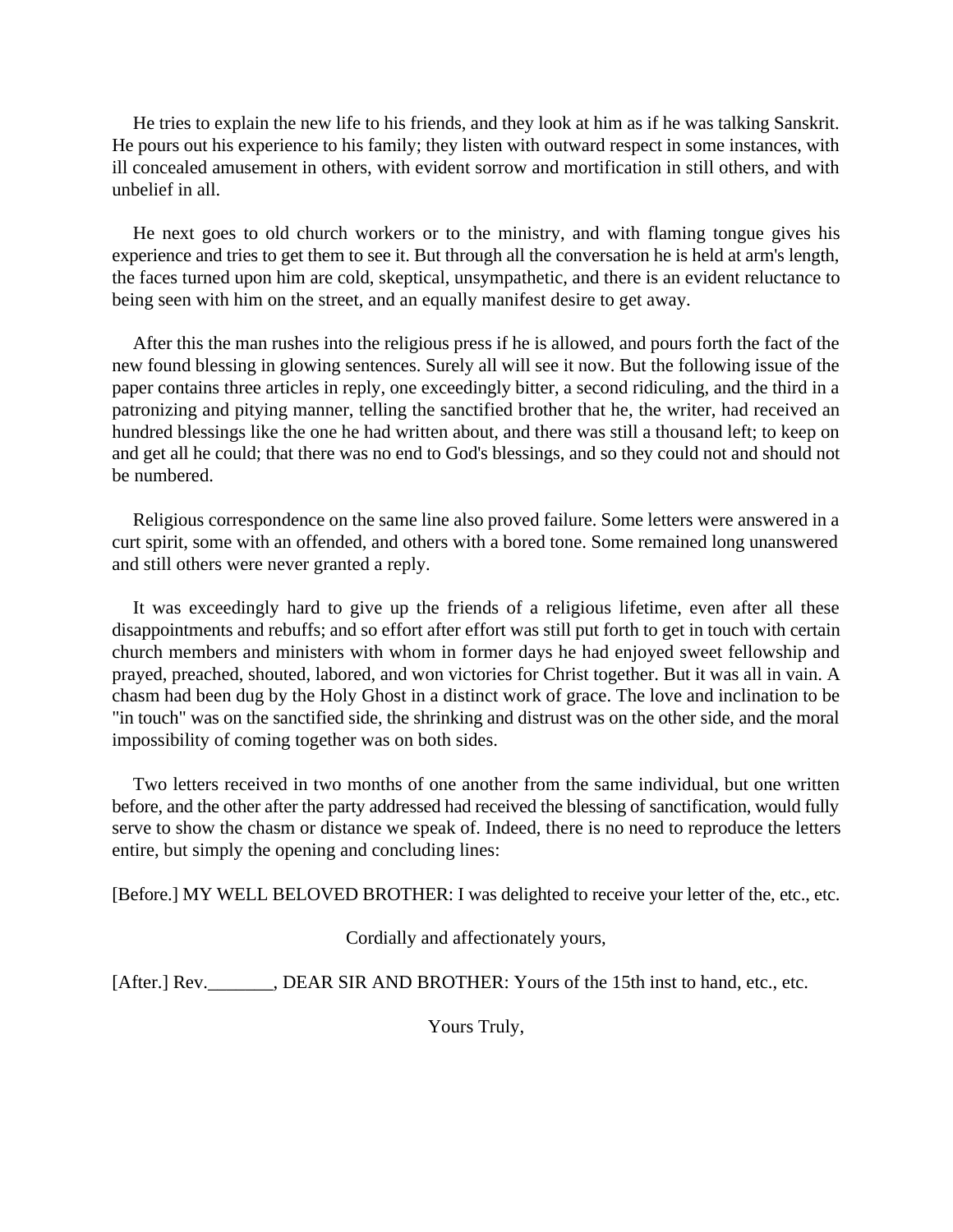This last sent a pang through the heart on its reception, and caused additional wonder to the sanctified man as he realized that he never had entertained a warmer love for all men than now in this time of frosty notes, freezing bows and distant polar region manners.

But wonder or not, the fact remains that the man who obtains the grace of sanctification finds himself held off at arm's length by the church. He is viewed with suspicion, distrust, and even fear. He is regarded as making claims to superior blessings and graces, and thus lauding himself over his brethren. He is supposed to ignore the Bible teaching of growth in grace, and all the melting, refining processes that come with time in the Christian life. He is felt to be presumptuous and arrogant in claiming to have reached at a single bound of faith what his brethren have been toiling after unavailingly along the Growth Route for twenty, thirty and forty years. In a word, in making the claims he does he "reflects on the brethren," or as it is written in the Gospel, "Master, in saying this you speak against us." This, of course, means a permanent landslide of church friends and church people. They will, without doubt, "separate you from their company," and in so doing will feel they have discharged their duty and done God and the church a service. We must remember that they really and honestly regard people claiming sanctification as being deluded and fanatical.

In one of our large Western cities a young married lady obtained the blessing of sanctification in a meeting held by the writer. She had been a great church worker before, and with a number of prominent church women was a member of a tea drinking circle, which bore quite a high sounding name. This circle had weekly meetings, and was migratory in character, so that it was the custom for an executive committee to issue notices to the members of the day, hour, and private dwelling for the next Bon Ton Tea-Drinking Caucus. But on the news flashing around that she had swept into the experience of sanctification, the lady's name of whom we speak was promptly dropped. No notice came to her. She spoke to us about it with eyes moist and a pained tone: "My old friends have all met together this afternoon without me"; then with a flash of joy in her face she added: "But oh, I am so happy, my heart is singing all the time!"

I saw at a glance that she was drinking something better than tea, and was in a higher and more select circle than the Bon Ton Tea-Drinking Sisterhood.

There are far graver separations than this, but the instance serves to illustrate the point in hand and reveal the spirit at work of which we speak.

Finally the loneliness of the sanctified life comes as a result of the work of grace itself.

God Himself by a second work in the soul lifts the individual into another and higher plane of Christian experience and living. There is a deeper knowledge of the heart, and a more intimate union with Christ. There are profounder joys, deeper peace, clearer light, abiding purity and unbroken communion with God. Such a work that gives new views of God, brings the soul out on the victory side of salvation, flings aside the weeping willow and waves a palm branch, quits complaining and whining, and instead rejoices evermore, prays without ceasing and in everything gives thanks; such a divine work that produces as a result so great a change, is bound to lift the man away from the ordinary rank and file of Christians and land him in lonely spiritual altitudes. For the one party to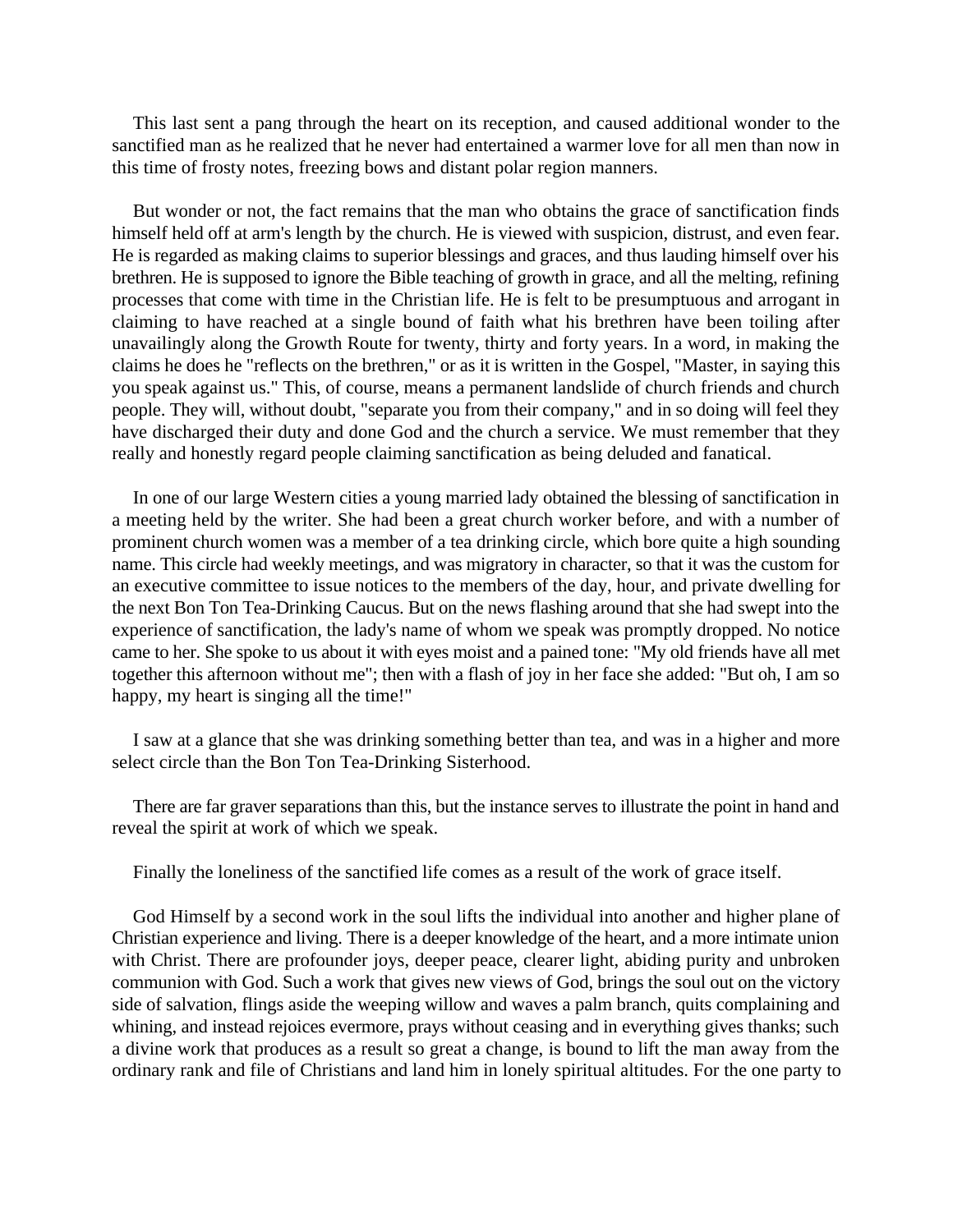be astonished at this, and the other to fret about it, argues the lack of thought and failure to see certain well known principles at work on earth, as well as a strange forgetfulness of Bible statements.

The loneliness is nothing but character distance. It is a life removed by divine power. A chasm has been dug by the Holy Ghost. Men look across at each other, see each other, but can not touch as of yore, when all were on the same bank or shore of a common experience.

To attempt to bridge or fill up this moral space or gap between yourself and others when it was made by the Spirit of God, is to imperil and lose the grace you enjoy. It is not intended of Heaven that the space should be bridged. the Holy Ghost alone can bring your friends to you. You can not afford to go back where you once were.

Right here is a peril, and here many have lost the great blessing. They felt the loneliness and imagined they could go back and down into the neighborhood of a past grace, that they could discard their Canaan language, hide the new truths they had learned, say nothing of the precious secret, and so ingratiate themselves with their chafed and sore-spirited brethren as to win them. So the logs were hewn, the timbers laid, the passage way constructed and they went back in a sense, and became as one of them. But the distressing result was that while they came over to Moab by their bridge, they could not return to Canaan by it. It seemed to work only one way.

Shortly after the writer received the blessing of sanctification, he saw his ministerial brethren looking shy and standing off from him. They actually appeared uncomfortable in his presence. So he with the intention, not of giving up his blessing, but in the hope of showing them that he possessed the same love and friendship for them, was the same man, and they had nothing to fear, thought he would construct a little footbridge and go down to them as of yore. In a word, he had been accustomed to indulge with them in anecdotal conversation of amusing character, in preachers' meeting jocularity, etc. Once it seemed all right. Now he attempted it again as a sanctified man, hoping to win "the brethren." But he got such a look from Christ, and the footbridge shook so dreadfully, that he ran back in a hurry. In other words, he saw that he could not safely bridge the chasm; that to discard the Canaan spirit and language would result in leaving Canaan itself; that he would imperil the blessing he enjoyed by anything like compromise; and that he must accept the loneliness that had come now as a feature of the blessing, as a result of the work of God in his soul.

We have known numbers to remain weak in the sanctified life because of their ignoring the fact we have been enlarging upon; and we have known numbers more who have lost the blessing altogether. They could not understand the loneliness of the life as being the very handiwork of Heaven, and in attempting to get in touch with people spiritually below them, get out of touch with God above them.

We once had a Senator from Mississippi after the Civil War who was far ahead in his political and social economic views of the commonwealth he represented. Many of his constituency thought from his speeches in Congress that he was untrue to his State and her best interests. There were threats of recalling him. But he kept calmly on. He knew he was right. He was farther up the mountain than his fellow citizens, and his view of the future was clearer and more far reaching. He could not afford to come down. And he did not come down, but held on his way. He knew that in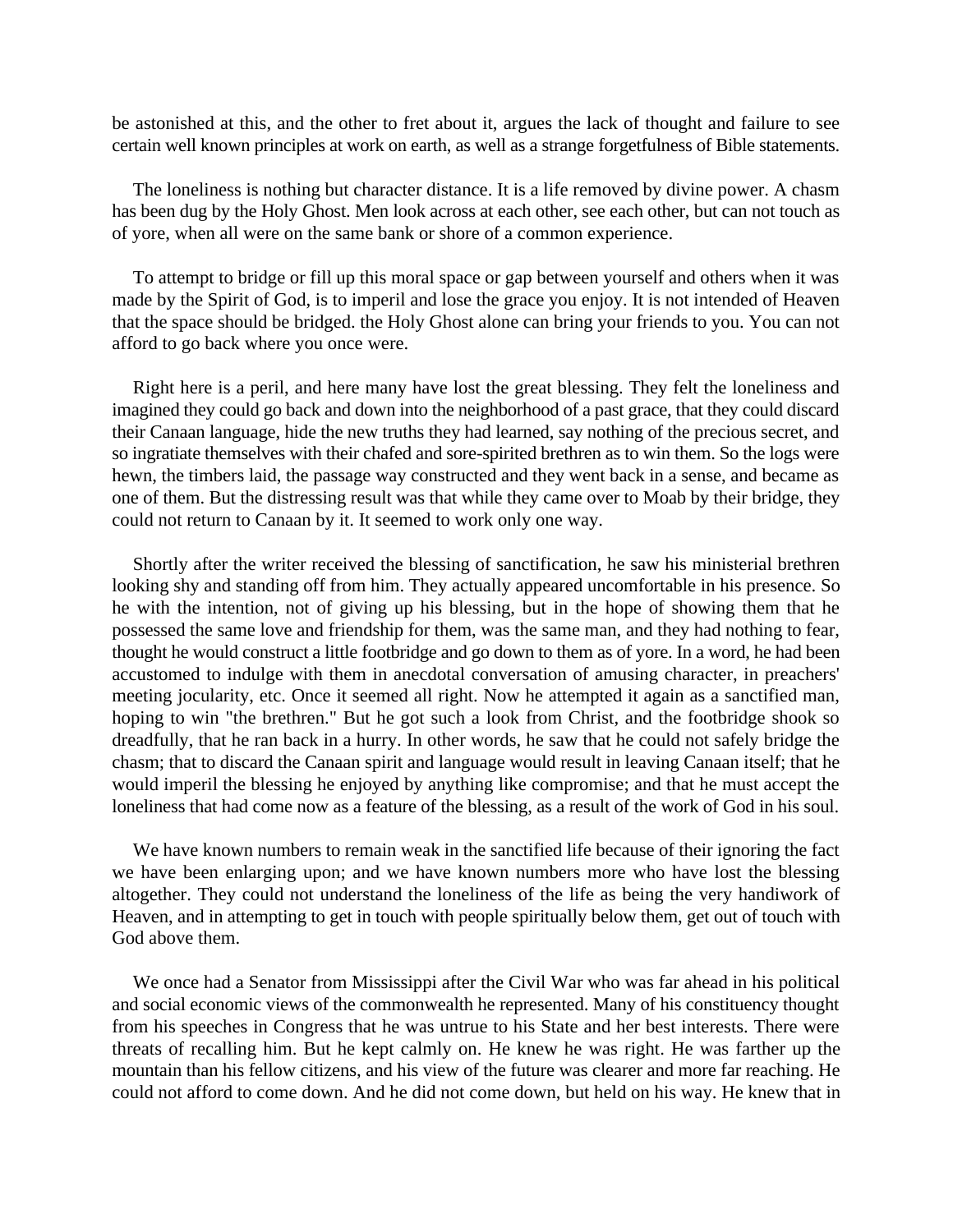a few years his party adherents climbing up would see as he saw, and then endorse him. He would wait until then. And it all proved as he thought. In ten years the people reached the standpoint he had been on so long before, and saw as he saw, and recognized that they had wronged him. The beautiful thing about it was that he did not come down because they could not, or did not see as he did. He stayed up on the mountain side and waited for them to ascend. They ascended.

We are to do likewise, as sanctified people. We know the doctrine of the second work to be true. We have the experience. It lifts us up into lonely heights. The religious social world is farther down. We call to them in gladness, and tell them what we have found and see. We speak of the widespread landscape, the nearness of heaven, and the cloudlessness of the place we hold. They may misunderstand us; moral distance accounting for that. They may misjudge us and say we are unsocial, unfriendly and altogether faulty. But we know in whom we have believed, and what we have received. We can not afford to go down because of adverse criticism and unjust judgment. Let them come up where we stand and see for themselves. Many will do this if we are true to God and remain on the heights.

Remember that this very loneliness of life will bring a blessing to men. It is not the man who spends his time in the crowd and merely reflects the opinion, spirit and attainments of men who most benefits the world, but the man who listens to and speaks of things that have their birth beyond and far above the street. John on the lonely Patmos saw more of heaven than the Sanhedrin in Jerusalem.

Such laymen bring the odor of the flowers of Paradise with them into their offices and stores. Such preachers do not waste time in their pulpits on the questions of the day, about which most of their hearers are better posted than themselves, but gladden, revive and bless the audience with answers from heaven, and fresh tidings from the unseen but eternal world. Such writers give us books that are like Gates of Pearl, opening upon the City of God, while the chapters are like heavenly avenues fringed with trees of life and filled with flitting forms of spiritual truth and beauty.

We thank God every day for the conversation, preaching, writings and lives of these lonely men and women who find "sermons in stones, books in running brooks," thoughts in stars, messages in flowers, see common shrubs by the road aflame and asparkle with divine glory, hear the surf as it thunders anthems of praise on the strand, and behold in the gold and crimson sunset one of the twelve gates of the Eternal City.

Most men note the storm, fire and earthquake that rend the mountain and shake the valleys. But these are they who stand at the entering in of the cave with mantle-wrapped head and hear the still, small voice that escapes the multitude. When they take away the vail to speak we notice that the face is shining. They have heard things that are only spoken in spiritual heights. And when they turn to speak or write or live before us, it is as if we had heard an angel singing in the evening sky, and life becomes invested with deeper and broader meanings, and a divine design is seen everywhere. Sorrow becomes a garment of moral beauty, Sickness and Disappointment methods of weaning the soul from clay, and the Earth itself is seen to be a college for the mind, a training school for spiritual activities, a theater for the display of God's power in grace, and the very ante-chamber or porch of the world of Glory just hidden from us now by a curtain of blue spangled with silver stars.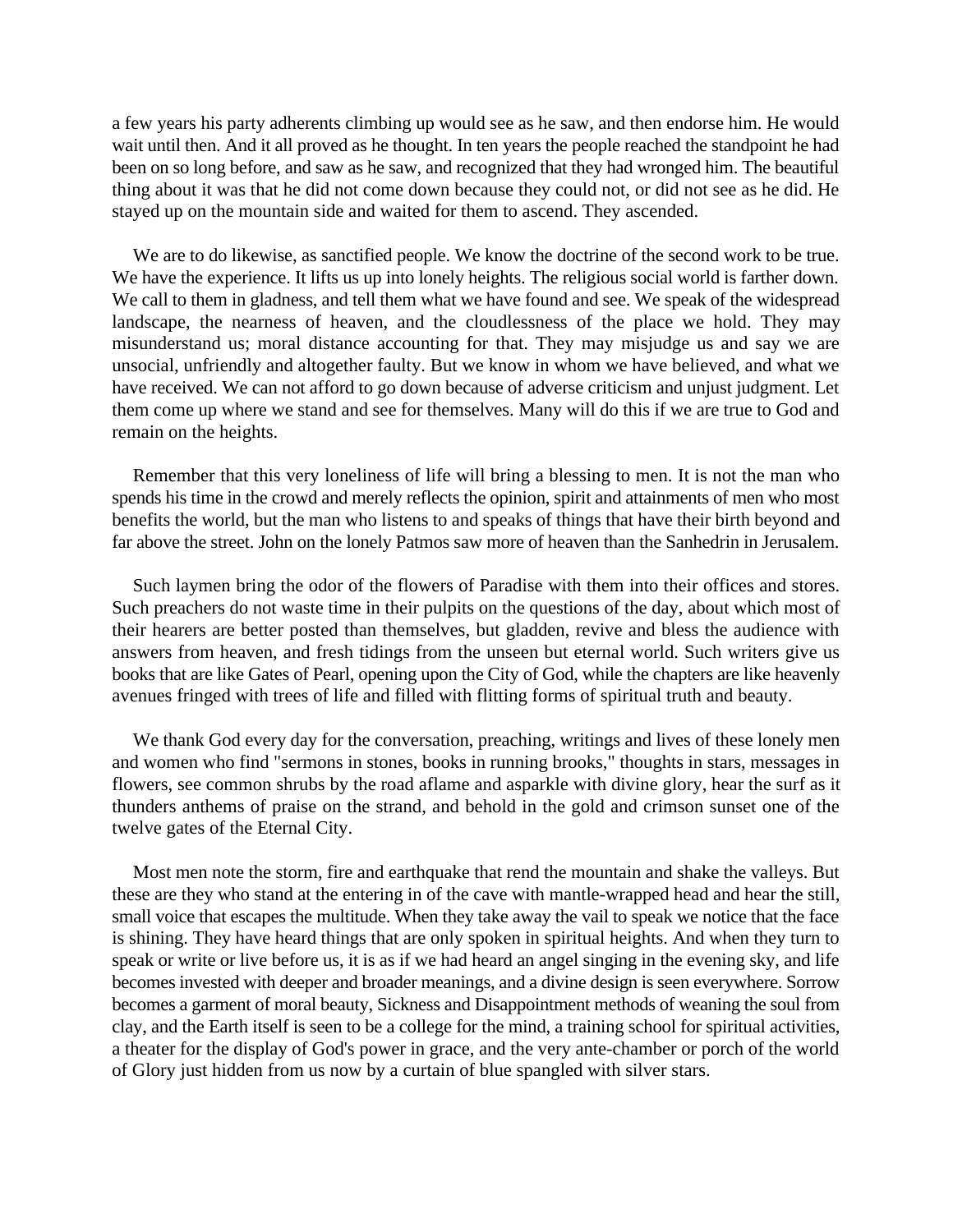# THE SANCTIFIED LIFE By Beverly Carradine

# **Chapter 9 Prayer And Reading**

A distinguishing trait of the sanctified life is the spirit of prayer. In the regenerated life it come and goes, but in sanctification it abides. We do not mean to say that the individual is always praying aloud, although frequent ejaculatory supplications will escape the lips. Nor do we mean that he is always mentally praying, although even there he far out-strips his converted brother; but we refer to an almost indescribable mood or frame of prayer that lingers and dwells in the heart. Just as a song sung upon a mountain-locked lake echoes and re-echoes, rocks on the billows, is blown about by the breezes, flung back from the hillsides, clings to the willow branches and absolutely seems to refuse to go from the spot; so the spirit of prayer abides in the soul. It remains in spite of everything. It is felt as we read the Word of God, as we look on sin, or sit in meditation before God. It arises in the hour of public worship, and in the rush of the street. It glows on Sunday, but it also burns on Monday. H e who has the genuine work of sanctification finds this sweet gift of heaven, this very breath of God in him and upon him. It may be more or less ardent according to obedience and devotion, but it is there with all who are sanctified. The dead, flat, prayerless condition of the soul seen at times in the regenerated life, can not be in the wholly sanctified.

Not for the first time we understand the injunction of the apostle to "pray without ceasing." A command that once seemed fairly to mock us. How faithfully we tried it, and misunderstanding the Word, and ignorant of the divine work in the .soul that makes the duty not only possible but easy, we finally regarded the commandment as a standard lifted up to inspire one but never to be attained. We failed to see that the unceasing spirit of prayer comes with the second work of grace.

It is not, however, the spirit of prayer we are calling attention to, but the duty of prayer. The one is the gift of God, the other the observance of the man.

It looks strange that there should be need to impress such a duty upon sanctified people who feel in them this prayerfulness or soul of prayer. But there is necessity for just such a stirring up of pure minds by way of remembrance.

There is undoubtedly a presuming by some sanctified people on the blessing of sanctification. It brings to the heart such a spirit of prayer that they take advantage of it and do not observe the prolonged seasons of supplication of which the Bible and holy biographies have so much to say! and that tell with such wonderful result on personal character and the moral history of the world.

There are as many grades of sanctified people as there are spiritual distinctions in the regenerated life. Some sanctified people live much closer to God than others who possess the same blessing; and the explanation is found in the observance or neglect of protracted waiting upon God in the closet of prayer.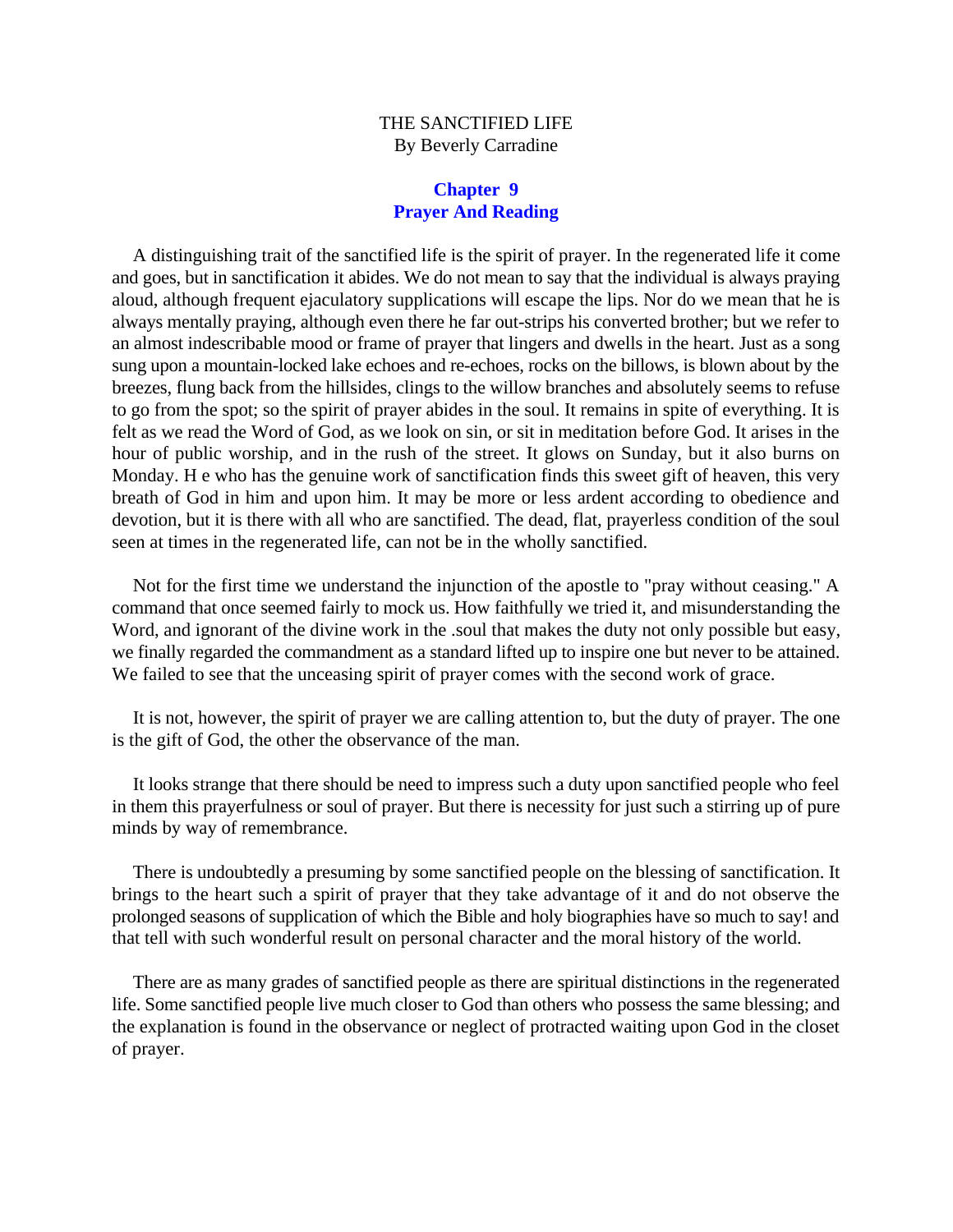The Lord announces himself a jealous God, and He will never give to the soul a blessing that will make it in a sense independent, and able to get along without frequent and deep communings with Himself. He wants the soul to be often in His presence, and when there to linger. The reasons for this are obvious at a glance.

He desires none of His children to possess stale experiences. He commanded fresh oil to be placed in the lams, and new loaves on the table of the sanctuary. It is the ever fresh manifestation of God to the soul that is so attractive and impressive to the world.

Again, the deep things of the spiritual life are not given to the hurried visitor at the throne of grace, but to the lingerer at the Footstool of Prayer. It is marvelous what secrets such people obtain from the skies. They are ever astonishing others with their beautiful and blessed discoveries in the Bible and kingdom of Grace. They spend so much time on their knees listening at the gates of heaven to what is going on within, that there is no wonder they surprise those religious people who spend most of their time in listening to what people of this world are saying.

Still again a divine Ambassador and Messenger should be in constant touch with his King and Government in order to do them justice and to benefit as well the people to whom he is sent. This is recognized as necessary in the affairs of the kingdoms of this world. A minister of Foreign Affairs, an Ambassador or Envoy Extraordinary would be felt to be making the name and the office a travesty, if he did not keep in closest touch and latest communication with the powers that sent him.

In like manner that servant of Heaven is most effective who has the longest and latest interviews with the Lord and Master who has sent him forth. It is wonderful how little moved and blessed we are under the words of spiritually dried Christians who have not seen Christ in days and weeks, and are running on a bare memory of former times of grace. And equally marvelous how the simplest utterances of men and women given to much prayer invariably move the heart.

Nothing can take the place of protracted prayer as a peculiar means of grace. Sanctification, with its great gift of the spirit of prayer, was never intended of God to release us at this point, but to multiply seasons and length of our supplications.

By it comes increased knowledge of God, deeper insight in the Word, a profounder acquaintance with the heart, a greater hatred to sin, a mightier love for holiness and souls, a growing boldness in prayer, a more regal faith, and that heavenly authority and power in eye, voice and life that is instantly seen and recognized by the multitude, whether they be religious or irreligious.

We have only to go to the Gospel to find the divine example of the very kind of prayer we are pleading for. Holy as the Saviour was we find Him spending a whole night at a time in supplication. This being the expression of the pure heart and life of Christ, we might well afford to distrust a holiness experience that is content to move along without special and prolonged waitings upon God. It is running the engine on what is called a dry boiler, and it is bound at last to injure the boiler.

Years ago we read that we were so constituted that just in proportion as the knees get soft the heart grows hard, and as the knees grow hard the heart gets soft. We have found it to be so in our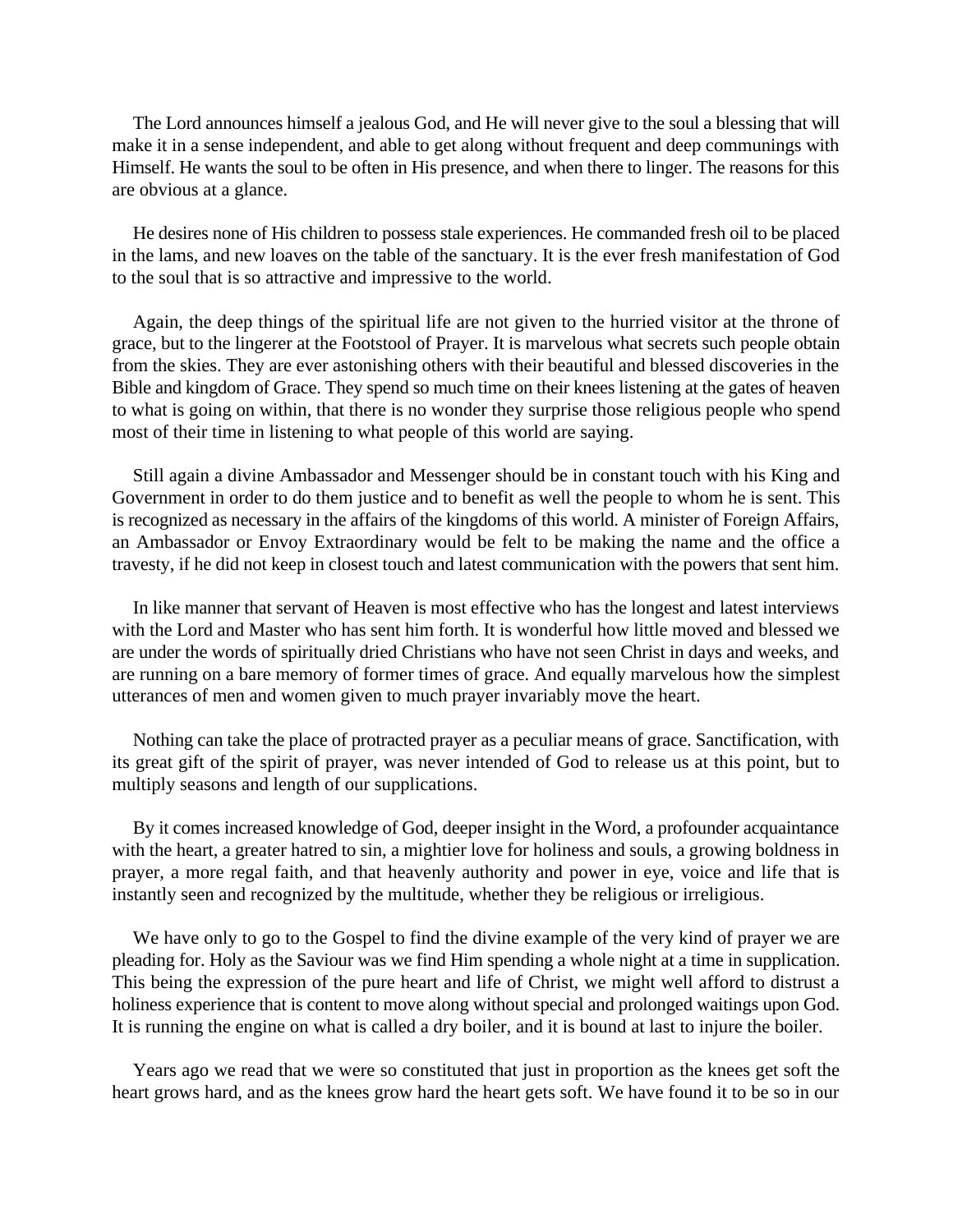own experience and in that of many others with whom we have conversed. In a word, we never enter upon a religious life in this world that releases us from the obligation and necessity of much prayer. Some fancy this to be the case, but a fancy is one thing and a fact is another. Following these will-of-the-wisp fancies they will yet break their hearts over a granite fact of a backslidden life; and as all backsliding begins in the closet of prayer, the meaning of this figure is at once understood by the reader.

One of the early Bishops of our church was full of holy fire and power. He was a prince and prevailer with God and man. When he preached the fire of heaven would fall. Many used to wonder at his spiritual influence. When he was old and feeble, a preacher was assisting him to disrobe for bed. On passing his hand over the Bishop's knees he was struck with the rough, hard feeling of the skin. It was like a great corn on each knee. He asked the Bishop what produced it, when after some hesitation the aged servant of God replied: " It has been done through prayer."

What a revelation of weak religious lives, and what an explanation of powerless pulpits could be made today by the examination of the knees of God's people. How soft most of them would be found to be ! And how hard at the same time would be some of their words, how stony their feelings and how iron-like and pitiless their decisions and judgments.

Brainard was much given to prayer, spending thus four and five hours a day. Payson also knew how to tarry hours at a time in supplication. Knox was mighty in prayer. Luther prayed three hours daily, and Wesley did the same. All of us know how the world stands indebted today to those men for great spiritual blessings and moral uplifts that never would have come, first to them and then afterward to us, but for the fact that they know how to open the windows toward Jerusalem, and kneeling down, steadily look in that direction and wait until something happened. Something always does happen to such waiting. Isaiah says, "They mount up," and when they mount, they make others rise up with them.

Such an importunate man of prayer was Fletcher. Many will remember how once before going to his knees he told his servant to call him at the end of an half hour, as he had an important engagement. Promptly at the time appointed the servant opened Mr. Fletcher's study door and found the man of God with eyes uplifted, countenance rapt, and soul absorbed in earnest communion with Heaven. The servant, unwilling to break upon his devotions, stole softly away and came back an half hour later. But Mr. Fletcher was still in the same absorbed and rapt attitude. Again the servant retired unable to get his consent to disturb the man of prayer, and again returned at the end of the third half hour to find the man of God in the same position and perfectly oblivious of his surroundings and the flight of time. But the servant dared not disobey any longer, but crossing the room to the kneeling preacher, he said:

"Mr. Fletcher, I dislike to disturb you, but you told me to call you at the end of an half hour."

"What," cried Mr. Fletcher," is it gone already!

Is it any wonder that this man shook the church of which he was pastor to the center, and that when he preached, God answered by fire from heaven.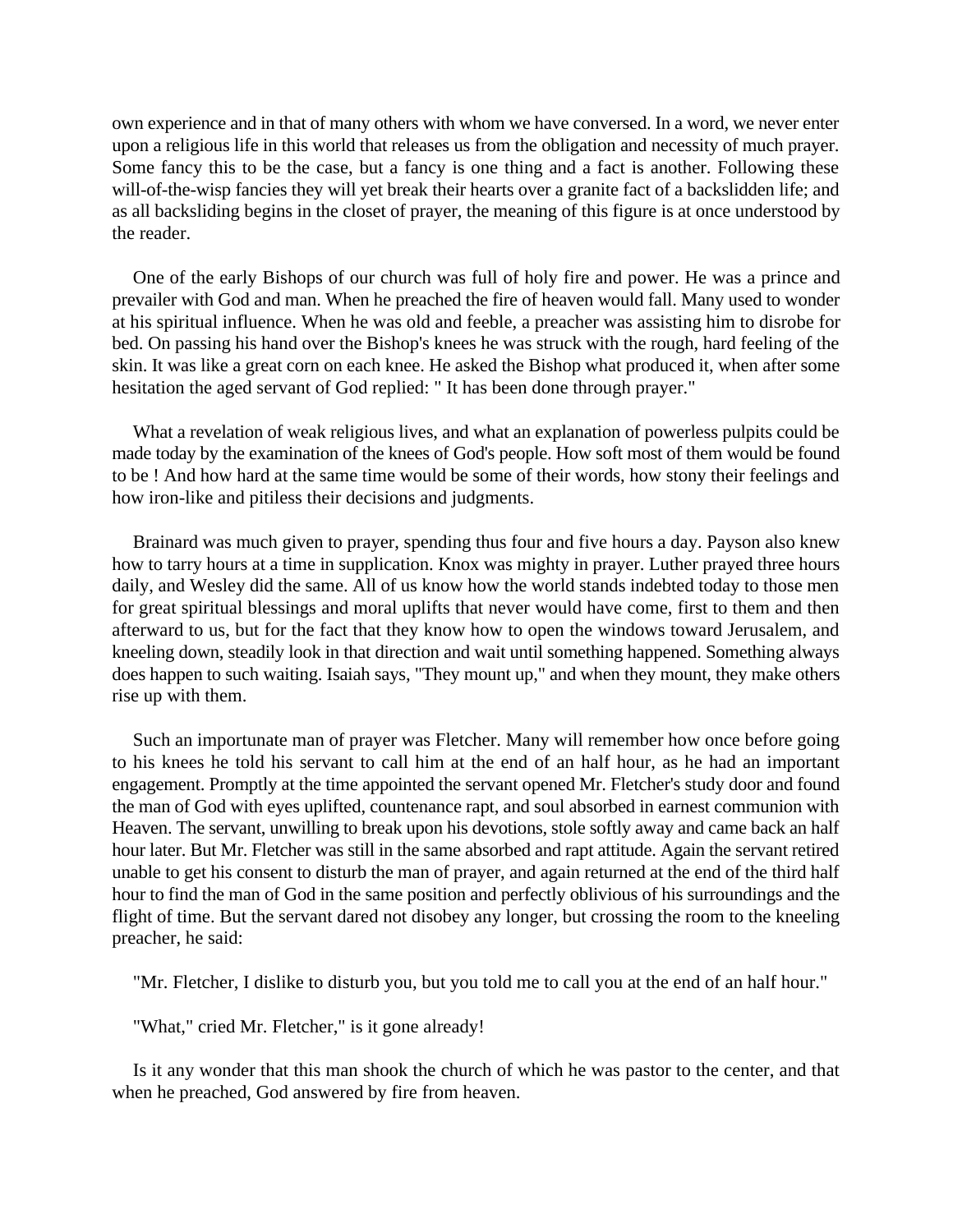It was in full knowledge of the tremendous outgoing force from this practice that the disciples directed the brethren, to look out for certain men to serve tables, "But we will give ourselves continually to prayer."

If we as sanctified people are to retain fresh and bright experiences, if we would march forward to greater victories, if we would even hold our own we must abound in prayer.

A second great duty of the sanctified man is found in religious reading. Here again the breadth, depth and height of the holiness life in the individual is seen to be affected by the practice or neglect of this privilege and duty as well.

Our knowledge of sanctification is that with its entrance as an experience into the soul, there is immediately realized a keen relish for the Word of God and healthy appetite for all spiritual reading. Hence to see people who claim this blessing careless of the study of the Bible, and failing to inform the brain and feed the soul from the wealth of holiness literature now in the providence of God all around us, is to make us marvel, grieve and even doubt concerning such a type of sanctification.

The double desire to be informed of the truth and delivered from ignorance and error, should be sufficient to cause sanctified people to read the Scriptures and all available good books with avidity. In addition to his the very importance and momentousness of the doctrine calls for proper study and faithful investigation.

Sanctification claims to be the central idea of Christianity, the crowning doctrine of revelation, the moving force of the church, the qualification for service, and fitness for heaven. With such bearings upon the individual, the church and the world itself, ought we not to seek to inform ourselves thoroughly in regard to this great privilege of the soul by going deep into the Word, and culling that literature which has proceeded from the pens of others who have penetrated deeper into the Bible than we have gone ourselves?

If the doctrine is false, let us find it out. If it is true, we owe it to God and our souls to learn all we can about it. In either case, we should read.

We have observed that when fanaticism has made its appearance in connection with the Holiness Movement, it has been where there was false teaching and pernicious literature. Ignorance has ever been and will ever be a hot-bed for error. Lift up the truth and folly and extravagance have to go. Holy Fire is able to destroy fox fire, wild fire and false fire.

We have noticed that in those communities where, after a gracious holiness revival, a great many good books were bought, excellent religious papers subscribed for, and the Bible brought forward at once in faithful, daily study, that such towns and places were singularly free from "isms" of every kind. The magicians failed to put in their appearance with their rods, and if they did, the rod of Truth would promptly swallow up the rods of error.

Most thankful has the writer ever been, that immediately following upon his sanctification, he purchased every first class book on the doctrine and experience he could find. The blessed result in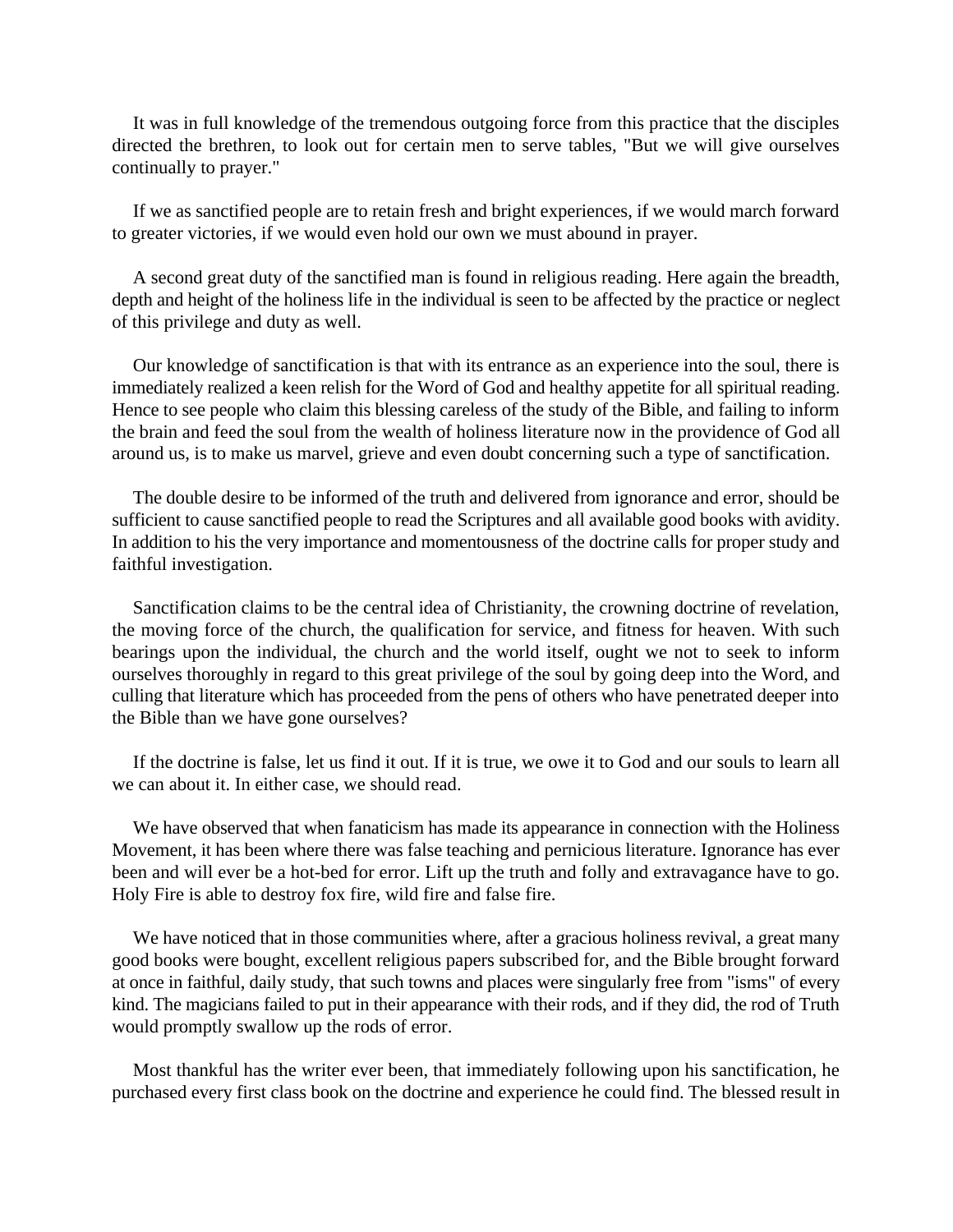his mind and heart and on his life could not be estimated. At once he was made wise to recognize and avoid error in its various forms; while the various phases and aspects of the experience, the privileges and duties of the life became so quickly familiar as to give him every advantage and start him off with songs, assurances and victories that could and never would have been his but for this same diligence in the matter of reading In addition to the thought of instruction is the fact of spiritual food. Devotional reading is a necessity. The soul must have it. Solid spiritual literature meets this want. To deprive the heart of that, is like denying bread and meat to the body. That spiritual starvation makes a weak Christian ought no more to surprise a person than that lack of material food makes a feeble body.

Every Christian with any experience at all knows the effect of newspaper reading and the world's literature upon the soul. What a dry, empty, unfed, unrefreshed, unrenewed and unsatisfied feeling is left in the heart after hours of such reading; while in spiritual books and papers, the soul at once recognizes its nutriment and ends each mental meal with a feeling of strength and satisfaction that is seen in the eye, is read in the face and is equally marled in the life.

Of course, the Bible outranks all other books, and so should be made prominent and preeminent. Let the reader remember that when he prays he is talking to God, but when he reads the Bible, God is talking to him. Great is this difference, and few have appreciated it.

A much praised, but a much neglected book is the Bible. And yet it is God talking to us.

It is the soul's book. Other books tell of art, science, law, commerce, etc., but this book tells us about an invisible soul and its invisible home. It deals in spiritual things and tells us how to live spiritually and become fit to see God and live in a spiritual world.

It takes the Holy Spirit to unlock the book. He who reads simply with the eye of the Intellect will miss the glory of the book, and never realize the soul-food with which it is stored. It is well to ask the light and blessing of the Holy Ghost upon us each time that we read.

It is well not only to read prayerfully, but slowly and meditatively as we proceed. The careless and hasty reader will get no benefit. To pass food through a man hurriedly encased in a tin tube will give him no strength; and so a skimming over the Book or a shooting through the mind hastily of certain passages, more as a salve to conscience than anything else, will never give the spiritual life and vigor that is needed. How can it? A salve is not food. Food has to be masticated, digested, assimilated, to become blood, strength and life. So with the Word.

Muller advises the taking of ten or twelve rich verses in the Gospels or Psalms, and reading each verse over slowly four or five times before proceeding to the next. He says the effect will be blessed. Let the reader try it

Fletcher had a way of kneeling down before the Bible with a finger upon a passage, crying out, "Light, Lord." And he always got it. Let the reader try it.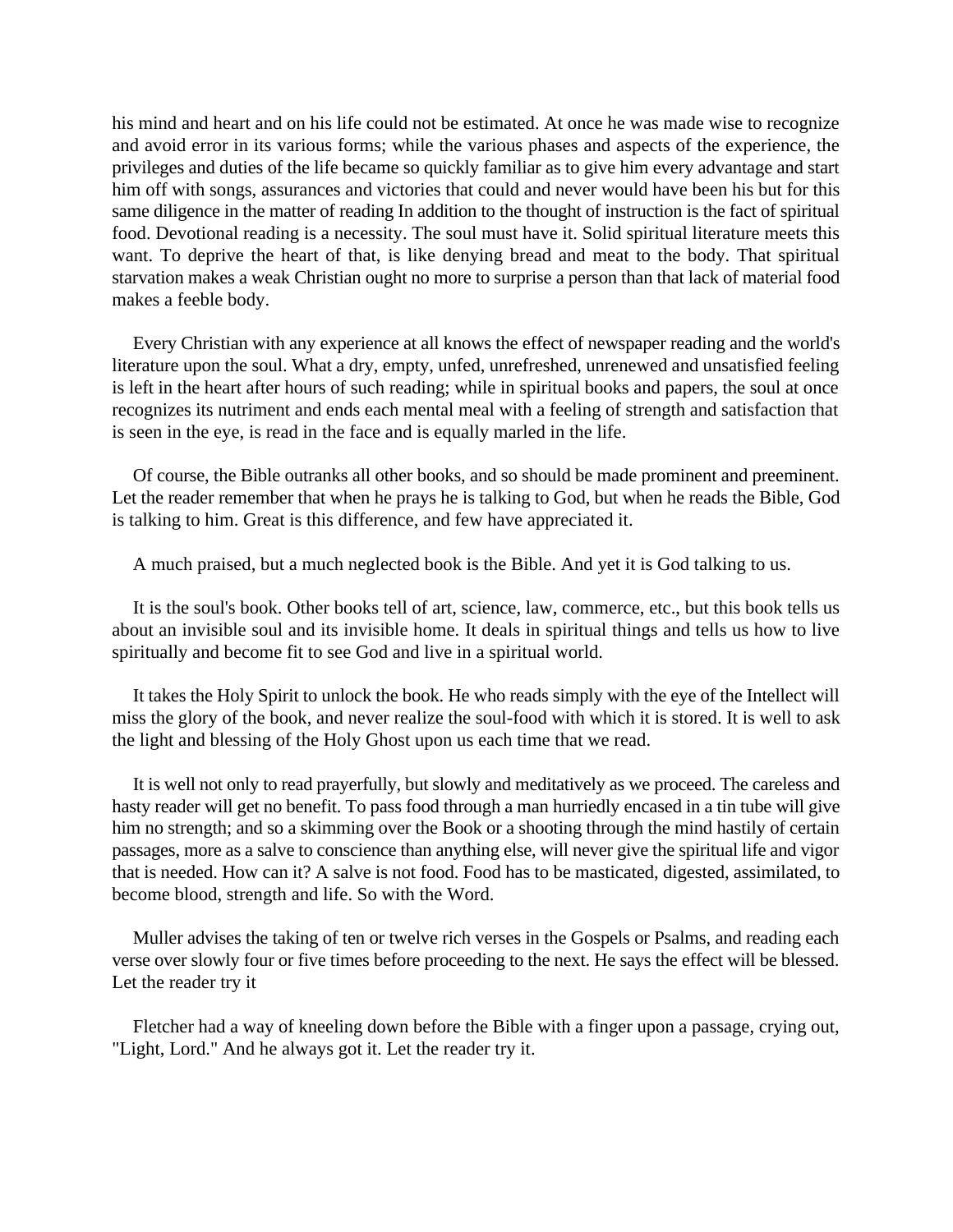For over a dozen years the writer has read the Bible on his knees. He reads the entire volume through in that way once each year, and the New Testament oftener. It has been a great blessing to him. If the reader is so moved of God let him try it.

Anyhow, let us all pay attention to reading, avoiding every kind of literature that is hurtful to the soul, perusing no book that we would not like Christ to sit down and study with us, selecting the purest and best of religious volumes for our devotional reading, and above all taking the Word of God as the man of our counsel and constant companion.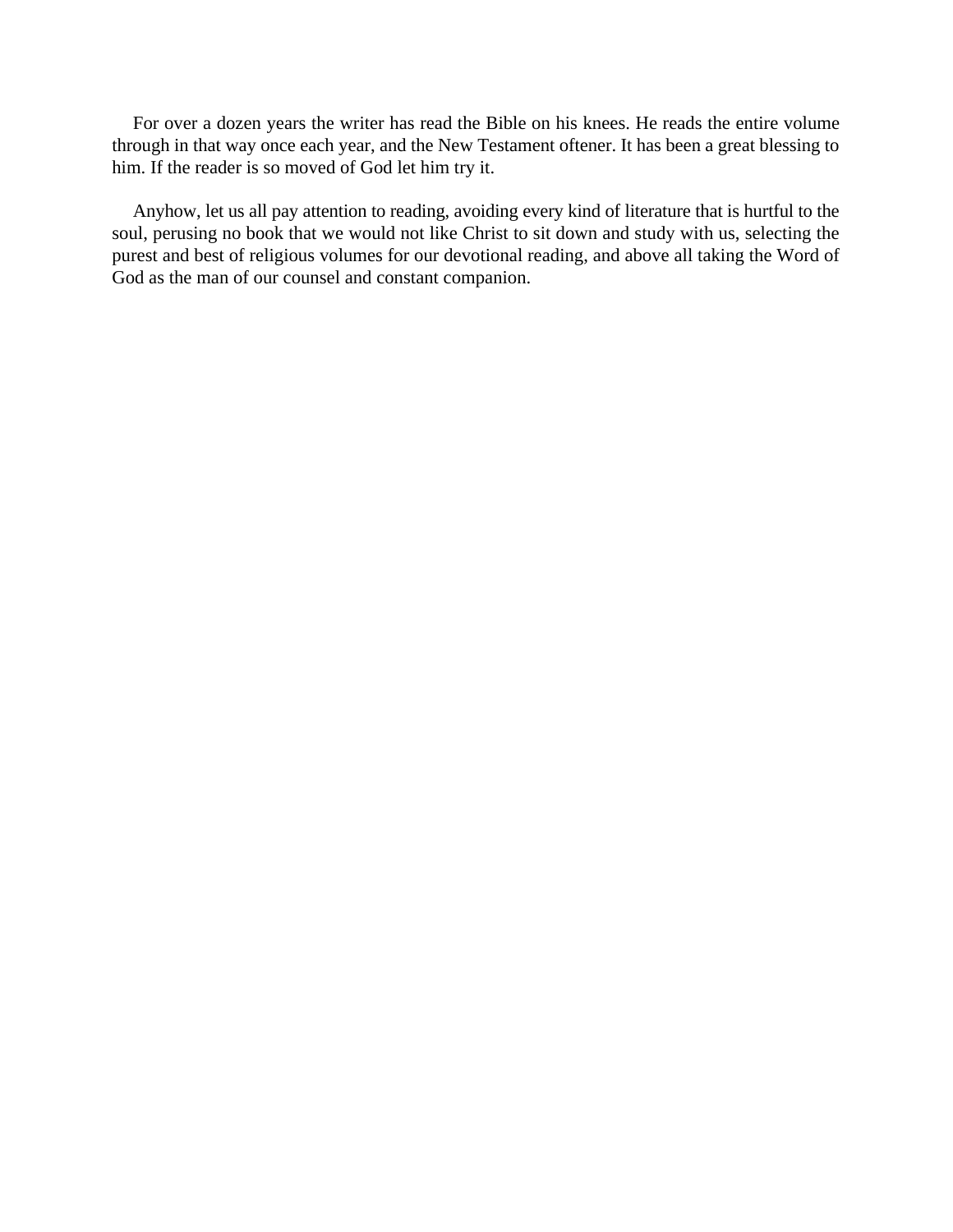# THE SANCTIFIED LIFE By Beverly Carradine

#### **Chapter 10 Witnessing**

God is going to take this world for His Son. There is no question about the final success, no matter how long may be the delay through the sluggishness of His people, and opposition of men and devils.

What method will God use to bring the nations to His feet? It will not be physical force, for the reason that He deals with spirits who are free moral agents and can not be driven. One reason that the Flood was sent, and the fires of wrath swept Sodom and Gomorrah from the face of the earth, was to show men that physical agencies and forces could not reform men. Sin still raged after these judgments, and the same sin at that. Neither were angels sent to preach the Gospel. Men would be paralyzed at the presence of supernatural beings, and could not listen. Neither did God have the message of mercy and life written in blazing letters across the sky, for the people would soon cease to read it, and be as indifferent as they were to the pre e of Cod on Mt. Sinai. Nor does Go trust to good literature to bring it about. He could have dropped books and papers on the earth like manna. But men could refuse to read. They could close the books or walk away from them. It is one thing to bring a horse to water, another to make him drink.

God's plan is laid down both in the Old and New Testaments. In the former He says, "Ye are my witnesses." In the latter, "Ye shall be witnesses unto me in Jerusalem, Judea, Samaria and unto the uttermost part of the earth." When a new nation or kingdom arises it at once adopts a flag and weapons. So the morning of Pentecost when the setting up of Christ' s kingdom took place, the weapon of conquest as see resting upon the heads of the one hundred and twenty disciples, in the form of a cloven tongue of fire. It is with this that God proposes to overcome the world,-- the tongue. But according to the Scripture it is not an ordinary tongue, but a new tongue, a tongue of fire, a tongue in motion. Just as a flame is seen to have a flickering motion when burning, .so must it be with this instrument of God, which He selects to spread the truth --it must not be cold or motionless. And finally it was cloven or split down the middle to show that the man is to talk twice as much as he ever did before. In a word, we a re to be witnesses.

God's method is first to fill the man with the facts of salvation and then send the baptism of fire upon him. Sometimes men fail to see the beauty and necessity of this order. All of us have met with men who had the facts but not the fire, and others who had the fire, but not the facts. God' s order is facts and fire. He does not want them separated. They make a most wonderful and powerful combination.

So a witness for God after this order is better than a book, no matter how good it is. God's best book of Christian evidence is five or six feet long, eighteen inches broad and bound in human skin. Men can run away from the books that men publish, but God's human book has legs and goes after people. Men's books when closed and unused are powerless, but this book of God, a human teacher,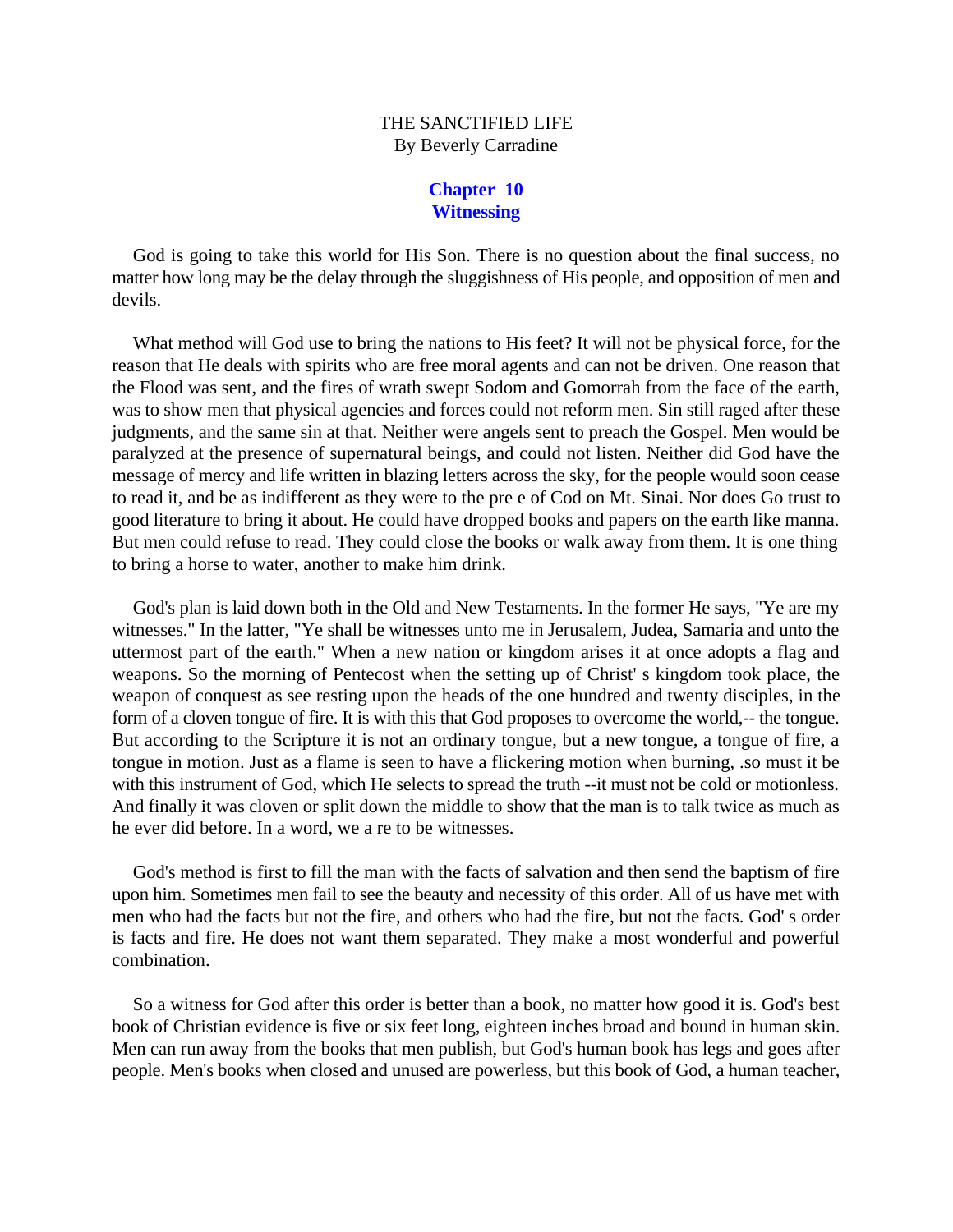will not be shut up, but pursues one with prayer, testimony and exhortation, until there is nothing left for the pursued to do but to surrender.

This witnessing can of course be more or less efficacious. Some is just what God wants it to be, some could be improved, and some really does harm. We are not only to be witnesses, but a certain kind of witnesses. The Scripture gives hints and directions that if carried out will add immeasurably to our effectiveness. We glance at a few points.

First, we are to witness to the truth. There is no necessity of shunning the truth; we have plenty of facts. As for falsehood, whether it appears in the statement of doctrine or experience, the Spirit of God will not fall upon it. God will not smile upon a lie. It is the truth He wants, and nothing but the truth. We have all lamented that error has bee lifted up in pulpits and from the pew. We all know what it is to hear men claiming for themselves in experience what the hollow accent of the voice, the dull leathery look of the face and the unspirituality of the life contradicted. While upon the plain statement of Gospel facts and the simple relation of a genuine experience, the presence God and the benediction of Heaven are at once felt.

Second, we must witness to the whole truth. Why tell a part and keep back another? If one person has gone deeper in the grace of God than another, why not speak of the greater blessing ? If one has made spiritual discoveries, why not proclaim them ? I f neglected and lost doctrines are recovered, with their consequent experiences, why should we not testify to the enlargement and enrichment of our souls? Does God do what He condemned as absurd in human life, and light a candle to put it under a bushel?

So far from this He says what we hear in the ear that proclaim upon the housetops. And Paul says if the trumpet give an uncertain sound who will prepare himself for the battle, and adds that a stranger coming into our meetings and hearing us declare the facts of grace will fill on his face and say God is with you of a truth.

The very word witness brings guidance here. A witness in the courts is expected to tell all he knows. We are God's witnesses. The Saviour and His power to save is on trial before the bar of the world. We owe it to Him to tell all we know.

It is well to recollect that the knowledge of God is to be spread through the earth by human agencies, and this understanding of the Divine Being and His power to save has thus far kept pace with the utterances of consecrated lips. God is known as men declare Him. A silent church means a spiritually dead community. A testifying Christianity invariably brings the knowledge of God to the people, and great works of grace follow as a consequence. A talking Luther and preaching Wesley brought about two of the greatest revivals of the world. They brought out through faithful witnesses that God could pardon and sanctify, and lo, multitudes accept both of these graces. It was noticed when the cholera was devastating Europe that it advanced in its deadly march about twenty miles a day. This fact led to the discovery that the disease was not atmospheric but contagious, and had to be carried about by people. This twenty miles a day was about the ordinary journey of men at that time. So the Gospel keeps pace with the advance of men. It goes as far as men carry it with their tongues.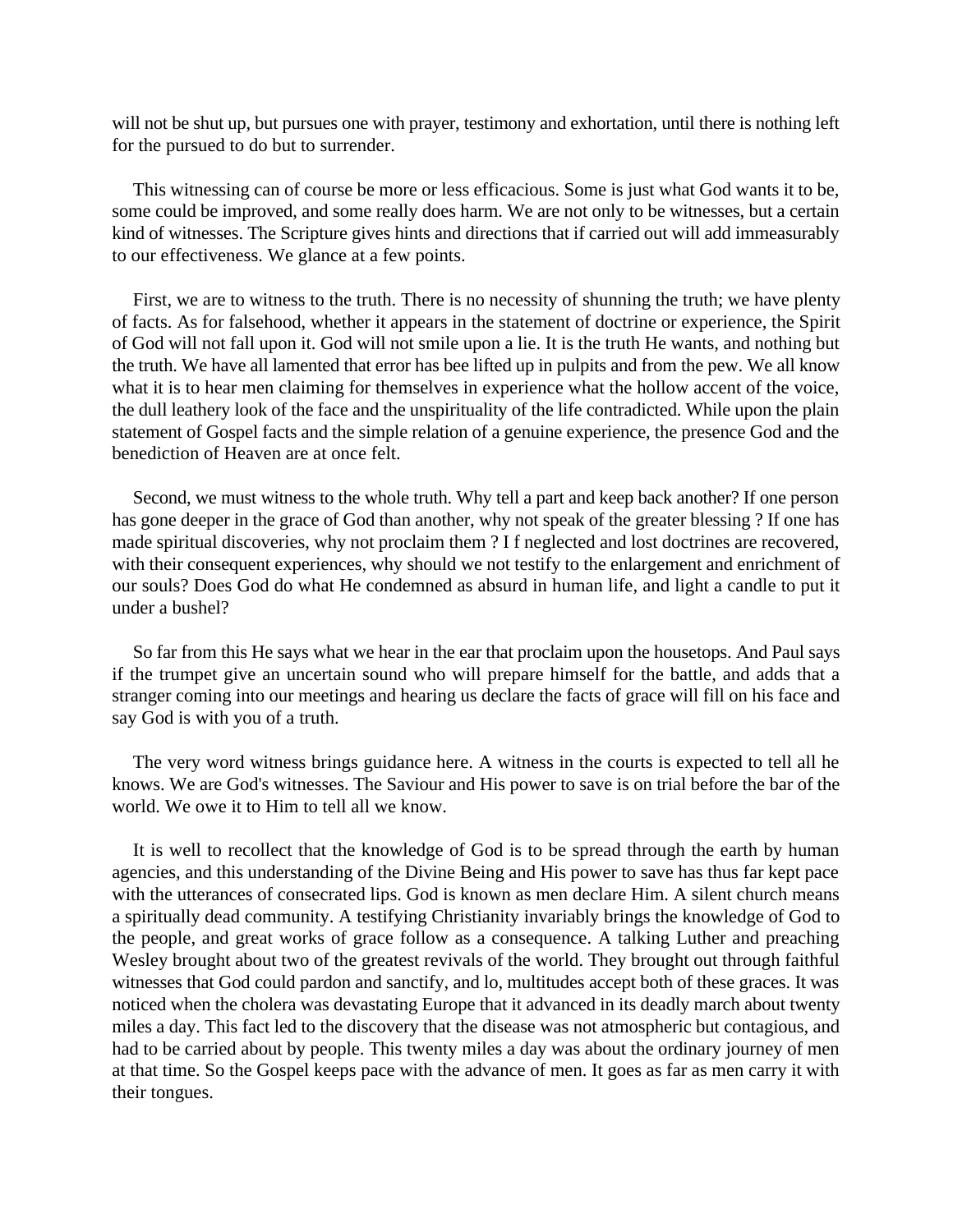This being true for one doctrine is true for all. God does not restore a lost truth and experience by dropping a book from the skies, but through the instrumentality of men filled with the fact and set on fire by the Holy Ghost. So we all owe it to God and to the world in which we live to tell all we know of Christ and His saving power. We should witness to the whole truth. By each one declaring what he has received from God, and what he knows of Him, e will finally clear away spiritual ignorance, and God and His Christ will be sought and blessedly known.

We once listened to a preacher at an annual conference preach a masterly sermon. He had recently received the blessing of sanctification, and the text in a culminating way led him right up to it. As he neared the generally unknown, unexperienced and agitating subject, you could have heard a pin drop. Preachers who had or had not the blessing bent forward for the final explanation, application and direct meaning of the passage. To the astonishment of all, he with every sign of wanting to do his duty, became terrorized, listened to Satan and wheeled off in his remarks in another direction.

A lady approached a world-wide evangelist who claimed to have received the baptism of the Holy Ghost and asked him why he did not preach it. His reply was that the people were not ready for it. This answer was simply amazing as a piece of spiritual pride and ignorance. By this speech he virtually said God had given him a blessing that other people could not have. Was this not pride? As for the ignorance, Peter said: "The promise is to you and to your children, and to them that are afar off and to as many as the Lord our God shall call." The same Bible tells us that God has called us all to holiness. And Paul says that Christ "suffered outside the gate that He might sanctify the people."

Third, we are to witness fearlessly. A frightened looking witness on the stand in the court would not make a favorable impression. And so the timid testifier to this great blessing will not do much to the spread of the doctrine. The evident dread of men and fear of remark and opposition will be felt by on-lookers as incongruous and irreconcilable with the possession of a blessing which is claimed to cast out all fear.

We have marvelled at the exhibition of this man-dread at Conferences, Love Feasts and at the home class-meeting. Terms that are Scriptural and Wesleyan, which had been bravely used at the time of the reception of sanctification, and when surrounded by sympathizers and believers in the doctrine, were discarded in an unfriendly atmosphere, and expressions descriptive of religious experience were used so general in their nature as to mean anything or nothing. hat kind of people do more damage to the cause than evil spirits from the under world.

It is the calm, earnest and fearless utterance or testimony to a second work of grace that God honors, and that plants a conviction which men find impossible or exceedingly difficult to remove.

Fourth, we must witness in love. This is perfectly reconcilable with the foregoing thought. It is a great mistake to think that courage is the same as pugnaciousness and offensiveness. It does not mean impertinence and rudeness. A man does Dot walk around with a chip on his shoulder aching for a fight. It does not make a John Sullivan out of a Christian.

"The brave are the tenderest, The loving are the daring."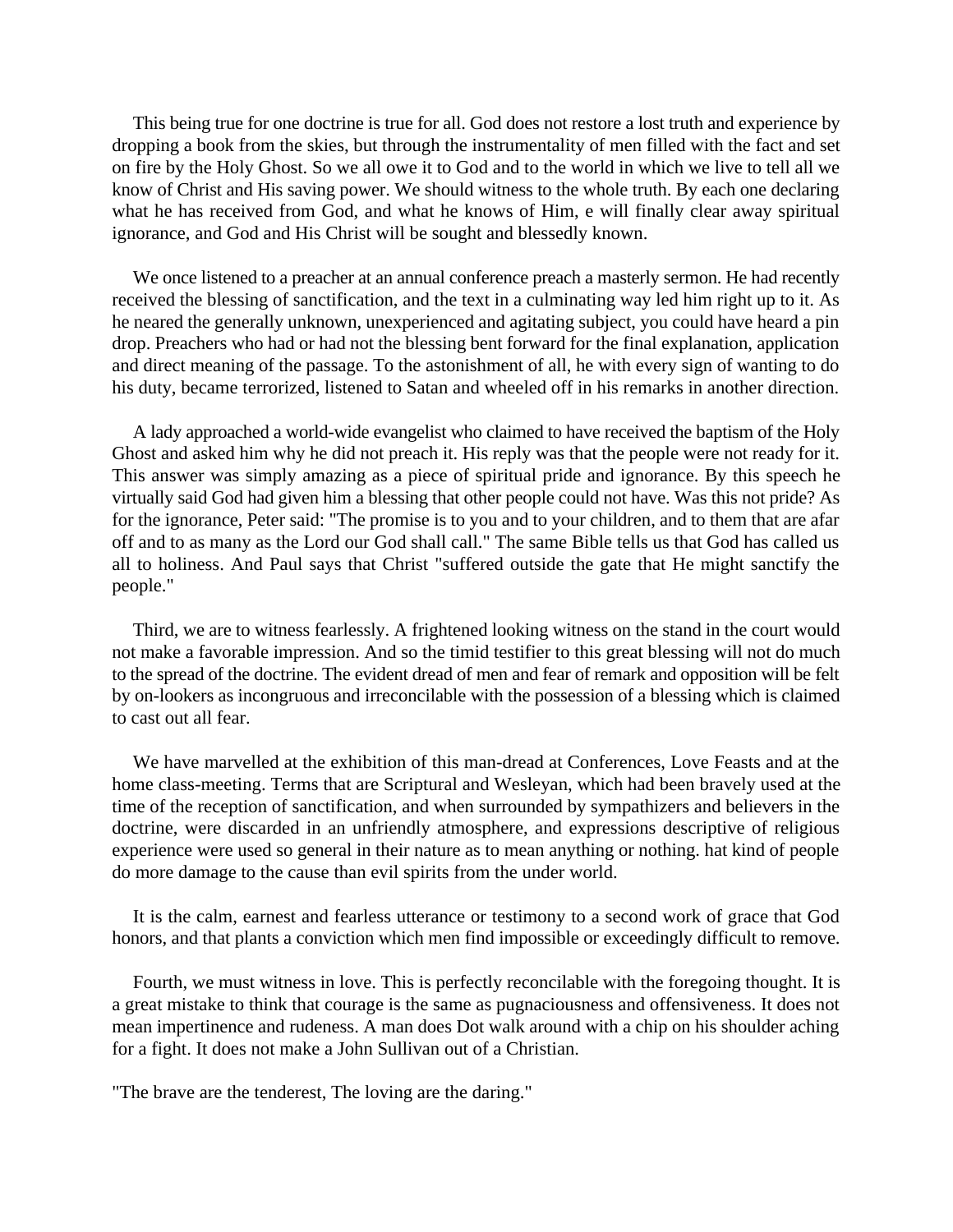The Saviour had no fear of men or devils in his heart, and yet who was so gentle and kind?

The person who thinks He can advance the cause of Christ and holiness by a fierce, defiant and blustering manner will find himself sorely mistaken. It is certainly most desirable to witness to Perfect Love in perfect love. Such a testimony joined to so lovely a spirit becomes irresistible.

While we are called to warn and rebuke, yet we are told to do so "with all longsuffering." Some people seem only happy when they are excoriating others with their speeches. Some one says about them that they "make the promises of God too hot to hold."

We are not asking for a "sickening sweetness" of life. We are pleading for a spirit of love as we witness for God and sanctification. We want "honey out of the rock." That is a sweet, loving spirit out of a firm, consistent lie. The life can be like a rock for steadfastness, while love flows from it like honey.

It is wonderful how people will listen to us if they feel we really love them. It is marvelous what rebukes they will stand if they hear the accent of kindness and love in the voice.

We once wondered how the great multitudes stood the abusive language of a certain national evangelist. There in cold print were the most offensive terms, and yet the multitudes hung upon his words and turned by hundreds to the Lord. When at last we heard the man for ourself the whole thing was explained. We found his face shone with the light of good humor and a genuine love for sinners, and when the expressions were used that if spoken in real harshness would have maddened the crowd, we found they were uttered in such a smiling and loving way that resentment was completely disarmed.

We do not hold up all of this case as a model, but to illustrate how necessary in our witnessing that we should be full of love.

Fifth, we must witness in the power of the Holy Ghost.

It is remarkable how trying and irritating religious testimony is that comes merely from the lips and throat. All of us know the weariness, dreariness and general tinpanniness of a witnessing that is without unction. It sounds as if memorized, in parrot-like, juiceless and powerless.

The effective testifying is from the Spirit-filled heart. The individual may not be in an ecstasy, but the abiding presence of the Holy Spirit in the soul will give a thrill, life and force to the words uttered, no matter how simple they are, that will never fail to do good.

It is remarkable that witnessing is connected by Christ with the Baptism of the Holy Ghost or the second work of grace. He said to the disciples, "Ye shall receive power after that the Holy Ghost is come upon you; and ye shall be witnesses unto me both in Jerusalem, and in all Judea, and in Samaria, and unto the uttermost part of the earth."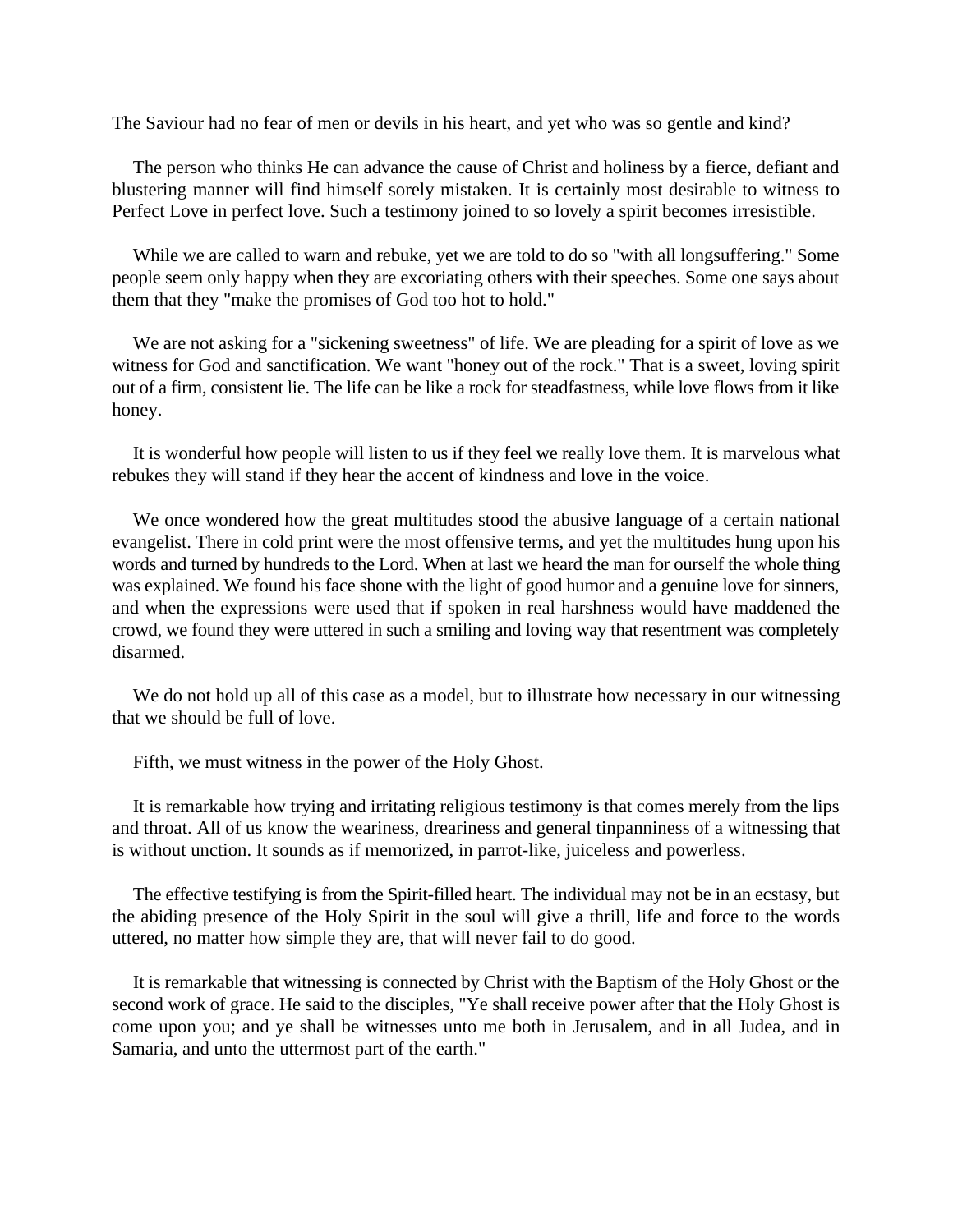The difficulty realized in getting regenerated people to testify, and the readiness and volubility of sanctified people on the witness stand, are here both made perfectly plain by the words of the Saviour just quoted.

Let us see to it that we always speak in the Spirit and by the Spirit. What a freshness, spiritual beauty and tender power is felt to reside in the simple, honest utterances of such followers of God.

Still, we are not to keep silence simply because there may be no conscious afflatus or mighty spiritual exaltation. Oftentimes most gracious blessings will come to the soul when speaking out for God in times of heaviness through peculiar besetments and temptations. And furthermore, it is well to remember that the testimony of every one who lives right will be honored of God, whether he has religious raptures at the time or not.

Sixth, we are called not to be lawyers for God, but witnesses.

Many make a profound mistake here. They feel that God expects them to make masterly arguments for Him in proof of this "secret of the Lord," this "mystery of the Gospel," this blessed doctrine of entire sanctification.

They overlook the fact that a secret is not found out by arguments, but has to be revealed. A mystery does not succumb to syllogisms. Men can not be reasoned into sanctification. God has not sent out a set of ecclesiastical lawyers and arguers to settle these grave questions, but a band of witnesses.

We have observed in the courts of law that witnesses are not expected to argue and plead, but to tell what they know. This is what God expects of His people. Tell what you now about Him. It is testimony concerning actual knowledge and experience, and not fine orations, that bows down the human heart and sweeps souls to Christ.

Many have overlooked the plain statement of the Bible that we are simply witnesses. Feeling that they had no special gifts; that they did not know how to defend the truth skillfully; that they were not eloquent and wise; they have set back in idleness and unprofitableness, when all God wanted was their testimony.

A witness tells what he knows, and so in the courts can be a child or a very ignorant person. It is not learning or eloquence the court is after, but facts, and the facts with which the witness is familiar.

This is what God expects of us. Not a harangue of the hustings, not misty speculation, not golden worded orations, but a loving, faithful, tireless declaration of what we know about Jesus and His power to make holy and keep holy.

The world is anxious for argument. They are willing to dispute. But it would have been a mistake for Heaven to have sent us out to confront the world on its strong side, and that too, when so many of God's people are illiterate and could be easily wound up argumentatively by a skillful master of debate on the other side. Instead of this, God institutes a flank attack on the world, and sends against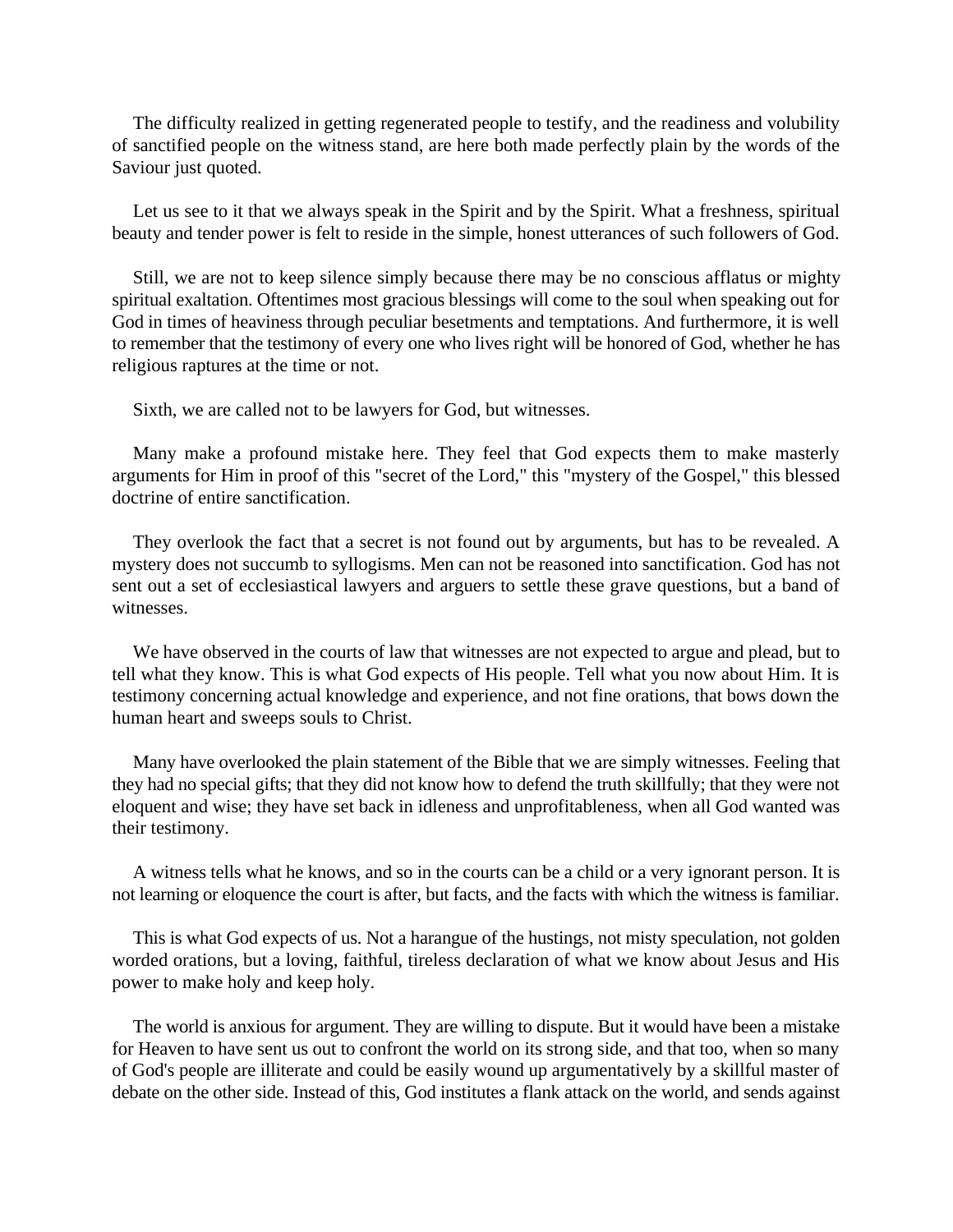its reasoners a band of shining-faced, happy-souled people who, with an overflowing gladness, are irresistible and unanswerable in Spirit-empowered and fire-baptized utterances of what they feel and know in Divine things.

The writer once held a meeting in one of our Southern States. A certain member of the church in the town at once put himself in opposition to the doctrine that was preached and to all done at the services. To his astonishment and chagrin first his wife and next his son, who was a young man, obtained the blessing of sanctification. At once he sought to bring them into an argument, and so goaded them with stinging remarks and bantered them for a forensic contest. But the wife was a sensible woman and seemed to take intuitively the proper course under the circumstances. When the husband followed her into the kitchen where she was supervising the preparation of breakfast or dinner, and tried to get her to dispute about the holy experience, she however would not thus be betrayed, and simply replied, "I have it, husband," and went on silently with her work. The defeated and exasperated man went into the garden, where his son was digging among the vegetables, and tried in like manner to arouse him, but he being t aught of his mother made no reply. By this time the husband and father was filled with such anguish that he wanted to scream. He went into his parlor and rolled on the floor and pulled his hair. He admitted it all some days after. No one would argue with him, and he was miserable. He was steadily being whipped out by gentle replies and silence. In a week's time he went down, not by the reasoning of a lawyer in the kingdom, but by the gentle, discreet speech of two of God's witnesses.

Seventh, the testimony and the life of the witnesses should agree.

It is wonderful what an added power is given to Christian testimony when the spirit, conversation, conduct and, in a word, the life harmonizes with the profession. On the other hand, the soul of the listener fairly sickens in hearkening to the relation of high and holy experiences, when the daily walk and actions of the man will not bear it out. The very voice of the speaker is against him. Spiritual hollowness is heard. There is much apparent fervor of speech, even frenzy of manner, but that indescribable unction that comes from the Holy One is absent. So men listen and behold, with crawly sensations running along the nerves, and inward spiritual distress that is not unlike nausea.

The professor must be a possessor. We must live what we witness to. When we do this God smiles and men are moved.

This harmony and agreement of speech and life is brought out in the Old Testament in the robe of the high priest. On the border of the garment were golden bells and pomegranates. There were twelve of each, and the order was a bell and a pomegranate, a bell and a pomegranate unto the end. The voice from this remarkable fringe should make us all thoughtful. The bells stood for testimony and the pomegranates for the fruits of the life. And the parable was that the testimony and life equal each other. Ring out the bells of Christian witnessing, but let the fruits of the life measure up exactly to the testimony.

Some would destroy the beautiful truth thus taught of God, and so alter the numbers that had been commanded by the Lord. Some believe in six bells and eighteen pomegranates; that is, they want the life to be ahead of the testimony. They fail to read the lesson on the fringe. Others believe in six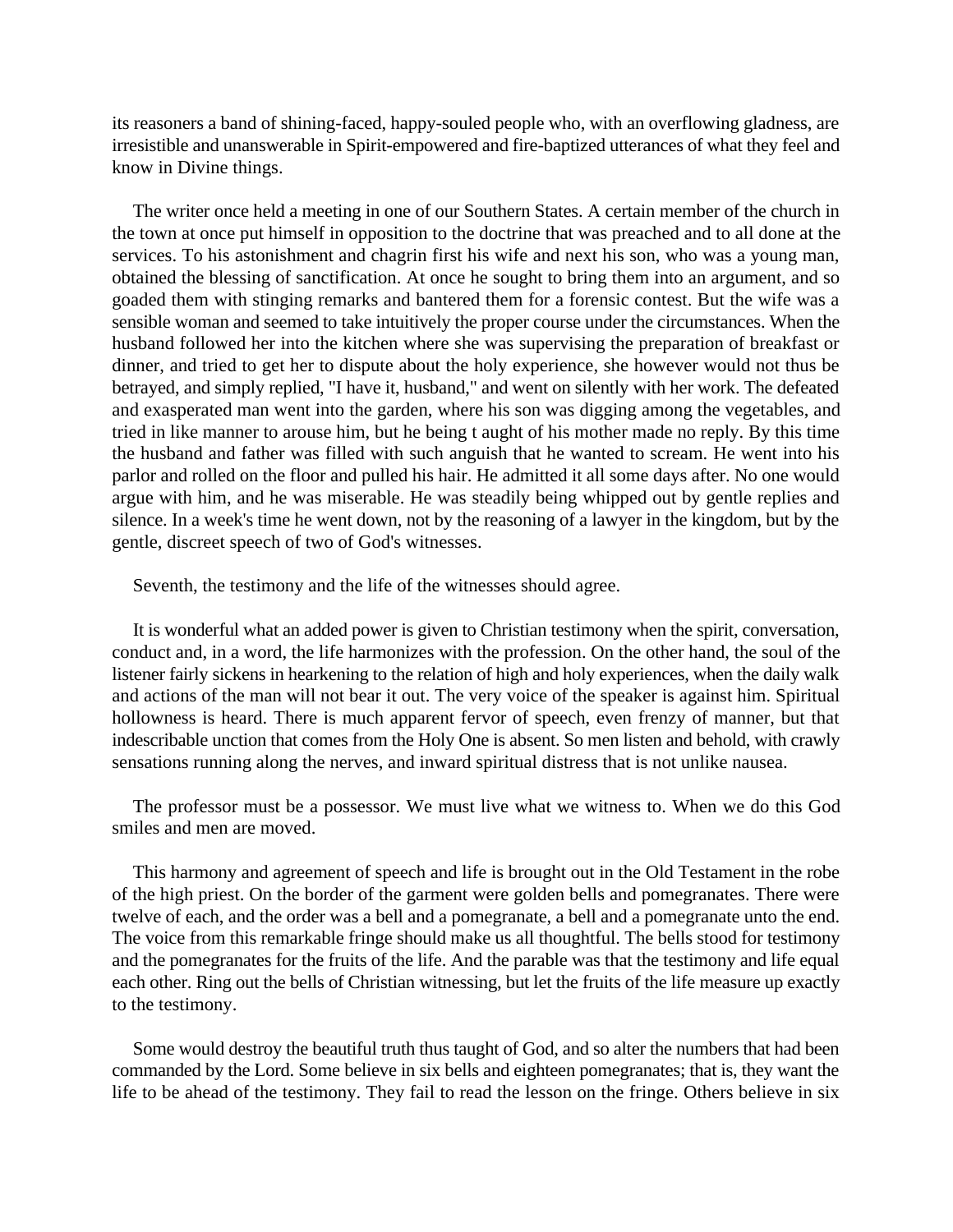pomegranates and eighteen bells. hey talk more than they possess. God' s reply to both of these mistaken individuals is seen in the skirt of the robe--twelve bells and twelve pomegranates. Let word and act agree, let lip and performance or witness and life measure up exactly the same.

These seven features are the marks and guiding posts for that difficult thing--a true and faithful witnessing for holiness. If we observe them we shall do well.

Of course, there will be opposition to this plan of God for taking the world. What divine plan and work is not opposed ? This has ever been seen and will be witnessed until the Great Rebellion of the universe shall be put down, and men's lives flow into channels of the divine will.

Satan will naturally oppose a plan that has succeeded so well, and is destined to bring the nations to the knowledge of the truth. Fearing the life and flaming witness, he would stifle utterance, lock the jaws of God's people and fill them with dumb devils. How Christ used to love to cast them out! "I charge thee, thou dumb spirit,.... come out of him." And he had to come!

The world opposes the plan, while recognizing it wisdom and adopting it as a method of pushing and increasing its own vast business and colossal fortunes. The merchant who fills one of his agents with facts about the trade and fires him with the prospect of a larger salary and possible partnership, does identically what Christ has already done, and yet fails to see his own inconsistency.

A formal church opposes the divine plan, because to a cold, stiff ecclesiasticism a joyous, ringing testimony is unpalatable and offensive. It would be hard to describe the pain endued by such a body of people when suddenly brought face to face with a demonstrative type of piety, and compelled to listen to clear-cut religious experiences of happy and triumphant character. Such things se not desire in many places. Graveyards as a rule are very quiet.

The backslider is against the divine plan. The reason is easily fathomed. There is no kind of speech that is more painful, that will more quickly bring misery and condemnation to the spiritually lapsed man than the bright, joyous witnessing of God's sanctified people. It cuts deeper than a Damascus blade. It reminds the faithless one of departed joys and glory. It is a picture of what he himself used to be. So, as the merry caroling of birds is a torture to a miserable man, so the wretchedness of the backslider is intensified in listening to the joyful and victorious experience of his unfallen brother.

So, in view of all these opposing forces we may look for an array of reasons urged by the opposition, as to why we should be silent, while they in great apparent friendliness tell us to keep our counsel, to say less and do more, live what we have, possess but do not profess, etc., etc., etc.

There is not an argument which they thus use against the testifying to sanctification but could be promptly urged against regeneration or any other of the Christian doctrines, and indeed Christianity itself.

A prominent man in our church said that as soon as he heard a man say he was sanctified, he doubted it at once, on the principle that he would question a person's truth in his mind when he went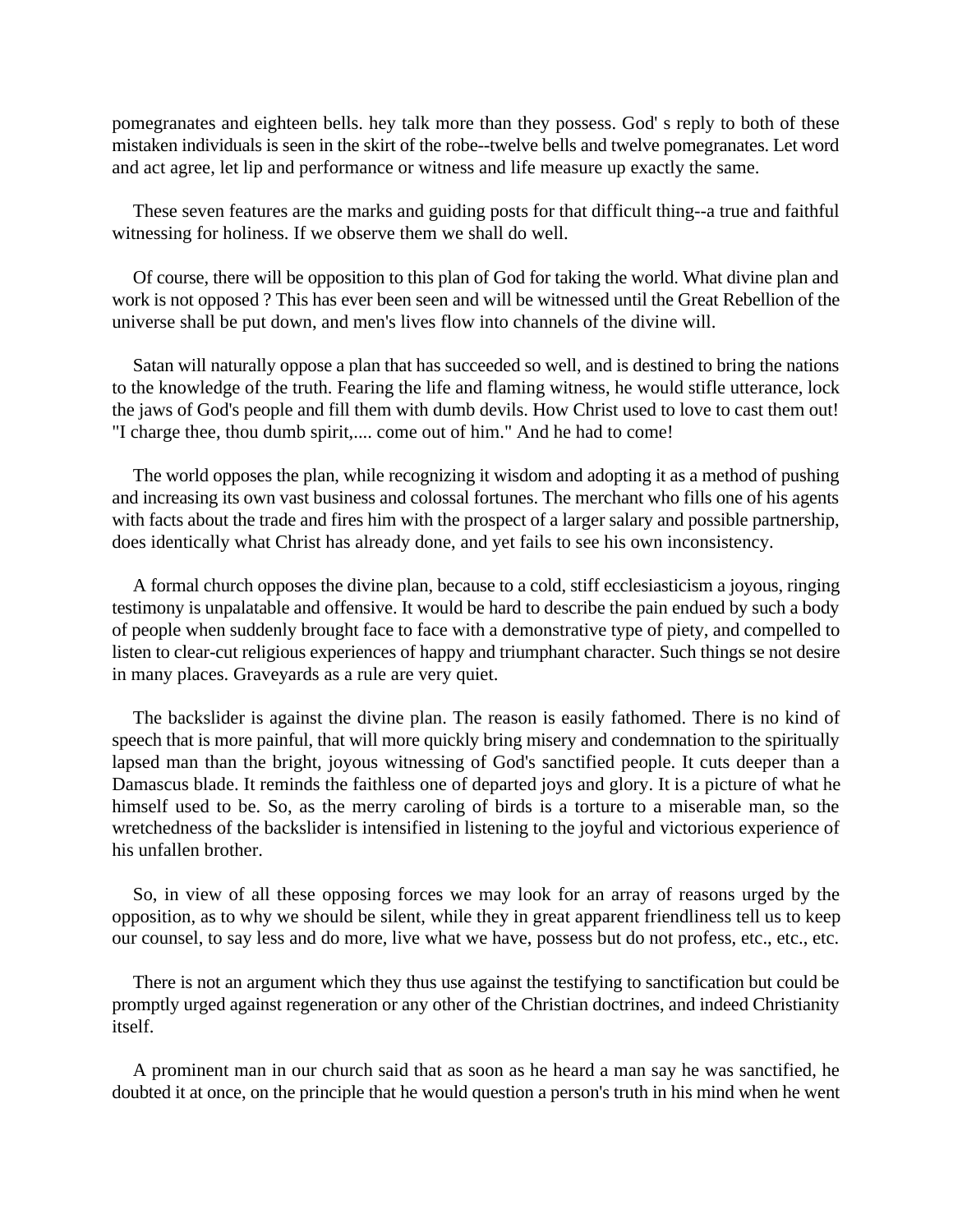around claiming to be honest. How strange it was that the wide difference of the two speeches did not impress him. One being a boasting of self, the other a glorying of a work of God.

From this and all other confusing speeches of opposition we must turn to God's Word both in the Old and New Testaments, where we are told that we are to be witnesses. As such we are to press on the divinely appointed way, whether men smile or frown, meet us with garlands or greet us with stones.

The failure to carry out God's plan in regard to a clear-cut testimony of what He has done to us and is now to us, is certain to bring spiritual darkness and calamity. Very long and sorrowful indeed is the list of preachers and laymen, men and women, who possessed the blessing of sanctification, hid the talent in a napkin, tried to live the experience, toned it down in various ways to suit family, friends and church, until at last they awoke to see the star had disappeared, the angels had vanished into the skies, and the glory had departed.

If we follow faithfully the divine plan of witnessing, not only with the life but the lips, certain gracious and blessed results will be felt at once to arise and increase as the days go by.

One will be a sense of increased light and gladness with every occasion of witnessing. Each time the duty is performed the Spirit will smile upon the soul well pleased.

Another result will be a growing freedom or sense of religious liberty.

A third effect will be a consciously increasing strength.

A fourth will be the arousing of conviction on the subject all about you. The testimony may be modestly and simply given, but if uttered clearly and unctiously it will never fail, but hearts will be stirred, and souls set to panting after this great grace of God. The song will reach the heart, the arrow will strike the mark, the testimony in a word will never fall to the ground. God will take care of it.

What was once said by an aged sanctified lady at a large camp ground was never forgotten by a young preacher who heard her that morning, but prepared the way for the blessing which he received years afterward. Many hundreds of such instances could be related.

A fifth result is that contemplated by the Lord in the spread of His truth and knowledge over the world, and the nations brought to live at His feet.

In Jerusalem the Latins and Greeks have a custom annually of obtaining what they call Holy Fire from the reputed sepulchre of our Lord. For hours they in great crowds watch the orifice from which they expect the outbursting flame. At last, when thousands are keyed to the highest pitch of expectancy, the flame is seen darting out of the crevice of the tomb, when with great shouts and cries the people rush toward it with tapers, candles, torches, and crowding and falling over one another, try to ignite what they bear in their hands. As soon as this is done they rush away in every direction, some on foot, others on horseback, waving their flambeaux and multiplying their lights an hundred and a thousand fold as others come in touch with them; so that in the course of a few hours the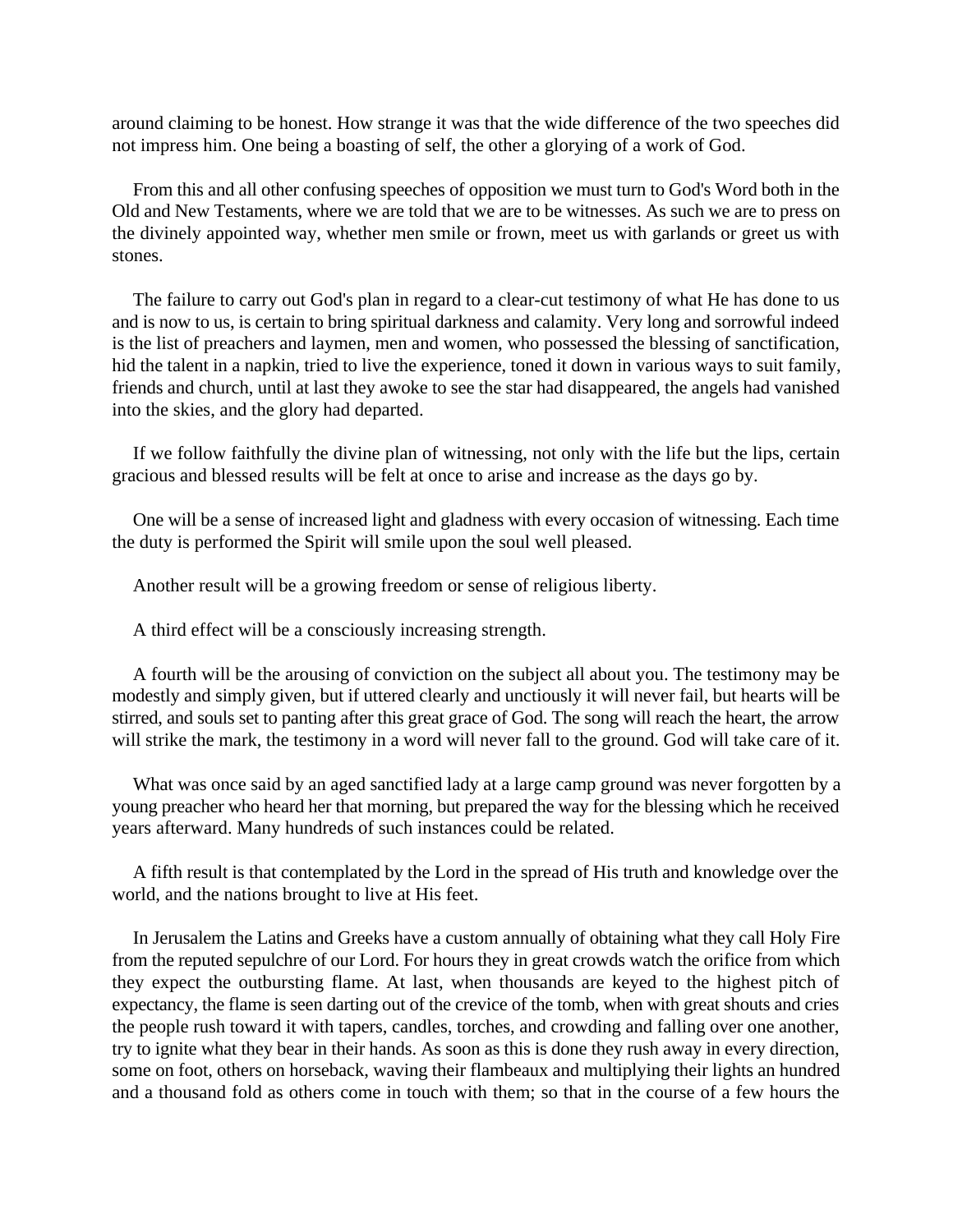landscape is dotted with myriads of twinkling fires, the country looks as if a glittering firmament had fallen upon it, and the Holy Fire is scattered everywhere.

So we are to take fire under Christ, and burn all the more brightly as we run; and we are to scatter the fire as we go, preaching, teaching, praying, singing, shouting and testifying. Sparks from us should kindle others. We should have flame enough in our own souls and tongues to set every cold church and dead community blazing all over the land. Fire ought to fall as we preach, and scatter as we witness. Through us extinguished human torches should flame again, and new lives glow that never burned before. As we go through life thus faithful to Christ the fire will fall, and as it comes down on us it will spread through us to individuals, homes, neighborhoods, cities and countries. Long lines of enkindled men and women will move across the world in every direction, igniting millions of others, until at last the darkness will be driven away through an army of heavenly torch-bearers, a heavenly firmament of truth will be seen scintillating and sparkling down on the face of the earth and God's holy fire will be flaming everywhere.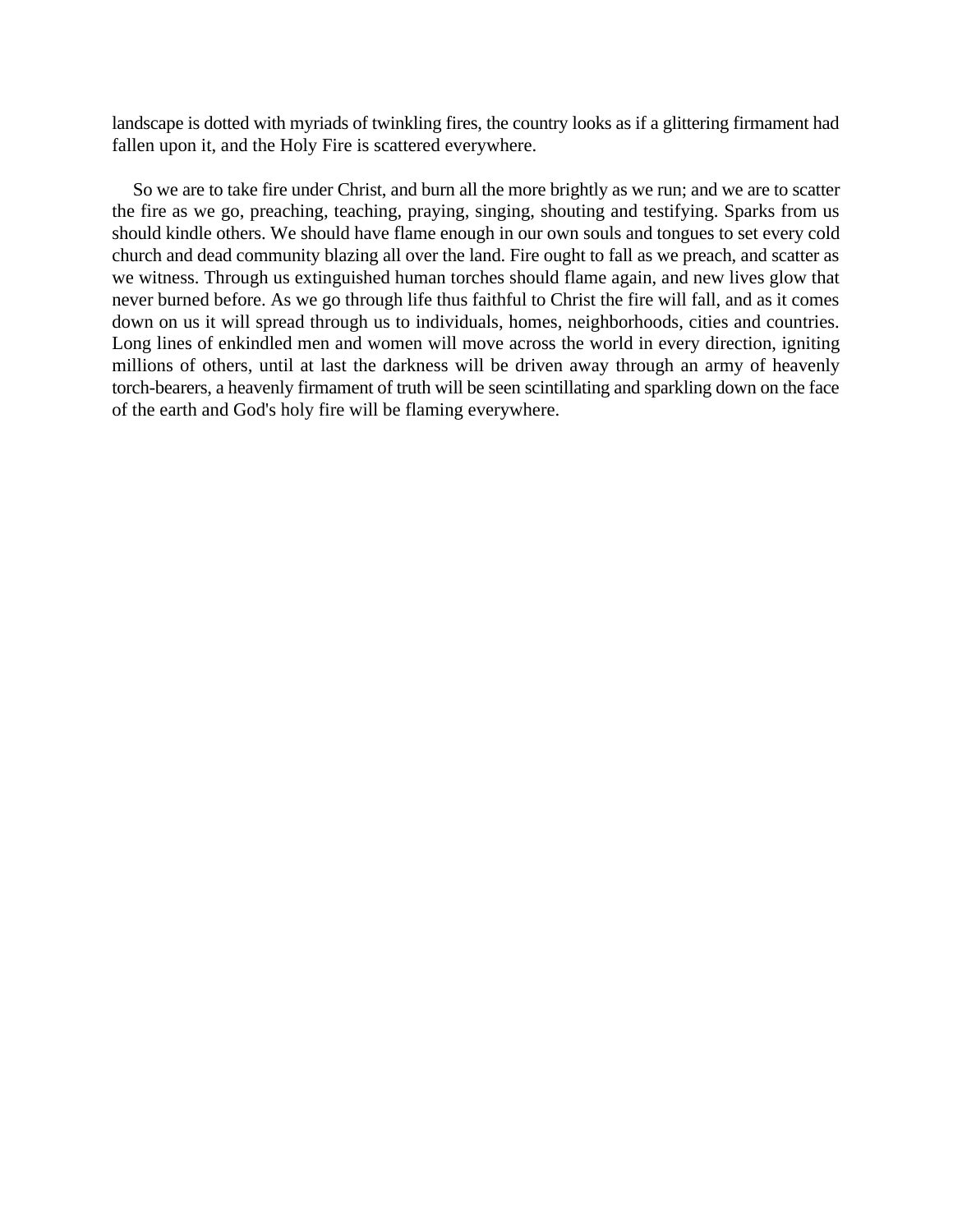# THE SANCTIFIED LIFE By Beverly Carradine

# **Chapter 11 Good Works**

Paul tells us to be "careful to maintain good works." They are not simply advisable but essential in several important particulars. Salvation comes by faith alone, but salvation will not remain if we neglect good works. The experience of sanctification does not put us where we do not need to discharge them. This would be akin to antinomianism. It is incumbent on the sanctified man to maintain good works, if he would retain a clear and gracious experience.

What are good works? They are not necessarily church works. There is a difference, and in many instances a very great difference. In a certain sense church works are necessary, and in them we find most excellent people actively engaged.

By church work we mean building and repairing; carpeting, cushioning and ornamenting the house of God, purchasing a larger organ, elevating the spire, bronzing the doors, staining the windows, and doing many other like things too numerous to mention.

It is evident to any one that, while some of these things are necessary and excellent in their way, yet they could not be called spiritual works. Unconverted people without a particle of grace in their souls could easily perform them. Indeed, all of us have known men and women prominent in this kind of work, who showed by their spirit, conversation and life, that they knew not God, and possessed not the mind or salvation of Christ.

We are not commanded to do these things in the Bible, for the same reason perhaps, that we are not ordered to feed and clothe ourselves. We need no urging to build ourselves houses, and after that beautiful church homes.

On the other hand, Good Works are enjoined frequently. Great stress is laid upon them, for it is made clear in the Scriptures that much depends on their performance. To crown all, they alone are mentioned at the Day of Judgment. Let the reader turn to Matt. xxv. and get some idea of what works are good and worthy of reward in the estimation of the Son of God. Certainly they must be important when after the world is burned up and Time has ended these are the only things mentioned before the Throne.

Think of it! the only things. Listen to what they are--feeding the hungry, giving water to the thirsty, clothing the naked, remembering the stranger, visiting the sick, and going to the prisoner.

Not a word about great military exploits and states manlike deed! Not a single allusion to that kind of public greatness so dear to the hearts of many! Not even a word about the building of churches and all the performances known as church work.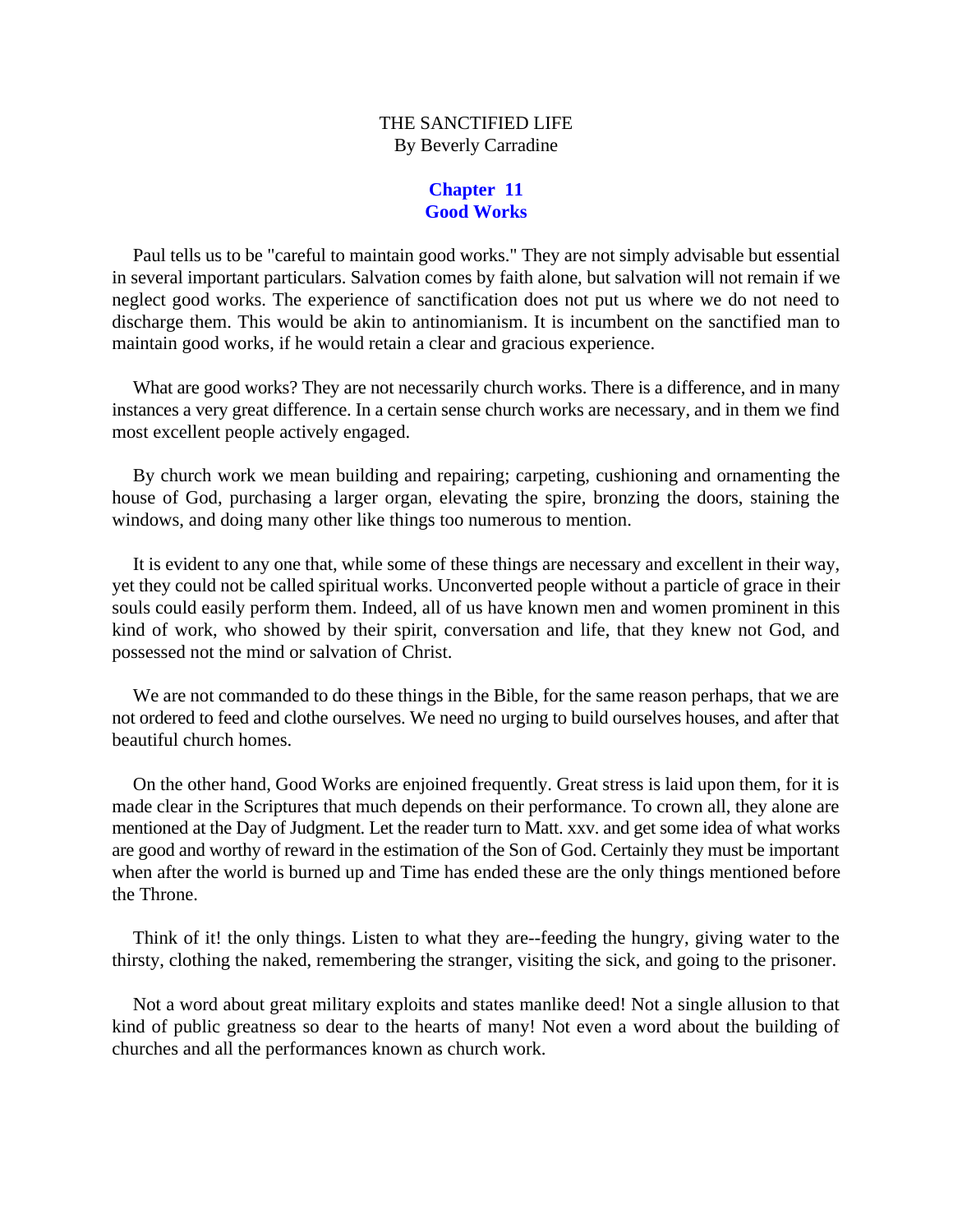Suppose the words of the Judge at that day were: "Well done; for ye built a beautiful church with a lofty spire and pealing organ. Ye gave great entertainments and floored the church with brussel carpets, stained the windows with gorgeous colors, and made them resplendent with the figures of the saints." If such were the words uttered, how many unconverted and unspiritual members of the church would stand honored, crowned and rewarded at the Judgment. But no such words will be heard. And first for the reason that these are simply church works. Next, that instead of being Good Works, they can be discharged from sheer selfish motives. It is an instinct with a bird to make its nest as soft and pleasant as possible. The very pig in the sty roots up the mud to make a bed comfortable and satisfactory to himself. And cushioned pews and carpeted aisles may be nothing more in the sight of God than what we see done by the animal, save as the man can work with greater elegance and more artistic finish than a pig.

One thing is certain, that the Lord knew there was no need to command people to make beautiful and comfortable churches. This they would do for their own comfort. It is a physical pleasure to worship in a nicely furnished church edifice. In addition to the selfish instinct we can also see that ecclesiastical pride may be at the bottom of much that is called church work. The tapering spire may be built to tower above the belfry of a sister denomination. The deep-toned organ may be purchased with a secret pleasure that it out-thunders the choir of another church. So it is readily seen why none of these things are mentioned as a cause of approval and reward at the Judgment. Church works are not necessarily Good Works.

Let it not be supposed that we do not believe in handsome temples of worship for God, and in the doing of all those things in the line of glass, paint and carpet to keep up the material side of the visible kingdom of God. We mean to say that these works can be performed by unconverted people, can be done with God thrust out of the heart and life, and from motives that instead of pleasing would be highly offensive to Heaven. These may, in a sense, be called Good Works, but they are not those that are mentioned before the Throne. Happy the man who can abound in both, but if we had to select we would choose the deeply spiritual labor rather than that kind of work which can be performed by worldly hearted members of the church. We would far rather help the poor than pay for stained glass or a memorial window.

It is well to remember that the Bible Good Works of feeding the poor, visiting the sick and prisoners have their spiritual side. God knew, and we all know, that the person who does these things will not forget or neglect the soul. It now becomes necessary to show the superiority of Good Works, and why they alone are mentioned in the Great Day of Rewards.

One thing about them is that they prove our faith. James says distinctly that our faith without works is dead. Of course, he referred to Good Works. That church works do not prove faith will be readily admitted. All of us who have seen unconverted people help in this line of labor will quickly admit that. The writer has known the most thoroughly worldly people prominent in what is called church work. Any preacher knows that this kind of fussy activity and spirituality are not synonymous. Such things do not prove that Christ is living in one. But let a person be seen visiting the sick, going to pray with prisoners, and relieving the necessity of the suffering, and such a life declares the genuine faith.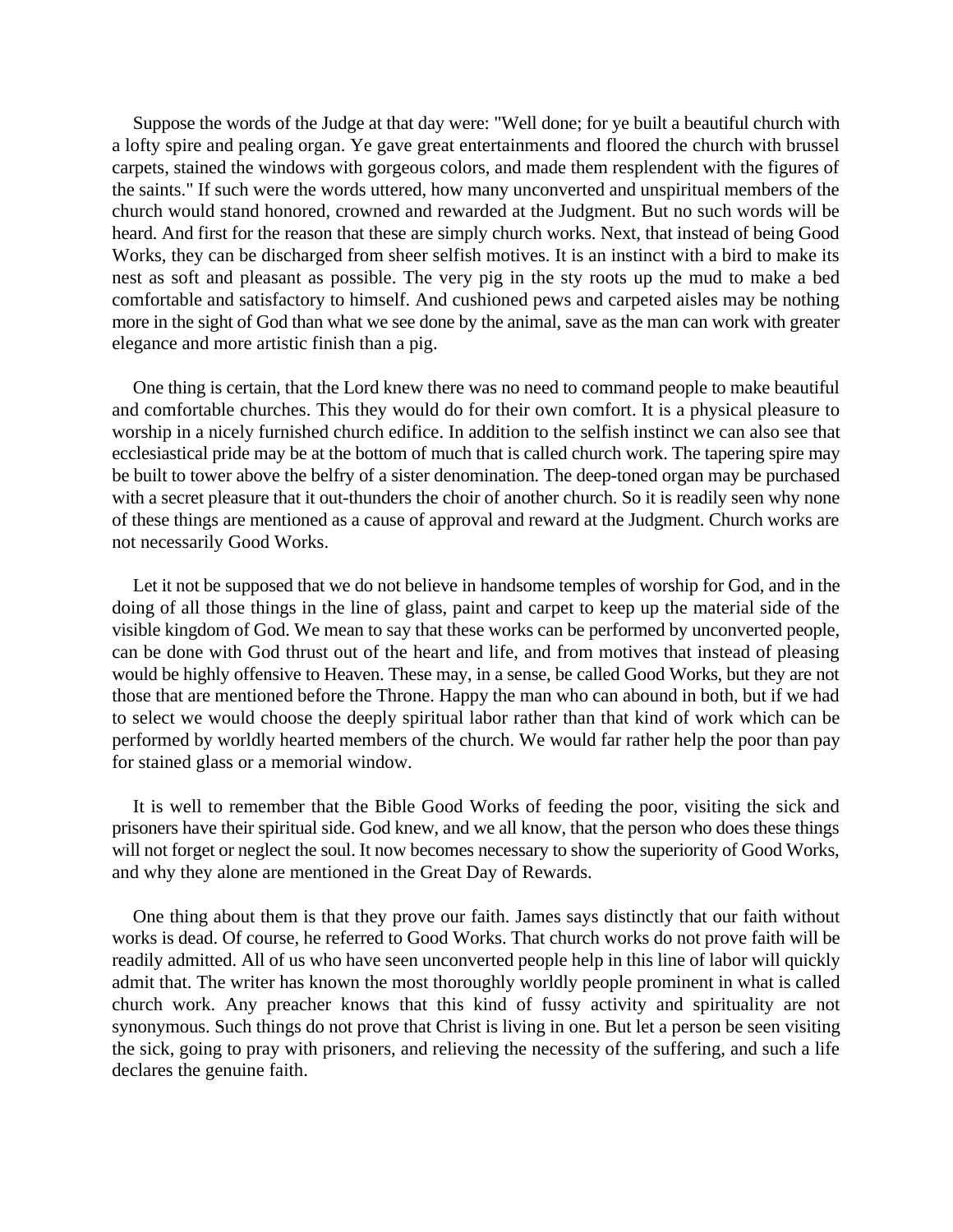Again Good Works convict the world. None of us ever knew of a sinner smiting his breast and saying, "God be merciful to me a sinner," because some man painted a church or carpeted the floor. But it is marvelous how the sight of a man feeding the hungry, clothing the naked, visiting the sick and exercising hospitality to the stranger will convince the mind and move the heart of the most careless, concerning the facts and truth of the Gospel of the Son of God. Somehow such a life convicts. One reason may be is that it reminds one so much of Christ. The Man of Galilee is projected before us again doing good.

Still again Good Works bless the world. We might multiply church steeples and organs, stain every window and paint every rectory and parsonage, but the world's suffering and heart-brokenness would be just the same. Such things do not put bread in starving mouths or wipe tears from overflowing eyes. Perhaps there is an added bitterness to the pang of the ragged, starving wretch, as he glances at some of our elegant sanctuaries, where the bronzed doors alone cost enough to satisfy the hunger and clothe the shivering bodies of many thousands. Lonely, homeless, friendless, the poorly dressed and desperate man hardly feels that he would be welcome in some of our luxurious abode of worship. So he slinks by that marble stepped entrance into the cold dark street beyond, the very inscription in the guarded vestibule, "Come ye yourselves apart and rest awhile," reading like a mockery

On the other hand, it is impossible to do the things that Christ mentions at the Judgment without benefiting, cheering and blessing mankind. Bread and clothing given mean hunger and cold removed: visiting the sick means sympathy, consolation, and heart burdens rolled away; while coming to the prisoner in not only the lighting up of a dreary cell but often-times the salvation of a despairing soul.

Again, Good Works bless the worker. It is wonderful how the soul can remain narrow, cold and undeveloped in simple church work. But we challenge any one to do the six things mentioned by Christ as Good Works without feeling the heart put in a flame and the spiritual nature sweeten, expand and become more and more Christ-like with a rapidity that will not only astonish the person himself, but those who look upon him.

We read once of a member of a church who had been careless in regard to this kind of spiritual activity. He had a habit of fretting and fault-finding. He saw very little good in anything, was skeptical in regard to the sincerity of bright testimonies which he heard in experience meetings, and was greatly given to arguing about non-essentials. One Sunday morning his pastor preached on Heaven. Immediately the combative, skeptical spirit arose and he said: "You speak of heaven, but can you give me any idea as to the location, whether in the center of the universe or close by us in our own solar system?"

The pastor replied: "I will give you my view at another time. Let me now speak to you about something else. Do you see yonder little house on the hill?"

"Yes," replied the man.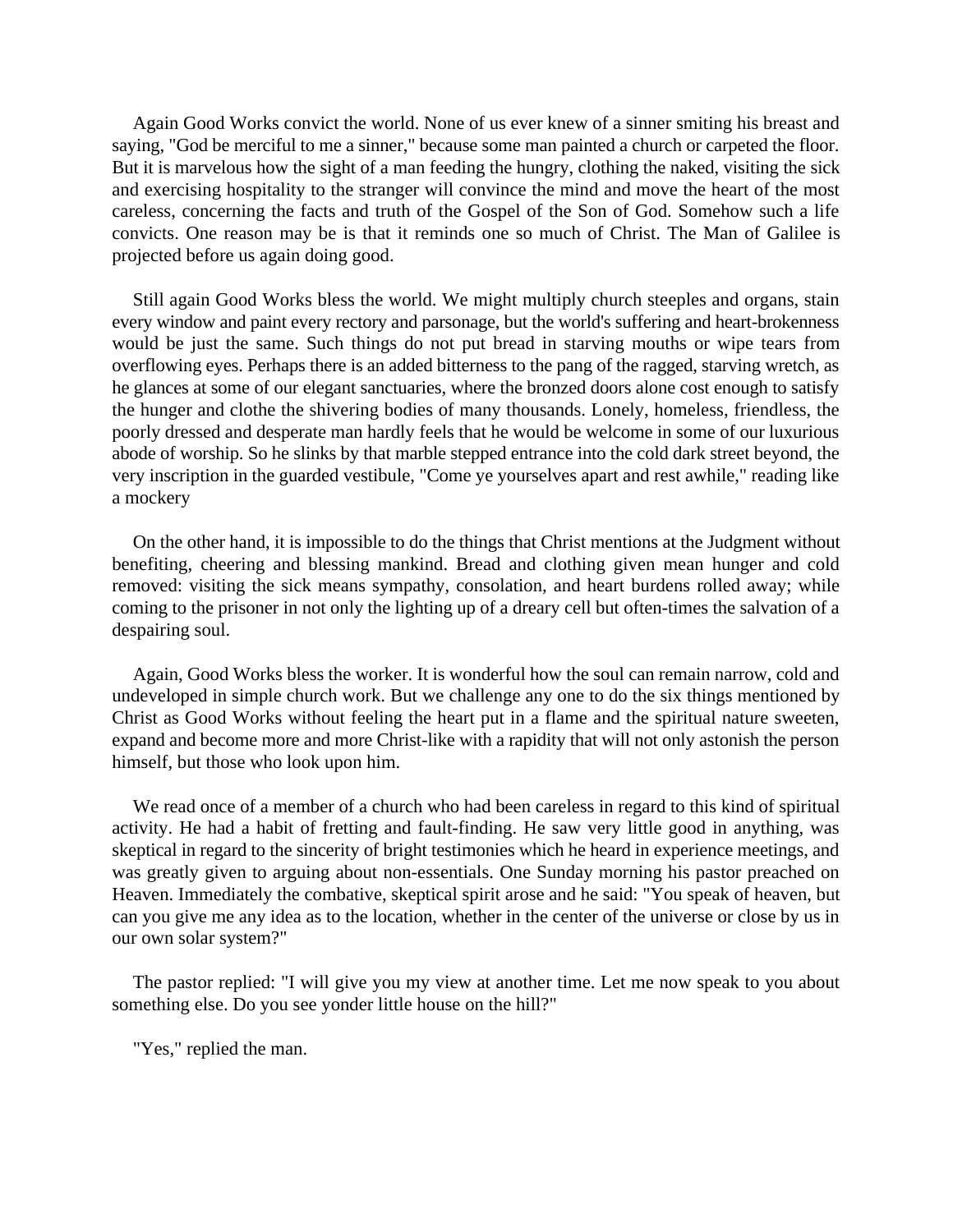"Well, in there lives a woman, poor, sick and helpless. She needs coal, food and consolation. I wish you could drop in a few minutes some time and see her."

That very afternoon this gentleman, who was a man of some means, went to the little house. With him he had brought certain things in the shape of fuel and provisions. He sat an half hour by the side of the invalid, read a chapter in God's Word, sung a hymn, and kneeling down prayed with her. On leaving he placed a five dollar bill in her hand. The next day he met his pastor on the street and calling him aside said:

"I asked you yesterday where heaven was. You need not tell me. I have found out. Do you see that little house on the hill Well, it is there! I found it there yesterday afternoon as I talked and prayed with a sick woman; and it is also in my heart. "

We remember to have read of a Christian who was once active and happy in the service of God. For some reason he discontinued his Good Works, and soon after became a prey to gloomy and despondent reflections. After a farther lapse of time he became morose, bitter, wished to die, and one day while sitting alone before the fire in his room determined to kill himself. He concluded to die by hanging, and so went down the street and purchased a small rope for the ghastly deed. He placed the rope in his overcoat

pocket, and was so anxious to expedite matters that he took a near cut back to his hotel along a narrow street lined with wretched-looking tenement houses, a route he never remembered to have gone before. As he was passing one of the most poverty-stricken of all the dwellings, a cry of such misery and despair came through a window that he stopped, and hearing it repeated walked into the hall, and from thence through an open door into a room, where his eyes beheld as much wretchedness to the square yard as he had ever seen, read or heard of before. A man had just breathed his last on a miserable pallet of straw in the corner. He looked as if he might have died from starvation. A woman with the same starved look hung over him with the desolate cry that had been heard. The room had nothing in it save the straw pallet, a crazy-looking chair and table and a box in the corner in which two children were huddled to keep warm. There was no covering on the floor, nor curtains to the windows, nor fire in the empty grate . The cold wind was blowing at a great rate through a broken window pane. The woman looked sick and pale, while the children ragged, cold and hungry, filled the eyes with tears at the first sight.

Our friend with the suicidal intent only paused a moment to take in the mournful scene, and darted out on benevolent mission. In a few minutes he had a fire burning cheerily in the grate, and food abundant smoking on the table. He had the dead cared for, and a good bed brought in for the living. In a short while he had physician and nurse, for he was a man of means, and purchased other things that were needed for health and comfort. As he surveyed the changed room, the children eating before the comfortable fire the metamorphosis was great. And all this pleasing change had been effected by a servant of God with a little money.

He had bought a large blanket to hang up before the window to keep out the chilly blast, and his last act before leaving was to hang it in place. Finding some difficulty in doing this, he felt in his overcoat pocket and found a rope. Immediately he tied the corners of the blanket with it and hung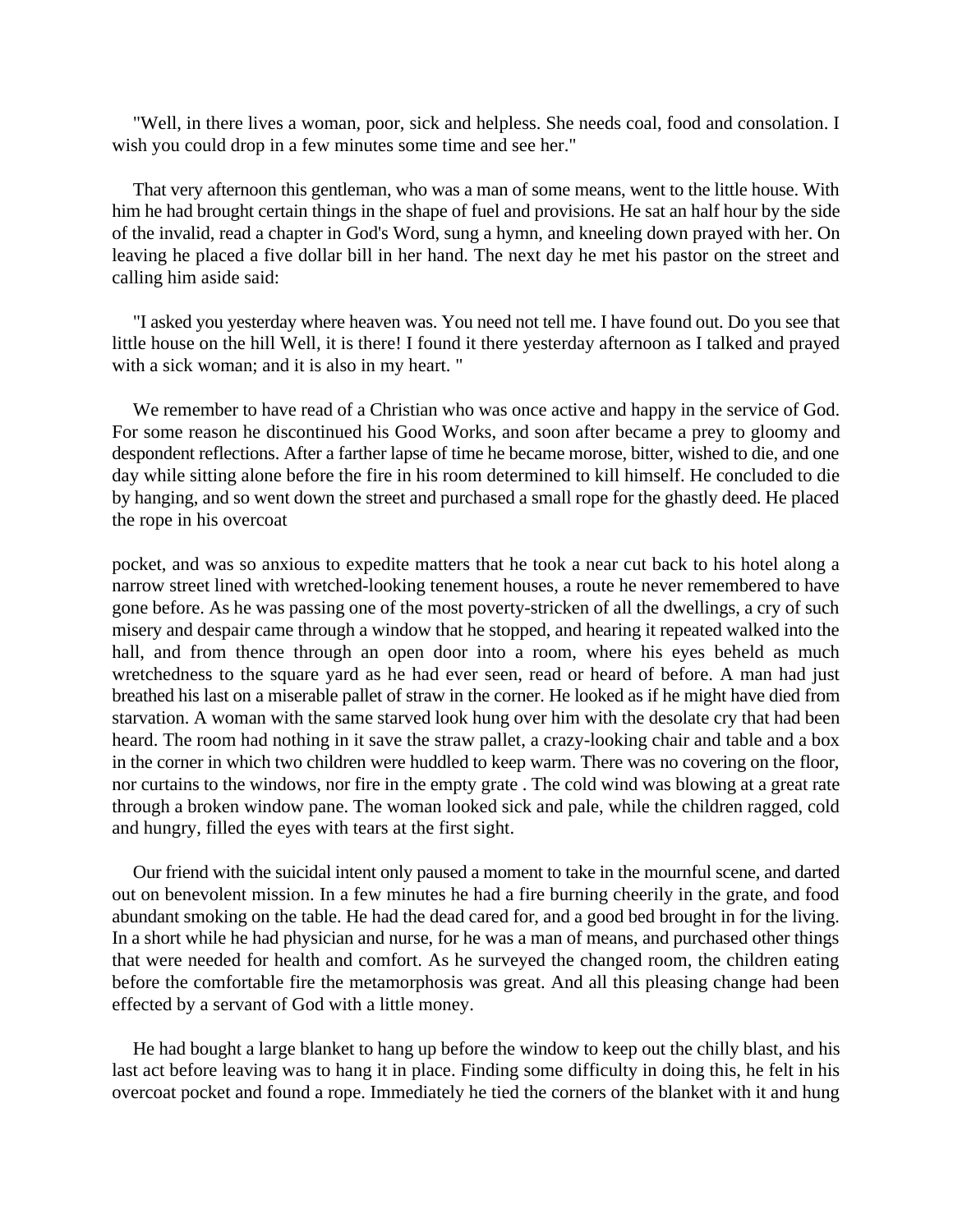the piece of goods then easily and successfully. After this he left the room and house, and pursued his way to his room. As he sat before the fire meditating there was a sweet, happy feeling warming his heart that he had not felt for months. But suddenly remembering that he was going to hang himself he put his hand into his coat pocket for the rope and lo, it was gone! At once he recalled that he had tied it to the blanket in the tenement house. But this was not all the surprise, for on looking into his heart he fond now that he did not want to die. Thus once more in the work of doing good he had tasted the real sweetness of life, and knew now why he ought to live, and above all how to live.

So, he did not die, but lived. We repeat it with great emphasis and significance--he lived!

Fifth. Good Works comfort us in a dying hour. All of us will have to die. When that trying moment comes, we may be sure that the thought which will be sweetest will be the recollection of the good we have done in the name and in the spirit of Jesus. As Jennie Deane said to the Queen of England as she plead for her sister's life: "Ah, madam, when we come to die, it is not what we have done for ourselves, but what we have done for others that we love to think of most pleasantly."

Happy is the man who, propped up on a dying pillow, can look down a long line of men and women whom he has fed, clothed, warmed, cheered and helped in different ways. May we all have such glad memories at that trying hour.

It is said that during the Crimean War a Russian officer was patrolling the lines on a bitterly cold night, when he came across a sentinel thinly clad and almost freezing in the piercing blast. At once the officer took off his overcoat and wrapped it about the soldier. Next day there was a terrible battle and many thousands were killed and wounded. Among the latter was the young officer whose life blood was fast gushing away on the bare ground and under a bleak sky, friends were bending over him as he rambled unconsciously in his mind. Suddenly he opened his eyes and looking upward gasped in glad accents:

"The Saviour is coming for me."

There was a moment's silence as he still gazed steadily upward, when with a look of astonishment and a great light flashing over his face and a strange, sweet smile on his lips he cried:

"Why he has the overcoat on that I gave to the soldier."

In another moment the noble spirit was gone, but what an inexpressibly, beautiful truth was left us, that Christ comes to us in the moment of death clothed with the Good Works we have done in His name.

Sixth. Good Works will affect our reward in heaven. Through faith we obtain a title and entrance into heaven, but our Works, the Good Works that are the fruit of a saving faith, settle the fact of our moral grade and position in the world of glory. Paul says in Corinthians that those whose works are of such a character that they shall be burned up, that they will be saved as by fire, but will themselves suffer loss. And here is the loss, not of heaven itself, for he says they will be saved though as by fire.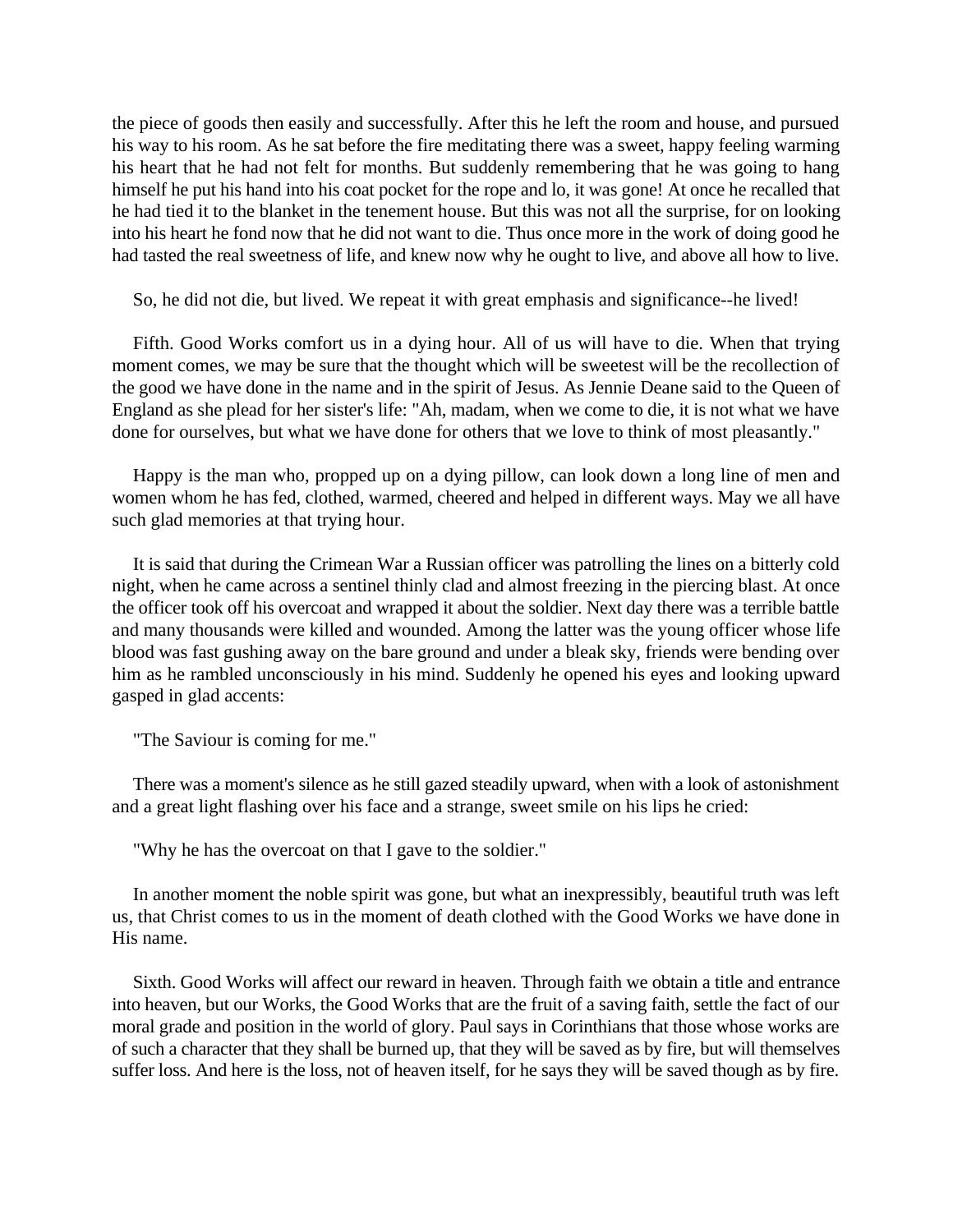The loss will be seen in reward, for the Bible says, "Every man shall be rewarded according to his works."

A mere glance at the glorified bodies of the redeemed will show what each one did for God on earth. As one star differeth from another star in glory so also shall be the resurrection of the dead. There will be no need for a trumpet-like proclamation that the universe may know what men and women achieved and suffered for Christ. The flashing crown, lustrous body, superior authority, the rule over ten cities instead of five or one; these and other things as unmistakable will be the heavenly language or method of declaring how we have endured, and conquered, and what we have done and become for God.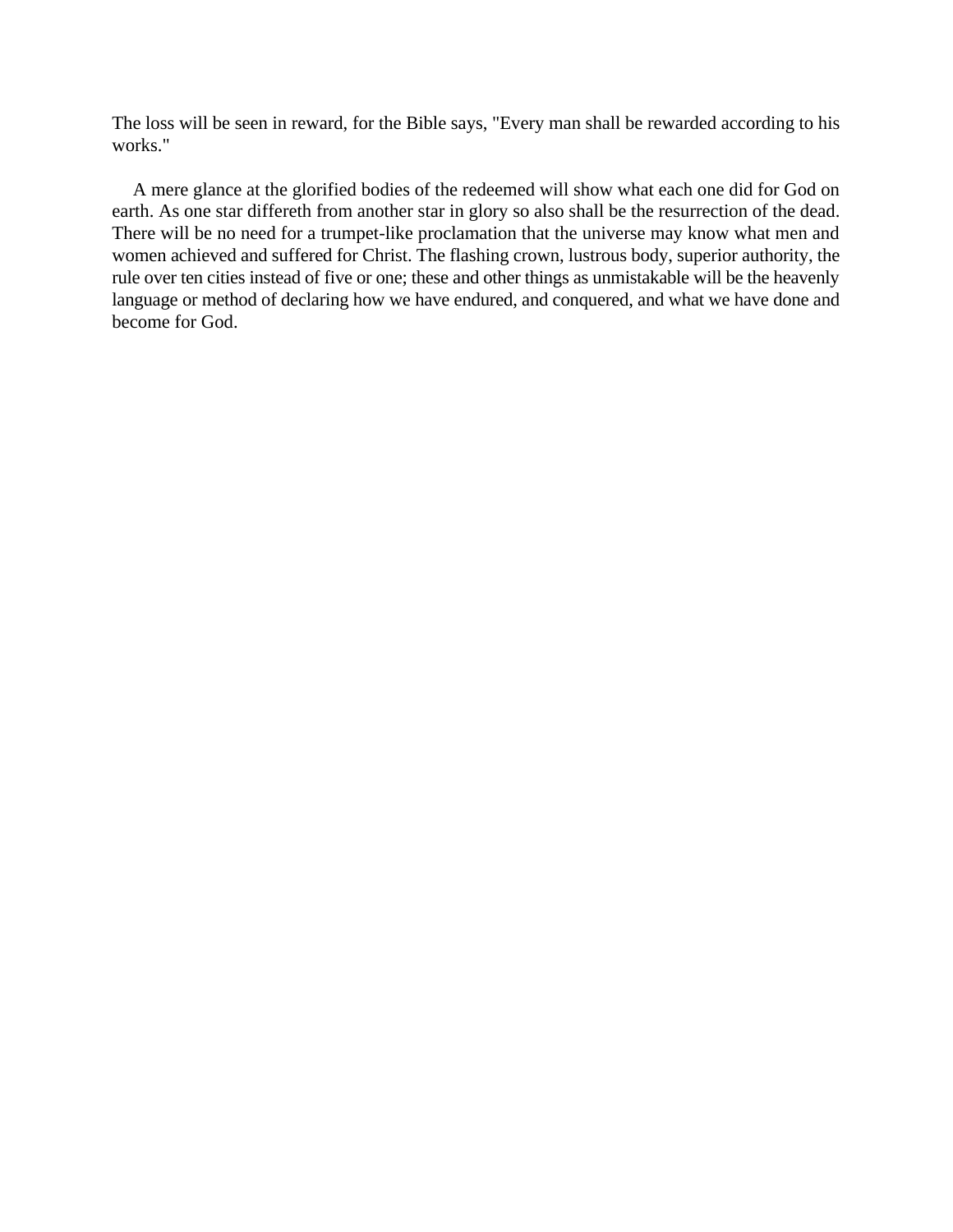# THE SANCTIFIED LIFE By Beverly Carradine

#### **Chapter 12 Fasting, Tithes, And Dress**

In Ezekiel's prophecy of the great coming blessing of holiness to the church, he gives us some striking marks and characteristics of the people of God under the transforming grace of that time.

He says among other things that they will "walk in my statutes," and "keep my judgments and do them." In other words, they will rigidly and faithfully obey the commandments of God.

It is remarkable how careless God's regenerated children are in regard to some of the divine statutes. We do not mean that they live criminally or go into gross sin, and yet there are some "statutes" they do not observe as they should. When first converted they were careful to keep all; how tender was the conscience, how careful to please Heaven at every step, and in little things as well as great things. But after a few months or years there comes the letting down, and the talk of "freedom," and becoming "broader," etc. The Sabbath was kept holy for months after their conversion, and then by and by the tender feeling that it is "The Lord's Day" seems to pass away and we see in letter writing, social visits, carriage drives, and car travel that it is no longer "holy," as it used to be. Some even go to their stores to write business letters or straighten up shelves, some go to the Post-office for mail, and certain articles are purchased on the Sabbath without a pang of conscience, when the time was that it could not be done.

This one instance is given to show what we mean by God's children becoming careless about keeping His statutes.

It is so blessed to feel that God has a blessing or work of grace for His people which when it comes upon them will perpetuate the tenderness and quickened spiritual sensibility received at the time of regeneration. That when the Lord takes the "stone out of the heart," and "puts His Spirit in us," that then as Ezekiel says, God's servants, now purified, fired, filled and established, will "walk in His statutes,' and "keep His judgments and do them." It brings the soul into a life of perpetual faithfulness. There will be no let-down as long as the grace itself is kept.

Not only will the commandments be faithfully kept, but statutes and teachings of the Kingdom that are regarded as secondary and less important, and often overlooked by the regenerated or carelessly dropped, will be faithfully observed by the truly sanctified, One of these is

#### **FASTING.**

It is remarkable how few Christians practice this means of grace. It has become burdensome. It was too great a trial to the flesh. It was a painful blow aimed at the kitchen god. So the weekly fast was changed into a quarterly meeting means of grace, then finally discontinued altogether. The plea of physical weakness and a sick headache was made. Ultimately the argument was urged of having becoming "freer" and "broader." And so the fast day ceased.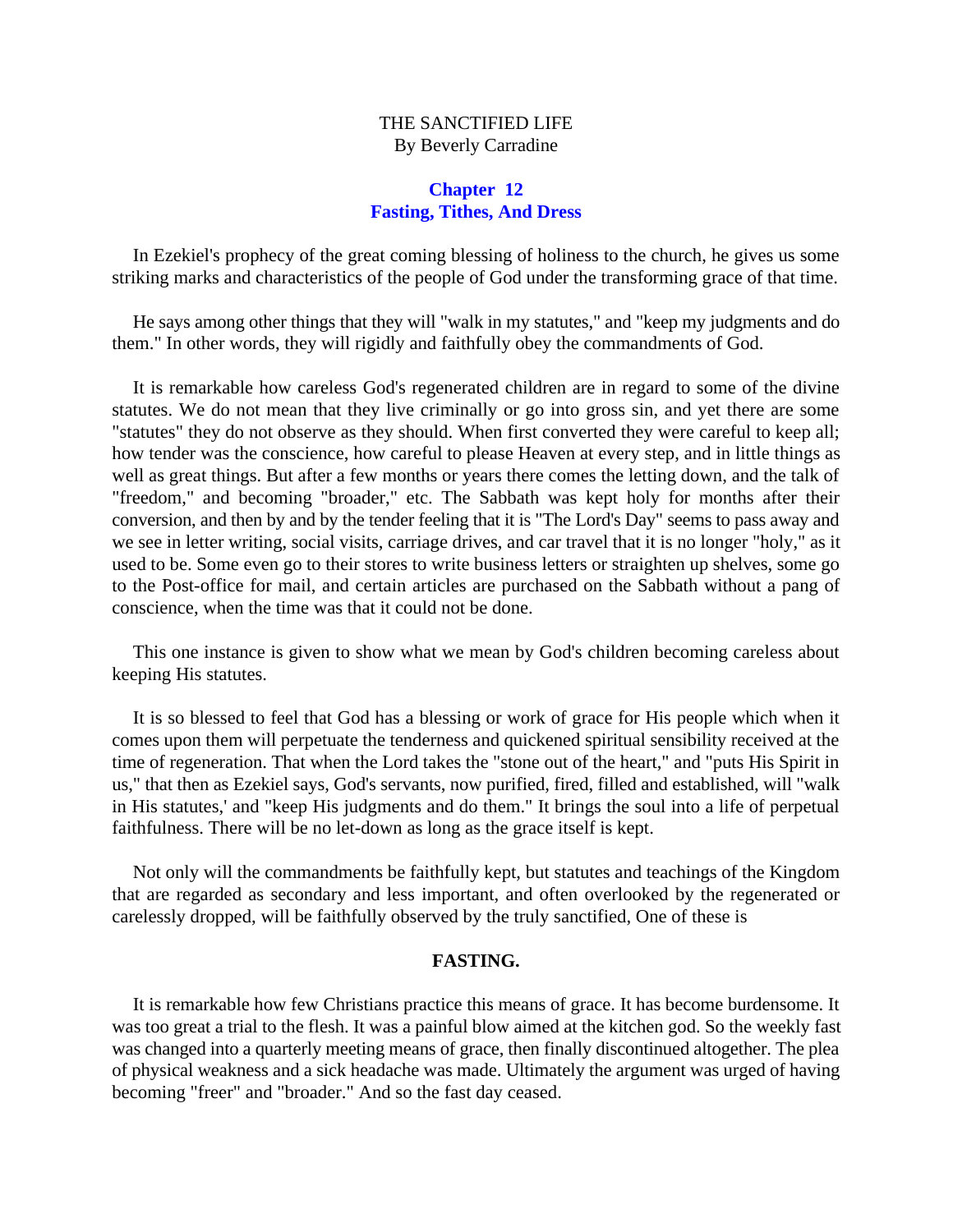All this is done in the face of the fact that fasting is enjoined in the Scriptures; that the prophets fasted, that Jesus Christ fasted, and that He said some things would not come out except by fasting and prayer. In His Sermon on the Mount He tells how to do when we fast that we might not appear unto men to fast. The Pharisees were not condemned for fasting, but for doing it in a way to obtain human notice and praise. Like all of God's statutes, it brings benefit to the physical man as well as to the soul. To fast once a week is a benediction to the body, a help to the mind as well as grace to the soul.

We do not mean that one should go without food for twenty-four hours. This we believe would in many cases produce sickness or a condition of helplessness. God does not want us to unfit ourselves for home duties and His service. The sacrifice of a single meal once a week can be gone through with by most Christians, not only without injury to body or work, but will bring a blessing to soul, body and work.

In case that the constitution is so feeble or peculiar that even a single meal can not be given up, then let abstinence be practiced, that is, some favorite dish be refrained from at a certain time.

We repeat, that many Christians have given up fasting, but we know a certain body of sanctified people all over the United States who are as regular to observe Friday morning as a fast day as they remember the Sabbath to go to worship. They have found out, as Christ said, not only that some things will not come out except by fasting, but also that some things will not come down without this duty.

We have been engaged in meetings where for days people had prayed for the descent of the Spirit and the breaking up time, when it would occur to us to appoint a fast, and lo! on the next day or next service the power would fall, and the altar would be filled with convicted men and women.

The sanctified people have also found out that fasting always brings a blessing to the soul. It may not be felt on the day of self-denial, but it is certain to come on the next with a sense of increased light, strength and peace.

Another duty we would mention is seen in the matter of

#### **TITHES**.

This was an ancient religious custom or law, as we see Abraham paying tithes to Melchisedec. It was thoroughly established in the Levitical economy, and as far as we can see has never been revoked. A liberty peculiar to the Gospel is allowed Christians to increase the amount if desired, while all feel that if the Jew was willing to give his God one-tenth of his substance, surely a Christian should love his Saviour enough not to give less than a tenth.

Christianity does not put an end to giving so far as we have studied it in the Gospel and in life. As soon as Zaccheus was saved he gave half of his goods to the poor, while the followers of Christ after the Baptism of the Holy Ghost sold their possessions and laid the money at the apostles' feet for general distribution.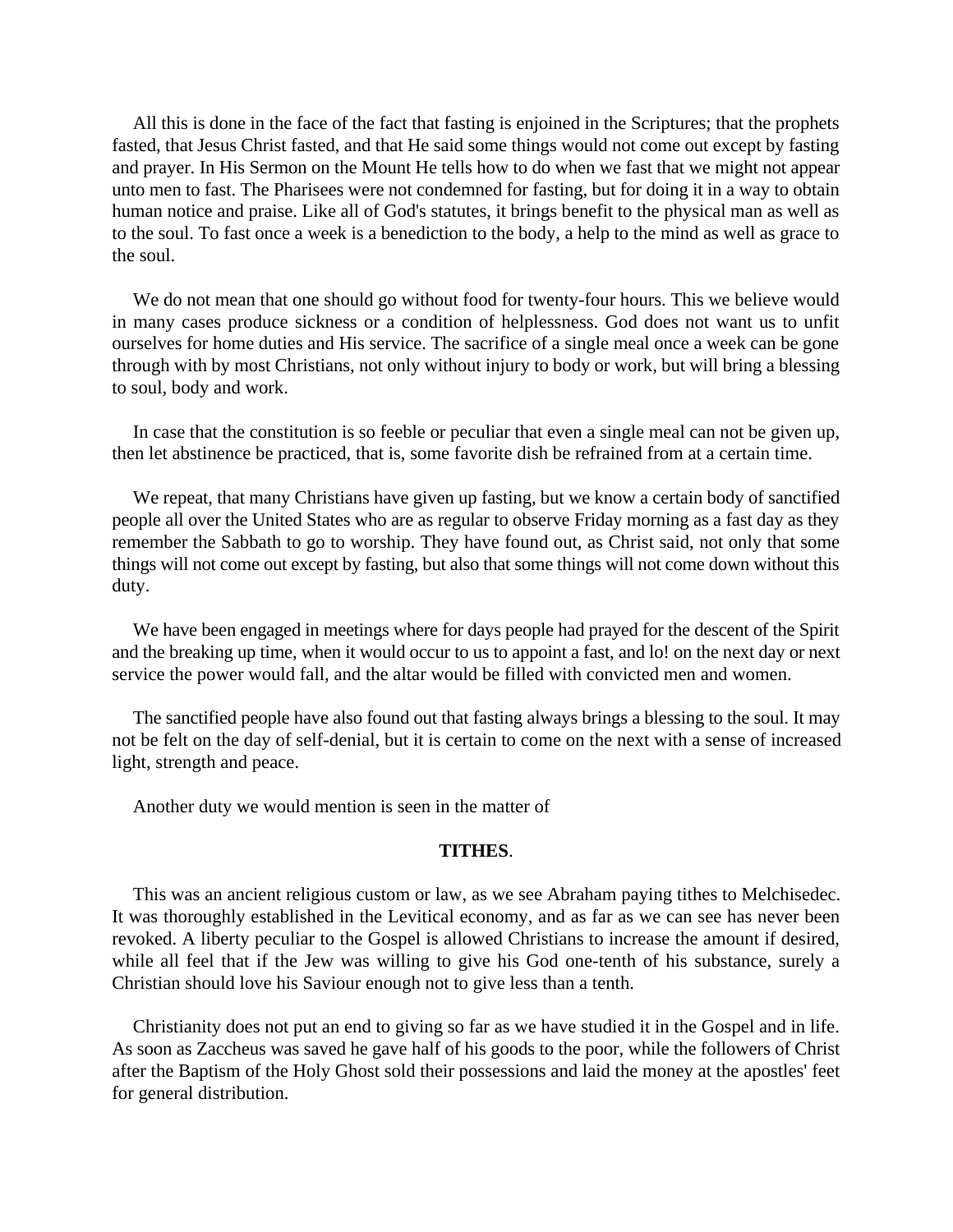A niggardly sanctified man is an anomaly. We can not but question whether the Baptism of Fire has ever touched his soul as we observe the tight grasp he has upon his pocket-book under the various calls of God.

It has been a question with some as to what is a tenth. Does the Scripture mean a tenth of a man's income, or a tenth of what is left of the annual income after paying all expenses?

This last query is calculated to make one smile, for with many nothing is left after expenses, and it is easy to run the expenses up to take in all the income, and so leave nothing for God.

The truth is that one-tenth of the income should be given to the Lord's cause. One-tenth should be considered a part of one's expenses; only it should be regarded as peculiarly sacred as due the Lord, and hence faithfully paid. For instance, if the income of the farm, store or office, or the salary or wages be one thousand dollars a year, one hundred dollars of that belongs to God. We have no right to let our household expenses go into that sacred tenth.

It is best to keep an account with God in this matter. It will not do to trust to memory, or give spasmodically. The result of doing this way is that God is cheated out of His part, and the religious experience of the brother who abhors rules becomes as fitful as his giving.

There is a double blessing to the Christian who faithfully tithes his money--a spiritual and a temporal blessing. A man need only enter upon the practice to find them both. It makes the soul fair fat and flourishing to give regularly and systematically to God. And He who blessed the land and flocks of the Jews when they honored the Lord with their Substance, blesses us just as truly in basket and store today for the observance of the same duty.

Recently we heard a sanctified preacher say that for years he has been giving a tenth of all he makes to God, and that as a strange result, which had never been before, he is now never out of money, that he always has some in his purse and in the house. This sounded like an Old Testament echo when the wise man told God's people, "Honor the Lord with thy substance, and with the first fruits of all thine increase: so shall thy barns be filled with plenty and thy presses shall burst out with new wine." It is true we are not to give to God in order to be materially blessed, but we will be thus blessed nevertheless.

It is the thought of what God has done for us in this world, and the sight of Christ hanging on the cross dying for us, and the contemplation of the blessed and beautiful heaven provided for us that should send a rush of grateful love through every Christian heart and make us only too glad to give to Him and thus relieve the burdened soul.

Wesley gave far more than a tenth, and we know others like him who give more than that amount. Let us see to it as sanctified people that we will not give less than a tenth. We will not regret it in this life, nor at the Judgment, nor in heaven.

A third neglected or overlooked duty is seen in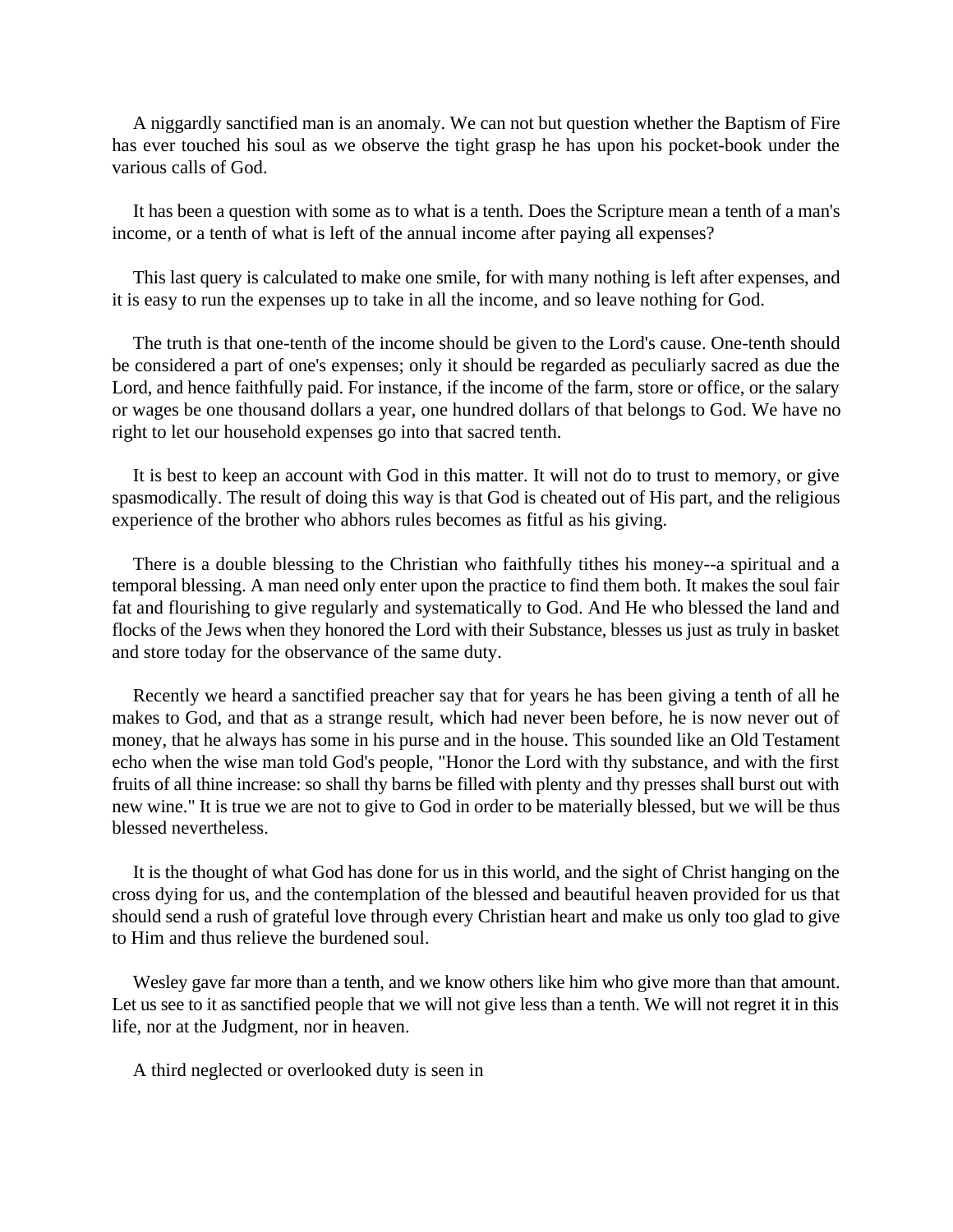#### **DRESS**.

The subject was presented with force by the Spirit at the time of conversion, but from lack of teaching and example the impression wore off, and today it is hard to tell the church member from the mere worldling when it comes to a difference in attire.

The Bible is clear in its commands and demands here. The Spirit as well writes these things upon truly awakened and regenerated souls. But people speak of "changed times," and the "nineteenth century," and "freedom" and becoming "broad," and so the Word is ignored and the Spirit is refused a hearing.

The child of God ought not to dress like the child of the world. Reason is against it, conscience is against it, and the Word of God is unmistakable.

For a withering, sarcastic description of the dress of fashion let the reader turn to Isaiah, chapter iii., verses 16-24. We see the same spectacle today on our streets.

In I. Timothy, chapter ii., verses 9 and 10, Paul speaks of the question of dress and protests against "braided (or plaited) hair," "gold" "pearls" and "costly array."

In I. Peter, chapter iii., verse 3, Peter condemns the three things of "plaiting the hair," "wearing of gold" and "putting on of apparel," evidently costly apparel.

We certainly have enough Revelation on the subject, and yet to press these duties upon many congregations today would be to raise a perfect storm of ridicule and indignation.

We thank God that according to Ezekiel there is a work of grace, which when received by the child of God makes him or her "walk in his statutes " and "do his judgments.'' To obtain the blessing of sanctification is to regulate at once the dress.

The writer found it impossible to keep a handsome and valuable gold watch ticking in his vest pocket while people are dying for lack of bread through the world, and heathen are without Bibles and preachers to tell them the good news of salvation. He has known many ladies to take the diamonds out of their ears and turn them into missionary money or help therewith a Home for the Fallen.

At this point we can not but recall the story of a prominent woman in the nobility, who gave up from conscientious scruples two valuable diamonds. She had a hospital built with the proceeds for the fallen of her sex. At certain times she visited the wards, and one day was ministering religious comfort to a dying woman in one of the cots. She was sitting by the side of the bed when the dying woman looking up to her said: "Ah, Madam, but for you I would not have had this quiet, home-like place in which to die, and more than that, I would not have been prepared to die. But you taught me here, and you have led me to Jesus, and I am going to Him now through what you have done." Then raising herself up partially, she bent over the hand of her benefactress, and, in imprinting a kiss thereon, let two large crystal tears drop upon it. The next moment she fell back dead upon her pillow.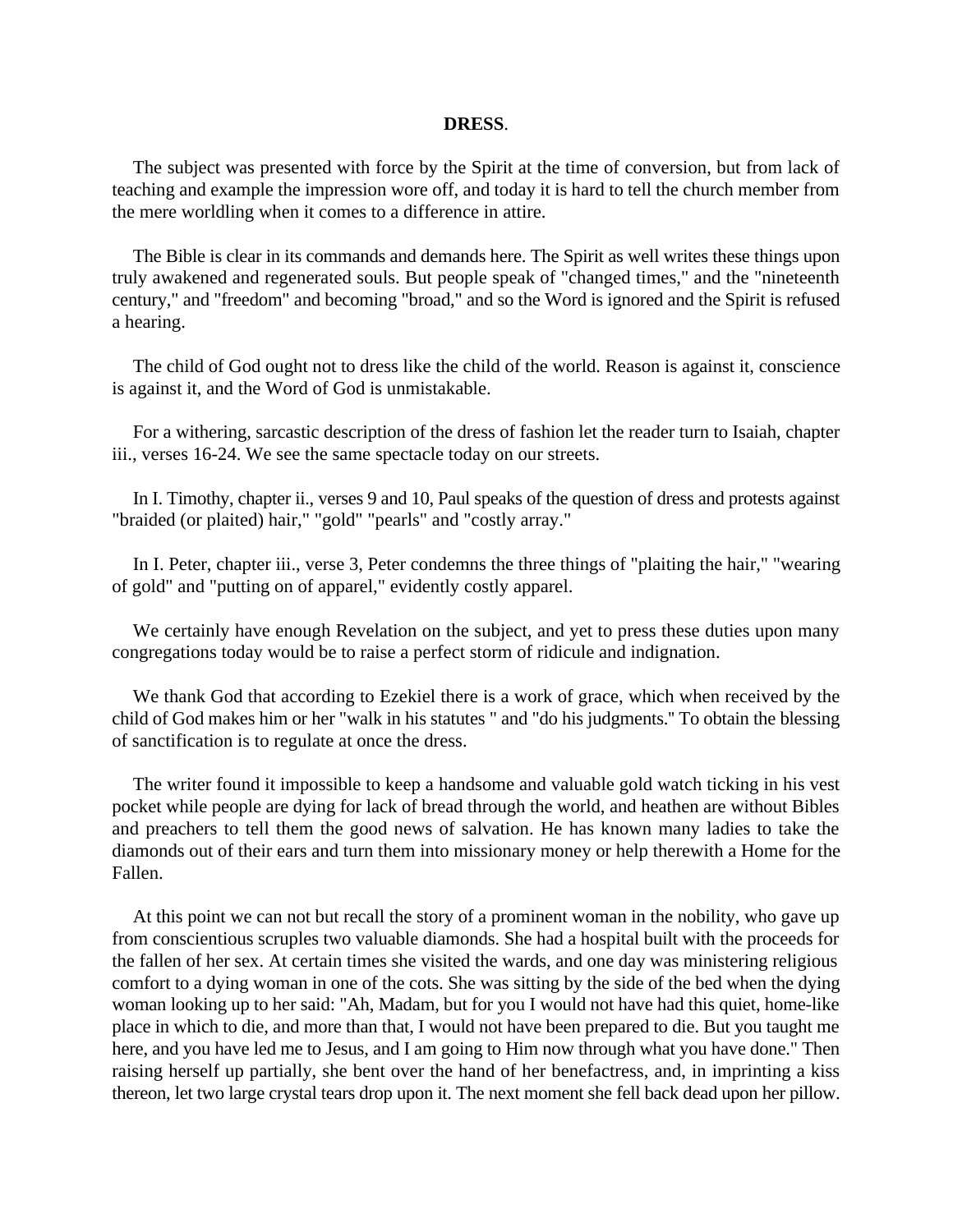The lady sat silent and awed a few minutes, looking down at the peaceful face before her, when lifting up her hand she noticed the two tears still glistening upon it. At once a sweet smile flashed over her face and looking upward, she said: "Lord, you have sent me back my two diamonds, and they are so much lovelier and precious than when I gave them to you."

Somehow we feel that Christ could not dress as we have seen some of His servants do in the midst of the physically and spiritually starving millions of earth.

But there is another side to this question. There can be and have been experiences in the dress question that are to be deplored. Poor human nature in reforms is so apt to go as far the opposite way as it had gone in another. Like a milkpan when tilted, at once rushes back as far the other way, so we have seen a like principle at work with people who try to rectify and redeem the past and get right.

We therefore have looked at two extremes in the dress question--fashion's folly and the folly of fanaticism. The extreme of Fashion makes a woman look like a animated show window, and the extreme of Fanaticism makes a female look like a bean pole with a gunny sack wrapped around her. Both are scare-crows,--one gaudy, the other homely.

There is a lovely middle ground somewhere, and it is not the ground of compromise. There is a quiet, tasteful, becoming way of dressing that we believe will be pleasing to God as well as to man.

We do not think that it is for us to tell people that they must all buy their goods from the same bolt of cloth, and that in the face of all the different ranks and conditions of life. One kind of dress is needed for the factory and another for the store. Nor do we think that any of us have a right to dictate to people how to cut and wear the goods which they in the love and fear of God have purchased for themselves. Some people would make their own taste a law or standard for everybody else, and so cause the whole race to look like a charity school or orphan asylum with the same kind of checked apron on, and hair all combed the same way.

We have a right to protest against rich and extravagant dressing, for the Bible condemns it; but when the people of God are dressing conscientiously we must allow them liberty in many respects, and remember that they have light, as well as the brother and sister with the rigid ascetic and hermitic notions.

A wise man has truly said that the best way to do in this matter is to dress so as not to be conspicuous either way.

The Word of God, the Spirit of God, a good taste and sound common sense will all help us in this disputed question, and bring us to a conclusion that will please God, and satisfy us, although it may not content the self-constituted milliners of the church.

Still the fact remains that to become sanctified will be to have a wonderful change of mind and feeling about dress. And the sweet simplicity of Jesus Christ in us will bring forth something corresponding in our garb and habiliments. Men laugh at Quaker simplicity, but it is notable that in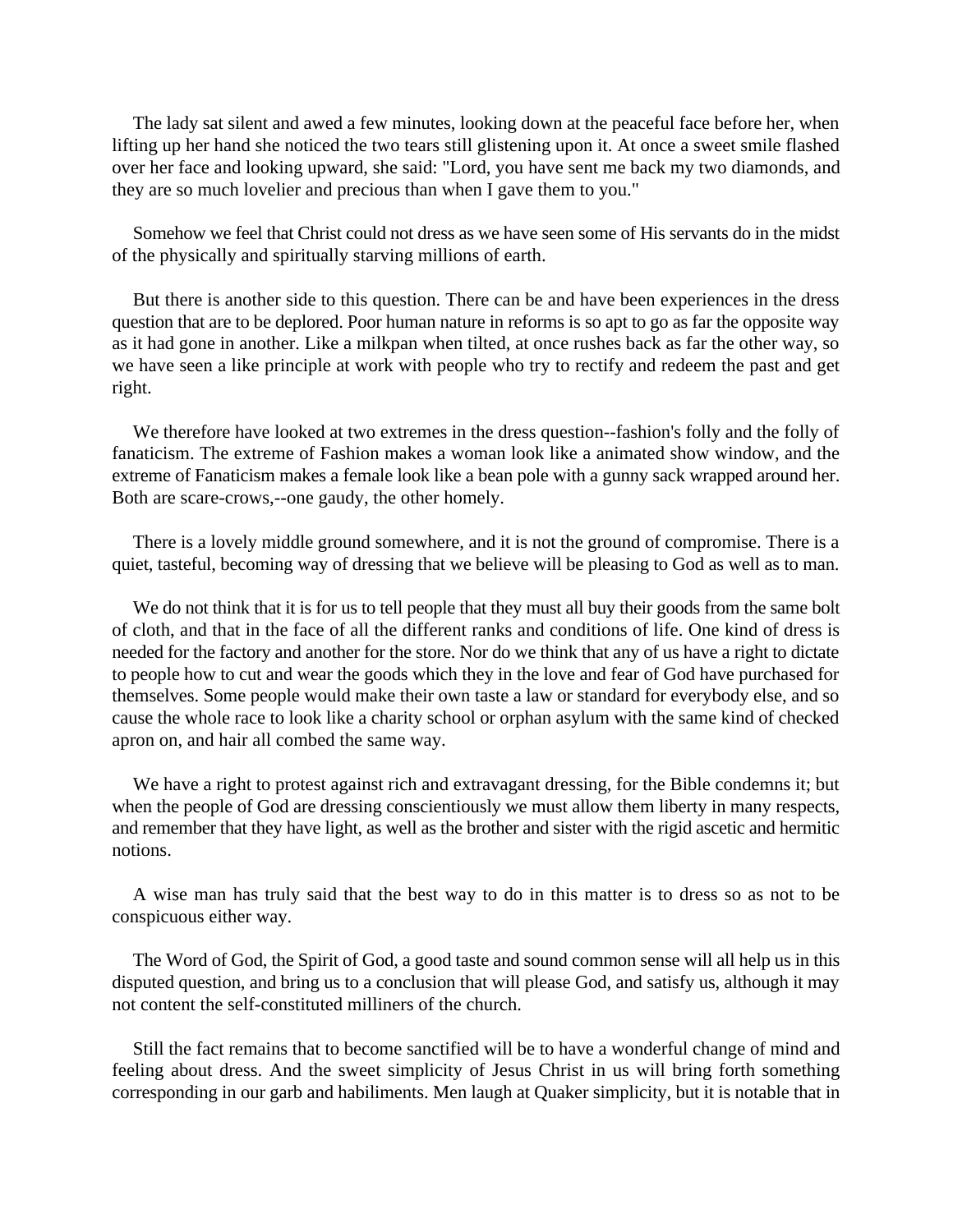great revivals, when the Spirit of God comes with unobstructed power, that analogous reforms in dress are invariably seen. So with the rise of Methodism, and the later rise of the Salvation Army, the simplicity of dress was beheld each time. Is it not also significant that in times of great spiritual power in religious meetings, that people have been seen by scores tearing finery and valuables from their person and giving it all to the church that the Gospel might be sent to the dying millions of the heathen world?

As to the character of goods and price of clothing, we must leave these things to the individual conscience of the child of God who is living right, and walking daily with his Saviour. He will guide them and lead them into all truth.

As for the writer, he tries to dress decently and becomingly in clean linen and spotless black. To him it would be a moral impossibility to wear a beaver hat, don a broadcloth suit, carry a gold watch and swing a gold-headed cane. Yet he would not for the world set up his personal taste, and conception of the Bible teaching of the dress question as a law and standard for others. Instead he would say let each person with the Bible before him and Christ in his heart, be fully persuaded in his own mind.

The rule is, do not dress so as to be conspicuous either way. Do not be a fashionable scare-crow for the devil, and do not be a fanatical scare-crow for God. Though of the two we would rather be a scare-crow for God. Let us dress as the Bible teaches and the Spirit directs, and get a tranquil conscience and please God, whether we please anyone else or not.

So to sum up these three overlooked statutes we find that when observed they help to make us "a people."

In fact, Ezekiel declares in connection with what we have been writing about that as a result God says, "Ye shall be my people."

At one time in our lives we wondered why it was so difficult to tell God's people from the world's throng. Oftentimes we have seen great congregations sweeping out of churches into the street, and such was the similarity of dress, manner, bearing, conversation, and all, that we could not tell the Christian from the man of the world.

Is there not a way by which the difference shall be easily manifested? Are there no lines, marks, habits and moral teachings by which the child of God can at once be recognized, and God's people be made to stand forth clear and separate from the world's crowd? It certainly ought to be so, and Ezekiel says it is so. But he states that this separation and recognized difference is the result of a divine work of grace upon the believer.

The father of the writer owned a Southern plantation. He had a brand for his cotton bales and a mark for his hogs, so there was no trouble in telling his property from those of his neighbors. We well remember his brand for the cattle. It consisted of two large iron letters F. C. attached to a frame and handle of like material. The iron brand was heated red hot and then applied suddenly to the hind quarters of a bullock or heifer. Through scorching hair and shriveling skin down went the burning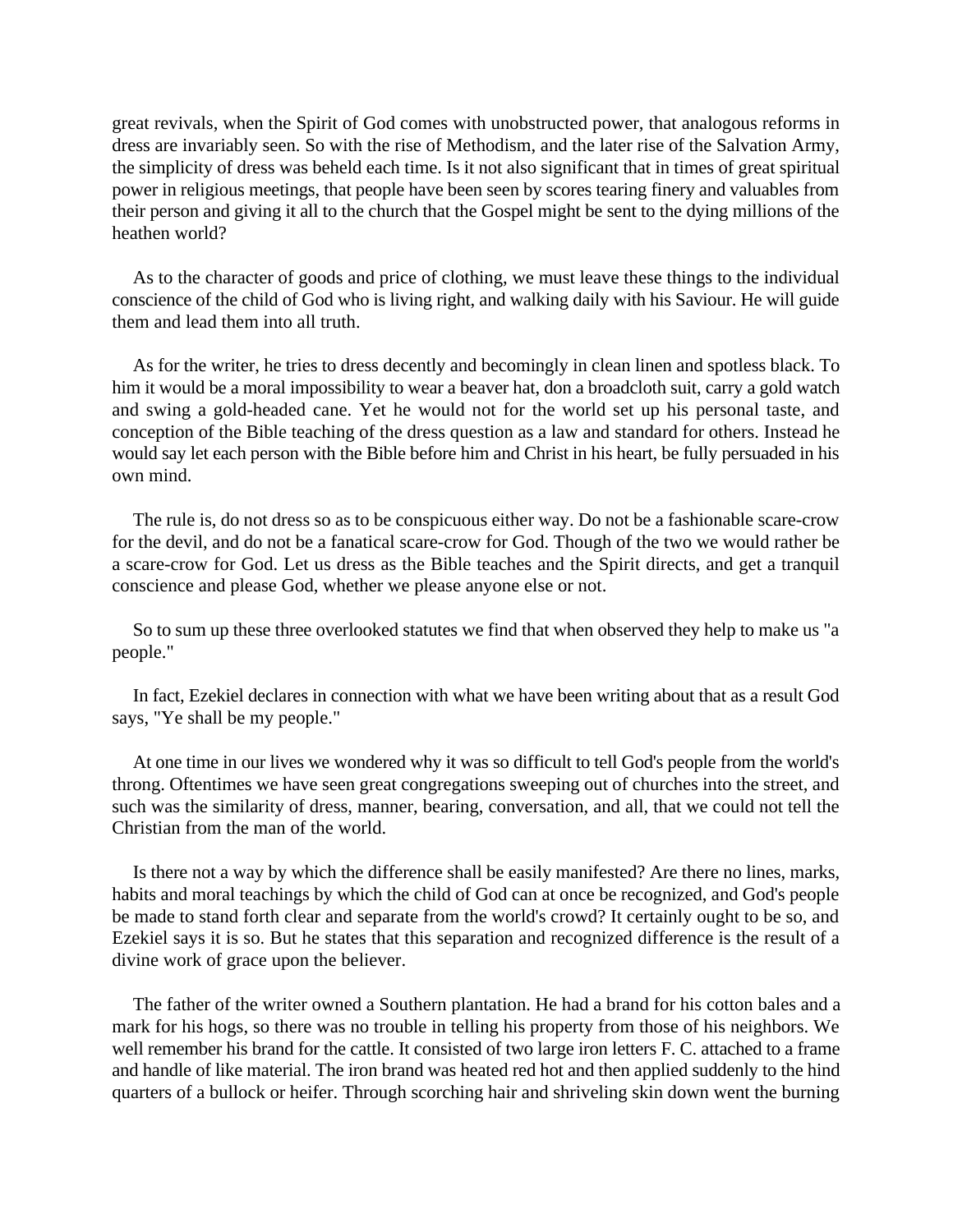letters into the flesh. The cattle would bellow, plunge, and run, but they were marked! The "F. C." was literally burned into them and stayed there. Change of weather never affected those letters. Years rolled by, but the mark remained. The hair never grew back again over the brand. So there was no trouble in telling my father's flocks from the other herds that were roaming around.

Has not God as distinctive a mark for His people? Can He not brand His followers in a way that everybody will see that they are the Lord's?

We thank God for the baptism of the Holy Ghost and Fire, for the flame and mark of sanctification which burns the letters J. C. (Jesus Christ) upon the Christian. It makes a marked crowd. It creates a peculiar people.

Something is done in sanctification that utterly spoils God's people for this world. They become out and out for God. They make no affinity with Ahab, do not go down to Egypt for horses, trust not in chariots, but in the living God whom they serve.

They desire no compromise with sin and the world, but "walk in God's statutes," "keep His judgments," pronounce the whole word shibboleth, stand up for the entire Gospel, are willing to be photographed in the dark, and are ready for heaven every moment of their lives.

Who is willing to be branded, and become God's peculiar people, seen and known of all men? May the Lord increase His own ten thousand times ten thousand, until sin and sinners shall be displaced everywhere, and the land redeemed for the possession, rulership and enjoyment of Christ and His saints.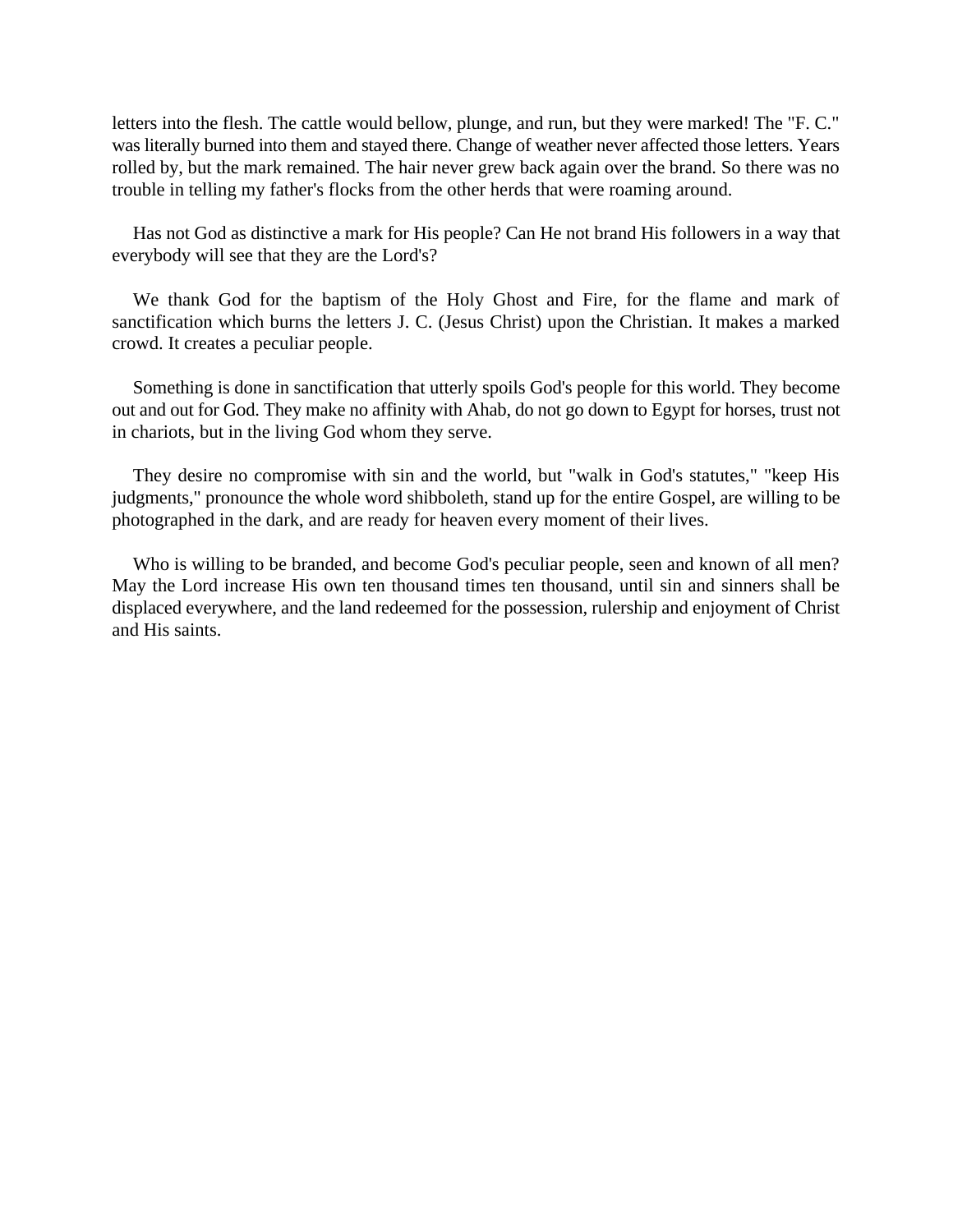# THE SANCTIFIED LIFE By Beverly Carradine

## **Chapter 13 Moods, Affinities, And Impressions**

It is blessed to be sanctified, and even more blessed to be intelligently sanctified. Happy is the man who enjoys the blessing of perfect love in connection with an informed mind, experienced head and sound judgment.

He who reads, thinks and compares has always an advantage over the thoughtless man or the mere creature of impulse. Especially is this seen in the sanctified life. Mr. Wesley says that great grace does not always mean great light, and so we see very excellent people being betrayed into grave mistakes and doing some very silly and reprehensible things.

If Satan can not keep the locomotive from leaving the depot, he tries to jump aboard and run it. If he can not keep us from taking in the heavenly fire, he endeavors to introduce false fire. In various ways he tries to derail, deflect, side-track and upset the purified whom God would bring through lives of great usefulness into heaven.

Then it is to be remembered we are at the bottom of a great atmospheric ocean, that we are bundles of nerves and sensibilities acted on by persons and things in a most powerful and puzzling way, and so we need to study and know ourselves as well as the great grace of God within us. After getting the heart filled with the Holy Ghost it is well to get the head filled with the very facts and truth that should be there. The Bible speaks of grace and knowledge. They go well together.

We ought to understand the experience we possess and comprehend in a measure the physical instrument on which it plays or house in which it abides. There are curious cords and connections running up and down and through this complex mental and physical dwelling like so many bell wires. Sometimes God rings them, sometimes Satan touches the cord, and sometimes it may be only the weather affecting us. It is well to understand the different touches; it would save many a mistake and many a heartache. Hence that person is well advanced in spiritual wisdom who can distinguish here.

### **MOODS**.

Among these fleeting, puzzling feelings are Moods. To the recently regenerated and sanctified nothing is so startling and terrifying at times. They are ready to give up hope and surrender their confidence without a reason save that they feel that certain puzzling and contradictory frames of mind and conditions of heart have taken possession of them, and they think therefore, that they can not be all right.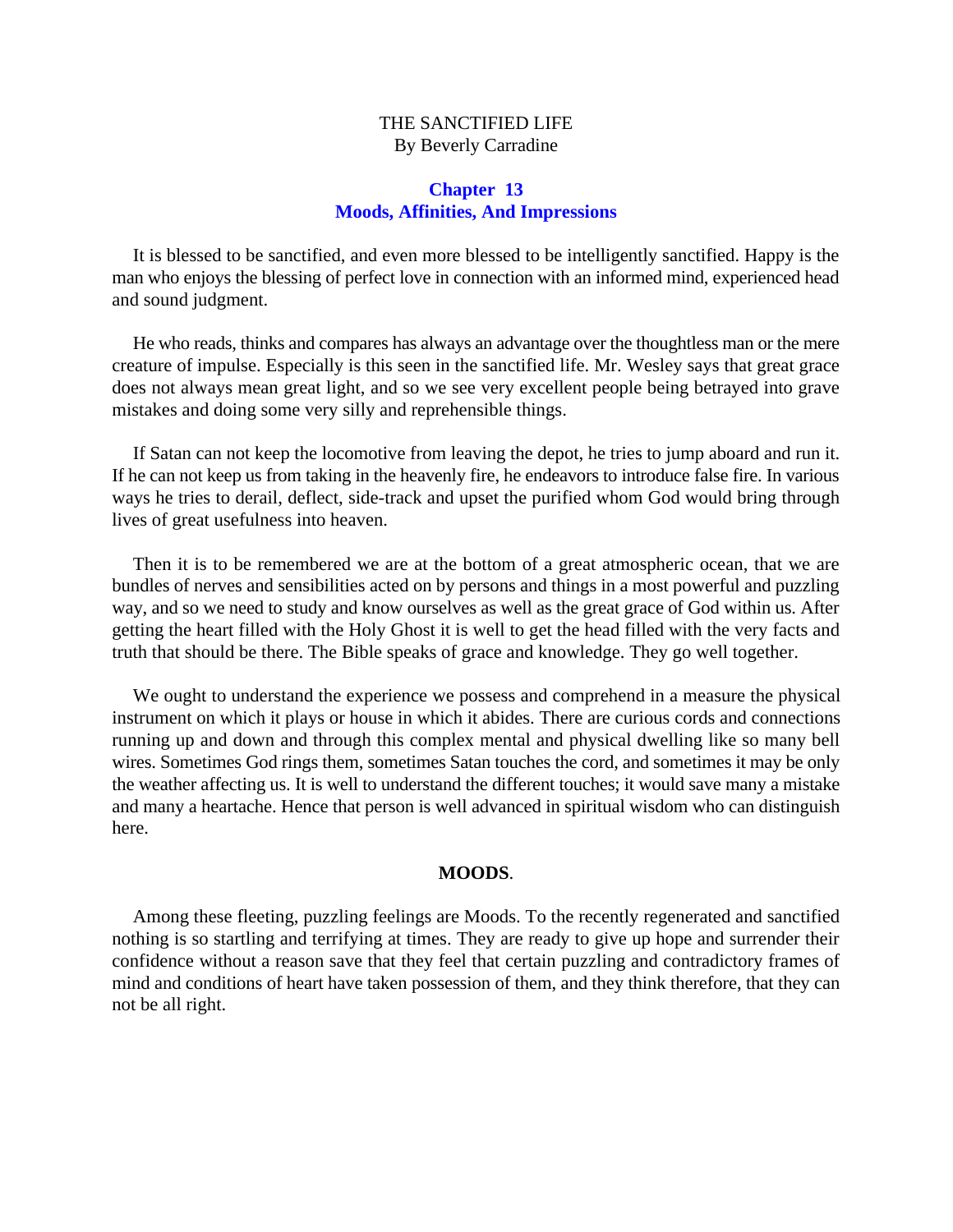It is hard at times to account for moods. Bright ones may come from an exhilarating breeze and good digestion, while dark spells may spring from causes far removed from moral agencies, and where the soul has been and still is perfectly loyal to God.

An overflow of animal spirits is not to be regarded as levity and so repented of. It is simply to be watched and quietly controlled and guided as it can be. In the regenerated life the overflow is often allowed to go almost into a hysterical condition, when loud laugh is added to laugh, anecdote follows anecdote of mirthful character until spiritual harm is wrought.

But it is easy for the sanctified to control this freshet, and distribute what is really good in itself all over the Christian life in even, smooth, irrigating channels, and so turn what might have been a disaster into a benediction.

Sad moods are more puzzling to the sanctified. Having been told of the everlasting joy of the purified they marvel at the pensiveness which steals over them at times and sinks them into meditative silence.

Again we say there need be no sin in this. Some melancholy does spring from having done wrong, but not every pensive spirit that comes over the sanctified heart originates from transgression. On the contrary, the feeling we speak of is known to arise when the individual is living close to God and in perfect obedience to His will.

Pensiveness may spring from a high and holy state. It must be remembered the this world is not the home of the soul. The conditions and environments about us are not what are to be when the spirit is at its best in the unveiled presence of God. Some days as it flutters with indescribable longings and a consciousness of unfolded powers against the physical limitations, the body feels like a cage to it. The soul was made to soar, and here it is shut in by narrow walls of clay. It was made for abodes of love, purity and heavenly glory, and here it is projected in the midst of squalor, ugliness, violence and sin. Then it longs to see God. When shall I see my Father's face and in His bosom rest? All this and more will suddenly surge upward in the heart, and the person will be noticed with fixed, far-away gaze, and mute lips, absorbed in melancholy reverie. A very little thing may have brought it about--the stroke of a bell, the smell of a wild flower, the coo of a dove, some one singing a hymn in the distance, or the sight of a gold and crimson sunset. At once the mighty longing arose to be away from a world of pain, strife, oppression, wrong and sin, and to be with Christ where the body will never sicken, the mind never be shocked, or the heart wrung again. So was it that David said: "Oh, that I had wings like a dove for then would I fly away and be at rest!" So was it Paul said, "I long to depart." And so the Saviour Himself seemed to have a homesick feeling sweep for a moment over him in the seventeenth chapter of John when He speaks to His Father about the glory He had with Him before the world was. There is no sin necessarily in this temporary pensive tinge of the mind. It is only a proof of another and better life, of a happier world, and of the fact that we have not yet entered upon it. The soul is not hurt by such feelings, and they only become sinful and injurious when we indulge them to such an extent as to lapse into moping, repining, and neglect of duty.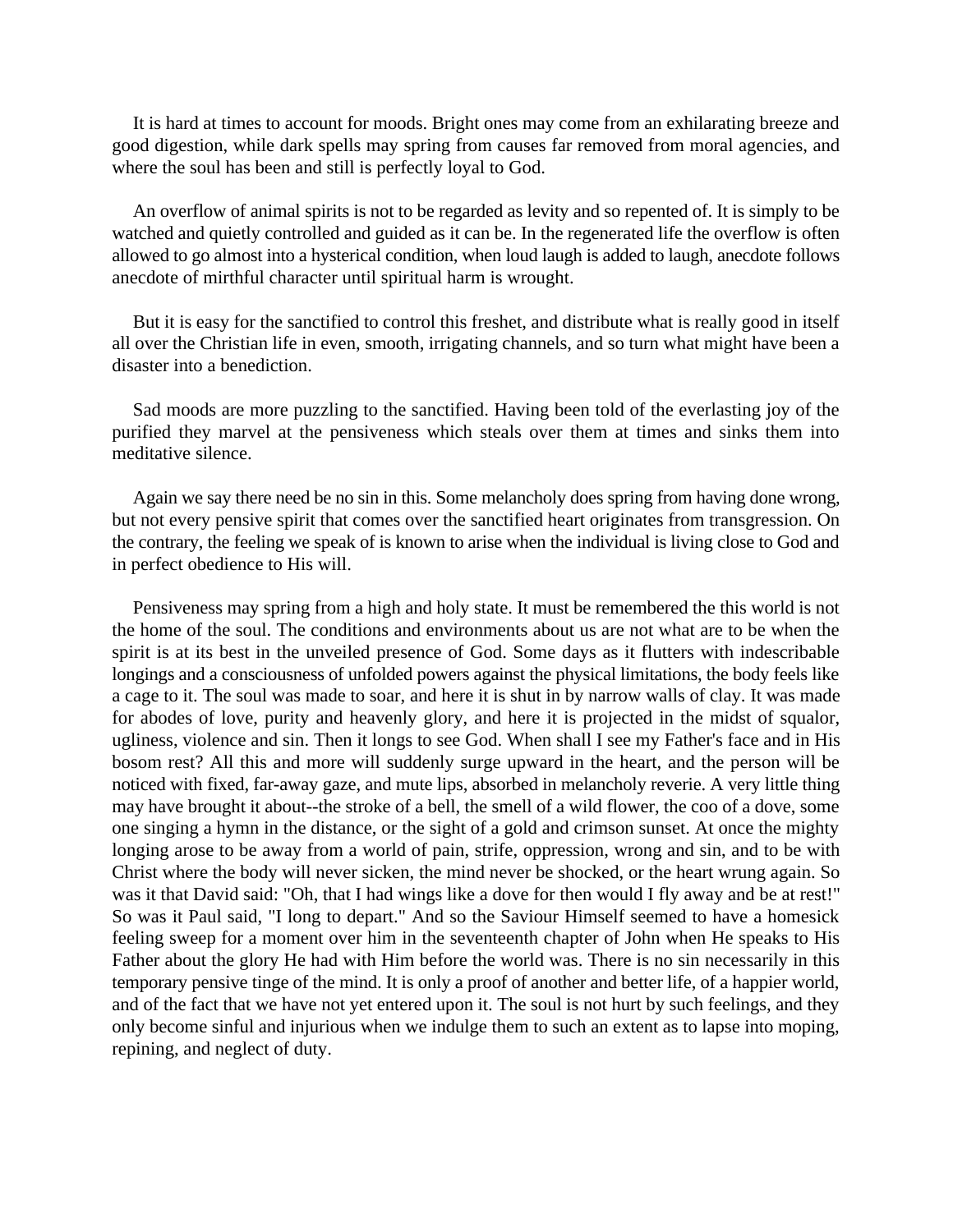Somehow the soul is richer for these very moments, provided we use them right and they keep us not from Christian work. They should bind us all the more to the life and world to come. The battle is still on, and it is not yet time to lay aside the armor. Paul longed to depart and be with Christ, but full of a healthy Christian life he said: "Nevertheless, to abide in the flesh is more needful for you." And so he remained, warning, rebuking, comforting and saving people, and like his Lord, going everywhere and doing good.

## **AFFINITIES**.

Here is something we approach with considerable hesitation. Its very gravity makes us feel that a stronger pen should deal with the subject, and there is a natural fear of saying either too much or too little on the subject. Perhaps it is best to be brief.

We have all observed that while there is a spirit of love and feeling of general good will among God's people, yet there are peculiar friendships and affections cherished for a few individuals as distinguished from the multitude. These special attachments seemed to be based upon, or originate from, consanguinity of temperament, similarity of taste and education, sameness of work, and other correspondences.

Thus far in the case we are still in the realms of innocence and see simply the working of natural laws in pure lives. All of us feel these natural preferences. From these come our best friends. Our Saviour Himself had a closer relation to Peter, John and James, and a special fondness for the home at Bethany.

A Christian writer once said he loved everybody, but liked a few. He meant by the word "like" that feeling which springs from agreeable fellowship and perfect understanding. All of us know what it is to love people in a religious way, whose notions, prejudices, habits and conduct make them distasteful and offensive to us. We love them, but do not care to make companions out of them. While there are others no better spiritually, but who possess the smile, manner, spirit, tastes, opinions and life we admire, and at once we realize the peculiar friendship or affection.

Thus far, we repeat, there is no wrong or harm done. The word of warning is that harm may come. Satan is especially wide awake and active at such times and places to make harm.

Many lovely Christians have gone unscathed through life along this very path. Earth has been made brighter, and heaven will be richer for the experience. But some have allowed the Adversary to trip them, and have fallen by the way, suddenly slain like Amasa, while multitudes passing by looked in amazement and grief upon the prostrate form that first wallowed, then became still, and then was covered up by command. After that, says the Bible, the people passed on.

When these "affinities" between the sexes begin to make one or the other or both to fret and repine over their present providential lot; when the kindred spirit feeling leads to private and public remarks reflecting on one joined to the speaker by laws of God and man; when the affair begets an epistolary correspondence between the parties that is more frequent than home letters; then peril is near, and sin is in full sight.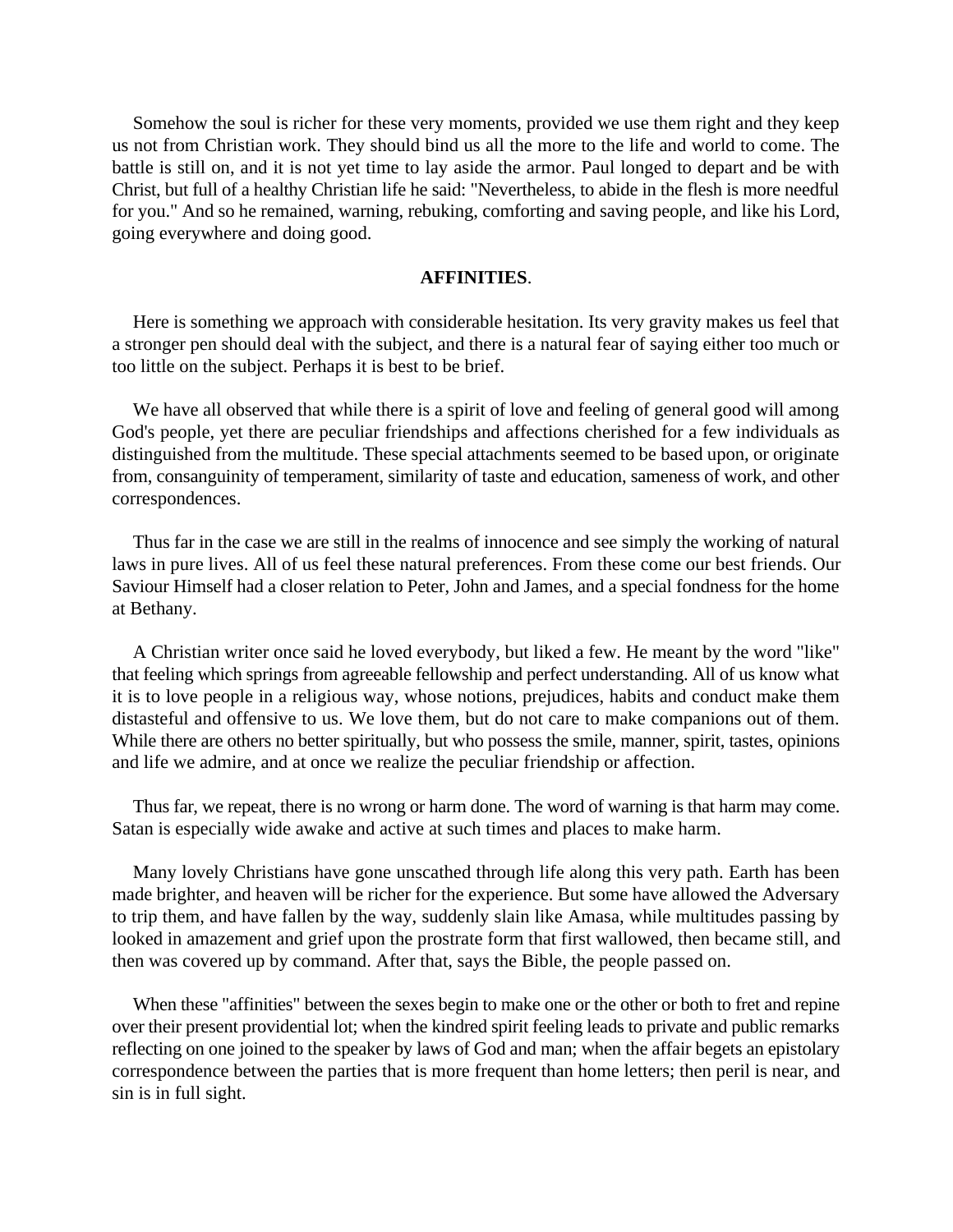It would be very easy to give some ghastly facts here, but we, after considerable reflection, feel that it is best to leave the subject without further development.

Suffice it to say that the instincts of a pure heart, the general good sense of the world as crystallized in public opinion, and the blessed touches and whispers of the Holy Spirit will be all-sufficient to guide and teach us in this matter as in all others. It should not be forgotten, however, that the same Book which forbids evil also says, "Abstain from all appearance of evil." It is not only that evil and the appearance of evil are not long separated, but the Lord does not want the slightest indication of sin in the life of His child.

### **IMPRESSIONS**.

Again we approach a most important topic. Like other things in the spiritual life, it has a true as well as a false side.

There are impressions that come directly from God. The Bible teaches this fact, and we are to look for them, and obey them when they come. Every spiritual person knows what it is to be led by the Spirit. Glances, touches, gentle movements and impulses from Him have been sufficient to stop us or lead forward, as the case may be, and we knew beyond all question that it was God's own hand on us, His voice within us, His Spirit impelling or restraining us that was leading us into all truth. How sweet it is to speak or be silent, to do or not to do as He inwardly bids us! Very close is such a walk, and very blessed is such a life thus abandoned to the Holy Ghost.

But there are "impressions" not of God. They may come with heavenly garb and religious manner and even using the Word of God. Some of these are born in our own hearts, are nurtured by our own fancies, and are shaped by our own preferences. Others come directly from the infernal world. John warns us against them. He tells us we are to "try the spirits, whether they be of God."

So here is the distinct assertion in the Word, that different spirits come to the soul, not only the Spirit of God, but evil spirits from beneath. If possible, says the apostle, they would "deceive the very elect." And there is no question but they have deceived some of the elect.

The idea is, do not suppose every impression is from God even though it come in the name of religion. Do not think every fancy is God's command; and that every rigid idea and extreme notion is God's desire. Many have so thought, and great has been the confusion in Israel, the trouble to the individual Christian, and the joy in hell.

People have forgotten that Satan was once an angel in heaven, that he has seen and been with God, has heard Him talk, and can talk like Him. It is wonderful how he can quote Scripture, how he helps people to consecrate, and how willingly he would take charge of the Christian life and run it in a way that will ultimately side-track or ditch the train.

We had best not be in too great a hurry with impressions. The Bible itself teaches us to be careful and take time, in the words, "He that believeth shall not make haste." The man of true faith will inquire of God before taking steps that are full of gravity and importance. Moses and Gideon did not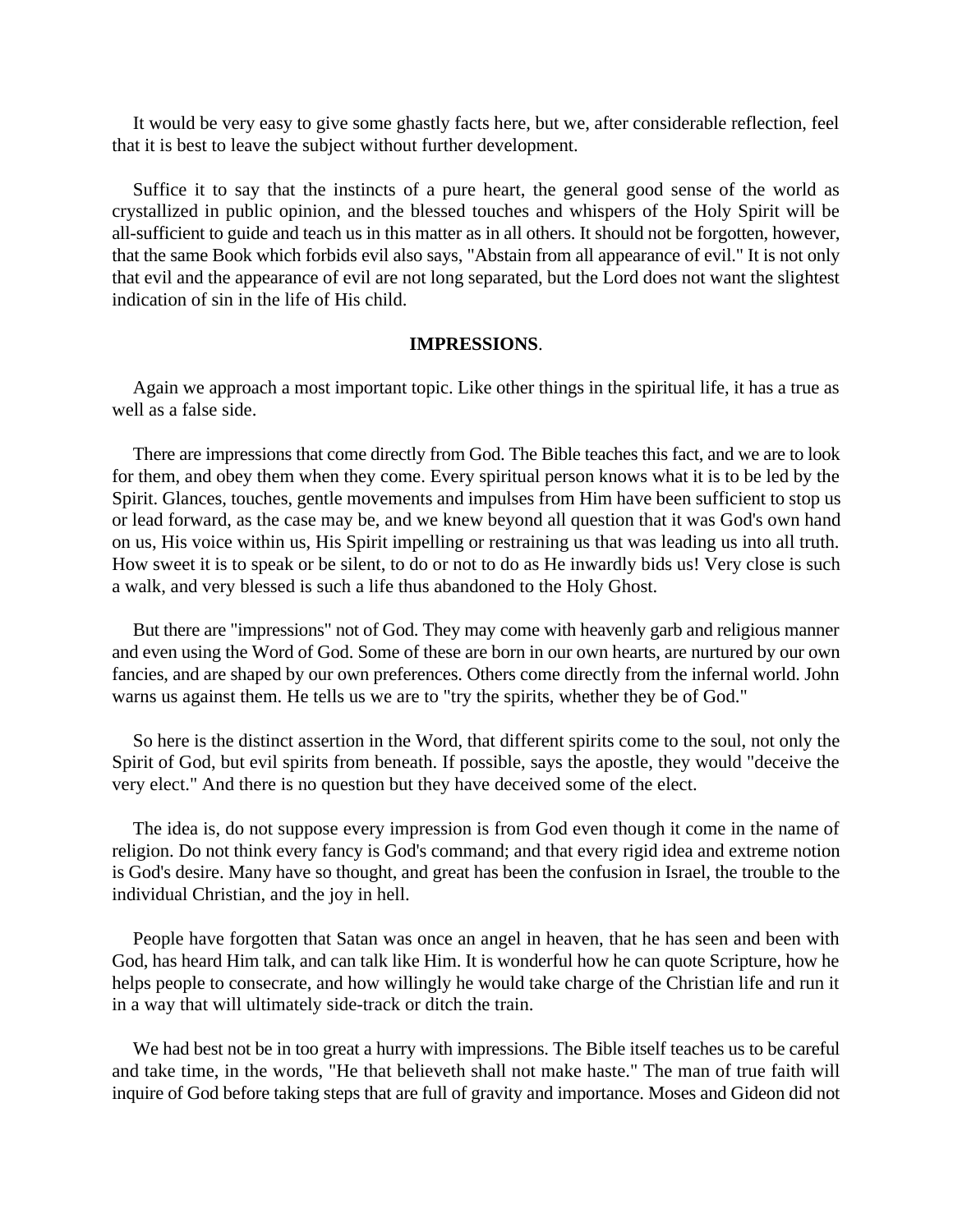spring to the front with the first impression that came to them; they waited for others, found they were of God and then went forward irresistibly and triumphantly.

Some will not do this, but follow every will-of-the-wisp hallucination of the mind, and every Jack-o'-lantern religious teacher that comes around.

All of us know people who are ready for the latest craze in spiritual things. Like the Athenians they are open for every new thing. A strange doctrine, a curious physical manifestation, a piece of unneeded martyrology, sudden ascetic notions, fanciful interpretations of Scripture, unnatural conduct at home, a desire to lash everybody not thinking or doing as they do--all these and many more such things become predominant with them, are duly received and acted out, and with much assurance attributed to God.

One expression, "God told me" or "God impressed me" is familiar to us all. In one of our Western States we heard the sacred, solemn sentence uttered so frequently, lightly, unadvisedly, and at times so untruly that the heart ached and the soul fairly sickened.

God told one that he could eat breakfast. Though why the Lord should speak thus, when nature was clamoring through hunger for the same breakfast, opened a great field of doubt in the hearer's mind. God does not have to tell people to eat, drink and sleep, when he has arranged natural voices in the body that speak so clearly and unmistakably and know so well how to have their wishes attended to.

Another one left his church. "God told him," he said. Afterward, he came back, applied for membership and was restored. According to this man the Lord had made a mistake.

A lady known to the writer prepared three bowls of hot soup for three tired Christian workers. Just as they sat down, had said grace, and were about to partake of the warming and palatable repast, this lady was suddenly "impressed" to lead in prayer. Down they all went on their knees, and as the sister had great liberty that afternoon she prayed nearly twenty minutes. When they arose the soup was cold, stiff and unpalatable. Some with ascetic ideas, and Dark Age notions of penance might say God was in the matter; but the writer for one does not so believe. He has an idea that He who prepared a warm meal of bread and fish on the coals by Lake Galilee for His disciples and called them to it, did not object to His three tired followers having warm soup on that cold afternoon of which we speak, and so did not send the "impression" the sister labored under.

In one of the meetings conducted by the author, a lady greatly given to "impressions" came to him and with a most mysterious air whispered that "God had revealed to her that a certain young Christian worker on the ground was possessed with the devil." In less than an hour afterwards this very young man came to the writer and said that "God had shown or revealed to him that this very old lady was possessed with a number of devils." Comment is unnecessary.

In New England we saw a man who was placarded all over with Scripture texts, and religious phrases. The word "Time" was written on one leg, the word "Eternity" on the other. "Sin," as I recall,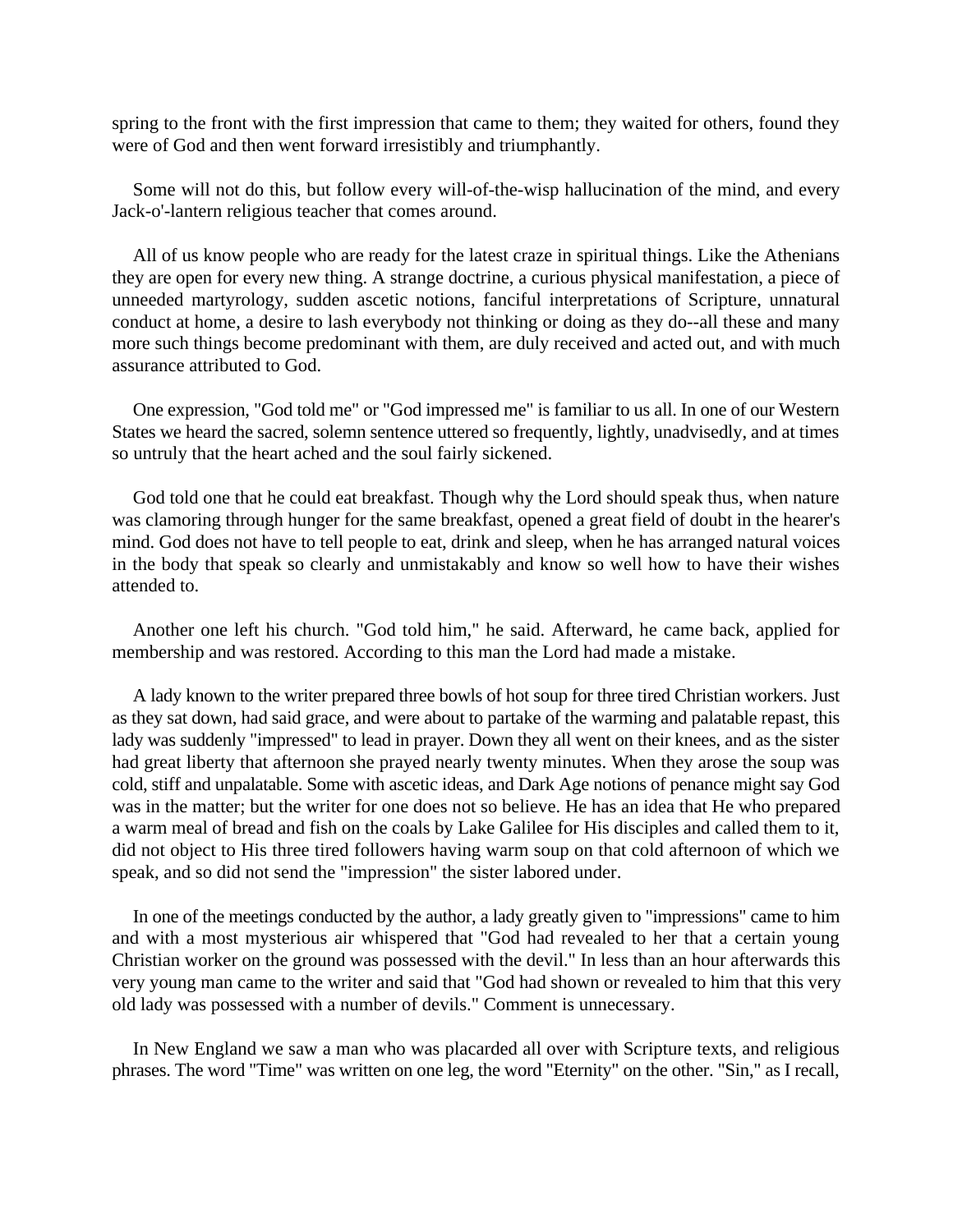was on one arm, "Salvation" on the other. The word "Repent" was on his back, while lower down the coat was "Jesus is coming."

He said "God impressed him." Many of us did not believe a word of it. And as we studied the effect on the crowd, we saw not a single person solemnized, but people were either lamenting the mistaken act or smiling or laughing outright at the spectacle. A few days afterward we beheld him on a crowded street in a large city. The effect produced on all whom I could see, by this belittling and degradation of divine things, was most unhappy. Paul speaks of epistles written in flesh and blood by the finger of God; but this man made an epistle out of his clothes with a paint brush. We never heard of any one being "cut to the heart" and "crying out for mercy" to God on beholding this strange self-commissioned Gospel advertiser.

We have received letters asking for certain large sums of money. They said "God told them" to write and ask us. All this sounded strangely, when the Lord knew at the time we did not have over a couple of dollars and had no means of raising more. Other letters have come in the way of rebuke telling us "God impressed them to do so." In them we have been told to do what we were already doing, and not to do what we were not doing.

A man in one of our Central Western States had been a most powerful and useful minister of the Gospel. By and by he began to have "impressions." One was that marriage was an impure relation. It was vain that the "Word" said, "Marriage is honorable among all and the bed undefiled"; the "impression" was bigger than the Bible with him. After awhile he put away his wife, and then left his children. He had an "impression" that all natural affections were wrong. So in obedience to "impressions" he forsook the wife that God told him to cleave to, and allowed his forsaken children to struggle for themselves, when the Book says that a man who does not provide for his household is worse than an infidel.

We have known people under "impressions" to seek for new and strange experiences, when that apostolic man, John Wesley, says: "If we seek for anything but more love we are certain to land in error." Alas for it, we have witnessed such landings.

We have seen people under the plea "God told me" become intolerant, fault-finding intermeddlers and busy-bodies. In striking at the "pride of life" they developed that most horrible of all forms, spiritual pride, and did not know it. In a plea for zeal, they presented us a Jehu cutting and slashing, instead of a Jesus healing and binding up.

We feel that we could not do a better thing than attach a quotation from Mr. Wesley, in regard to these very things:

I. "Watch and pray continually against pride. If God has cast it out, see that it enter no more; it is fully as dangerous as evil desire, and you may slide back into it unawares, especially if you think there is no danger of it. 'Nay, but I ascribe all I have to God.' So you may and be proud nevertheless; for it is pride not only to ascribe anything we have to ourselves, but to think we have what we really have not. You ascribe all the knowledge you have to God, and in this you are humble. But if you think you have more than you really have, or if you think you are so taught of God as to no longer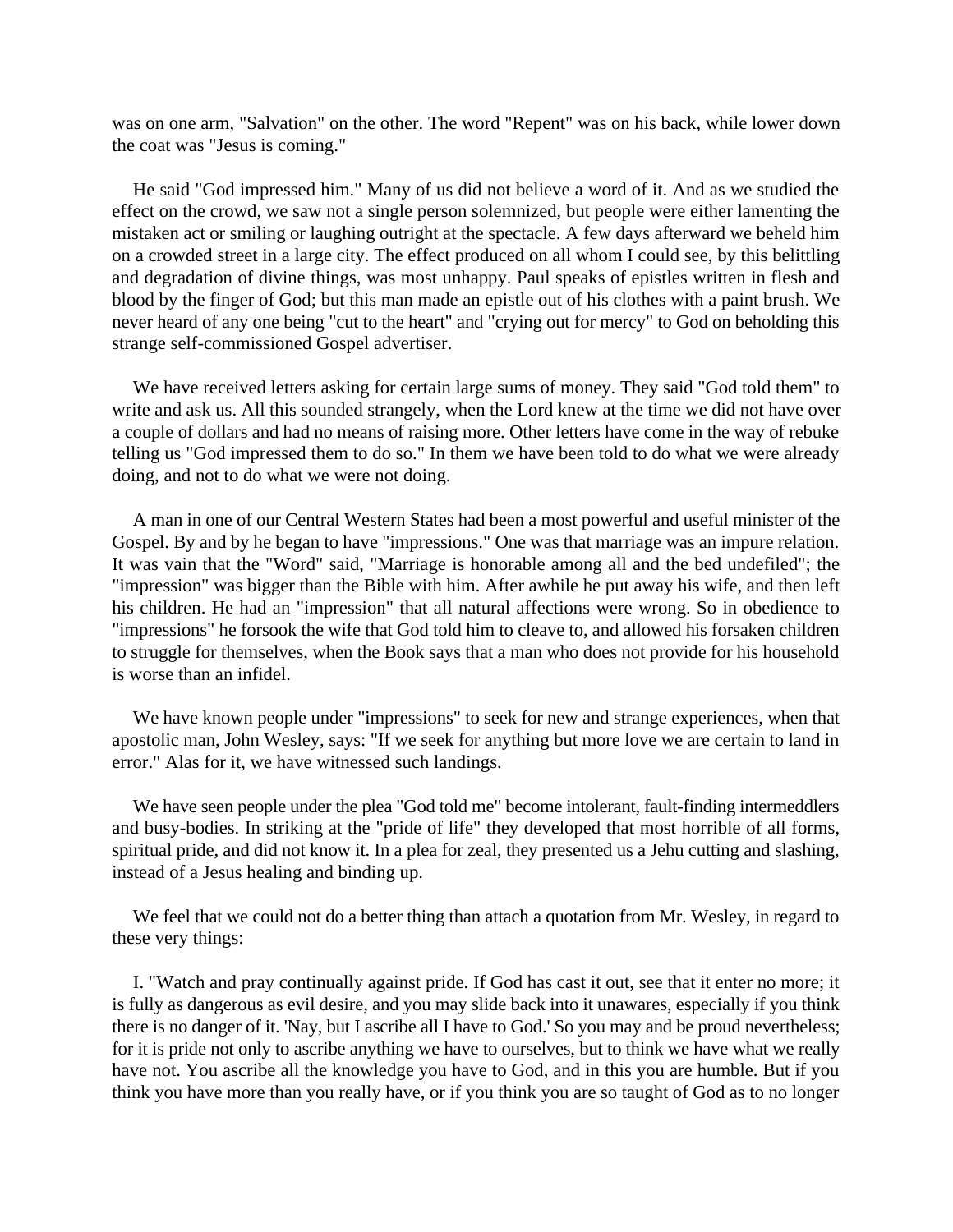need man's teaching, pride lieth at the door. Do not, therefore, say to any that would advise or reprove you: 'You are blind; you can not teach me.' Always remember, much grace does not imply much light. These do not always go together. To imagine none can teach you but those who are themselves saved from sin is a very great and dangerous mistake. Give not place to it for a moment. It will lead you into a thousand other mistakes and that irrevocably. Obey and regard them that are over you in the Lord, and do not think you know better than they; know their plan and your own: always remembering, 'Much love does not imply much light.'

2. "Beware of that daughter of pride, 'enthusiasm' [meaning fanaticism] . Keep at the utmost distance from it; give no place to a heated imagination. Do not hastily ascribe things to God. Do not easily suppose dreams, voices, impressions, visions, and revelations to be from God. They may be from him, they may be from nature, they may be from the devil. Therefore believe not every spirit, but try the spirits whether they be of God. Try all things by the written Word, and let all bow down before it. You are in danger of enthusiasm every hour if you depart ever so little from Scripture; yea, from the plain literal meaning of any text taken in connection with the context."

We can now see why John said, "Try the spirits whether they be of God." He adds that many false prophets have gone out into the world. And Paul writes that "In the latter times some shall depart from the faith, giving heed to seducing spirits and doctrines of devils--forbidding to marry and commanding to abstain from meats which God hath created to be received with thanksgiving of them which believe and know the truth."

We are to try the spirits, and always with the Word of God. There must be a "Thus saith the Lord" for every whisper of the Spirit. God does not act contradictorily. He will not say with His Word one thing and with His Spirit another. So let us bring every impression to the Bible, and there examine it. If God's Book tells us to love and cherish our families let us do it. If Christ prepares us for hard treatment on account of the Truth then do not let us become frightened and run at the first sign of being martyred. The impression may say, "Fly," but the Word says, "Leap for joy and rejoice when ye are persecuted for righteousness' sake." If when we are misunderstood, treated coldly, unjustly and cruelly, and the impression is strong to return railing for railing, criticism for criticism, and abuse for abuse; before we do it let us bring the impression to the Word and hear what God says. If the Book reads that we are to draw the sword, and give as hard cuts and blows as we receive in wrong treatment, then le t us do so. But what does it say? "Put up thy sword, for they that live by the sword shall perish by the sword," and again, "If when ye do well and suffer for it ye take it patiently, this is acceptable with God."

Let us try the "impressions," whether they agree with the Word. If they can stand that test, if they breathe the Spirit of Christ, we can stand by them and for them. If the Word is against them, then the sooner we cast them away, the better it will be for mind, body and soul, for family, friends and church, and for our present happiness and usefulness, as well as salvation to come.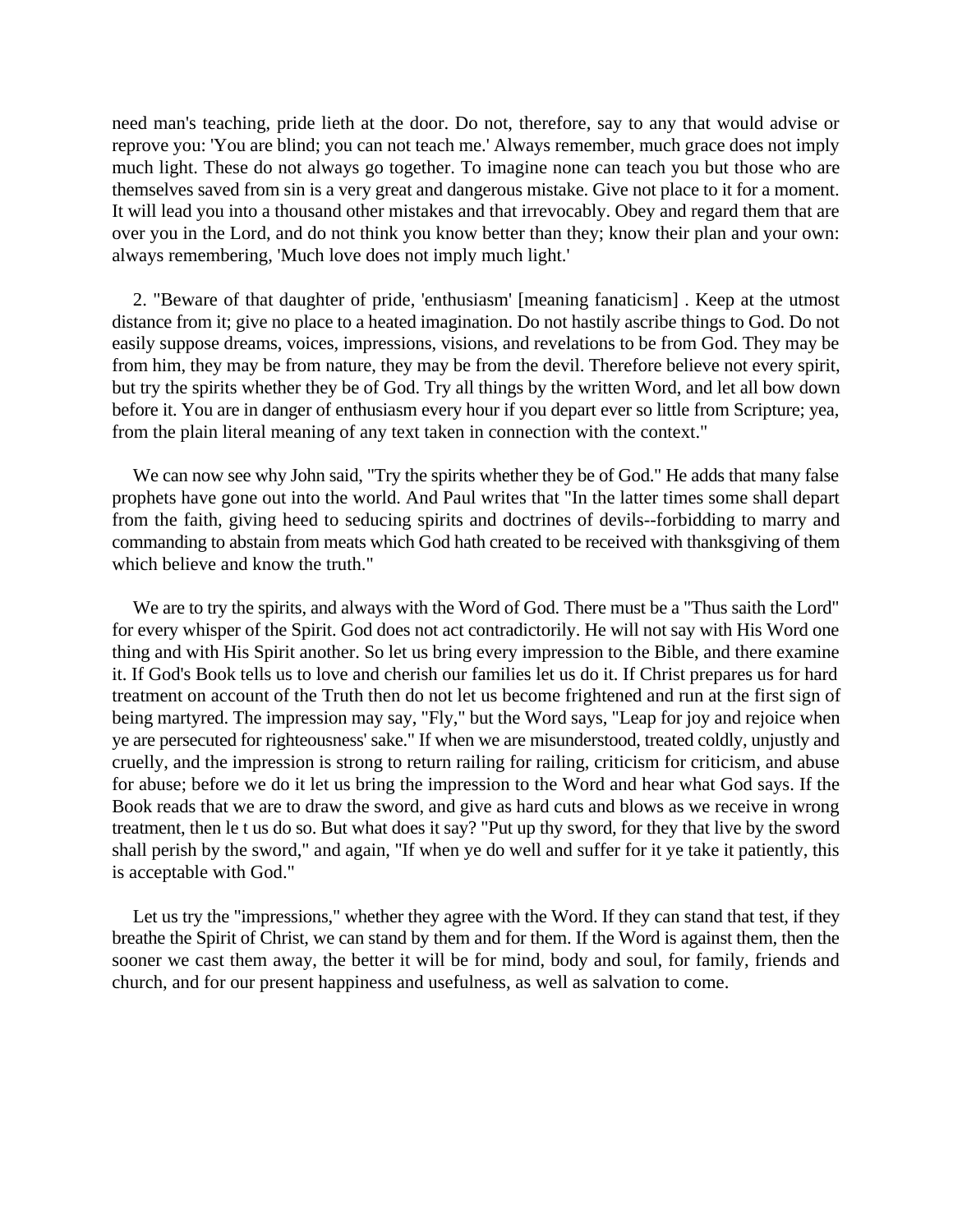# THE SANCTIFIED LIFE By Beverly Carradine

## **Chapter 14 Doubts, Fears, And Fret**

Every form of life has its peculiar enemies. We have only to look around us on the animal world, notice the flight of birds, and watch the swift rush and sparkling leaps of fish from the water, to see that on land or sea or in the air every kind of life is in danger, and much of the time is spent in flying from enemies.

The intellectual life has its peril: and diet, medicine and travel are resorted to for its protection.

The spiritual life has likewise its adversaries, and so the Bible abounds in warnings and directions. The sanctified life, with all its superior grace and power, is not exempt from danger. Not simply does Satan make violent assaults upon such a character, and not only does the sanctified man find a peculiarly bitter human opposition on his announcement of the possession of the grace, but there are formidable foes along mental and spiritual lines. Inbred sin is indeed cast out and the heart is pure, but the man is still a free moral agent and can lose the heavenly light and fall, as did Adam in the Garden of Eden. One class of these internal foes are,--

## **DOUBTS**.

It is wonderful how Satan tries to insinuate the spirit of doubt again into the soul that has been so blessed and filled by a perfect trust in God and His Word. He knows that we obtained the great blessing by Faith, and so his great battles, his frequent subtle attacks are made just at that point. Let the sanctified recall the past and see how often he has felt this peculiar attack made upon his faith.

The adversary is well aware that if he can get the soul to doubting the door of the life is then open for him to come in and do as he will.

Faith is the condition of salvation, the measure of salvation and the only means of retaining what we have. The Bible says "the just shall live by faith," and again "without faith it is impossible to please God."

Doubt is the direct opposite of faith. Faith believes every word of God; Doubt does not. Faith trusts the Divine Providence, while Doubt laments and gives up at every dark shadow. Faith obeys God; Doubt disobeys.

The history of the Fall in Paradise can be traced back to Doubt. God had said that if Adam and Eve ate of the forbidden tree they should die. Satan said they would not die. The man and his wife believed Satan and doubted God. With the cherished doubt of course came the sinful act soon after, and they fell. The crash of that fall has never ceased to echo and re-echo in this and other worlds. They found that day when driven out from the divine presence that to doubt God is a fearful thing.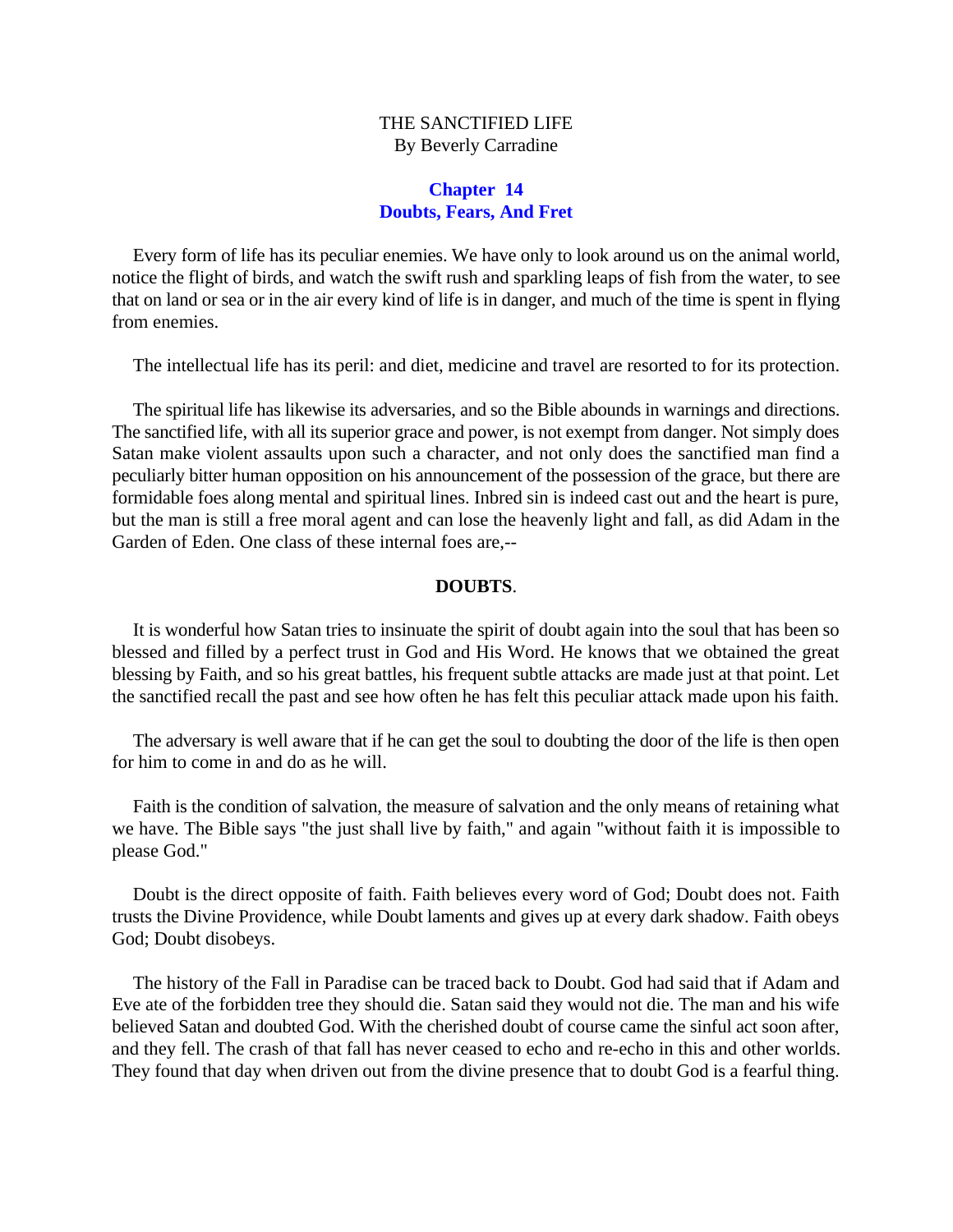The dreadful ruin of King Saul began with his doubting the word of the Lord. God had told him to slay a certain Canaanitish nation, men, women, children, animals and all. It was a wise, and scholars will tell you that it was a merciful command as well. But Saul saw fit not to obey. He obeyed partially, sparing many of the best looking animals. When Samuel met him and asked if he had done what God had commanded, he replied that he had. Samuel's rejoinder was: "What meaneth then this bleating of sheep and lowing of oxen that I hear?" The king's reply was that he had spared the best of the cattle for sacrifice. Samuel's solemn answer was: "To obey is better than sacrifice." Then followed the words that God had rejected him for his disobedience. From that day the man fell rapidly, until at last, a few years afterward, he takes his own life on Mt. Gilboa. The ruin began by doubting the word of God; the doubt leading to disobedience, and the disobedience to his ruin.

Perhaps nothing could more deeply wound the reader of these lines than for a person to doubt his word. Men knock each other down for such things. To be called a liar is a deep insult. To be said that one is unreliable is simply to say they can not be trusted, their word can not be taken, that they are without character.

Why is it that as people see these things they do not remember them when applied to God. God has a Word, God has made promises and threats. He says good will come to us if we do right, and trouble, sorrow, shame and pain if we do wrong. Whoever goes into sin after that simply doubts God. Whoever gets discouraged in time of evil opposition doubts God, for He said He would deliver us. Whoever gives up his religious life and experience because of fears of the present and future doubts God, for He said He would keep us to the end, and no one should pluck us from His hand. In a word, to listen to Satan, sin, temptations, evil people, and give heed to a sinking, drooping heart, is to doubt God. And to doubt God is a most grave and calamitous thing.

Look at it in any light, and we see that faith is the condition of salvation, that we live by it, that we conquer by it, that we please God through it, and that Doubt is a heinous thing to allow to enter the mind and dwell in the heart.

We marvel that we hear apologies for doubt; that people should get up in public and say "they have so many doubts," and sit down as if they had not said one of the ghastliest things in the moral vocabulary. God has spoken, but they doubt. God has said certain things, but they doubt. God has promised to bring His children through every trial and sorrow, but they are filled with doubts!

It is said that Mr. Spurgeon came one evening to a meeting of his elders, and rubbing his hands before the fire said: "Brethren, I have just gotten the victory over some fearful doubts." To his surprise no answer was made. So he repeated the sentence, and as they were still silent asked them why they said nothing. The reply of one of his officers was remarkable. He said:

"Why did you not say as you came in that you just had a great victory over an inclination to steal a horse? For which is worse, to steal a horse or to admit that you doubt God and His Word?"

Mr. Spurgeon said he never forgot the power of that rebuke, for he felt it was true. So may our readers be profited by the incident.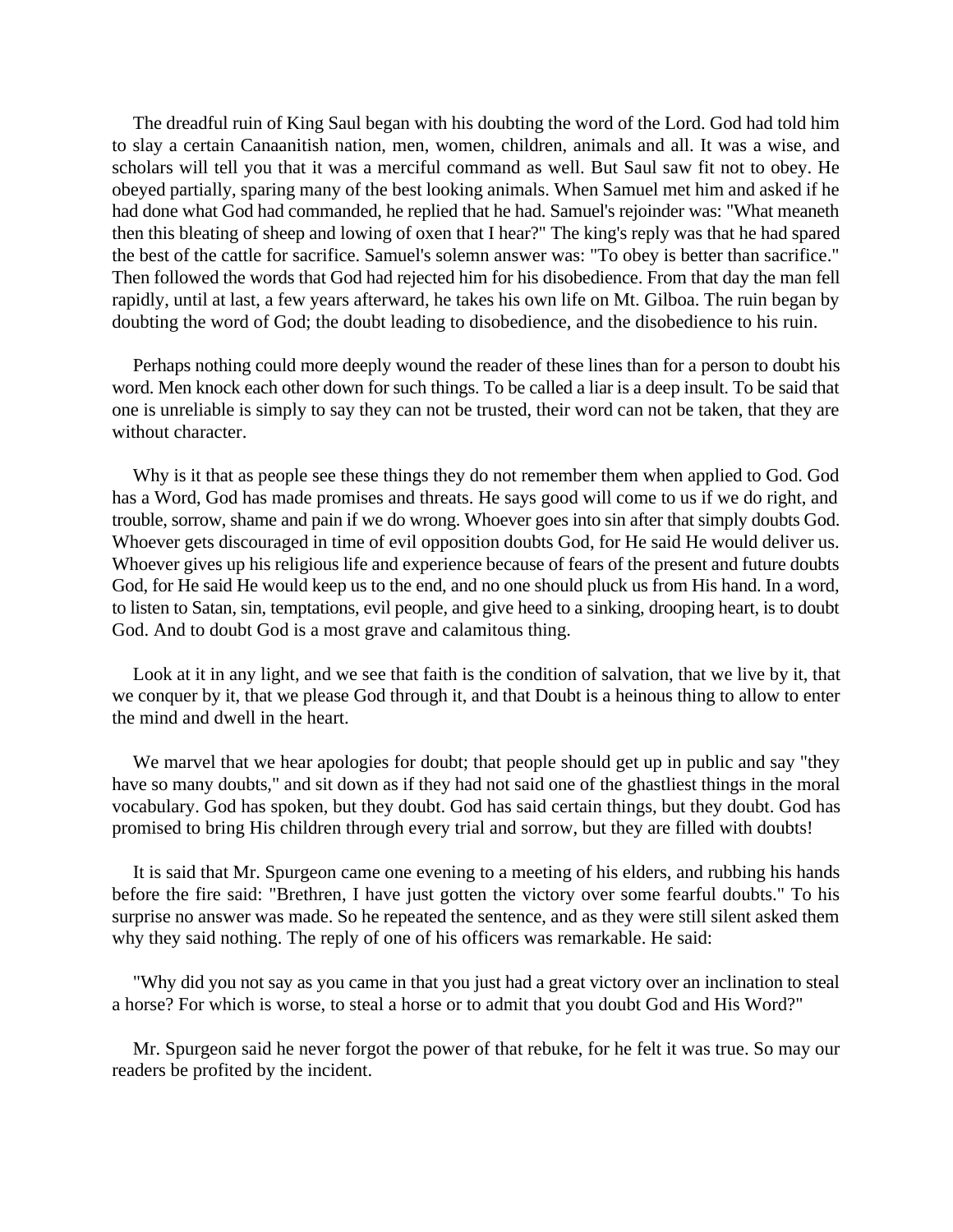We all have friends and relatives whom no tongue nor circumstance could make us doubt. Is not God truer, better, more faithful in an infinite degree than they? How, then, can we doubt Him?

So let it be understood at once among us as sanctified people, that because faith is the condition of spiritual life and safety, because it is the victory that overcometh the world, because by it we please God, and because we can not afford to doubt such a Being as our Lord, therefore we will not allow doubts of Him, of His word to us, His work in us, and His promises for the present and future, ever to enter our minds and hearts, with their sickening, saddening, paralyzing influence again.

Do not stop to ask how one is to keep doubts out. To sanctified people it should be the easiest of things.

How do people keep snakes out of the hall or gallery? They sweep them out into the yard with the broom as fast as they would crawl in. So when doubts wriggle and squirm towards you, take the broom of a resolute will and sweep them out. Say, I will not let them in. And if you say that, they can not come in. This is exercising faith. Refusing to doubt is believing. How simple and blessed!

### **FEARS**.

Here is a class of mental states that bear a strong family resemblance to doubts. In point of time they follow doubts, or are originated by them. There is certainly some connection between them, for they are always found together.

To be full of faith is to be full of courage, and to doubt is to fear.

In speaking of fears we are not stating that they fill and dominate the sanctified life. On the contrary, sanctification if it does anything delivers from fear. The Word of God settles this when it declares that "Perfect love casteth out all fear," and again, "Ye have received not the spirit of bondage again to fear." While the view of the disciples after they received the Baptism of the Holy Ghost shows them completely delivered from fear. Men raged while they rejoiced. The Sanhedrin had them scourged, but they preached on. The powers of the church threatened them with death if they persisted in their Gospel ministry, and the reply of the disciples was, "Now, Lord, behold their threatenings," and went on preaching just the same. The truly sanctified soul ought to be fearless. According to the Scripture this is the true state of the man in the enjoyment of the blessing.

Yet we are free moral agents still, and sensibilities are left, and Satan is not dead, and in many ways he tries to project into the heart that which has been burned out by the Holy Ghost. He points to lions in the way, to the ridicule of people, the opposition of persons high in authority, and all the numerous adverse influences that surround us. Oh, how he would like to get the sanctified soul looking at these things long enough to allow forgotten tremors to revisit the heart! How he loves to scare God's people, and keep them scared! To send them forth with a timid, brow-beaten, handshaking, cowering, ready-to-run kind of air! How he would love to introduce them in this pitiable condition to earth and hell as God's soldiers with which He is to conquer the world.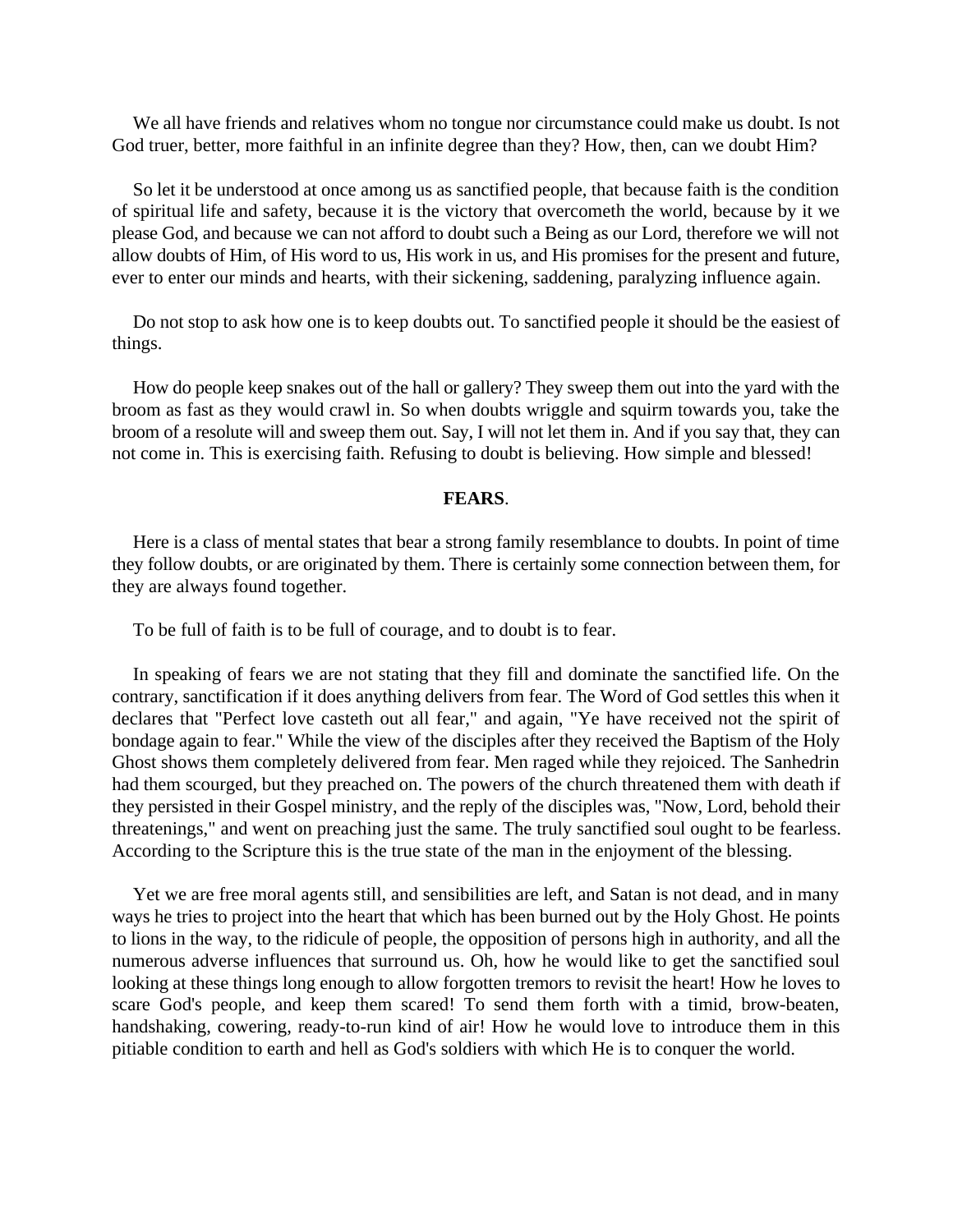The truly sanctified man will not be caught in this way. But in spite of Satanic bluster will go forward, and lo, under the whisper and light of Christ he will see that the lions are chained, that the ridicule can be borne, that the opposition will be buried, and that as for adverse influences they are far outnumbered by mightier heavenly forces, for "they that be with us are more than they that be with them."

In the tenth chapter of Matthew the Saviour singles out some of the things that are most dreaded by men, and attaches a "Fear not" to each one of them. Let the reader glance at them:

Rejected in towns and homes;

Delivered up to Councils;

Scourged in synagogues;

Forsaken by one's own family;

Hated of all men;

Called a devil; and

The household become a foe.

About them all Christ says, "Fear not."

The disciples were faithful pupils, and under the Baptism of Fire and these strong reassuring words of Christ they did not fear. May we, with the like Baptism and the same Saviour by us, around us and in us, be also undismayed and go on from faith to faith and victory to victory, until at last we hear the "Well done" and enter into the joy of our Lord.

We were much struck once with a speech that fell from the lips of a world-famous colored female evangelist. She said that sanctified as she was, and had been for twenty-five years, Satan now and then tried to trip her from her steadfastness in Christ by bringing up memories of the awful past; but that she knew how to meet him. Then suddenly straightening herself up she said:

"If I was in a splendid chariot driving up one of the broad avenues of one of our greatest cities, and driven by the Archangel Gabriel, and the Devil stood on the sidewalk looking on and mocking, and should cry out, 'Look at Amanda Smith sitting up there. I knew her when she was a poor colored washerwoman, and I know all the mean things she once said and did'--what would I do? Would I get out of the carriage and take to side streets and alleys to hide because of what Satan said? No, sir! I would not even look around, but I would raise my head and say, 'Drive on, Gabriel'."

Who of us have not suffered in this way from recollections of a sinful past? If dwelt upon they terrorize the heart and paralyze the life. May we all imitate this woman of faith, and forgetting the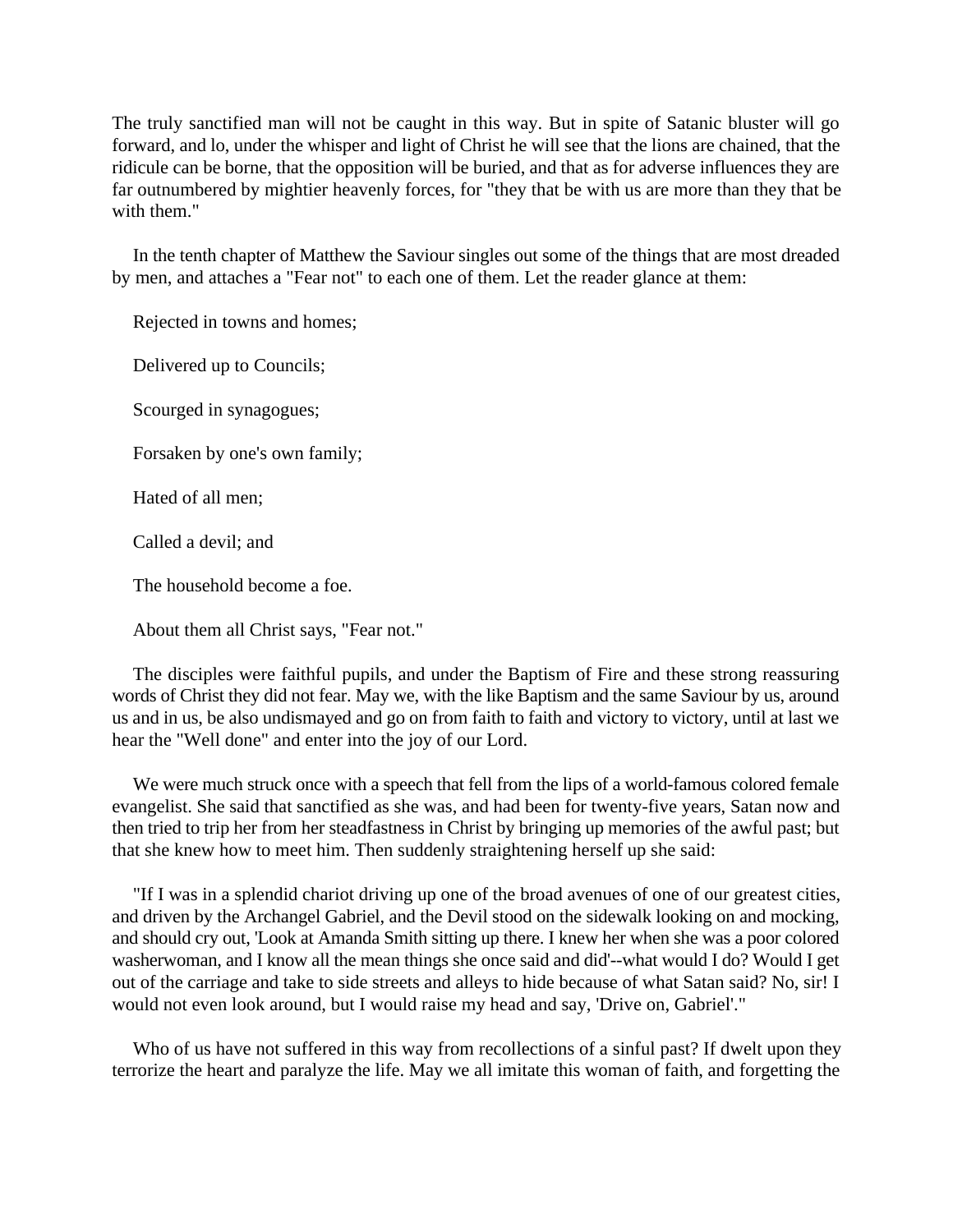past because God says He does, and remembering what Christ has done for us and in us, may we look straight ahead and cry out in answer to every voice that would stop us, "Drive on!"

#### **FRET**.

When we become sanctified the spirit of fret is taken out of us. Originating in Inbred Sin, when that is burned out by the Baptism of Fire we cease of course to worry.

One of the loveliest features of sanctification is that when we have the genuine blessing we do not fret and have no inclination to do so. Outside circumstances and conditions have not changed but we are changed. The inward spiritual fever, the gun-powdery element, the easily aroused irritability and its concomitant spirit of worry are all gone.

It is all very easy for a preacher to take the text, "Fret not thyself in anywise to do evil," and urge this upon regenerated people. As long as Inbred Sin is in the soul Christians will fret. And so the congregation which heard the sermon on not worrying, and praised it to the preacher's face, went home and worried. And the preacher who delivered the discourse went home and fretted; his wife, children and servants being witnesses.

Sanctification takes the spirit of fret out of the heart. But we must remember that the causes of irritation remain in the world, no matter how gloriously we were sanctified. It is the work of Satan to get the attention of sanctified people once more on these objects of worry or causes for fret. The next effort is to secure a few remarks on the subject in the way of honest criticism and what he calls godly judgment. Then follow some more remarks, as they easily will after the levee of a God-established silence is broken. Before the man knows it Satan has crept in through the critical eye and judging mouth, and sowed the seeds of worry and fret again.

We have all heard of "Sour Godliness." Of all forms of religious life, yes, of any kind of life, it is the most repelling. Such people have not lost the light, but the sweetness of the Gospel; the knowledge is left, but the grace of the Lord Jesus is gone. Knowing God and the Saviour as the world knows them not, yet they have allowed Satan to resow Inbred Sin; the manna has corrupted, the honey of Canaan has been turned to vinegar and gall, the spirit of fret has returned, the sour-godly man is abroad.

We reaffirm that sanctification takes worry out of the soul, but the causes for fret still remain. There are so many things that are not done as they should be. You see personal peculiarities about Holiness people, and objectionable mannerisms in Holiness preachers that are distressing. You observe a lack of education and culture among people who make claims to high religious experiences. Certain methods adopted in revival work do not seem to be wise or best or Scriptural. You notice startling inconsistencies and even appearances of evil among those claiming to be sanctified. You hear of lapses, backslidings and dreadful falls. You mark the coldness and supineness of the laity, the timidity and man-fear of the preachers, and in a word a score of things that try the faith and patience and tempt you to give up at length in despair.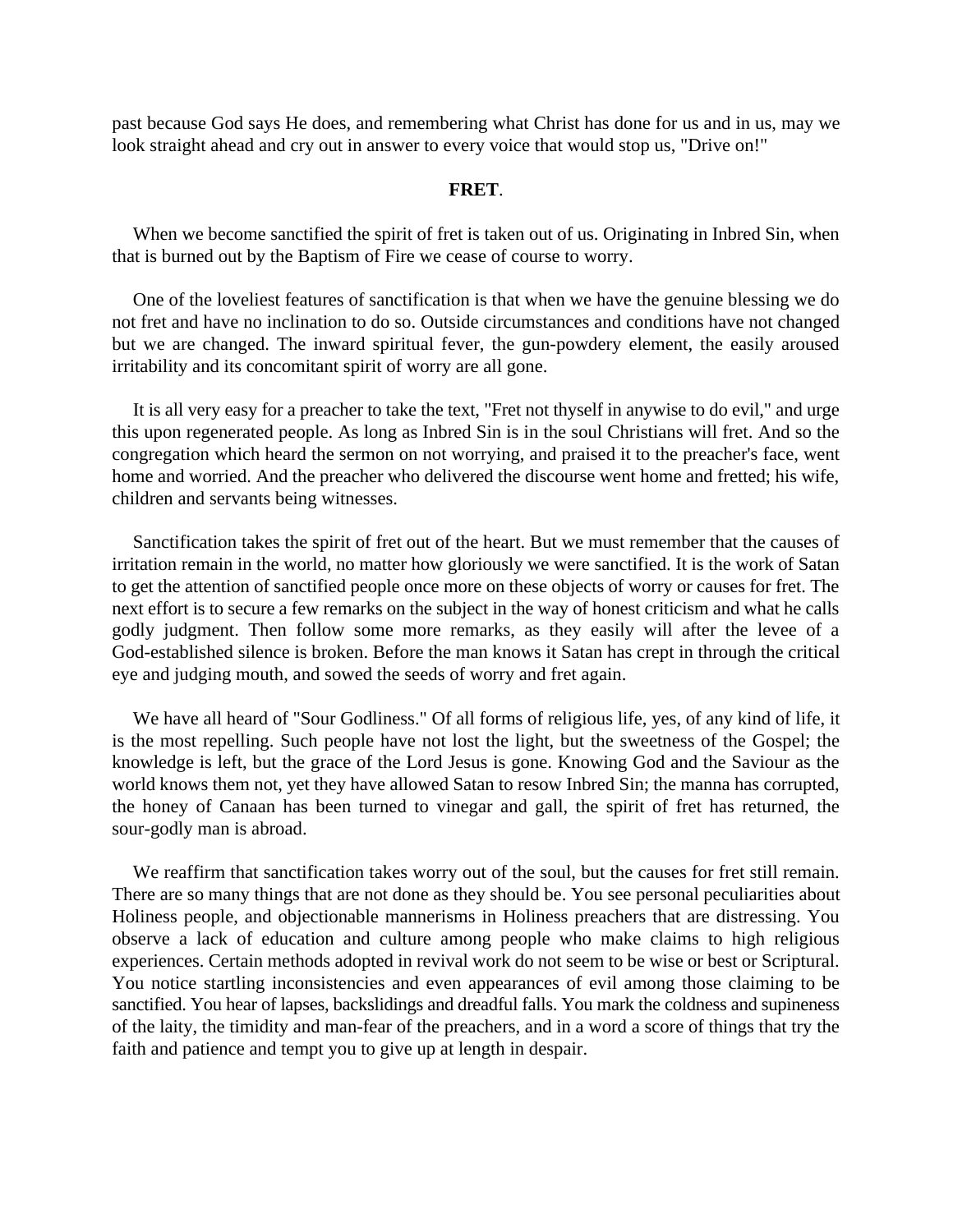The Ark is coming up, but it is drawn by cows on an ox-cart. The slowest of animals pulling, and the ungainliest of vehicles drawing the beautiful holy Ark of God. Surely this is all wrong. The Ark should have been placed on a golden chariot and drawn by milk-white horses! Surely something is wrong when rich, great, and prominent people have nothing to do with the beautiful blessing of Heart Purity and Perfect Love. Why is it that so many poor, obscure, illiterate and uncultured people are harnessed to the great Holiness movement of today? What rough-looking messengers, what uncouth manners, what unimposing tabernacles, sheds and places of worship! Then how slow the movement toward Jerusalem and the Temple, where the Ark ought to be! It looks like it would never get there. Here and there an Obed-edom opens his heart and home for the Ark, but most of the time it is on the road, a spectacle and gazing-stock to the Philistines. Then the oxen stumble, and David gets discouraged, and Michal is laughing at the window--behold, everybody seems to be against us.

Now what a time to fret! What an opportunity for calling of conventions of protest, and filling the papers with letters of bitter arraignment of men and the times, with side dishes of remarks acidulated and made hot with ecclesiastical vinegar and pepper.

What a time for discouragement, and toning down the testimony, and becoming politic, and dropping certain objectionable Bible terms, and as you foresee squally times ahead, making friends with those whom you would have receive you into their habitations. Now is the opportunity to write long epistles to religious journals bemoaning the Holiness movement, and rapping and slapping at the people who believe in it. Verily, if a man will write such a letter, or put forth a pamphlet after this order, all the sins which he has sinned in formerly believing in and professing the experience shall be forgiven him--in this world.

There is no end to causes for fret as we glance over the work and field. Shall we do it? Or shall we hear God and follow the blessed command, "Fret not thyself in any wise to do evil"? It is bound to result in evil if we do. As sanctification took out the worrying spirit, let it in God's name stay out.

And let this thought be for our comfort, that God is in the Holiness movement, and He is well able to take care of it. He preserved the truth and the Church centuries before we were born, and He will do so centuries after we have gone to dust. He buried one generation that tried to keep His people out of Canaan, and He will do so again today. He swept aside Herod, and Pilate, and Julian the Apostate, and Nero, and all of His people's enemies, in spite of their bluster, cruelty, pomp and power, and they are today under the ground waiting for the Judgment Day. In like manner He will overthrow sooner or later every denier and resister of His holy truth, and every oppressor and persecutor of His holy people, and either smitten like Uzzah on earth for touching the Ark, or judged at the last day for oppressing the Lord's servants, they will surely have their reward. A great unrelenting justice will settle that matter, in spite of protesting cries of "Lord, Lord, in thy name we did many wonderful works." A cry swept away forever by words as solemn as doom, "Inasmuch as ye did it to them, ye did it to me," and again, "I know ye not."

There is no need to fret. God is alive and working. And the Ark is coming up the road in spite of surrounding ignorant Philistines, in spite of the feeble social and ecclesiastical agencies that God is using to bring it up, and in spite of the distance still between us and Jerusalem. The Ark will finally get there. David and Jerusalem will come out to meet it, and with great rejoicings the long-banished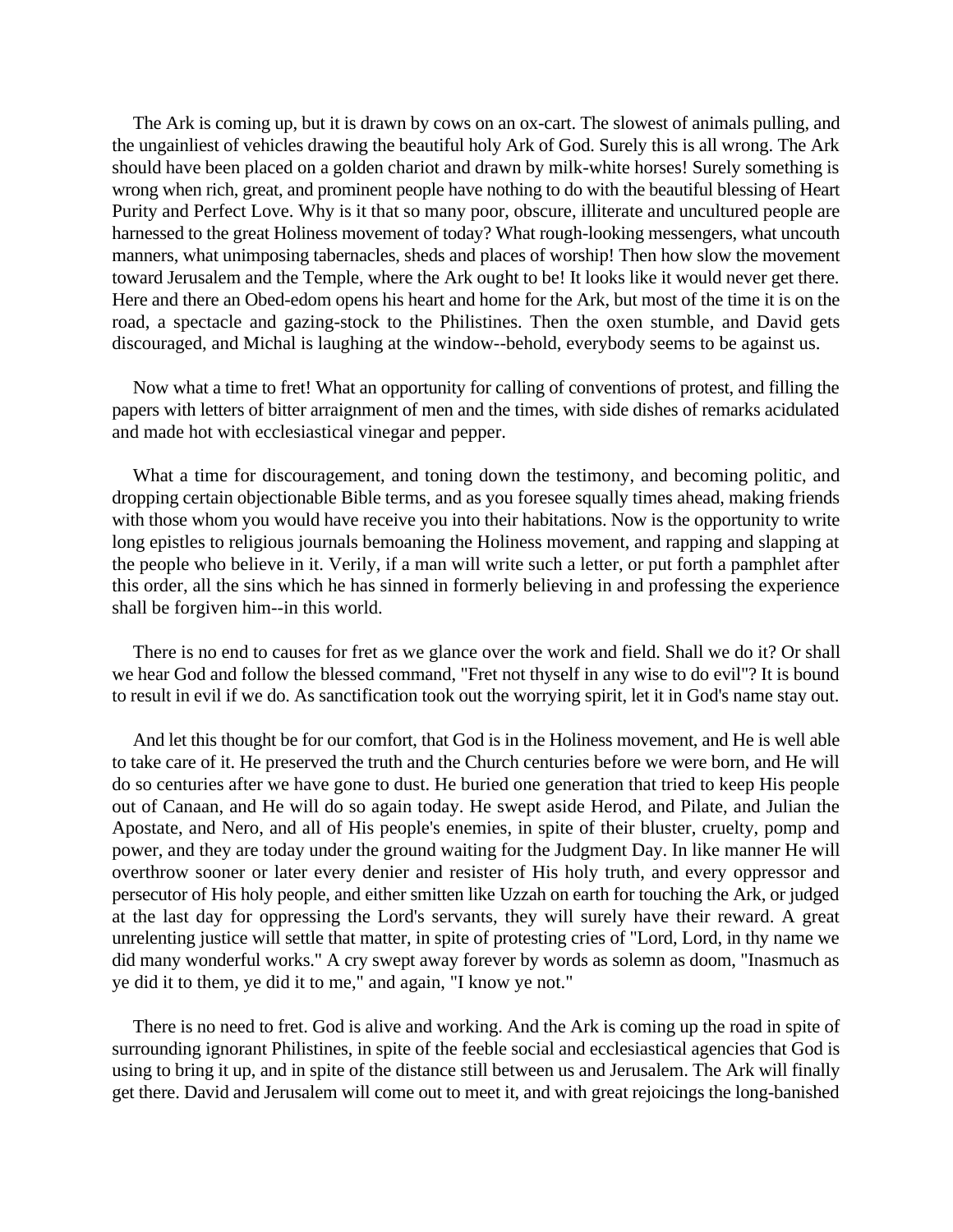Ark, the long-lost doctrine of Holiness by Faith will be restored to its place in the Temple and churches of God.

When it is done, no flesh will be able to glory. It was not man that did it. Man could not do it. God did it in spite of man, in spite of the authority and power of Church and State. God did not do it with the great, rich, prominent, eloquent and elegant; if He had, the world would have believed that the work was accomplished by human greatness, wealth, position, eloquence and culture, and God would have lost the glory. Oh, the wisdom of God and the power of God; He brought the Ark up to Jerusalem, not on a beautiful vehicle drawn by handsome animals with tossing manes and glittering harness, but on an ox-cart drawn by lowing cows. "For ye see your calling, brethren, how that not many wise men after the flesh, not many mighty, not many noble are called: but God hath chosen the foolish things of this world to confound the wise; and God hath chosen the weak things of the world to confound the things which are mighty, and base things of the world, and things which are despised hath God chosen, yea and things which are not, to bring to naught things that are; that no flesh should glory in his presence."

Mr. Wesley said he would as soon expect to swear as to fret. And why not? For fretting is the very essence of unbelief, and the Bible tells us that unbelief will damn us.

We have a preacher friend in the North. One day he was in a carriage being driven rapidly to the depot to catch a train. He had but a few minutes to reach the station and purchase the ticket before the express would be due. It was very important that he should leave on that particular train. Just as he had come in a short distance of the depot, a great lumbering freight train pulled in before him, the street gates were shut down and he had to wait for one of the longest trains he ever saw go bumping by in a snail-gait way. What a time for fret, what a golden opportunity for worry, fuming and general inward perspiration. He could have held his watch in his hand, and said: "Will the train never end? I will never get to the depot in time," and boiled over generally. This is what many would have done, and gained nothing in the world by such fretting except the evil the Bible speaks of.

Our friend was a sanctified man. So when the long train blocked his way, he leaned back quietly and as one box thumped by he said, "Glory." A second car passed and he cried "Hallelujah," a third was honored with the words "Bless the Lord," and toward the fourth box was propelled the glad and exultant old word of "Glory" again. But by the time he had uttered these expressions of praise the fourth time, he was shouting happy, and the carriage could hardly contain him. He got such a blessing that he did not care whether he was left or not. He obtained one of the greatest blessings of his life by saying "Hallelujah" over an obstructing train and crying out "Glory" over every box-car that crossed the track before him. In a word, he refused to fret. A charming sequel to the incident was that God delayed the express train for his servant ten minutes, so that our brother had time to purchase his ticket and get off without hurry. To sum up, by obeying God he not only got off on the train he desired, but secured also a wonderfully rich blessing in addition, with which to travel and rejoice all the evening.

May we do likewise? May we not count the great obstructions that we see piling up to stop our way, but praise God over those that bump and clatter by us. We will have nothing to do with the language of fret that belongs to the carnal mind, but speak in the heavenly vernacular of adoration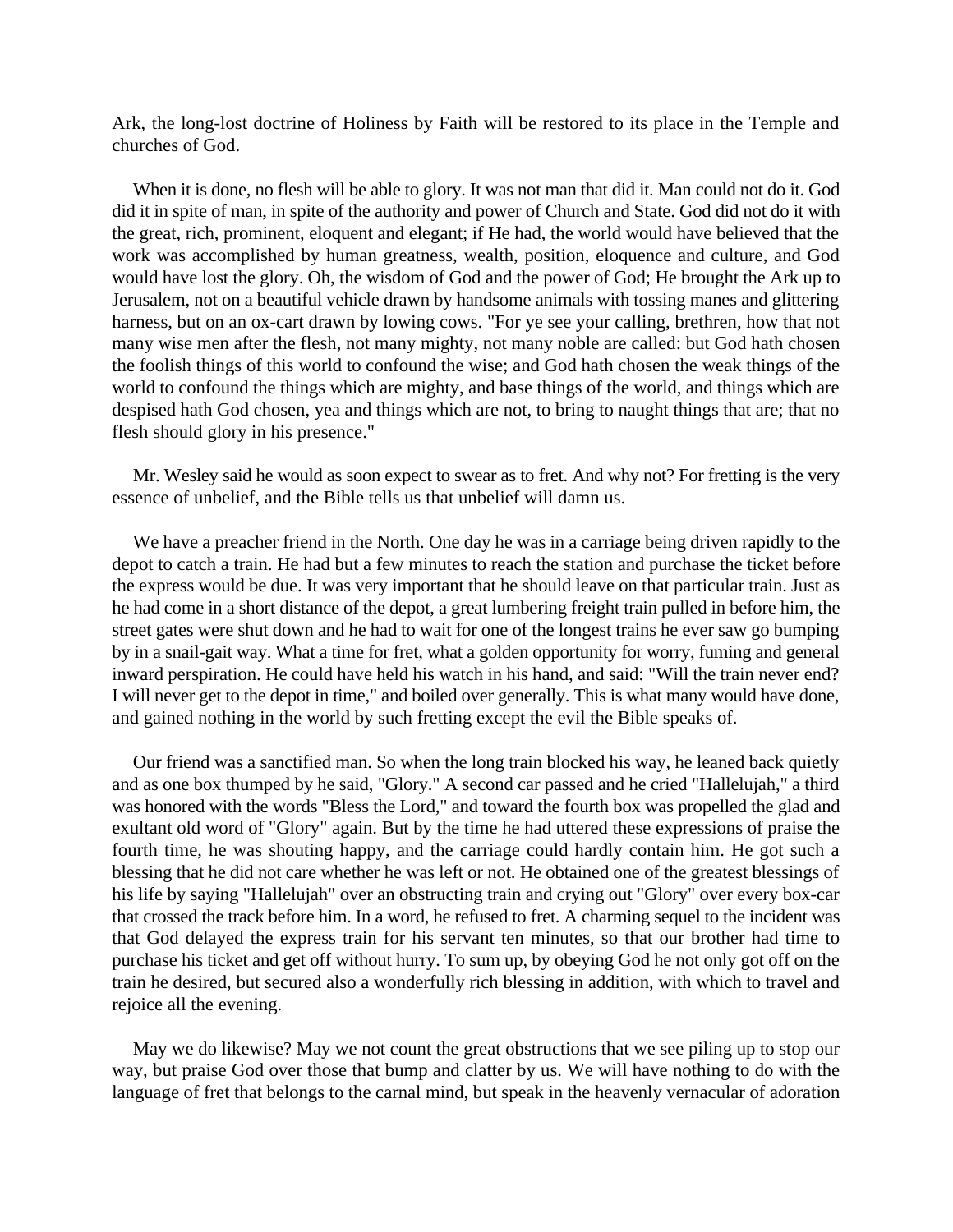and praise. Instead of wailing over mistakes and failures we will shout over our deliverances. Instead of nursing our sorrows and wrongs we will sing praises to God, if we have to do it at midnight with feet in stocks and backs riven by the scourge. In a word, we will take Habakkuk, out of whom all the spirit of fret seems to have gone, as an example, when he says: "Although the fig tree shall not blossom, neither shall fruit be in the vines; the labour of the olive shall fail, and the fields shall yield no meat; the flock shall be cut off from the fold, and there shall be no herd in the stalls: yet will I rejoice in the Lord, I will joy in the God of my salvation."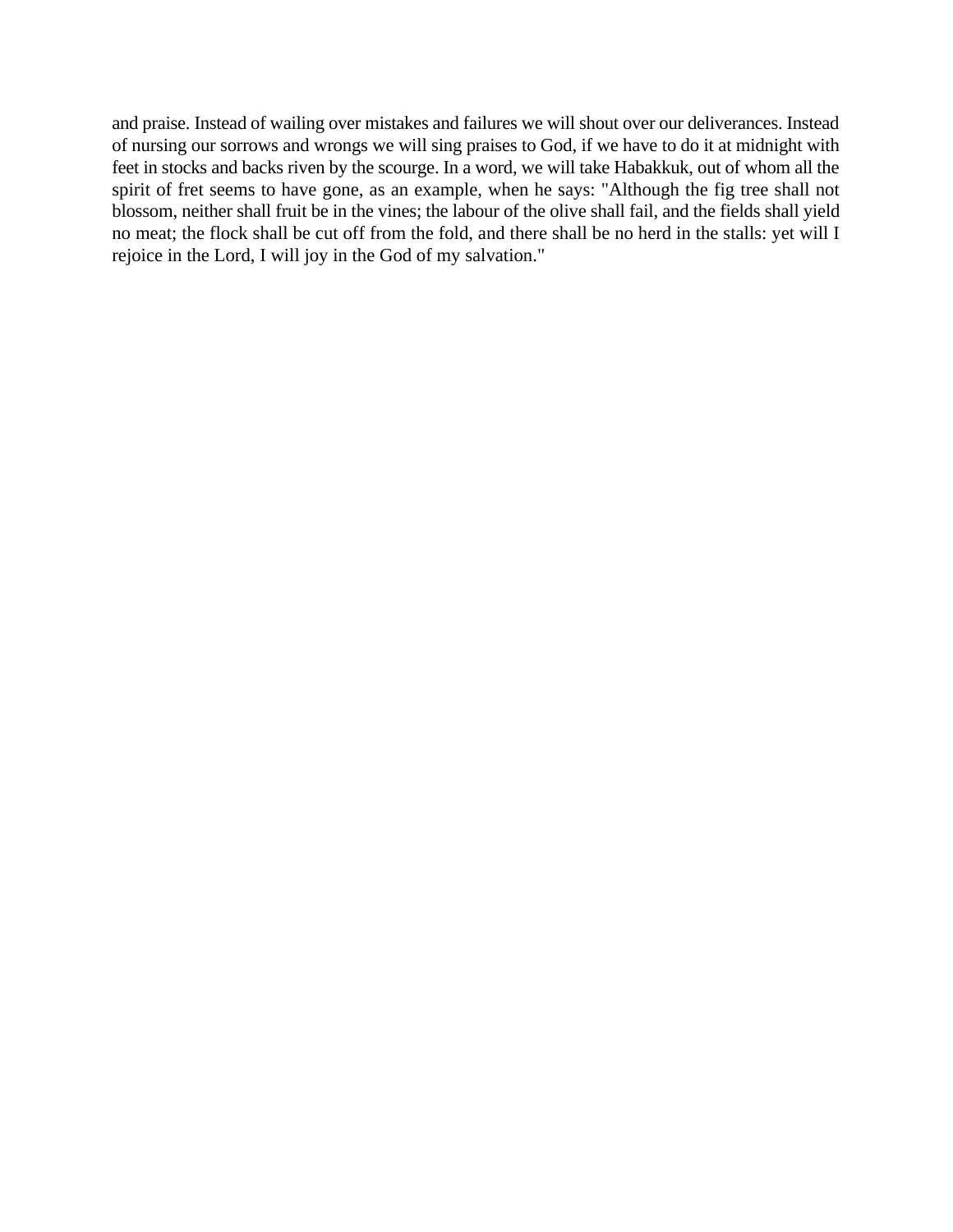# THE SANCTIFIED LIFE By Beverly Carradine

## **Chapter 15 Come-Out-Ism And Put-Out-Ism**

In view of the suspicion, as well as unfriendliness, with which the blessing of entire sanctification and its possessors and professors are regarded in many quarters today, the question has been naturally raised, and that repeatedly, What shall we do?

Preachers are discounted who enjoy, preach and press this great blessing. Laymen who have it soon find they are regarded with suspicion and uneasiness, are removed from official positions, and in other cases even put out of the church. As for meetings held in church, hall, tent or brush arbor, they are looked upon with great disfavor by many in the church, are felt to be disloyal and hurtful to denominational interests, and are avoided, discountenanced, ridiculed and opposed, as the case may be.

The profession of the experience in class-meeting, preachers' meeting and conference love feast, is received with chilling silence and drooping heads.

The subscribing to a religious paper published distinctively on this line is felt to be wrong, and is spoken against and legislated against in conferences.

A holiness literature is felt to be unneeded, and holiness gatherings of all kinds to be deprecated and condemned.

This state of things and much more of the same sort exists and so extorts the question, What under the circumstances shall be done?

Numbers of questions and letters have been addressed to the author asking advice for individuals and for whole communities as well. The statement made by them was that the spirit of the century was against religious intolerance, that freedom of conscience was guaranteed by the constitution of this country, that the doctrine they contended for was imbedded in the writings and teachings of their church, and yet for defending it they were treated as schismatics. That if one year they had a pastor who believed in it, the next year another preacher was sent who opposed the doctrine, ridiculed the experience, and either adroitly or forcibly undid the work of years, done by holiness people on full salvation lines.

The question propounded was what should they do under the circumstances. Should they remain to be marked, tabooed, ostracized, and hear assailed from the pulpit Sabbath after Sabbath the experience which they enjoyed and the doctrine they knew to be divine? Or should they go to other denominations that are more friendly and tolerant? Or should they organize themselves into independent congregations?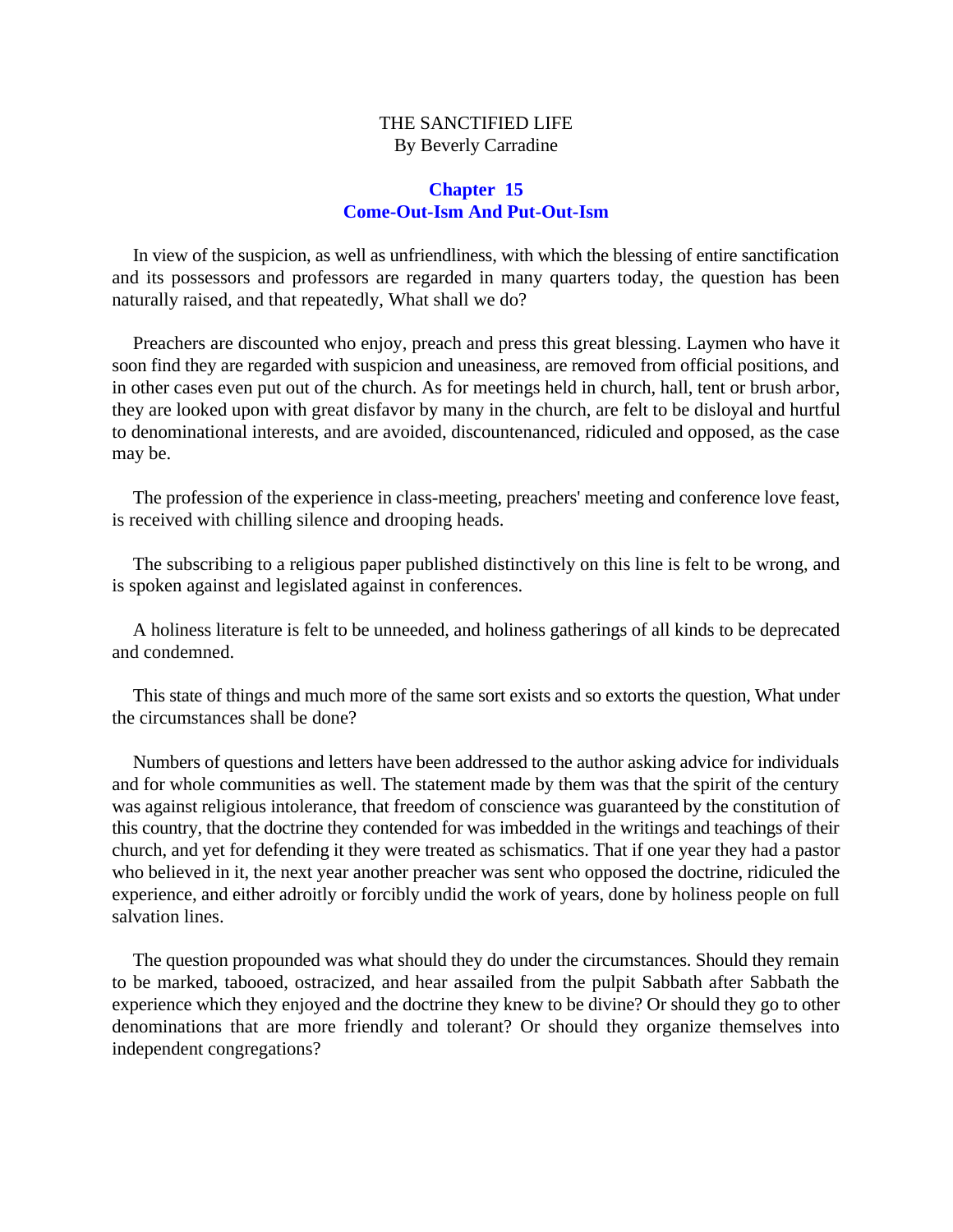After a great holiness revival, when fifty, one hundred or two hundred souls have swept into the blessing of Perfect Love the question arises again with increasing gravity. The thought of the people being left in the midst of a doubting and jeering community without a ministerial head and shepherd to feed and keep them together, and the additional fact of their peculiar danger of falling into the hands of false teachers who would switch them off into error and fanaticism; these facts are bound to spring the question, What shall be done under such a state of things?

And yet in the face of all this, when the question has been asked the writer, his pen has been used and his voice lifted against what is known as

## **Come-Out-Ism.**

Let it be understood at once that by come-out-ism we do not mean a change of church relationship. There are many good reasons that can arise in the lives of Christians to warrant and necessitate a transfer of membership from one denomination to the other. This has ever been practiced among the churches and has never that we heard of been called come-out-ism. There are many preachers in the Methodist Church who came there from other denominations. Some of them now occupy high positions, and no one regards them and calls them come-out-ers.

The come-out-ism that we refer to is a kind of ecclesiastical lawlessness, a spirit that will not brook control, despises authority, and is generally refractory. Such people quote the Scripture, "Come out of her, my people," as referring to religious denominations, and so sever all church relations, and rail upon what they call "Sects" and live ecclesiastically apart from their brethren.

Against this withdrawal and separation from the church we have always lifted our voice. We grant that in many congregations we find spiritual deadness, formality and worldliness; we grieve over the amusement features, questionable financial methods and the presence of the cooking-stove and dining-room in the Church of God. We listen to a character of singing in some churches that we believe to be offensive to God. We hear oftentimes sermons that are rhetorical, literary and entertaining, but without spiritual food, and with no unction in them. And yet with all these things before us we have counseled the people to remain in the church, and for the following reasons:

First, if we have the wonderful experience we say we have, it is evidently intended of God as a light of the world and salt of the earth blessing for those who have it not.

If the church has lost it or never possessed the grace, we who have received so many benefits from the people of God, in simple gratitude alone owe it to them to stay with them and so teach and live the blessing that they also, will obtain it.

The very figures of "light" and "salt" should reveal our duty. Salt is not to be removed to itself, but put on the meat it is to preserve. Light is sent to scatter darkness, not to draw off in a bunch to itself and leave it alone.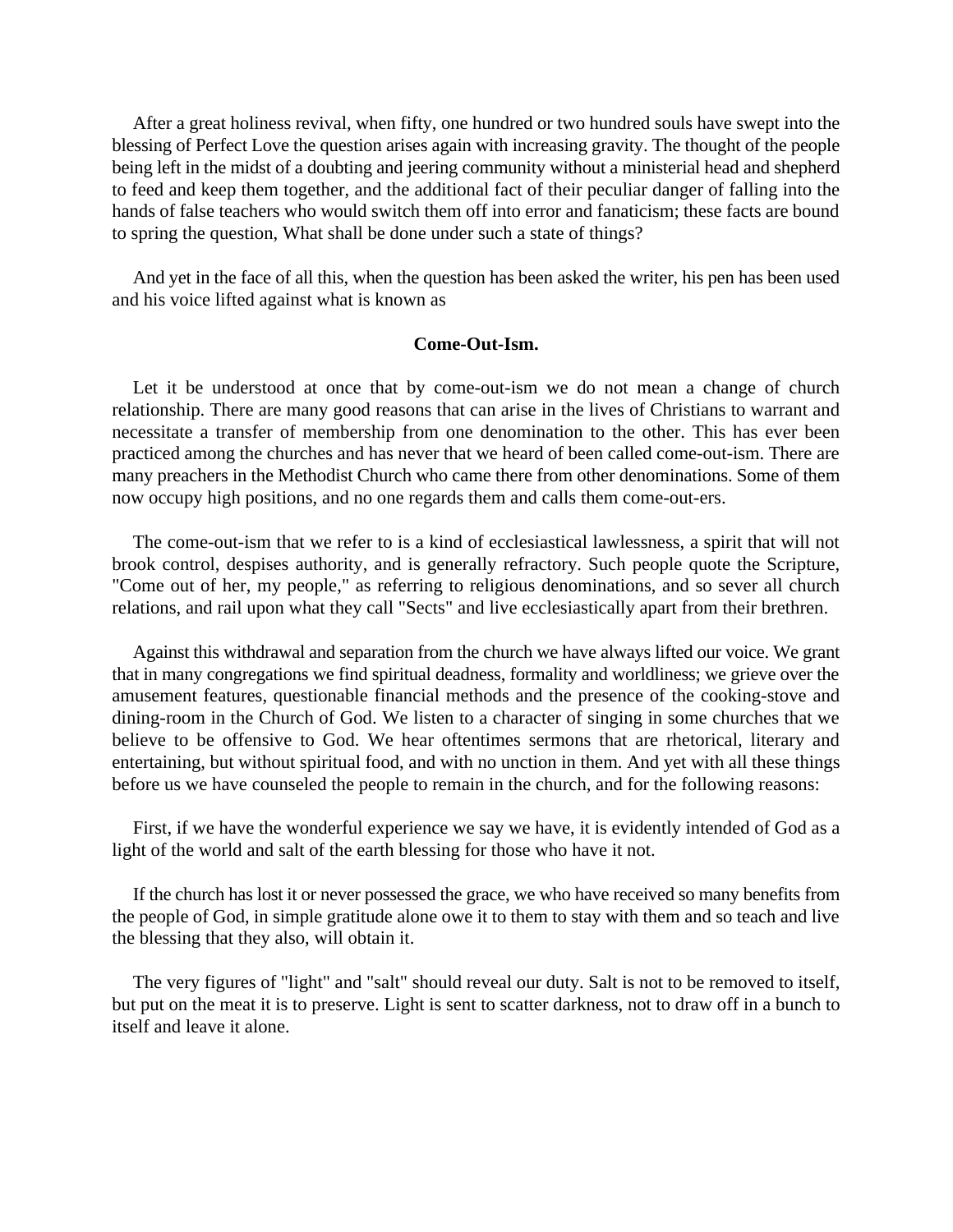If our church friends do not see the second work of grace at once, we must remember that we also heard of it for years before we felt stirred up to seek and possess it. Our duty evidently is to stay by the ship in hopes that God will give us all the company who sail with us.

Second, to "come out," is finally to drift into some kind of organization, and the objection to that is seen in the following grave facts:

One is that we have enough of religious denominations already.

Again, by coming out from the churches in which we were raised, we separate ourselves from the very body of people we want to teach and ought to bless. This movement is certain to raise an insurmountable wall in that direction. We have seen it in quite a number of places. Nor is this all, but we have seen this lofty and unscalable wall presented to Holiness workers and preachers who never dreamed of leaving the church. The doctrine was made to suffer from the mistakes of good people who acted hastily and unwisely. In such communities great bodies of excellent people will not hear the doctrine of sanctification preached, no matter who fills the pulpit, because their impression is that it rends and destroys instead of filling with the Holy Ghost and building up every interest of Zion.

Still again, the very things that have been deplored and inveighed against in the various churches will in due course of time be seen reproduced in any ecclesiastical organization. It may start out well, but certain regrettable things are sure in time to come in and break forth.

Some twelve or fifteen years ago a large body of Christians formed a Holiness Church in which there must be fully two hundred congregations. Today they are rent over a question of church polity, the two wings standing one for Elder Supremacy and the other for extreme Congregationalism. The opposite party dubbing the other side by one of the titles above.

We know of two preachers who said they were so domineered over and oppressed by church authorities that they drew out and left the fold. Today they have a "following" and are ecclesiastical despots. I never saw a bishop or presiding elder more autocratic than are these same men.

In other quarters of our country there are leading laymen in the holiness movement who are on the high road to be popes. Yet they were once the humblest and most sweet-spirited of men.

With equal pain we have discovered in more than one holiness camp ground committee the same partialities, prejudices, man-fear, and secret way of doing things, that they as individuals had formerly condemned in Boards of Stewards.

These are sporadic cases, it is true, but are hints to us of what we are to expect if the holiness people "come out" and organize. God forbid that they should do so.

We are convinced that no greater calamity could befall the holiness movement than for it to separate from the church, and form into a distinct ecclesiastical organization. In a few years we would see the same things existing that we deplore today in certain religious quarters.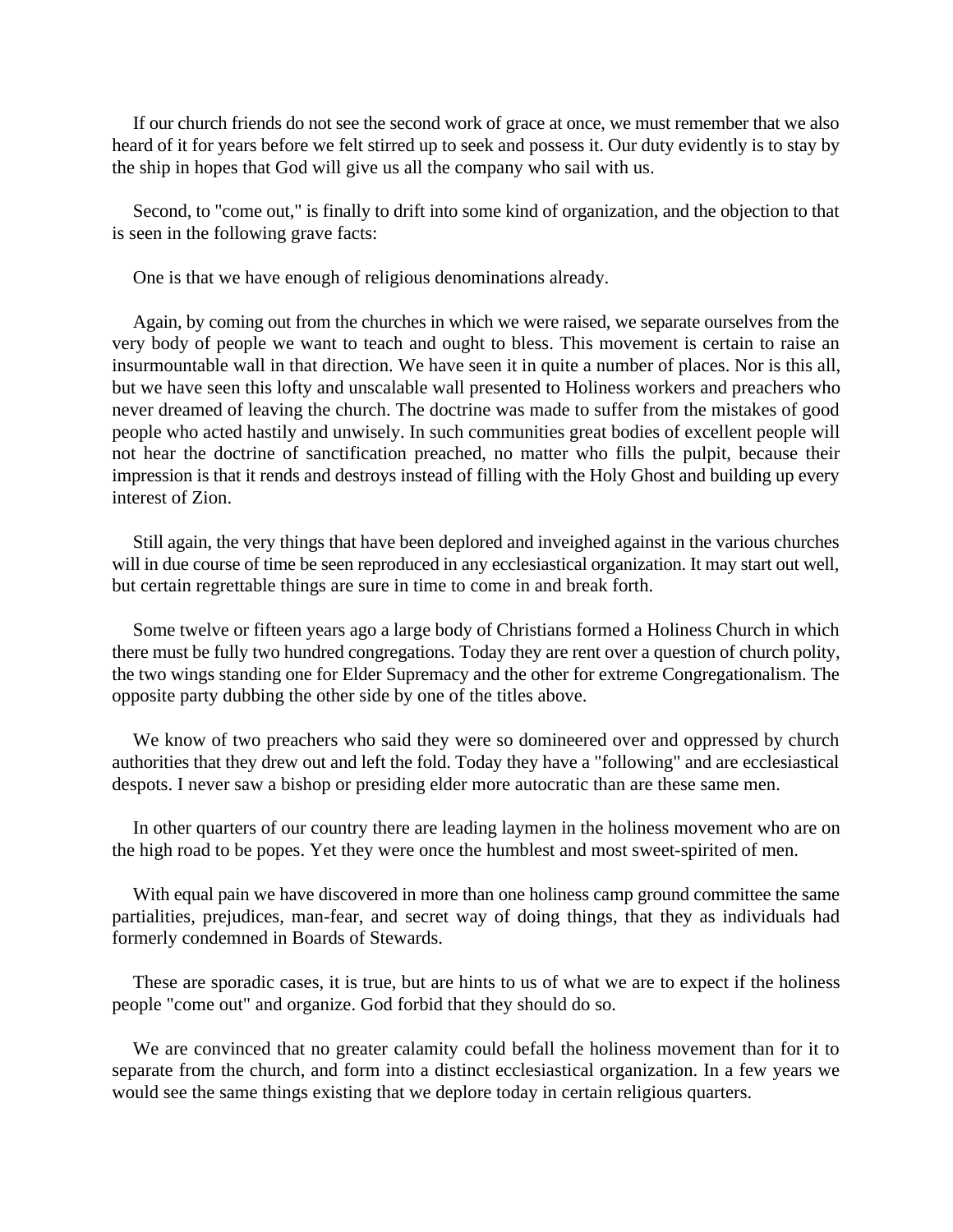The third reason against "coming out" is that a witnessing of suffering on our parts to the truth of sanctification will be more convincing and effective in bringing people to the knowledge of the truth and into the experience itself than any other course.

The excuse given for Come-out-ism is that our traveling preachers are located; the licenses of local preachers are taken away, while our members are ridiculed and continually belabored from the pulpit in regard to the blessing they enjoy and which they know to be as true as heaven.

Ought we to remain, they ask, in such surroundings? and Sunday after Sunday, instead of hearing the gospel, be treated to this hour's tirade and abuse?

Our reply is that our sufferings are not worthy to be compared with what the disciples and early Christians went through for the gospel's sake. Nor does it measure up to the mob violence inflicted upon early Methodists. Nor does it equal the harsh treatment given by the world to the Salvation Army before it became popular. Neither have we been martyred like the Apostles; nor treated like Mr. Wesley, who was stoned times without number; nor burned at the stake like the Reformers; nor butchered in cold blood for our faith like the Armenians.

We have been sent to broken-down appointments, located, and licenses taken away. We have been sat down on at Conference, attacked in our church papers, and ridiculed and called cranks and fanatics. We have been treated to any amount of ''cold shoulder" and our stock value has gone down amazingly in our church councils. We have been laughed at publicly and privately, and been the butt and target of many tongues and pens--but we have not yet seen the prison or the stake, and God has said, "Touch not his life."

The question to my mind is, Can we not stand abuse? Can we not be laughed at, ridiculed and treated unjustly without straightway wanting to leave the church and withdraw support from the preachers! Can we not endure opposition? Will not the blessing of sanctification keep us sweet? Is not thy God, O Daniel, able to deliver thee from the lions?

God is today giving us the opportunity to prove the blessing of sanctification to the church and world. The way He adopts for the illustration and vindication of the doctrine is by the course of ridicule, opposition and even persecution. "If when ye do well and suffer for it, ye take it patiently: this is acceptable with God." If when detracted, denounced and opposed we keep sweet, uncomplaining, loving and full of holy joy, we will convince gainsayers and doubters and bring about a sweeping holiness revival. It will take time, but we will win at last. It is the only way in which we can win the victory we crave to see.

If, on the other hand, we can not brook contradiction, but fly into controversies and disputes; if we will not wait for God to lock the lion's jaws or unlock the prison doors, and thus deliver us from our difficulties, but take things into our own hands and try to lock the lion's jaw ourself, and beat down the walls of our confinement with our own fists and weapons, then will the lion eat us up, or the prison wall fall on us.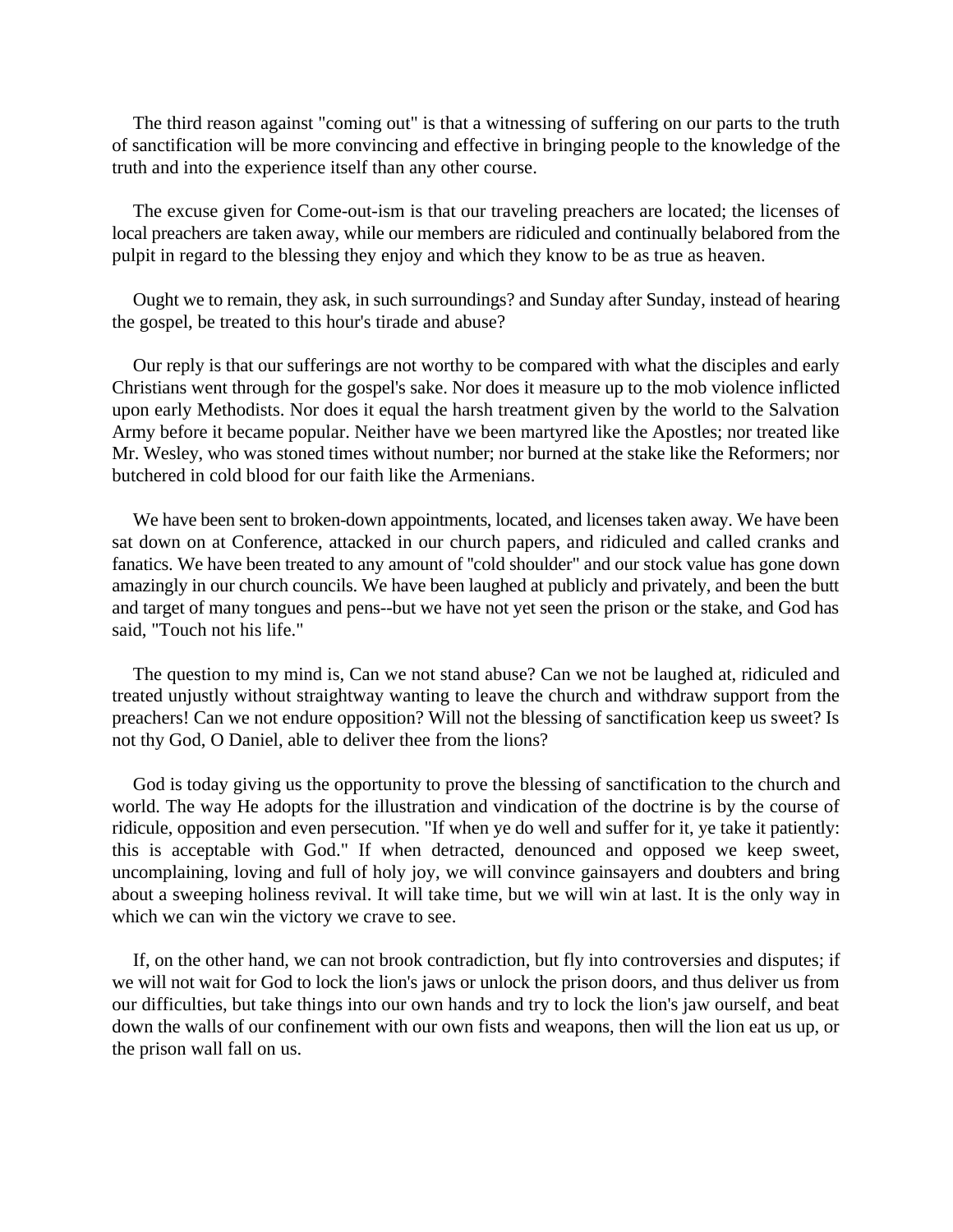If we, instead of keeping patient and waiting God's time, go to inveighing against laws and authorities, and abusing the church which baptized us, married us, buried our dead, taught us in our childhood and youth all we know of God, bore with us a thousand times; if we do this, who will believe we have perfect love, and who will want what we say we have?

If sanctification does not keep us patient, kind, long-suffering and forgiving, then in what respect does it differ from the ordinary type of religious living we see around us?

The soul as we have studied it need never be injured by hardship and oppression. Like violets, the spirit breathes out its sweetest perfume when down-trodden. Christ, the Bible tells us, was made perfect through suffering, and we read that if we suffer with Him we shall also reign with Him.

Let us stand firm and true, but be gentle and loving. Let us witness a good confession before the Pilates of this world. Let us rejoice like Peter when we are scourged, and go on preaching, testifying and living the experience. Let us pray for our stoners as did Stephen. Let us say with Paul no matter how we are treated that our prayer and desire for Israel is that it might be saved. Let us be "in the Spirit" even on Patmos, where we have been exiled to poor appointments for the truth, and write messages of thrilling power to the churches that will burn when we have gone to ashes. In a word, let us look up that overlooked passage in the fifth chapter of Matthew where the Saviour tells us to "love our enemies bless them that curse you, do good to them that hate you, and pray for those which despitefully use and persecute you."

If anything in the world will convince our brethren that we have the second blessing, one ahead of them, it will be such a spirit and such a life.

Do not let us leave the church, but continue to come to the services, contribute to the collections, and always keep sweet. We should also have a regular holiness meeting at least once a week on some night that will not conflict with the regular church appointments. So, if we will do these things, if we will steadily follow this sweet, gentle and yet firm way we will move and win the people, disarm prejudice, remove resentment, and as David was asked to return to Jerusalem by the very people who drove him out, so shall we finally prevail and return to Zion with songs and everlasting joy.

## **Put-Out-Ism**.

This we regard as very different from Come-out-ism. It is a treatment that has been visited upon the best people in the past ages, that has been repeated in these days, and will continue to be exercised, we fear, for years to come.

Divisions and parties seem to be as natural in State and Church as hemispheres are on this globe. Nothing makes a plainer line of distinction or digs a deeper channel of division than a marked grade in the religious life. Some have ever stood up for form, ceremony and church machinery and government, while others filled with the Spirit care little for those things save as God would have them regarded and duty and common sense see their actual fitness and need.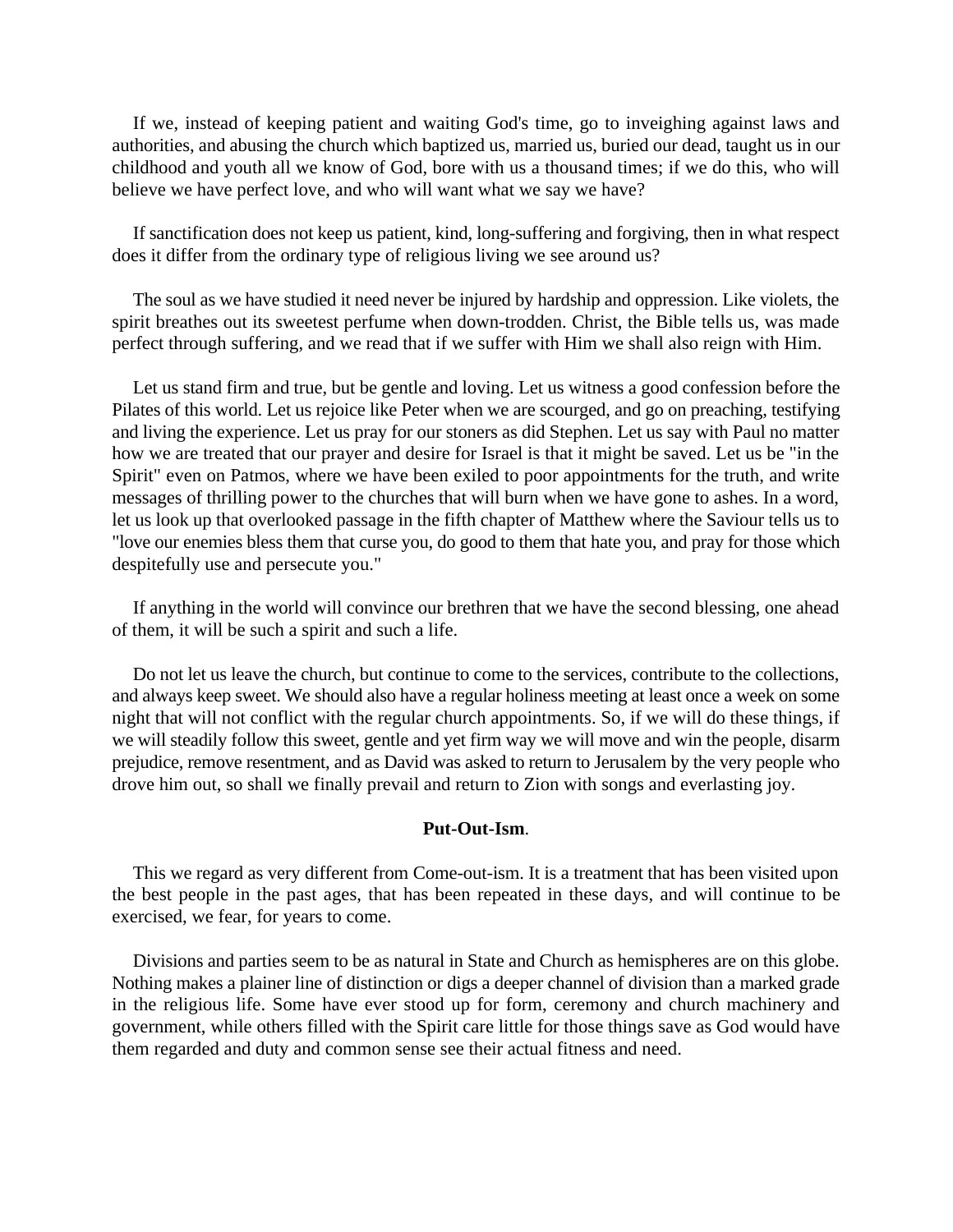The Pharisees were great on the observances of the Law; the Sadducees were mighty in doctrinal discussion, and the Essenes went to the deserts and caves in lives of spiritual contemplation. The Catholic prelates in their glittering vestments, and Martin Luther pleading before them for the truth of justification by faith was a spectacle along the line we speak of. The clergy of the seventeenth century, engaged in the work professionally with relaxation of wine parties and fox hunts, while John Wesley and his followers preaching to the neglected masses and visiting the sick and prisoners and helping the poor, is another contrast.

The big religious conventions of today with famous speakers out-doing one another in the name of the Lord, and the holiness camp-meetings with altars crowded with weeping penitents and the fire falling from heaven, is another scene for the thoughtful. Also the stirring, fussy, unspiritual Ladies' Aid Society is in marked contrast to, and holds itself aloof from the class meeting room where testimonies ring clear, tears drip, and shouts abound.

We have men filling high positions in the church today who never save souls. Editors, college presidents, dignitaries and officials of various kinds; and yet preaching, writing, and moving around, they do not know what it is to see a conversion. On the other hand, we see another class of ministers, humble, obscure, poorly paid, many of them unlearned, but deeply religious and full of power, saving the souls of men wherever they go. Another curious fact is that the first mentioned class have the ruling influence in the church and manage everything, while the second class are ruled, and listen deferentially once or twice a year to big addresses and sermons from the first class. It is certainly a strange spectacle both to earth and heaven, to see a body of men who know how to save souls listening for an hour to instructions as to how to do it, when the instructor himself does not know how and never knew how.

These foregoing hints are given that the reader might see how divisions arise in the Church of God not only on questions of polity, but along the line of character and religious experience.

As a rule, the less spiritual part of the membership of the church is in the majority, and when this class handles the reins of power, hasty and oppressive measures are certain to come.

Naturally, the deeper spiritual experience and testimony of the minority will grieve and offend the majority, and so only too likely ridicule, criticism, opposition, and finally expulsion will be the fate of the smaller number.

This prepares one for Put-out-ism while still not believing in Come-out-ism. The last is a mistake, and is certain to end unhappily; the first is all right so far as the victim is concerned, who is sure to receive happiness and blessedness on earth and reward in heaven.

It is a sorrowful spectacle, however, to see people ridiculed, oppressed and sometimes ejected from the church on account of possessing a heart-warming, soul-overflowing religious experience. The Bible tells us about putting away the member who committed sin, but where will we find a Scripture that can cover and defend the course of thrusting people out of the ministry and church because they have received the Baptism of the Holy Ghost and are sanctified?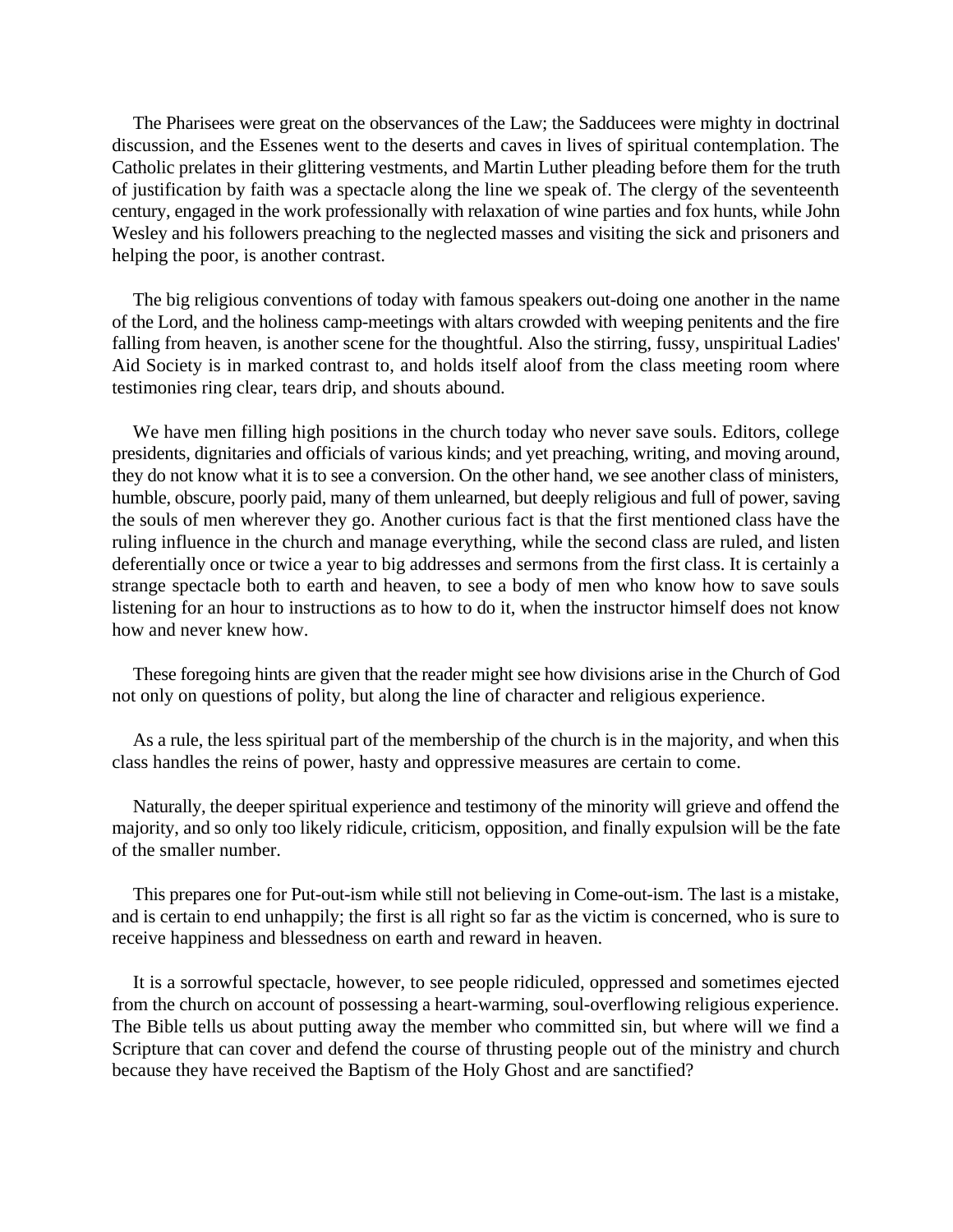In some places where this has been done the reply is that it was not on account of the man's belief in a doctrine or profession of experience that he was turned out, but for general crankiness, insubordination and other faults. Laymen are said to refuse to bow to authority, and preachers are reported at Conference as unacceptable, and that work can not be found for them. By this method men filled with the Spirit of God and who have revivals every year have been cast out. Concerning the excuse given we only say that "The Great Day" will prove whether the charge was true or not. All hidden things shall be revealed in that hour.

In other places, and among denominations other than the Methodist, no scruple is felt nor time lost in putting one out of the church because of the doctrine of sanctification. Nineteen were expelled from on congregation. The only charge against them was that they believed in sanctification and said they enjoyed the experience.

In a Southern city we heard a man give the following remarkable testimony. He was known by the community and stood well. He was not a Methodist, but belonged to one of the largest Evangelical churches in the land. He said: "I have been turned out of my church. For twenty years I was a drinking member of that church, and have been seen repeatedly carrying a jug of whisky home in my buggy. I got drunk many times, and they never turned me out. But a year ago I was reclaimed, and soon after heard of the doctrine of sanctification. I sought it with all my heart and found it. And now with my soul full of religion my church has tried and expelled me. They could keep a drunkard on the roll, but could not stand a sanctified man."

There was not the slightest accent of bitterness in the man's voice, while his upturned face fairly shone with the light and love of God. A great thoughtfulness settled down on the audience as the fact came out for the hundredth time that card-players, theatre-goers, Sabbath breakers and even whisky drinkers can be allowed to remain in the church, while people claiming to be sanctified and living acceptably before God in thought, word and deed are thrust out of the synagogue.

To this same misunderstood and wronged class we say: "Be patient, for the coming of the Lord draweth nigh." Do not sour, no matter what may be your treatment. Be true to God, go to church, and support its institutions. Keep sweet, love everybody, say that you are sanctified and prove it by your life.

As an additional thought of good cheer we call attention to the fact that the line of men and women thrust out of social and ecclesiastical circles for living close to God makes a very lengthy and glorious chain, a true Apostolical Succession.

Heading the procession is the Saviour Himself who was taken by the official members or the synagogue at Nazareth and not only thrust out, but led to the brow of the hill on which the city was built that He might be cast down and destroyed.

Paul was so frequently dragged from the Temple and synagogues and preaching places that it was with eminent fitness he said, "I die daily."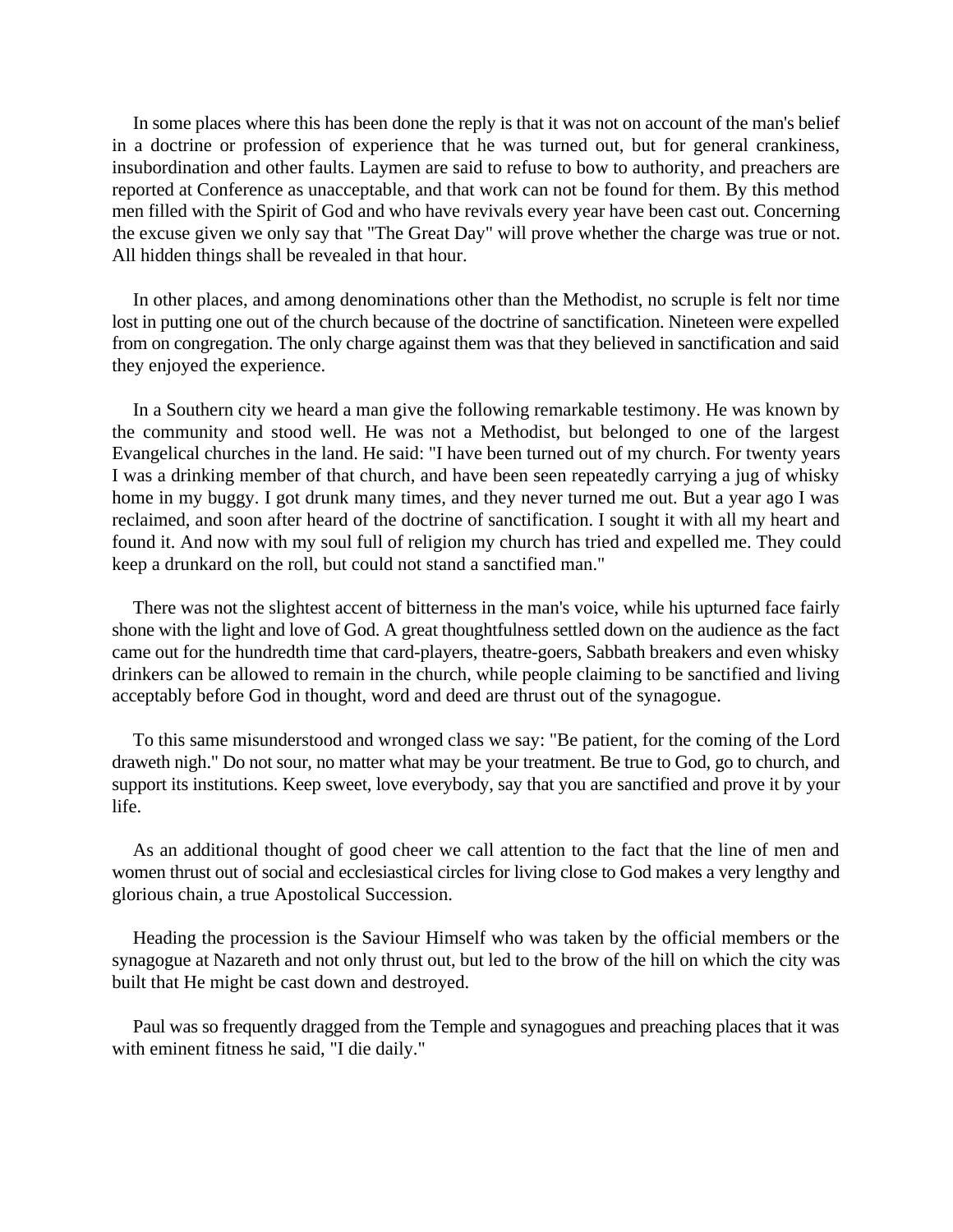The disciples were arrested in the Temple, beaten by order of the Sanhedrin, thrust into prison, commanded to preach no more, and as the apostle said, were "counted as the filth and offscouring of the world."

Luther was a Put-out-er. So were Bunyan and Fox, and a great many others whom we might name and who, unrecognized and unappreciated in their life-time, are now seen by the world to have been messengers of God, charged with a message, and having a dispensation of the Gospel committed unto them.

John Wesley was a Put-out-er, but not a Come-out-er. He regarded the thought of leaving his communion with pain and horror. And yet the doors of the church he loved so well were shut one after another against him all over the country. A recurring expression in his Journal is, "I was asked no more to preach in church." One sermon perfectly satisfied or dissatisfied the curate or rector. Summoned before the Bishops, forbidden repeatedly by clergymen to hold meetings in their parishes, opposed by the magistrates and treated with violence by the mob, so a great portion of the life of this apostolic man was spent. Shut out from the church in which his father had served, and preaching in front of it on that father's tombstone to an audience of ten thousand people, the whole scene would make a splendid coat-of-arms for the great army of Put-out-ers who have been similarly treated for many centuries, and will continue to be so served until the coming of the Millennium.

Time would fail to tell of the spiritual Samsons, Gideons and Jepthaes, who for their faith and works' sake have been made to go forth and wander about, being destitute, despised and afflicted--but of whom it will be seen at the Last Day that the world was not worthy.

Many instances crowd on the mind, but we select only a single case from the many. He was one of the most faithful and fearless of Methodist ministers. At home and in the social circle he was as gentle as a woman. In the pulpit the fire would fall upon him and he would speak as one inspired. Going to his circuit, his first two sermons directed upon a backslidden church were on the subjects of Intemperance and Sabbath-breaking, while the third was upon Holiness. They heard him until the last topic was reached, when his leading members came together, packed his furniture and baggage in with him in a wagon, had him driven thirty miles, and dumped in the boundaries of another circuit in an adjoining county. The steward who drove the wagon groaned all the way of that thirty miles drive, while the preacher who was thus being "put out" had a constant stream of praise and hallelujahs arising in his heart and flowing from his lips every foot of the remarkable journey. What a strange duet it was that went up from the wagon that day. One man groaning, the other praising God. They never changed parts, but each one held to his own without cessation or letting down of any kind.

One more point, and we conclude the chapter. When the Pharisees and Rulers cast the man whom Christ had healed out of the synagogue, we doubt not that his heart was grieved and his mind troubled. It is no small thing to a religious nature to be Jewishly cast out, Roman Catholically excommunicated, and Protestantly put out of the church in various ways. In this instance the man's main fault was that he had been thoroughly healed, and said that Jesus did it. He would not be confused by the cross-questioning, nor intimidated by the anger of the Jews; he firmly held his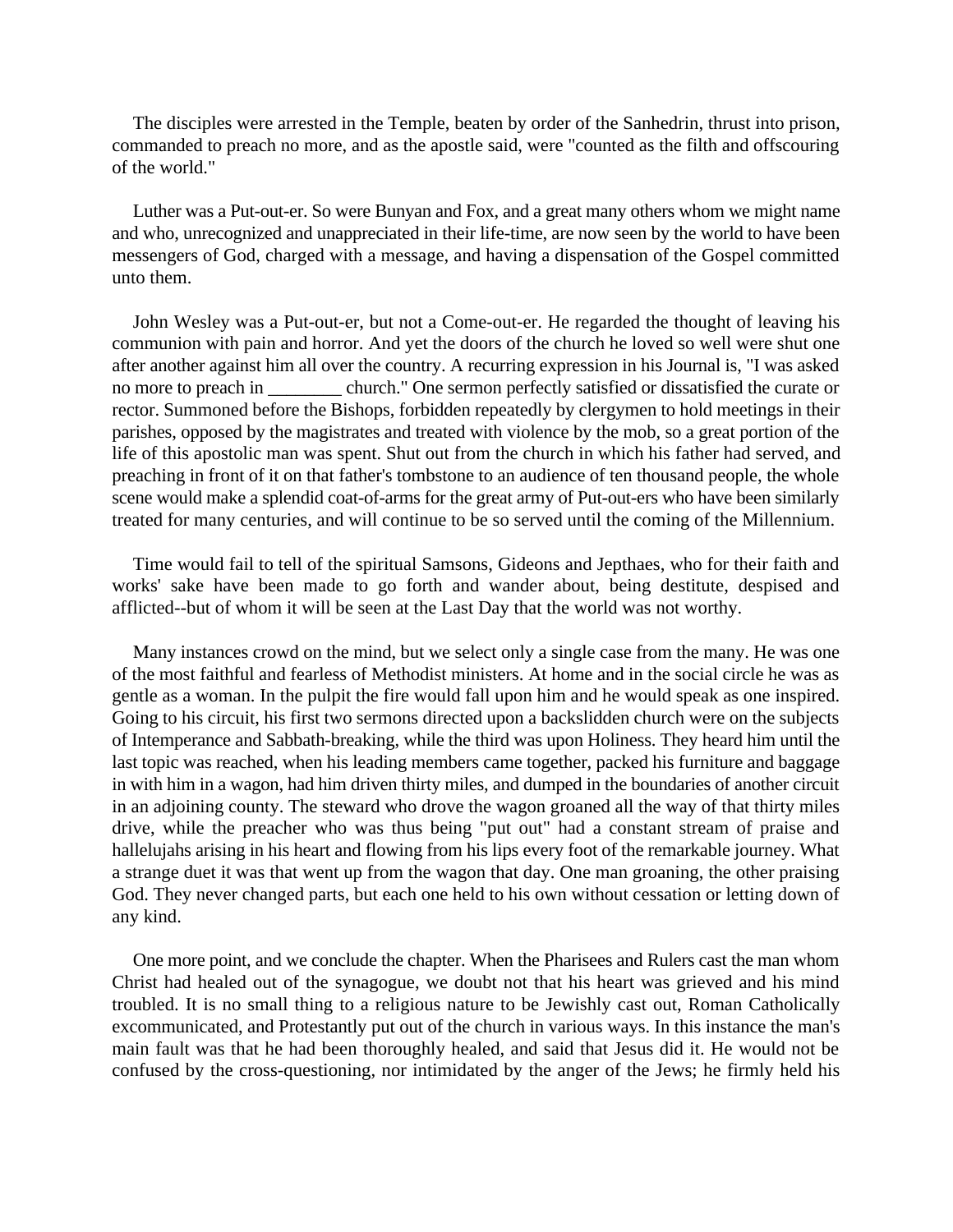ground and said: "He hath opened mine eyes." Their answer was: "Dost thou teach us?" "and they cast him out"!

Now comes the blessed word of cheer. It is in the next verse. "Jesus heard that they had cast him out; when He had found him!"

Let every man or woman who has suffered and is still suffering for Christ and the Gospel's sake, be of good cheer. If Jesus has made you whole, you owe it to Him to declare it. If such a testimony brings opposition and hardship to you in different ways; if men should thrust you out of church position and membership, there is no need for gloom or despair. Jesus sees what is going on. He knows perfectly well who is suffering for Him. He will not forget or overlook you. He who visited the three Hebrew children in the Furnace of Fire will come to you. He who hunted up the man cast out of the synagogue and interviewed him will come after you, find you, and talk with you. What a visit of glory that was in the Babylonian Furnace, and what an interview of rapture that was the excommunicated man had with the Son of God. In like manner there will be visits and interviews of such heavenly sweetness granted those who suffer for righteousness' sake in this world, that they will not feel the fire of persecution, and instead of regarding themselves as "cast out" or "put out," there will be an unutterably blissful sensation of having been "taken in" to a tenderer, holier communion with Christ and into a rest, joy and glory that seem to belong to the third and seventh heaven.

The Saviour has given the time and eternity view of such a piece of moral history. In this world He says, "Rejoice and be exceeding glad." In the world to come, "Great is your reward."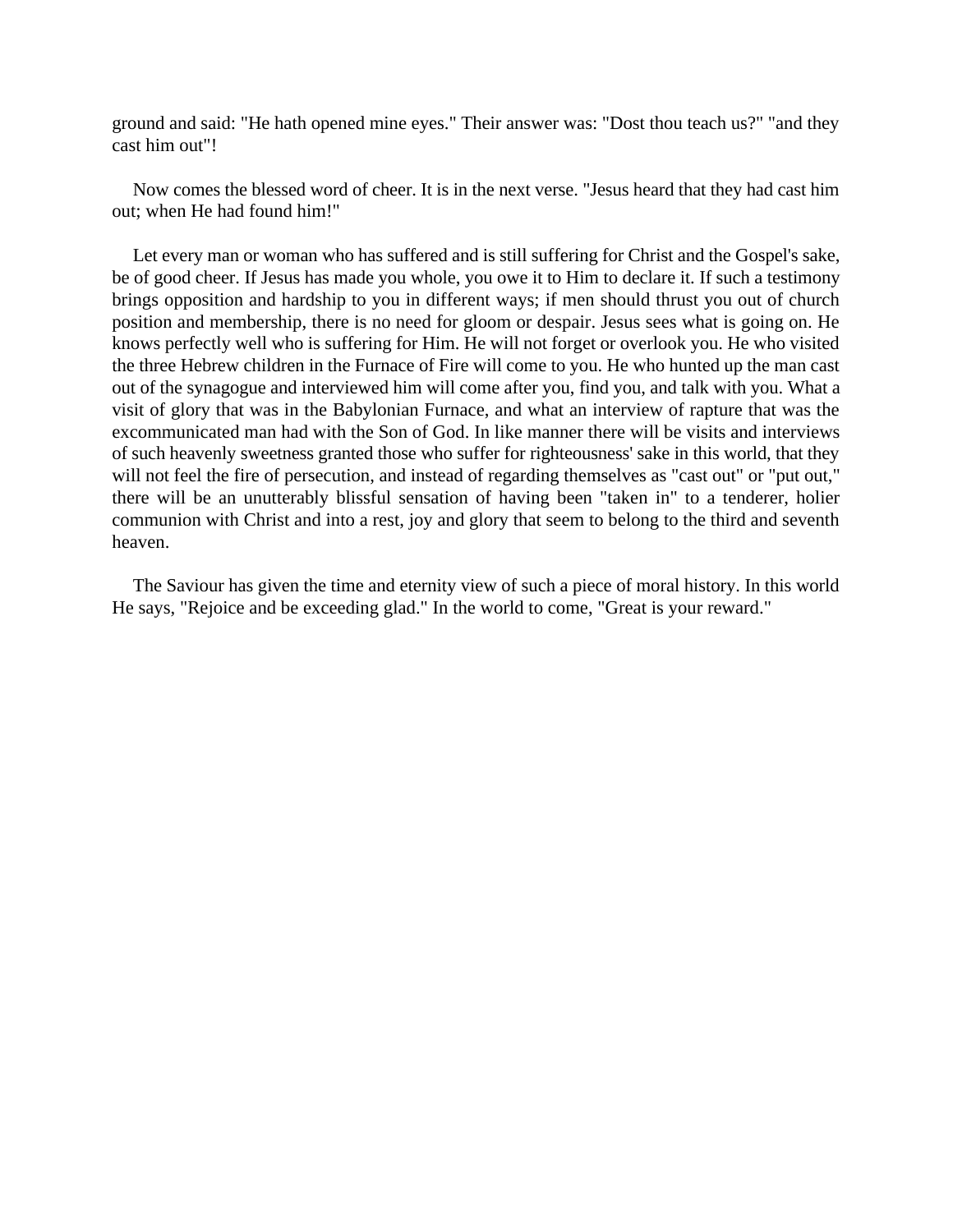# THE SANCTIFIED LIFE By Beverly Carradine

## **Chapter 16 Secret Societies**

We have been asked a number of times whether it is proper, right, and even possible for a sanctified man to belong to the various fraternities and secret societies that now fill our land and, we might say, empty our homes.

Our answer in the fear of God has been and is, that we believe the Spirit of Christ, if allowed, will lead us out of all such associations.

As for ourselves, when the light came on the subject we gave up our fraternity connection with a loss of membership fees of nearly three hundred dollars. We have never regretted the step or the loss.

In addition, we call attention to certain facts connected with these orders the consideration of which we can not but feel will convince the child of God that he should have nothing to do with them. The following argument is a part of a pamphlet we wrote on the subject several years ago:

They strike at the happiness of the home.

This is seen in the frequent and protracted absence from home they necessarily entail. It is a devoted connection which the fraternity brings about. Night after night the father and husband is away from the family circle, and this continues for years. It is in these absences of the father and husband from the family group, where they are so much needed, that we see the happiness and well-being of the home assailed.

We believe that we speak the sentiment of countless thousands of wives today when we say that they would far rather have the company of their husbands at home than the insurance policy connected with the fraternity at the end of their lives, if they could choose between. Ask them now, ask them anywhere, which will you have, the love and presence of your husband or the policy of \$2,000 or \$3,000? and the answer would roll like a tidal wave from every true-hearted woman: Give me my husband! Let me have his love and old-time devotion, and let the money go. For a woman to feel otherwise would be to transform her into a Judas.

Once there visited my study a lady of very prepossessing appearance. She told me how her life had been desolated. We shall never forget the sadness of her countenance. She said her husband was absent Monday, Tuesday, Wednesday and Thursday nights until 12 and 1 o'clock. That one night she, with a burst of grief, said to him: "My husband, suppose I would stay from you this late every night; how long would you live with me?" And he folded his arms, looked into her face a second, and replied: "Just about five minutes, madam!" And yet, what he would not endure he expected a woman to stand. The idea utterly escapes some men that there is any suffering upon the female side.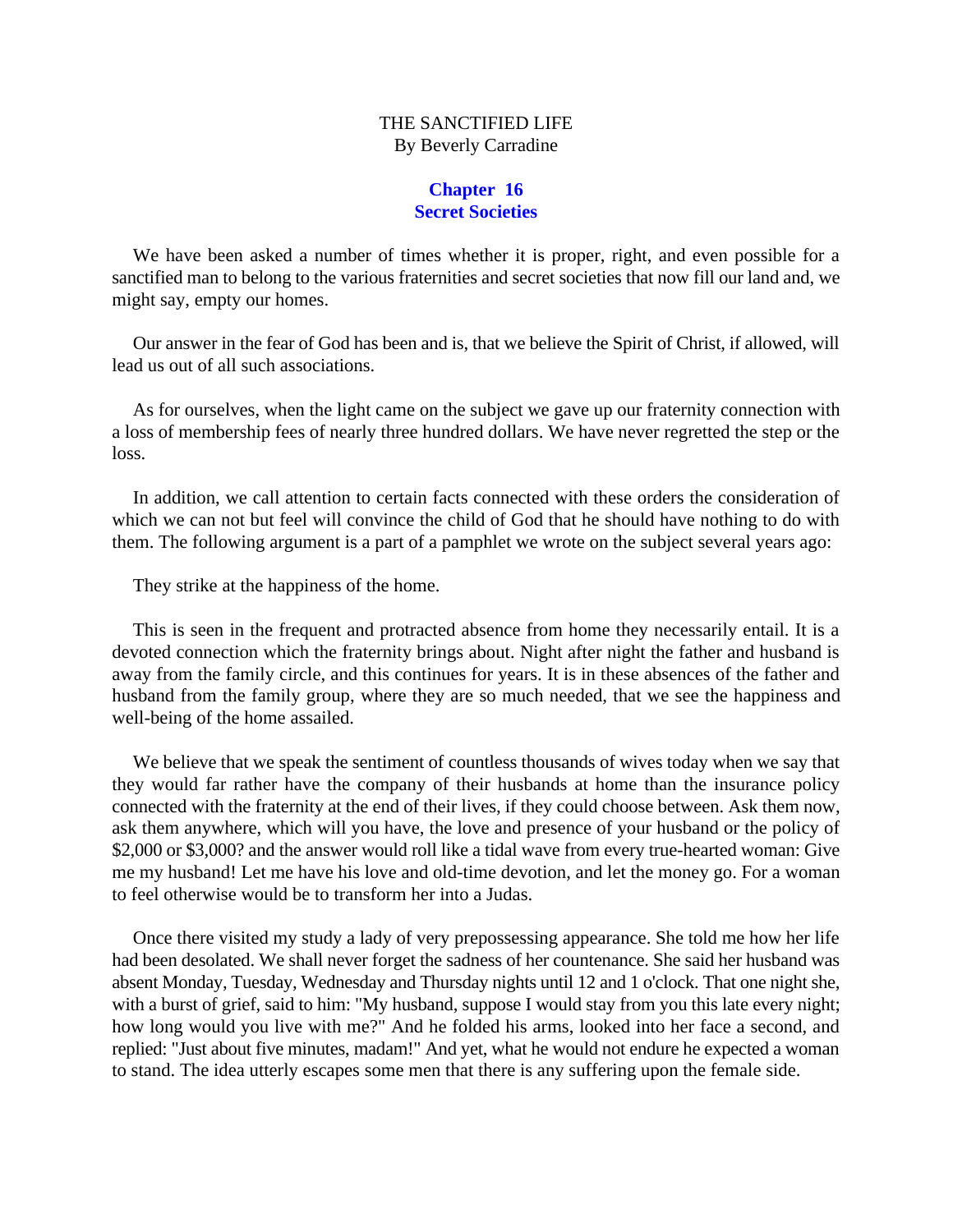We received a letter from a prominent lady in Chicago that if printed here would make the heart ache. She attributed a broken heart and a ruined home to the influence of secret fraternities upon her husband. She said she was willing to go before any tribunal in the land, and could substantiate all she said.

The secret fraternity is rapidly becoming a club, and a place and time of convivial gathering.

No matter what the object was for which they were started, they are evidently going in this direction. You all know what a club is. We never heard of a man getting converted in a club in our life. We never heard of a man called of God to preach in a club in our life. A lady told us in New Orleans--and we will never forget her look as she said: "We women have been 'clubbed' to death." Under that witticism we read the wail of a woman's broken heart. Is it so that fraternities and societies are drifting in the direction of the club? A large collection of letters at home which we received would thoroughly answer this question.

Of course you have heard of such a thing as banquets in connection with these fraternities and societies? Doubtless you know what happens at a banquet? In many of the fraternities there is, as far as we can hear, intoxicating liquors flowing freely. When it flows freely you know what happens. An article in a city journal said these fraternities were to build up humanity. Sometimes we have seen men going from these banquets at a late hour, and somehow we did not feel like we were looking upon built up humanity.

These fraternities rob Christ of His glory.

We all know that benevolence, or Christian charity, as we see it in its manifold and beautiful forms, is the result of the presence and influence of Christ in the heart and in the world. We fail to see such things in the heathen world. Charity belongs to Christianity. It is the work of Christ. Now, when a man gives, and fails to acknowledge Christ in the gift, he has robbed the Son of God of his peculiar glory.

Let me illustrate: In a certain distant city there exists a newspaper that is anti-Christ, anti-religion, anti-everything that is holy. Whenever a case of public suffering comes up this paper opens its columns for contributions, and the gifts flow in. Two-thirds of the donors are Christian men and women inspired by the love of Christ; but mark you, a Christless newspaper gets the glory, and not the Saviour.

So you can take the benevolences of all these secret fraternities, and Christ is not acknowledged or thought of. One-half of the members belong to the church and give because of Christ being in their hearts and lives, but Christ does not get the glory; instead, a fraternity that may be worldly in its name and spirit, receives the honor and credit. All Christian giving when not done in the name of Jesus Christ is robbing the Son of God of His glory.

The fraternity hurts us in the matter of church attendance.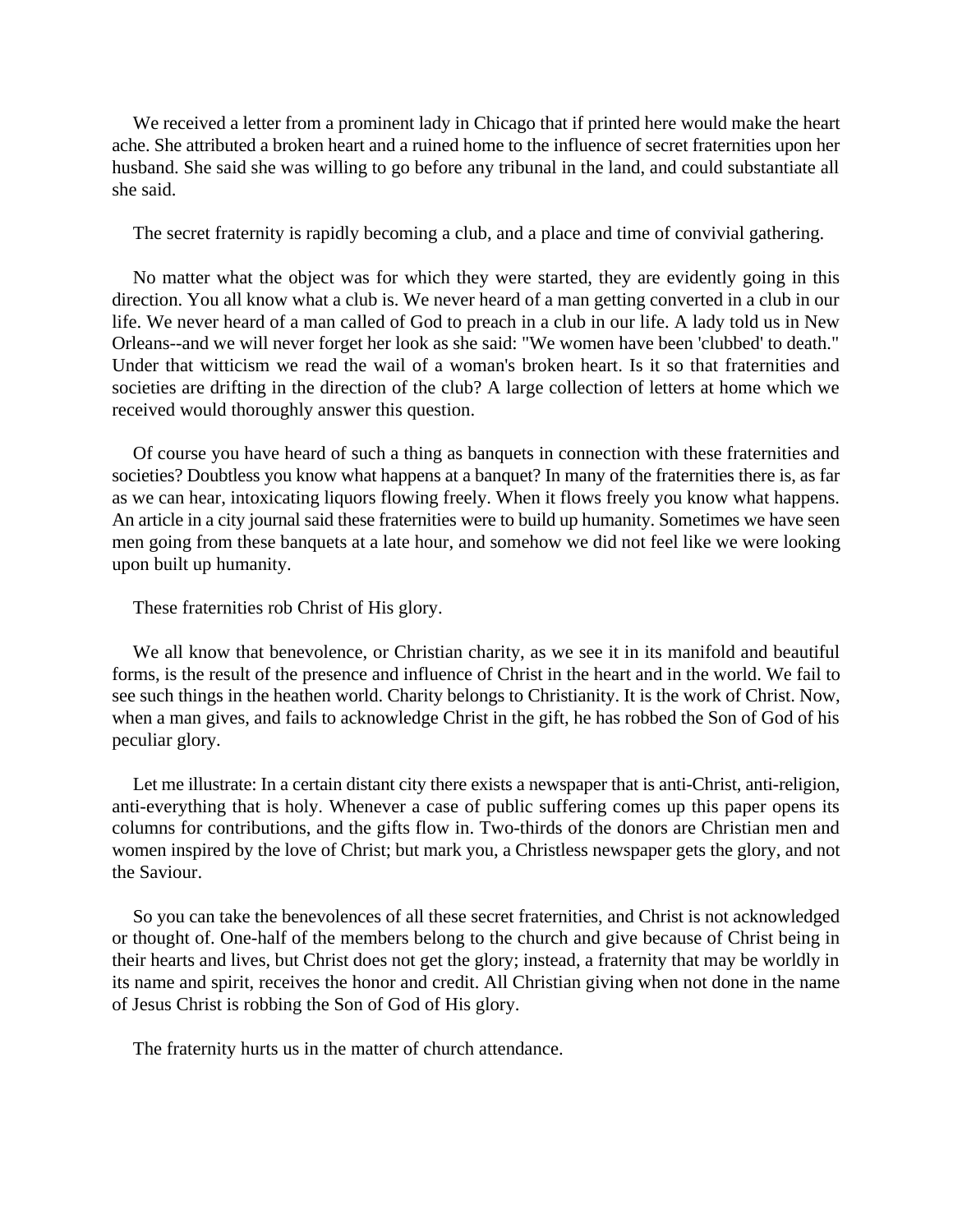According to our observation the more faithful a man is to his lodge or fraternity the less devoted is he to his church. The claims of a secret society are only too apt to monopolize his time and energies to the slighting, and often the neglect, of the house of God. We remember a time when we had great difficulty in getting some of our members to attend an important church meeting. One could not come on Monday night on account of his lodge; a second could not appear Tuesday evening because of his fraternity meeting at that hour, and so on through the week. Each one heard a higher call than that of the church, and that higher call was his lodge.

What would you call this? Is this not rivalry to the church? Is not God grieved at such a spectacle? At one of the churches we once served there was a steward who attended one prayer-meeting in the month; the other three Wednesday evenings he was at the meetings of the different fraternities to which he belonged. How did God regard that, do you suppose? The Bible says he is a jealous God. Is there not much in such a life as this to awaken the Divine jealousy and displeasure? By and by this kind of life affects even the Sabbath attendance. The man hardens and becomes careless and indifferent, and then we miss him Sabbath nights, and finally altogether. The influence of the associations in the effect of church depreciation becomes unmistakably manifested. When God looks down and sees a church member, who is a fraternity man, failing to come to prayer-meeting and the Sunday night service, and yet never failing to be present at the meeting of his lodge, then He is bound to be grieved.

The fraternity hurts the church financially.

If you knew the whole of the matter you would be amazed. We know a church member who gives \$30 a year to his fraternity, and nothing to his church. We know another who gives \$120 annually to his societies, and one-fourth of this sum to his church. Still another has given lately over \$500 to his fraternities and not one-tenth of that sum to his church.

In a large Western city of our country a certain fraternity met, paraded, banqueted and celebrated for three days. In that length of time more money was thus spent in eating, drinking, marching and displaying regalia finery than all the churches of that large city had given for the support and spread of the Gospel for the previous twenty years. And yet over half of the members of that fraternity were church members.

Suppose that, instead of all this Christian money being expended for feathers, brass bands and banqueting, it had found its way in spiritual channels in all the noble enterprises of the church, and had gone toward the erection of colleges, founding of asylums and homes for the unfortunate and for the establishment of missions in heathen lands, how much better it would have been, and what a thrill of relief would have gone through the land.

Then there is the feature of the chaplaincy.

We regard this point as one of great gravity. We know that there are many excellent men in this office, and that many fraternities try to get proper men to fill the place. But it is as well known that this often fails, and that men who should never thus officiate are in the office.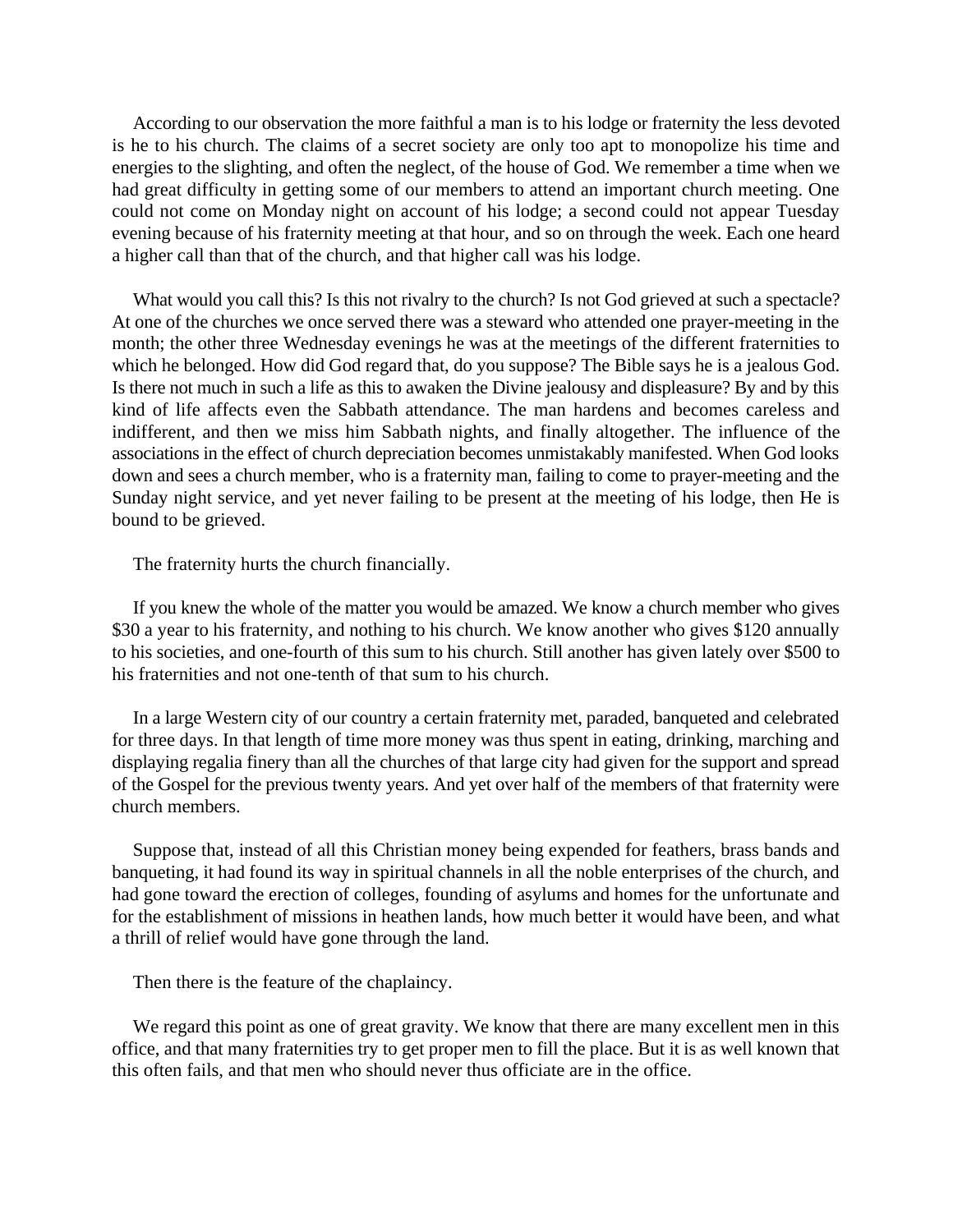How often have we seen at funerals a minister of the Gospel, whom God had called and anointed for the sacred work of the ministry, set aside as a piece of senseless lumber, while a fraternity monopolized the solemn hour, and a man from the trades came forward, and although not called of God to such a work, and oftentimes not even a religious man, would conduct the religious service over the dead. Who of us can believe that this is right in the sight of God?

A gentleman, who is prominent in the fraternities, told me that he has frequently seen one of these laymen chaplains administering the oath of the order, and while doing so was partially intoxicated. Still another told me that during a visit to a large city in Kentucky he attended a meeting at a certain fraternity one night and witnessed the installation of one of the members into the office of chaplain; and that as the Bible was handed him with the customary remarks, quite a titter ran around the room. On asking the cause of the amusement he was told that the man was guilty of a great social sin.

The effect of a sacred office thus misused and abused, and thus wrongly occupied is to bring the truth, the Bible, the ministry and the ordinances of God into contempt. It produces hardness of heart, and is bound to beget irreverence. Let the man who handles holy things be a holy man, and a man called of God and not by man. The Almighty himself has spoken here, and demands that they who bear the vessels of the Lord shall be clean. When a man opens or handles the Word of God we want him to be a man of God and called of God.

The fraternity here rushes in where angels fear to tread. They, in installing a man into a chaplaincy, have usurped the solemn, sacred work of the Holy Ghost. It would be well for them to inquire into the cause of the destruction of Dathan and Abiram and their followers. The Bible tells us that God made the earth open and swallow them up, because they took upon themselves a sacred office and work to which God had not called them.

The fraternity has captured much of our preaching talent.

This appears in two respects. We have been informed that a great percent of our preachers belong to secret societies. This means of course a muzzled pulpit in many quarters. Not that our preachers are afraid to declare the truth, for they are true men; but after joining a fraternity friendships are formed, kindly relations established, and it becomes difficult to speak of the evils they see.

The fraternities have captured our preachers in another way. Some of our best talent is today in the offices of these societies as clerks and secretaries. We believe that when God calls a man to preach the Gospel He never proposed that he should be a salaried officer in such institutions of man's organization. And although they may say they still preach here and there as occasion offers, yet it is not the preaching that God contemplated when he called them. God wants a man to swing loose free from all restrictions and limitation, and give the whole life and all the energy and time to the heaven-appointed work. This was the way that Christ preached and that the disciples labored, and it is the way for the man called of God to preach today. If all men who have been thus called would so devote themselves ardently to the one work of saving souls, the world would soon put on a new appearance, and take a great leap toward the millennium.

The fraternity is used by many as a substitute for the church.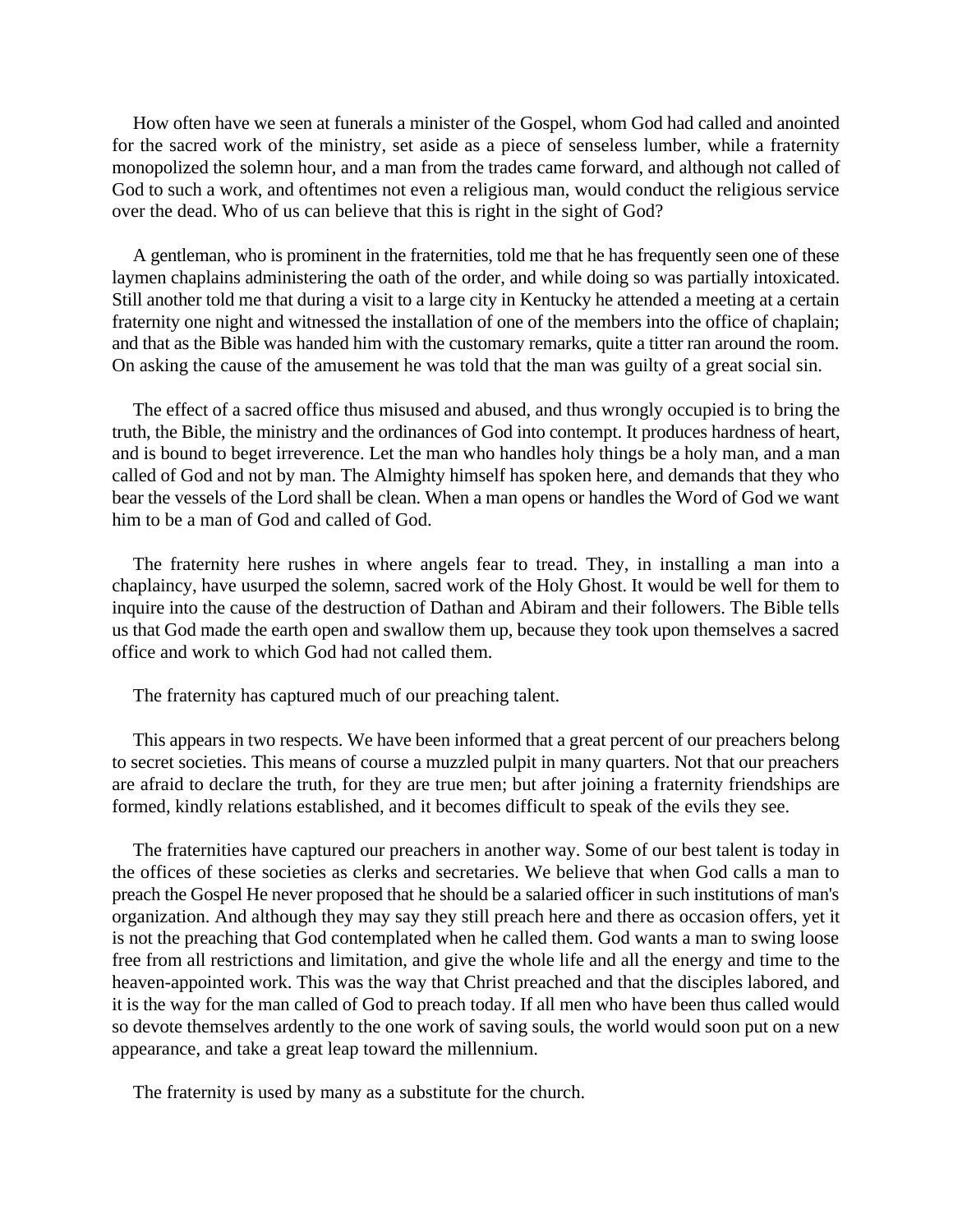How often have you heard men say about Masonry that it was as good as the church; that they wanted no other church! But you have got to remember that Jesus Christ did not found it, nor did He join it, nor did He endorse it. Christ founded the church and told us to come into that. When men found an institution and tell us that it is as good as the church, we think those men are in danger. We would not stay a moment in an institution if its teaching and spirit would produce a feeling of that kind among its members.

Nothing has so powerfully convinced us of the dangerous power of these fraternities and their actual rivalship of the church as the publicly uttered threat of some church members, that they would quit the church if their pastor said aught against their Order.

What a state of mind and things does this reveal. These men and women would cease to listen to a man called of God to preach, and would dissolve their connection with a Divine institution if a man should open his lips in warning and rebuke against a human institution! Certainly these societies have encroached upon the feelings and judgments of men, to thus plant them in antagonism to the servants and church of the Son of God.

Many of these fraternities are striking at the sanctity of the Sabbath.

We speak of a vast number of fraternities, benevolent and otherwise, that fill the land today. In some cities we could name, much of the Sabbath-breaking is done by societies and fraternities--in parades, processions, picnics and excursions. God's holy day is made to look like a holiday. How the heart has been pained as we have seen them on the Sabbath with fluttering flags and musical instruments, accompanied by the usual street crowd of men and boys, pushing their way to the point of destination. Many a time we have been kept awake on Sunday night hours, by the sounds of music and dancing that flowed from one of these fraternity halls near our home.

Active membership in these fraternities will certainly harm the spirituality of a Christian.

Whom do you find comprising these fraternities? We grant you many excellent persons. But besides these there is a host of men who are unbelievers and haters of God and the Bible. With these you are thrown as companions and friends. They create an atmosphere; form an influence. You breathe the atmosphere and feel the influence. The effect will be to lower the tone of your religious life. Why does the Bible say, "Be not unequally yoked together with unbelievers"? Why does God say, "Blessed is the man that walketh not in the counsel of the ungodly"? and why does he say, "Come out from among them, O my people"? All this is simply the recognition of the fact that the religious life and character is affected by its associations, and that there is danger here, and great danger, for the people of God.

In all of the fraternities and in all the degrees of Masonry under the Knights Templar, the name of Jesus Christ is omitted.

This to my mind is the gravest fact of all. The Saviour's name is not known in them. If you doubt, get hold of the rituals and read and seek in vain. Listen to the public prayers. Go to the funeral services and listen for the name of Jesus Christ. You will listen in vain. Now, then, we do not care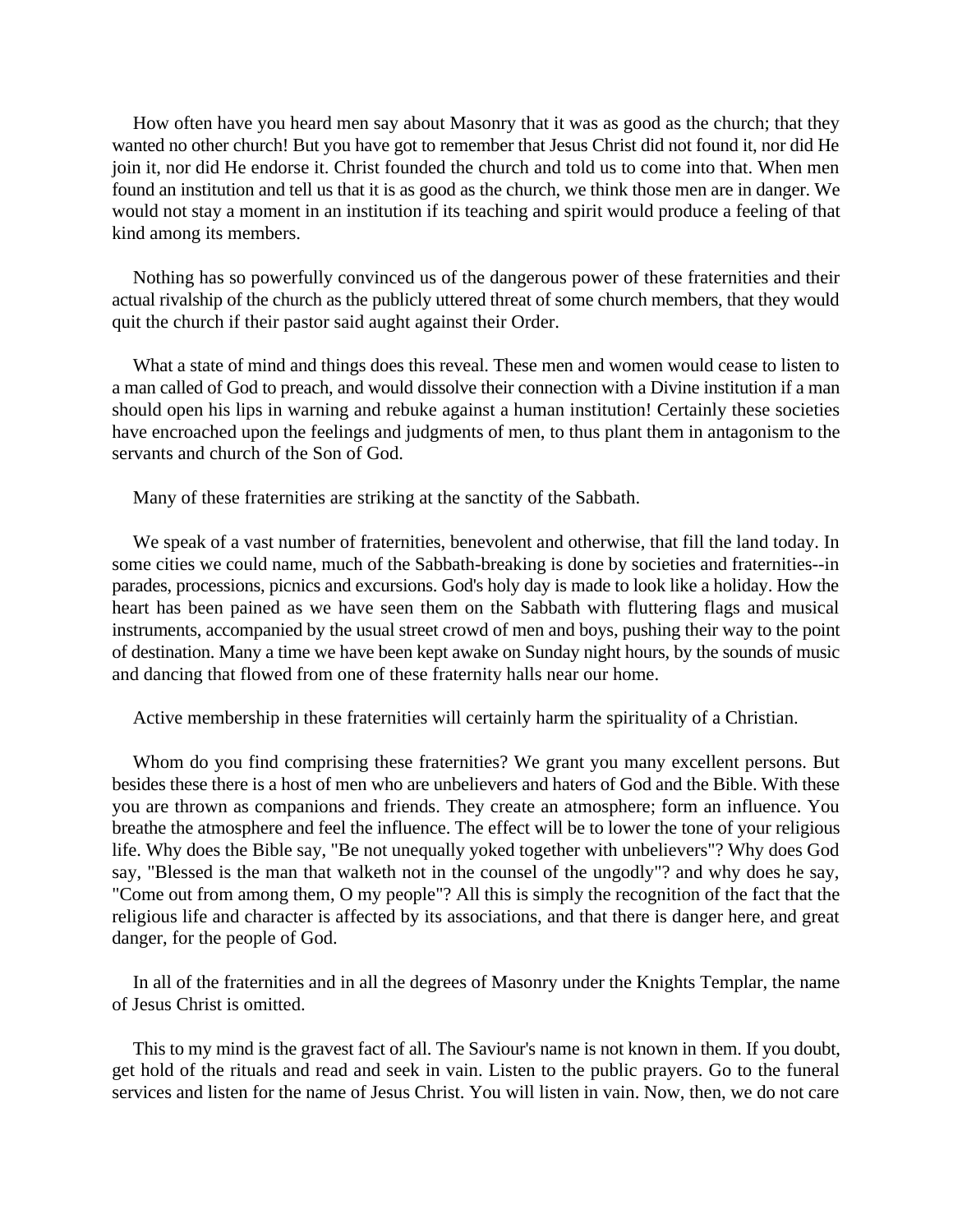to be connected with any order on earth that fails to recognize the Son of God. Christ says: "He that is ashamed of me, of him will I be ashamed." "He that denies me before men, him will I deny." This applies to an individual and to an institution as well. We can not belong to a society or fraternity that is ashamed of the Lord, or that to please men will leave out His blessed name; therefore have we dissolved our connection with all fraternities forever. With nothing but the kindest personal feelings to its members, with only kindly remembrances of individuals, yet we are done with the system itself.

There is no absolute necessity for these societies.

If you examine the social feature, history proves it is not the best. The best development of the social nature is not obtained by the separation of the sexes, but by their being drawn together. Club life is the confirmation of this statement.

As for the benevolent feature, we say that while good has been done, we verily believe that if God's people would take the contributions and turn them into the channels marked out by the Bible and church, greater good would be done at less expense and with greater glory to Christ.

We can not see the necessity of these orders. We got along without them for ages and ages, and we believe we can get along without them for ages and ages to come. Do not forget that when Christ established an institution that is to take this world, He did not found a secret fraternity, but a church that is open as the heavens in its sacraments, ordinances, teachings and meetings.

Let me exhort you, my brethren, to give up the fraternity, and instead stand by your home and that little woman there whom you call your wife. You have not a better friend on earth than that wife of yours. She left everything to follow you in life. She gave up father and mother and a comfortable home. You have not been to her what you should have been, and what you promised when she stood as a bride by your side and looked up in her helplessness to you. The light you notice is going out of her eye, the spring from her step, and she is getting prematurely old. Go back to her and spend the evenings with her as you used to do. Pay her the old-time attentions, and before a week the light will begin to come back to the eye, the color steal into her cheek, she will fasten a bit of ribbon or a knot of flowers in her hair and be like her old-time self.

The children all love you. There is no other group on earth that loves you like the family group. When sickness and trouble come, and you stagger home, you find it out. What do those men down the street with whom you talk and go so much--what do they care for you? So look to your family. Cultivate the home circle.

When our wife is dead you will remember the loneliness of her life, produced by your attendance night after night upon these fraternities. When that little boy of yours is dead, and sleeps in his grave on the hillside, they will tell you then how much he missed you in the evenings you were gone, and how he talked about you and waited, hoping you would return before he fell asleep.

How bitterly you will feel all this when the time comes. I once saw a man whose wife had died. He did not awaken to her value until then. His heart was broken. He had just found out that he had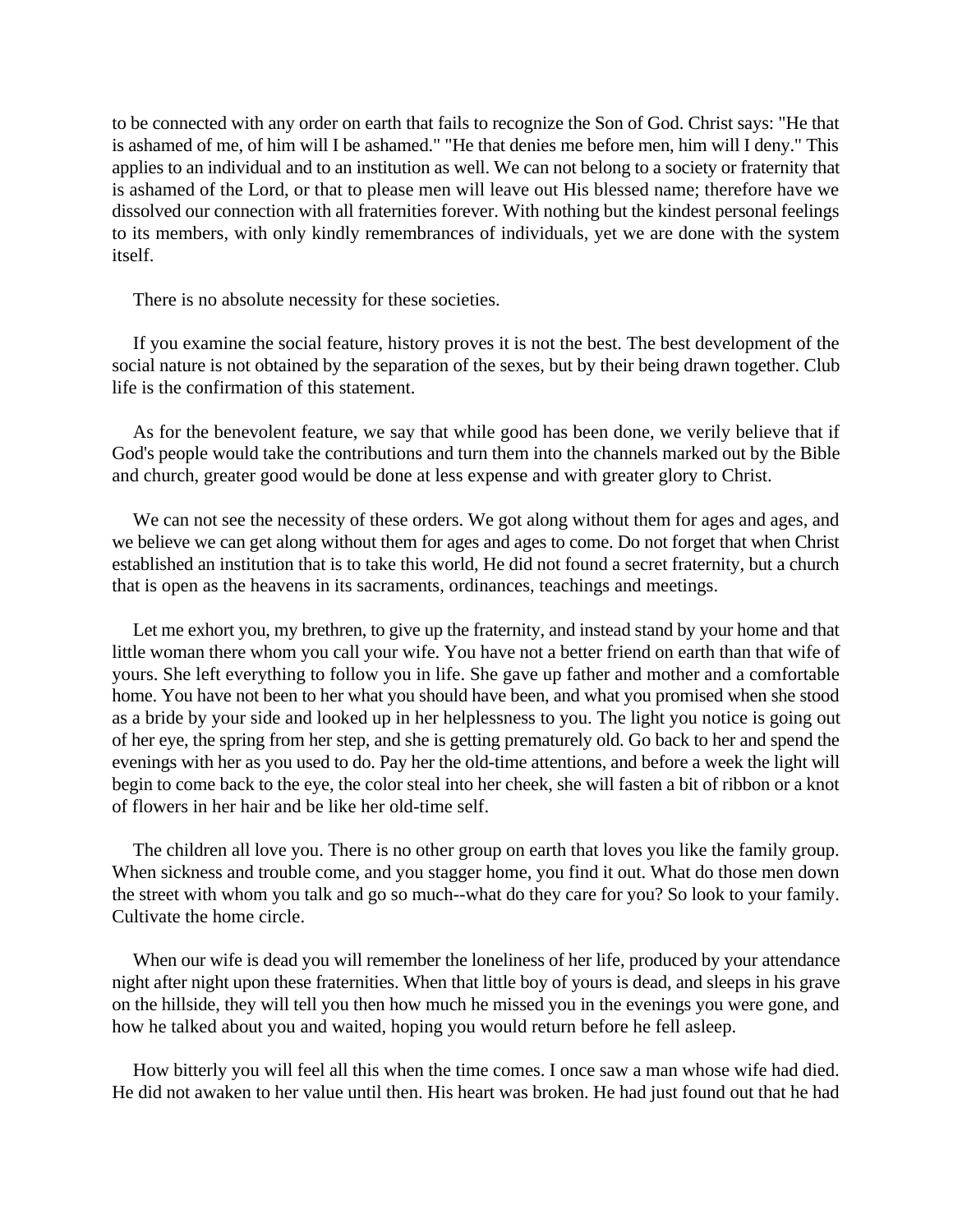an angel for a wife. He did not know it until he heard the rush of her wings through the blue space to the throne of God, and then cried, "My God, she is gone!" O, brother, come back to her, come back and spend the evenings at home! What a time you can have for reading; what sweet music you can have; what romps with the children; what a sweet domestic scene we have before us now! And if there is any evening that the house of God calls you out, come and bring them all with you. How different this is from the fraternities. You can not take them with you there. Go rather to the place where you can hear words of grace from the pulpit; go where the soul is fed; go and assemble with God's people and not with worldly people; and go where you will be fitted for a higher, nobler and eternal life.

Stand by the church rather than any fraternity on the earth. Stand by the church, for it is of God. It cost the precious blood of our Saviour. It is the one institution that is going to survive the flames of the last day. When the fire burns around the whole world, and the flames leap from the heart of the earth to the tops of the mountains and swallow up all things in a final destruction--then every earthly institution shall sink into the common ruin with no hope of resurrection. Fraternities and earthly orders will go down forever, but the church, the church of our Lord, purified and redeemed, shall rise above flames, and far above the stars, and be landed in the presence of our God forever. Stand by the Saviour the Lord Jesus Christ. He gave His own heart's blood for you, now do you stand by Him? You will want Him to be with you in the dying hour. You will want Him to be your friend when the final day of judgment comes. Make Him your friend now and say, "O Lord, I am yours from today in all things, under all circumstances, and at all times, forever and forever."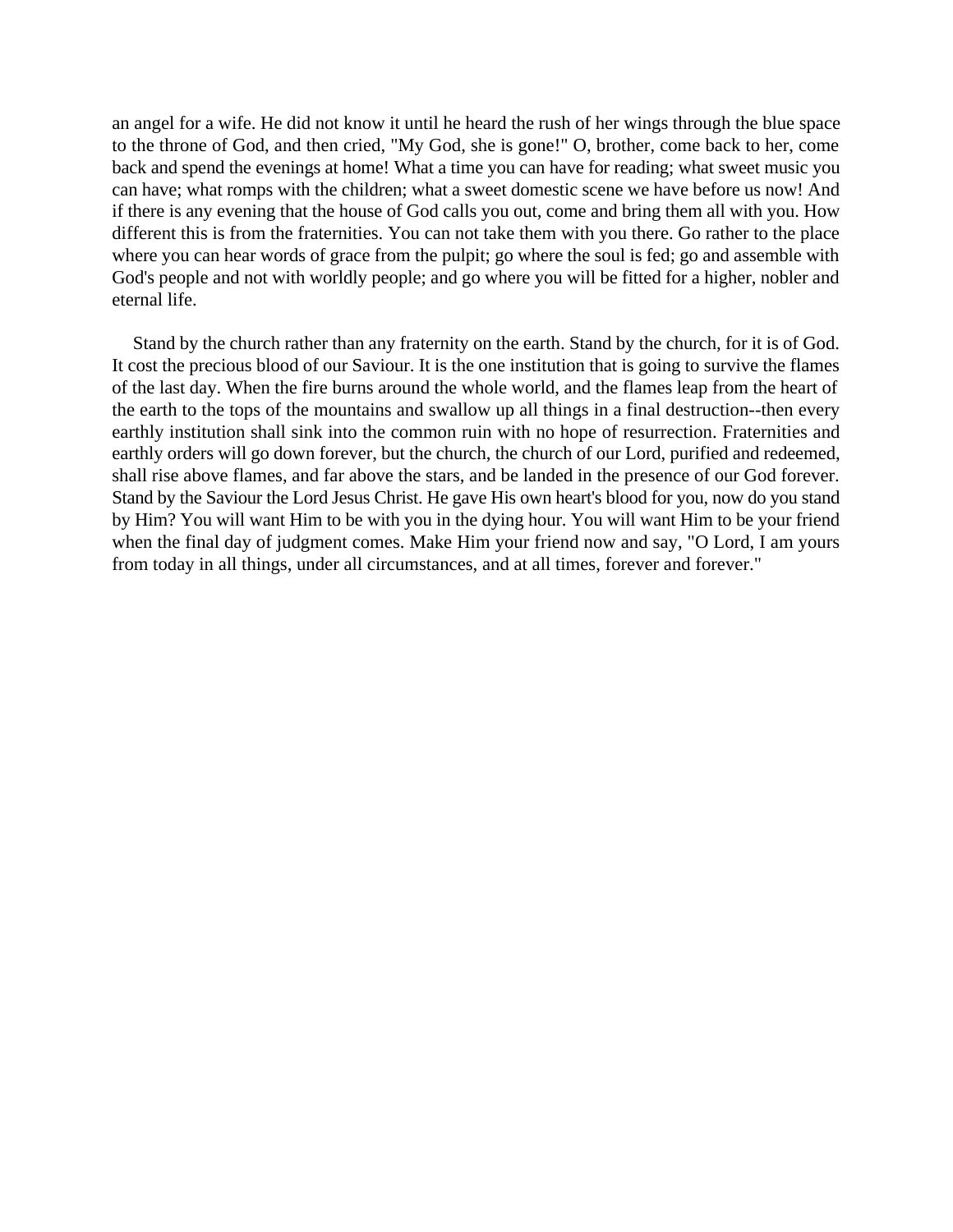# THE SANCTIFIED LIFE By Beverly Carradine

## **Chapter 17 Sidetracks**

If there is any man whom the devil fears and hates above other men it is the sanctified or fire-baptized Christian. He knows that in him he has an unrelenting, uncompromising foe, and one who having the enduement of power will do him and his kingdom more harm in a year than an hundred other persons put together who know not the "mystery of the Gospel" and possess not the "secret of the Lord."

The Adversary seemed to pay but little attention to the disciples prior to their reception of the baptism of the Holy Ghost. But when the holy fire fell upon them and they flew with shining faces, liberated tongues and irresistible lives everywhere preaching the Gospel with the Holy Ghost sent down from heaven, then he and the dark phalanxes of hell arose and moved after and upon them, so that from that time their history, though filled with glorious victories for Christ, was lined with dungeons, scourgings, stonings, and dreadful persecutions, while some kind of martyrdom terminated the career of every one. As he could not cool their zeal, nor make them sin, he killed them one by one; Paul being beheaded, Peter crucified head downward, Matthew skinned alive, James knocked from an high place and beat to death with fuller's clubs in the streets of Jerusalem, and each one ending life in some ghastly way conceived by Satanic hate and executed by human agency in league with the devil.

To this day the great Adversary hates and dreads a fire-baptized man. He has no alarm and concerns himself but little over the multitude of Christians who spend most of their time in the Round House receiving or waiting for repairs. But let one of them obtain the Baptism of the Holy Ghost and fire and be transformed in a flash from a condition of helplessness into a great spiritual locomotive full of divine life and power, heading for heaven, and carrying a long train of souls with them; and then full of fury he plots and endeavors from that moment the ruin of that same useful life.

Of course, he would prefer to destroy outright such foes to himself and such hinderers of his work. He would like to bring about a collision, or derail such a life and cause it to plunge down the bank to ruin. If he can not do this, then he tries to steal away the fire, the secret of the man's power. If still he does not succeed, his next, and more successful effort is to sidetrack the man. This is done in one of several ways, and that it is done we need only look about us. As in the railroad world,, there is one main track and many sidetracks, so it is in the spiritual life. We have been astonished at the number of different sidelines into which Satan has switched off some of the servants of God. In some cases the engine is "dead," as the engineers call it; the fire is out, and the man once a power is now idle and inactive in the great work in which he once gladly and mightily engaged, and in which hundreds of his brethren are still rushing. In other cases, the spiritual steam is up, and the man is backing up and down with considerable whistling and ringing of bells, but he gets nowhere. Everybody can see he is sidetracked. We mention several of these tracks. One is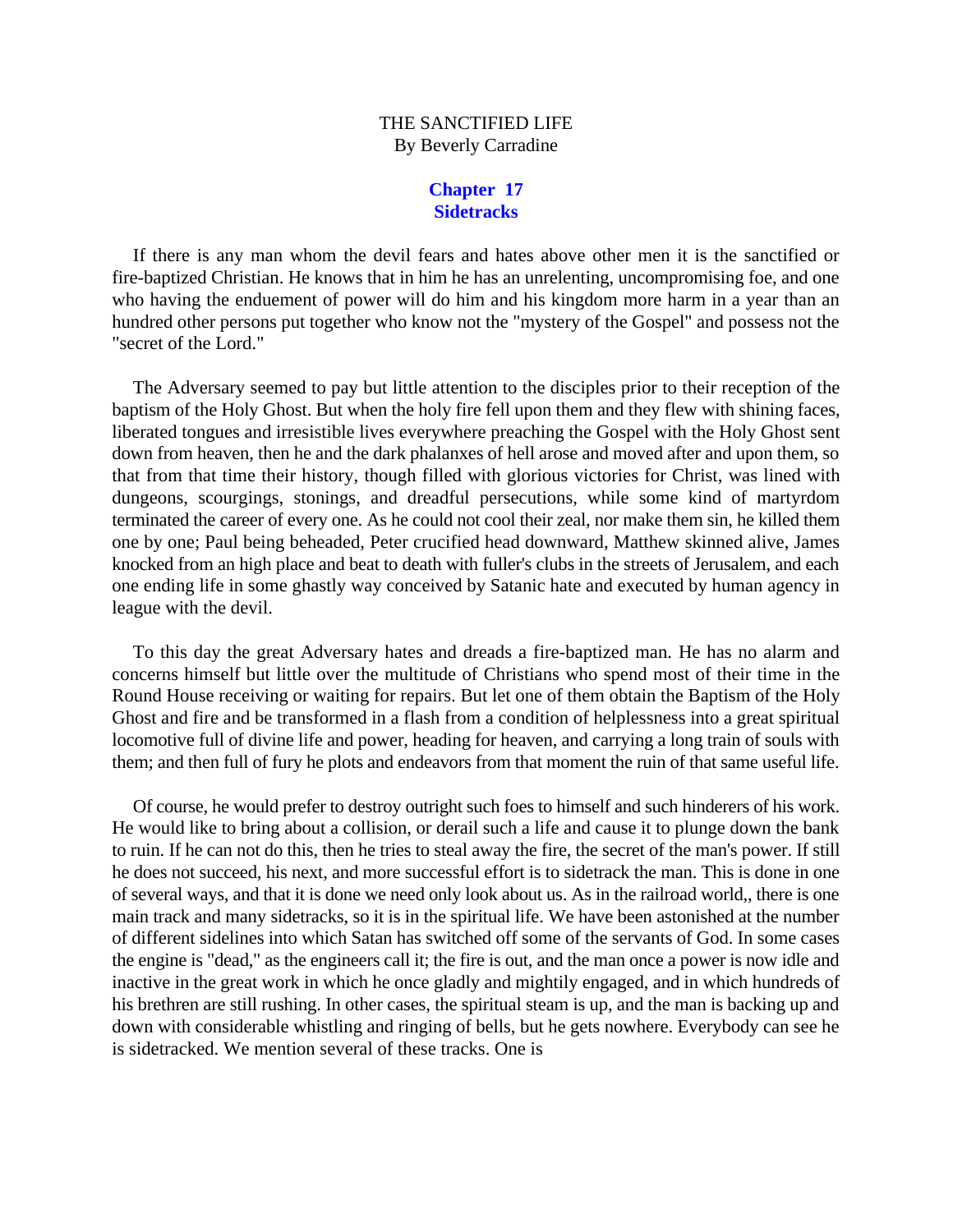### **SIN.**

It is noticeable that Satan in trying to get a Christian to sin, and so end his life in failure and ruin, uses the two methods of Presumption and Despair upon him; and they follow in the order mentioned. The first onset is made with the whisper, "Oh, it is a little thing; no harm will come of it; it can be rectified." The second assault is a wail, "You are undone; there is no hope for you."

In a word, as some one has said, he presents sin to you at first as such a narrow stream that if you go across it you can easily step back. But when the sin has been committed, suddenly under a glare of horrific light the little stream is seen to have widened into a dark, roaring ocean that seems to be bottomless and shoreless.

The Adversary well knows the effect of this last impression or revelation made to the soul; he is confident the man will be paralyzed with despair, and failing to see the grace and power of the Atonement across that turbulent flood he has stretched before the spiritual vision, will sooner or later, going from sin to sin, finally sink into the depths of ruin.

The devil knows well the constitution of the soul. He has studied the human spirit long enough to understand it. He knows that a sense of lost cleanness, lost virtue, lost holiness is the sharpest and most unendurable of pangs; and so if upon this natural distress he can graft the spirit of hopelessness his end is accomplished. The man is sidetracked!

Alas, that such cases have been seen. Men whose voice and face and presence were sources of inspiration to God's people, and whose deeds and life struck terror to the heart of hell, now sidetracked through a single act of wrong.

We can never forget the profound impression once made on an audience by a preacher who was describing the fall of Judas. Two steps of the ruin portrayed by two scenes in the man's life, and all but acted by the speaker, seemed to bring the congregation into a condition of breathless awe. One scene showed the devil putting the thought of the Betrayal into the heart of Judas. The Scripture describes this in the words, "the devil having put it into his heart to, betray Him." The attitude of surprise on the part of Satan as Judas, one of the twelve, received and cherished the thought was a sermon in itself. The awful triumph on the devil's face, his diabolical malice, his withering sneer, "Why, he allows the temptation to remain in his heart! He cherishes the thought!" altogether made this part of the apostle's fall one of unspeakable dreadfulness.

The second scene revealed the devil entering into Judas. The Scripture for this being found in the words, "Satan having entered into him."

See the difference: In the first scene Satan is beheld putting the thought of evil in the man's mind, while in the second he brings himself into the man and takes possession.

The preacher threw a book on a certain part of the platform, and after a minute of silent looking in that direction, followed the book up with himself. The two steps were thus incarnated before the eyes of the people.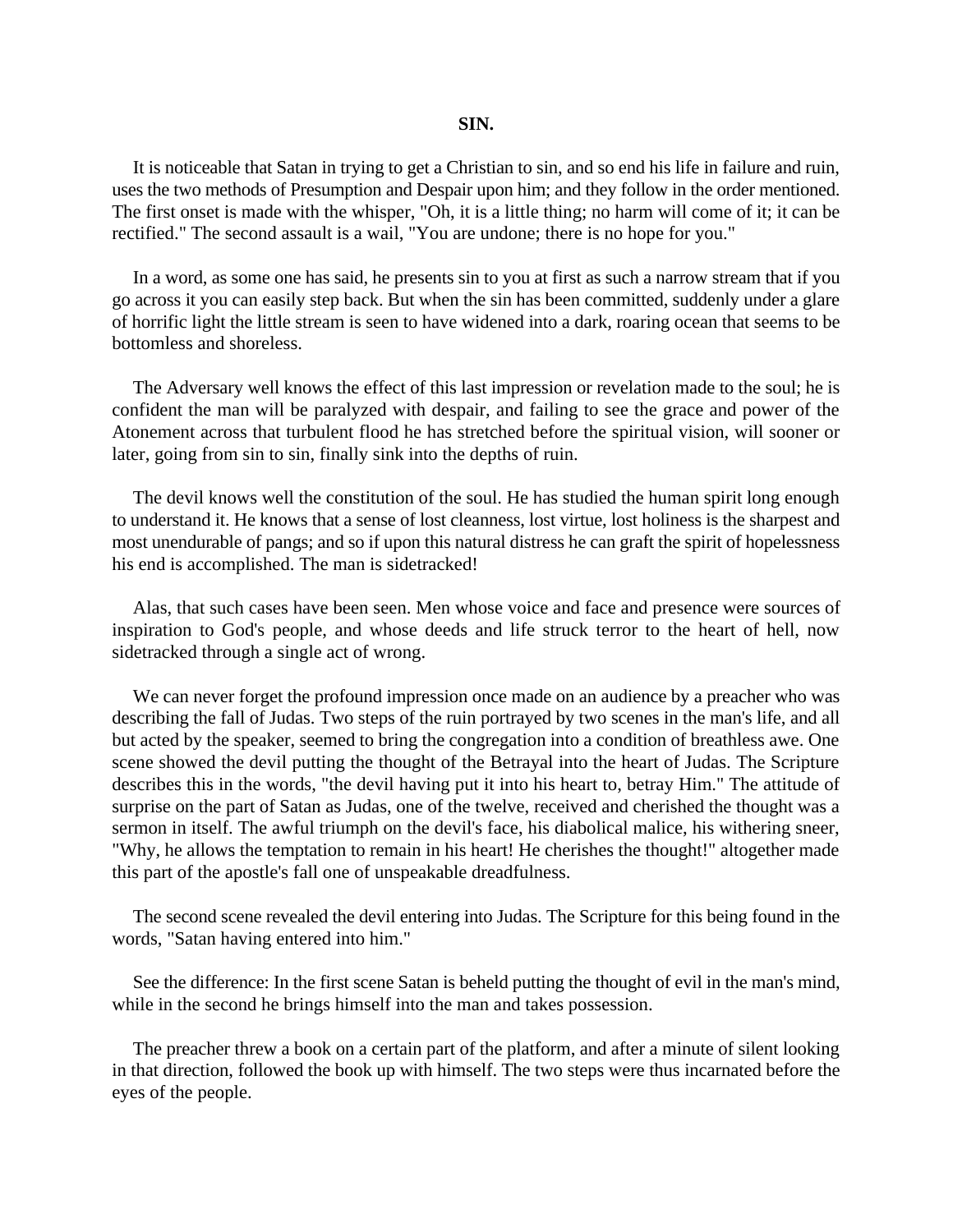The evil thought is the forerunner of the devil; for Satan knows that if a Christian will allow the evil thought he will in time allow the originator of the temptation to come in. The thought of sin is sent to prepare the way for the complete admission of the Adversary.

So the attitude of Satan near the tempted soul, watching with astonishment, as well as infernal glee, the entertainment of an evil thought by an apostle of Jesus Christ or any once devoted child of God, fairly awes the mind with the fact of the moral crises in men's history, the dreadful danger of the soul, and the gloomy tragedies taking place in the spiritual life. The ultimate possession of the man by the devil, and his going out in the night to commit his deed of darkness, is like the continued tolling of a funeral knell as the last spadeful of earth is thrown on the grave, like a curtain falling on a suicide, or night coning down upon a ghastly, lonely murder. A second sidetrack is readily seen in the word

#### **IMPRUDENCE**.

There are some of God's people, who from lack of proper early training, have been known to do things innocently that nevertheless were hurtful to them.

Then there are true Christian men so conscious of their own integrity before God, and faithfulness to men, that their very realization of a character that can stand tests and remain true, may create a fearlessness and boldness, and perhaps at times an ignoring of proprieties and appearances, that if persisted in is certain to bring lasting harm to the influence of the individual, whether he be layman or preacher.

There are certain social customs and demands that are as unbending as the laws on the two tables of stone. If a man heedlessly and repeatedly breaks them, he himself will be broken. If he ignores them, he himself will be ignored. If he sets them aside, the public will set him aside.

Some very melancholy things could be written under this head in the way of illustration, but we are confident that the warning alone of the danger is best and will be sufficient. Suffice it to say that numbers of times we have observed human lights that had been ignited by the Lord, and that seemed for awhile to attract every eye, and then began to pale little by little, and finally disappeared altogether. The explanation sometimes is that the people have seen certain things in the life which made them unwilling to follow such a standard bearer. The man was sidetracked by the devil through acts of imprudence. A third sidetrack is seen in the word

### **HABITS**.

We do not refer to what some would call personal eccentricities or mannerisms. One of the deeply interesting features of sanctification is the way it brings out the peculiar gifts and individuality of the person receiving the blessing. The purifying of the heart, the empowering of the Holy Ghost, the deliverance from man-fear, the delightful consciousness of liberty, and the realization of a child-like nature, all received in sanctification, is the explanation and philosophy of the strangely marked individual manifestations noticeable in the Holiness movement. We do not wish to see this changed. It is a part of the excellence and power of the blessing.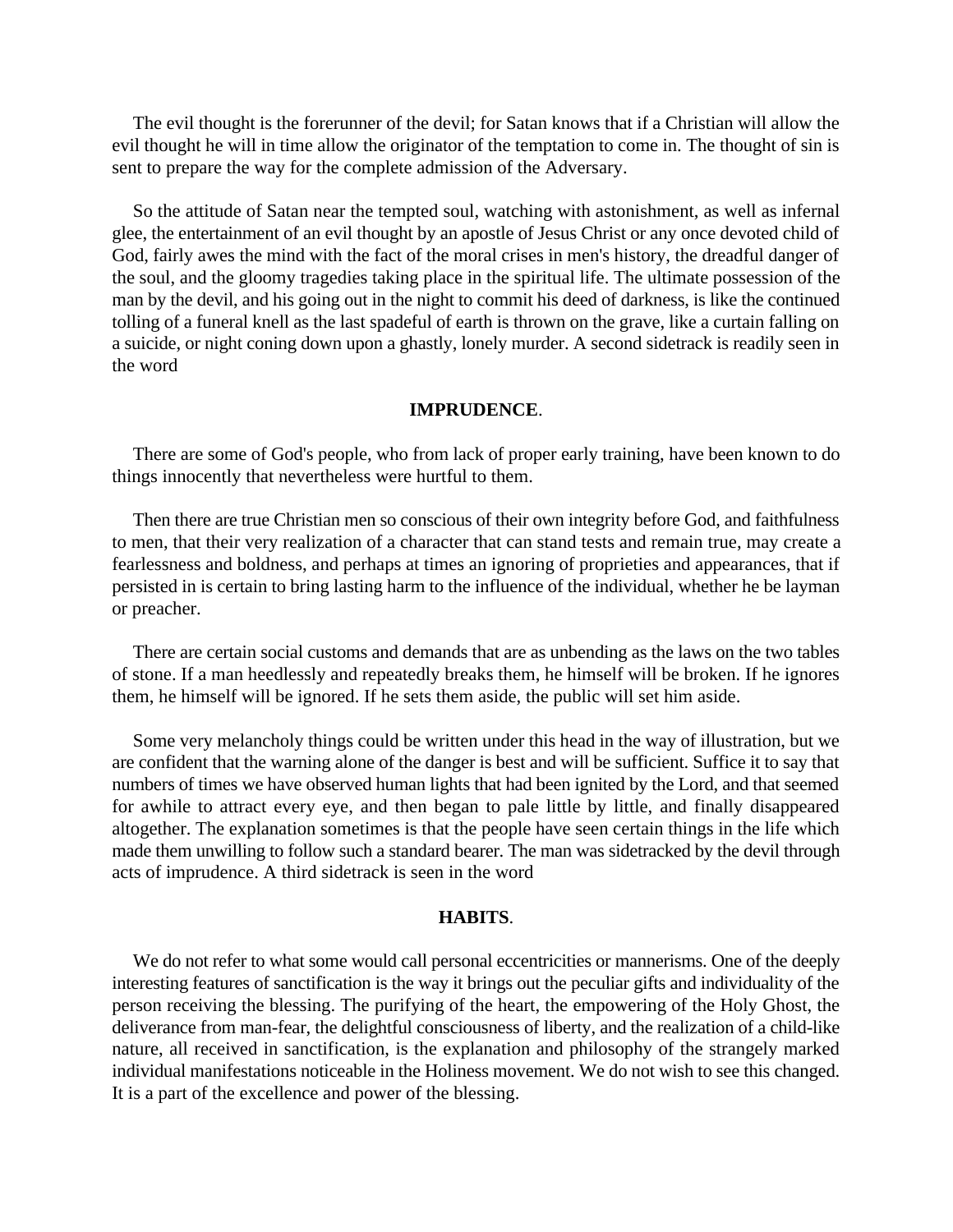By "habits" we do not refer to the dress question and to the way some people keep, or do not keep, their bodies. Although it does seem to the writer that if any one on earth should be scrupulously clean in body and neat in attire it should be a man or woman claiming the blessing of sanctification. The profession of a pure heart, while carrying around a neglected body clothed in untidy garments does not sound well, nor look well, and will not take well.

Men may affect to despise these things, but sooner or later their own personal untidiness or uncleanliness will sidetrack them. Such persons themselves are the last to see it, but others see it.

We recall a scene beheld by us once at Conference. It has often recurred to the memory. It lasted only a minute, but it had vividness for coloring and the clear-cut lines of chain-lightning for its edges and frame-work. A preacher claiming the Blessing of holiness stopped to speak to another minister of the Conference, who did not believe in the doctrine or experience. The latter was puffing a cigar. The former sported no cigar but wore a soiled shirt.

"Brother," said the sanctified brother, "take that dirty cigar out of your mouth "

"Brother," replied the Zinzendorfian, "take that unclean shirt and collar off your body."

Here was a Grant for a McPherson and a Roland for an Oliver.

Let it be understood that we are not pleading for fashionable attire, but for physical cleanliness and certain proprieties of dress. We may claim to have reached a point of superiority to these things, but it will eventually end in a sidetrack. We have gifted men today in the Gospel work whose influence could penetrate into circles that they have not yet reached if they would dress less oddly and become as inconspicuous in their attire in one way as they demand of their congregations in another.

He who commanded the Jews to wash frequently, and was careful that His ministering servants in the Temple should wear white and spotless linen has not changed His mind.

By "habits" we refer mainly to the indulgence of artificial tastes and appetites, such as the use of tobacco in snuff-dipping, smoking and chewing.

We do not mean to say that a man can not have religion if he has the tobacco habit; yet confess to surprise at his saying that he enjoys religion while in the indulgence of what is clearly a lust of the flesh. It seems so clearly opposed by the teaching of the Bible, and so contrary to the mind, spirit and pure self-denying, cross-bearing life of Christ, that we have often wondered how one could do this thing and call himself a follower of Jesus.

It did not require sanctification to make the writer give up the tobacco habit, to which he had been devoted as a smoker for years. A good case of regeneration settled the question and ended its practice forever with him. He found the surrender necessary to the enjoyment of that communion he craved with his Lord. Other regenerated people seem to have found a broader and easier way, but the author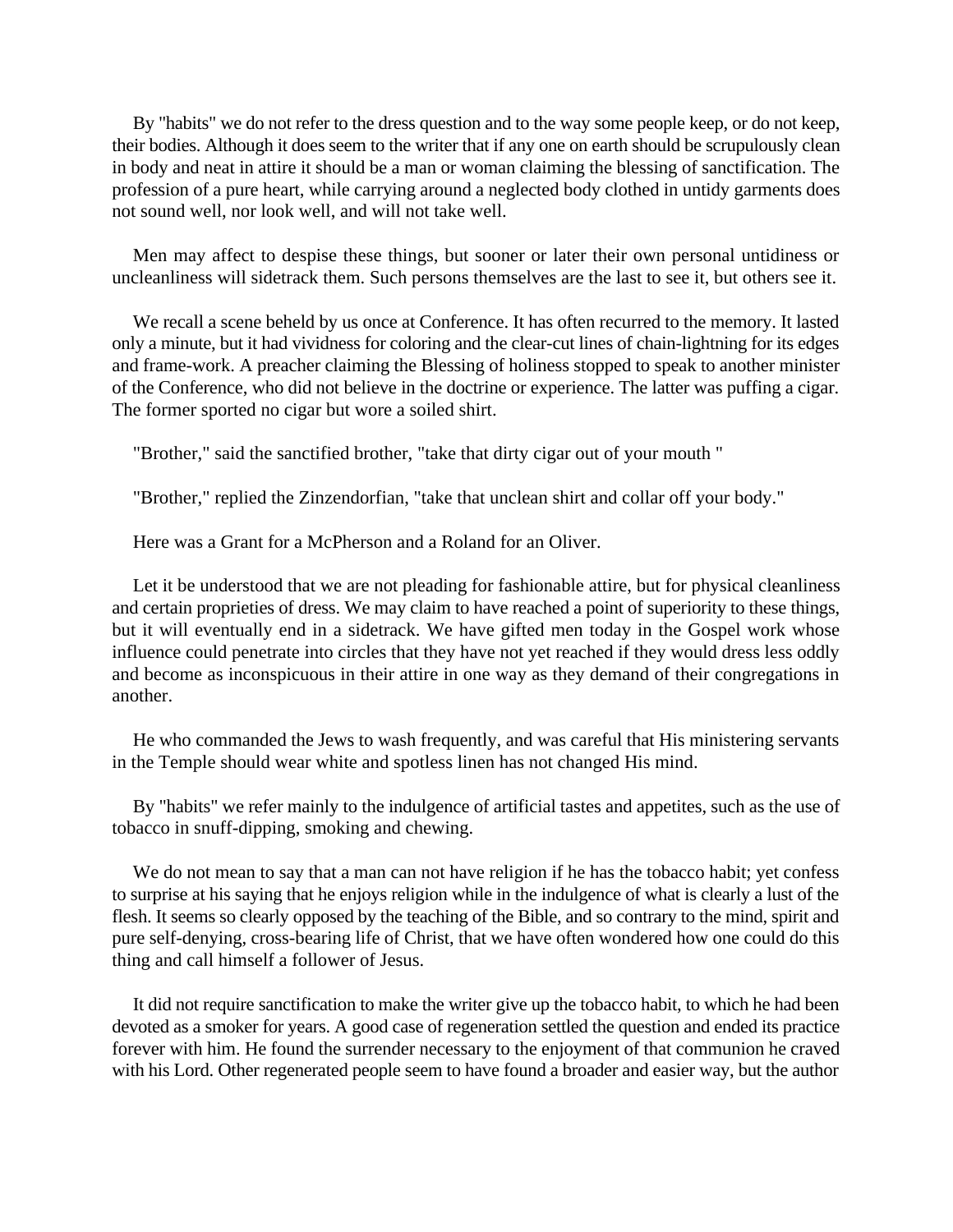of this book could never find it. But, then, he did not want to find it: the narrow way of the Gospel was very attractive to him and eminently satisfying.

Because of the facts stated it has been a matter of great wonder to us to hear of, and several times to see, people who claimed to be sanctified and yet used tobacco. The incongruity of the profession of a clean heart with an unclean habit at once impresses the reader. And when in addition we note the expensiveness of the practice, the destruction in this way of God's money, the injury it works upon nerve, brain and body, and finally the utter unChristlikeness of the indulgence we marvel that a man would have the face to stand up and claim holiness with such a background against him as we have drawn.

Of course they defend themselves and the habit. Even the heathen take up for their gods. So some say they use it "medicinally"! And as we have gone over the entire country we have been astonished to find how many healing virtues is possessed by tobacco not known by scientists and not put down in Materia Medica volumes.

Others ashamed of the medicine dodge say they use it because they are "free." Religious liberty is the fig leaf this time. But the spiritually thoughtful see that "freedom" in these cases is nothing but "license."

We once knew an old gentleman who belonged to our church, who claimed the blessing of sanctification and yet was addicted to the use of tobacco. He was very voluble at class-meeting and had a way of dry shouting. Many noticed the hollowness of the voice in these mechanical vociferations. And one remarkable fact was impressed upon us that not a soul in the church, not even the sanctified people, believed he had the blessing. So the conclusion was forced on the mind that if a man can use tobacco and remain sanctified, yet such is the effect of the habit on the minds of others that no one but himself will believe he has the blessing.

We have known several other individuals who claimed to have a clean heart back of an unclean mouth, and we have noticed that without a single exception they were without spiritual power. There was a notable lack of joy in the experience, freedom in the life, unction in the speech and power in the life.

We also find that men will not listen to or be guided by them. They claim purity with an unclean habit; they say they have crucified the flesh with all its appetites and lusts, and yet are here pandering to it; they insist they love men with a perfect love, while they spit enough money on the ground or puff enough into the air to keep bodies from starvation and souls from hell. They say they follow Christ and take Him as an example, when no one will believe for a moment that the Saviour would be guilty of a practice that is unclean, expensive, hurtful to the body, unpleasant and sickening to innocent parties and always to be condemned as a bad example to the young.

The whole thing is too inconsistent. The testimony and life all too unlike and contradictory. Men will not believe in nor follow them, and they will find after awhile they are switched off. They are still smoking, but they are not running, or drawing anything. They are sidetracked!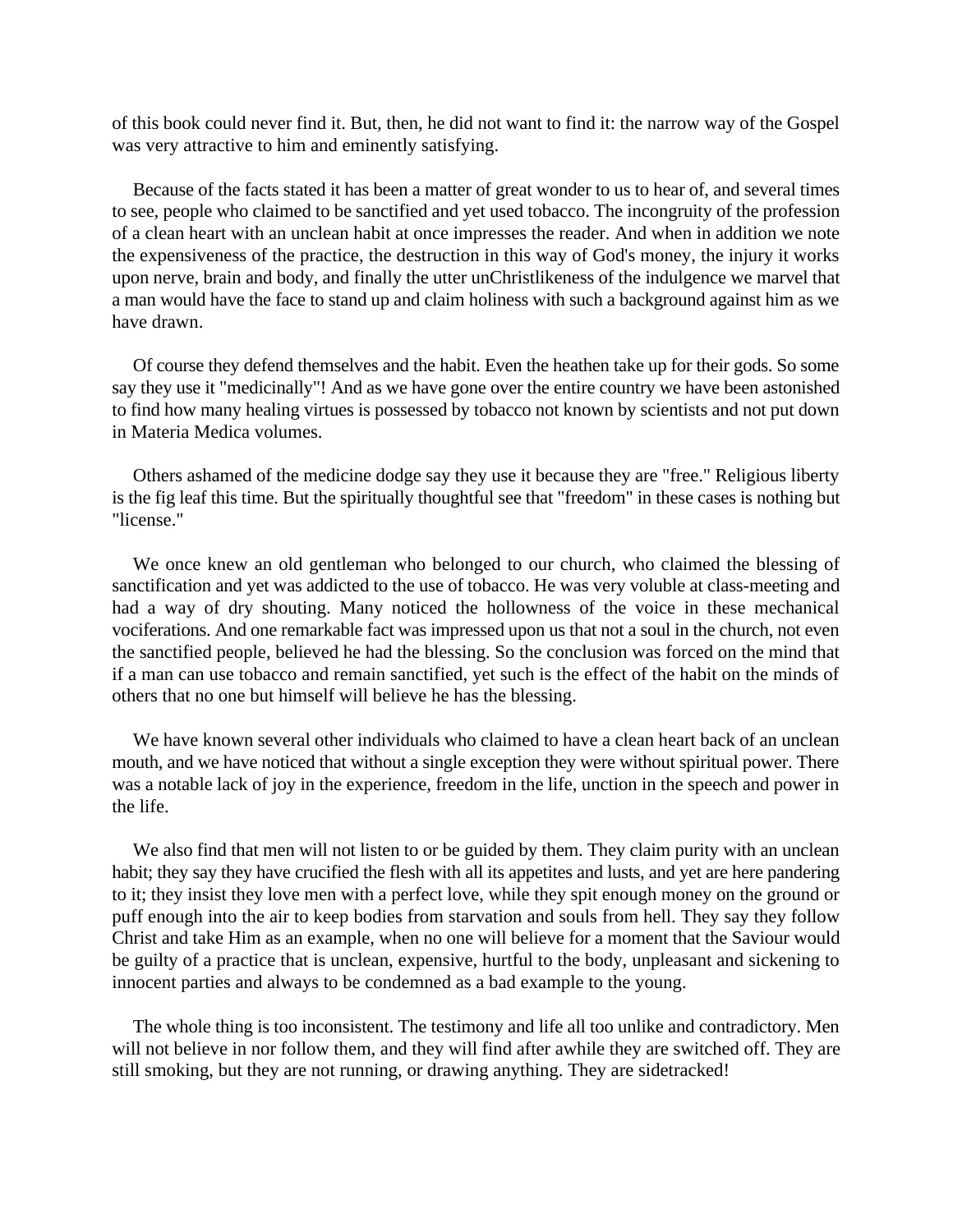A fourth sidetrack is,

The magnifying of a single feature of the Blessing or Work of Sanctification above the whole.

We have all seen this mistake. The characters who made it ran well for awhile and then switched off on some issue or question connected with the grace, of secondary importance.

We firmly believe in dressing to please Christ, and are as firmly convinced of the instantaneous healing power of Christ in answer to prayer and faith. We have not only seen it take place in others, but felt it in our own body. But just as steadfastly do we believe that these questions should not be magnified above the greater blessing of a pure heart. It is vastly more important that a man be made to see the need of, and possess a sanctified soul than to believe in a certain kind of attire and obtain a healed body. The Bible teaches this, and men of common sense feel it to be true.

Now, then, let a man instead of presenting a full-orbed holiness go to stressing a single feature of it and he is certain to be sidetracked. Men will not go to hear a person striking at one evil in the spiritual life all the time, or exalting one feature of the blessing at the expense of the others.

When a body of Christians cease presenting the great subjects of Inbred Sin, the Baptism with the Holy Ghost, the Necessity of the Blessing, the Power of the Blessing, and go to fighting feathers, making it the main subject matter of each discourse and conversation, they have become sidetracked.

There is something better than combating the symptoms of a disease. The Bible strikes at the malady itself, and lo! the symptoms all disappear. When the soul is made to see Inbred Sin, and then the beauty of holiness; when it gets rid of the first and possesses the second every questionable thing will be put off the body and out of the life. It is not the external thrashing of the winds of March that makes the last dead leaves fall off the branches of the trees to which they have clung all winter; but the rich, vigorous sap of springtime, Which coursing up the tree trunk and flowing out into every limb, branch and twig, fairly pushes off and flings down upon the ground these yellow and untimely flutterers. So it is not so much pulpit thrashing and pew abuse that causes people to give up personal adornments, as the rich life of Christ stealing into every part of the soul, body and life; and lo! as the antlers drop from the head of the deer, and the skin is cast from the snake, everything that is worldly and carnal will be flung off from the individual who is filled with the Holy Ghost.

We were once much impressed by a remark made by Amanda Smith in regard to being switched off from the main track of Holiness; she said in substance: "You think you are all right because you keep moving; but you are moving on a sidetrack, and as certain as you live you will yet strike a 'Bumper,' and the end of your life-work and usefulness will come."

We have only to look about us to see the truth of that speech. The man who allows himself to be absorbed in some secondary matter, which becomes a pet subject and measure and actually eclipses greater truths, is certain to strike the "Bumper" at last, and it will be in the shape of Public Opinion. People will not listen long to such a man and such a one-sided teaching. They will see that he is off the main track, and not desiring to be like him, they leave him to his short runs, steam whistle fussiness and to the immovable Bumper at last.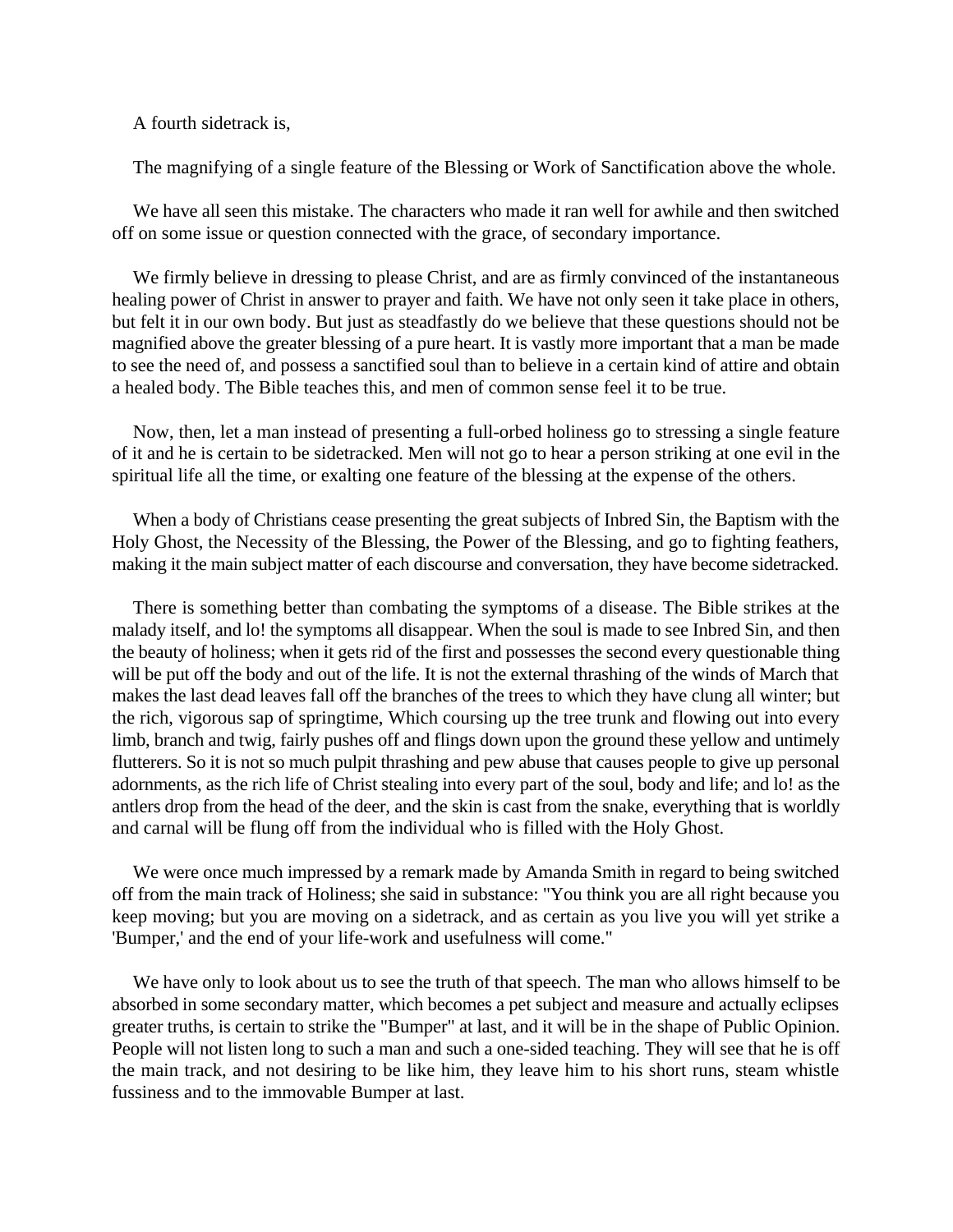The fifth sidetrack is

### **ERRONEOUS TEACHING.**

There has always been a great amount of this. Paul warns against it, and so does every true lover of God and souls.

There is a wonderful readiness to hear among people. The Athenian spirit for something new is also still abroad. There are people with itching ears, and there are tongues that love to scratch such itching ears. We know of good people who are ready to swallow down everything that comes along in a doctrinal way. The newer and stranger the teaching the more they seem to relish it.

This being the case, there is always an open field for wrong and mistaken teachers. The following that seems to be easily created by any with any doctrine, operates as a double deception to teacher and taught. They both look upon it as the seal of heaven upon the movement, and as the earnest of the general victory which they feel is certain to come.

But such men soon run their course. Error is bound to be discovered at last, the following falls away, and the teacher is left sidetracked.

We remember once to have read that Satan can deceive some people a part of the time, and others most of the time, but he can not deceive everybody all the time.

So with the false or mistaken teacher. He can influence some men, but not all men; and he may affect many men a little while, but he can not do so all the while. The truth will come up at last. Error of heart, inconsistency of life, and extravagance of doctrinal statement are certain to be found out, and the teacher's work is over forever. Men will not follow him any more.

We have all beheld this in various religious movements, and in the Holiness cause as well. We have observed men whose hearts were good, but whose heads were not equal to their hearts, go off into fanciful interpretations of Scripture, insisting that an experience of their own was proof of a doctrine and so taught, and exhorted all to follow them. But what they thought was a headlight, proved to be a switch-light, and teacher and taught found themselves at last off the maintrack on a sidetrack.

A man who although sanctified has taught erroneously, finds it an impossibility to get the people to trust him again as a teacher. They feel that as once before he could not tell the difference between the false and true, he is not to be relied on now. That which he calls the Star of Bethlehem may be a will-o'-the-wisp light and land them all sooner or later in a bog of error and slough of despair.

The man who suffers himself to be betrayed into wrong teaching, will be a sidetracked man. It will be a gradual thing, for trains get on a sidetrack slowly, but it will be done. Reports will be taken, letters will pass, communities will become fearful and invitations will cease. By and by the Bumper is reached and the man is sidetracked.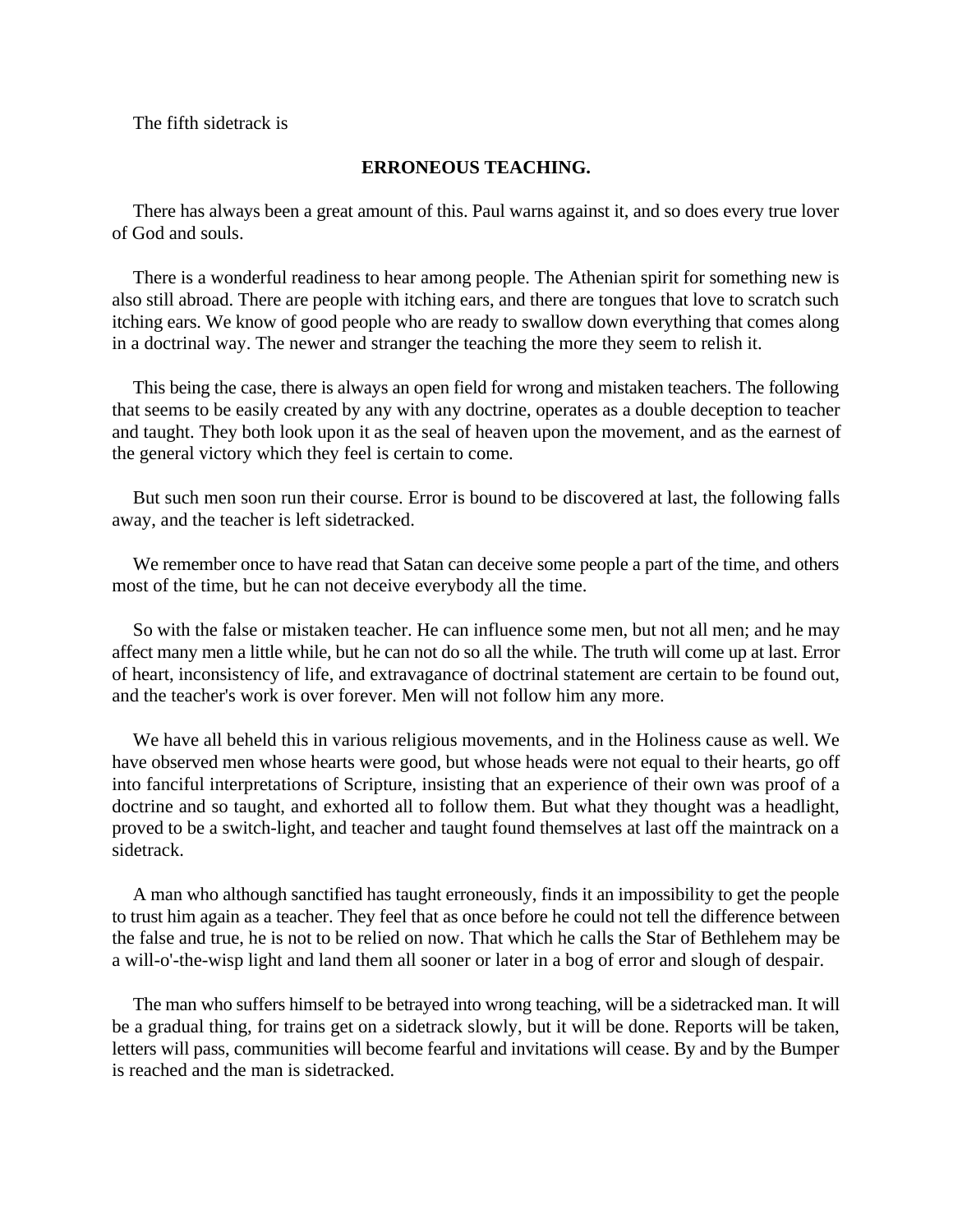Some of this erroneous teaching is known to all and need not be mentioned here. We content ourselves in this concluding point with reference to

# **THE THIRD BLESSING ERROR.**

This teaching being unscriptural is destined to go down; but owing to the fact that some good people are very credulous, and that many excellent individuals have an imperfect knowledge of the Bible, there may be always some who will adhere to it as Gospel truth.

The Holiness people as headed by such men as Wesley, Clarke and Benson, of the old world, and by Asbury, Inskip, and a host of others in this country; and with such journals as The Witness, of Boston, the Standard, of Philadelphia, and the Pentecostal era, of Louisville; and with multiplied thousands and tens of thousands of level-headed and sound-hearted people in the ranks--all stand for two works of grace in the soul, regeneration and sanctification. The first preceded by repentance and faith, and the second followed by an endless growth in grace. Two works of grace, the first being pardon and life to the soul; the second purity and power; this last being wrought in the heart by the Son of God when He baptizes the believer with the Holy Ghost and fire. Peter said it "purified" and Christ said it "empowered." After its reception the Saviour said the disciples could go anywhere, preaching, teaching and prevailing; and they did go forth to the uttermost parts of the earth and had victory everywhere.

This summary above is the belief of the regular, Old Guard, unswitched-off Holiness people.

The brethren who advocate the third blessing say that after we are sanctified and have had the Baptism of the Holy Ghost there is a Baptism of Fire as a third experience or blessing. They affirm it is to be sought just as the Baptism of the Holy Ghost or sanctification is obtained. That when received, the indication of its reception is a certain fullness of love, knowledge and power in the soul, and a certain tingling sensation in the body.

To the Third Blessing view we offer the following objections:

First, it makes Christ to have two Baptisms for the soul instead of one, as taught by the Word of God.

The Baptism of the Holy Ghost is one thing with them, and the Baptism of Fire another. To the question, What is this Fire but the Holy Ghost? there is bound to be embarrassment. The Bible says, "Our God is a consuming fire," and if they claim the "fire" to be different from God, then are we baptized with something other than God, and hence less than God. This being the case, how can the Third Blessing be superior? The Bible recognizes but one spiritual baptism. Paul distinctly says there is "one baptism," and the wise scholars have long ago seen from the connection that he was not speaking of water-baptism.

The words of John the Baptist teach one baptism by the Son of God. "I indeed baptize you with water but He shall baptize you with the Holy Ghost and [with] fire." The word in the brackets is not in the original.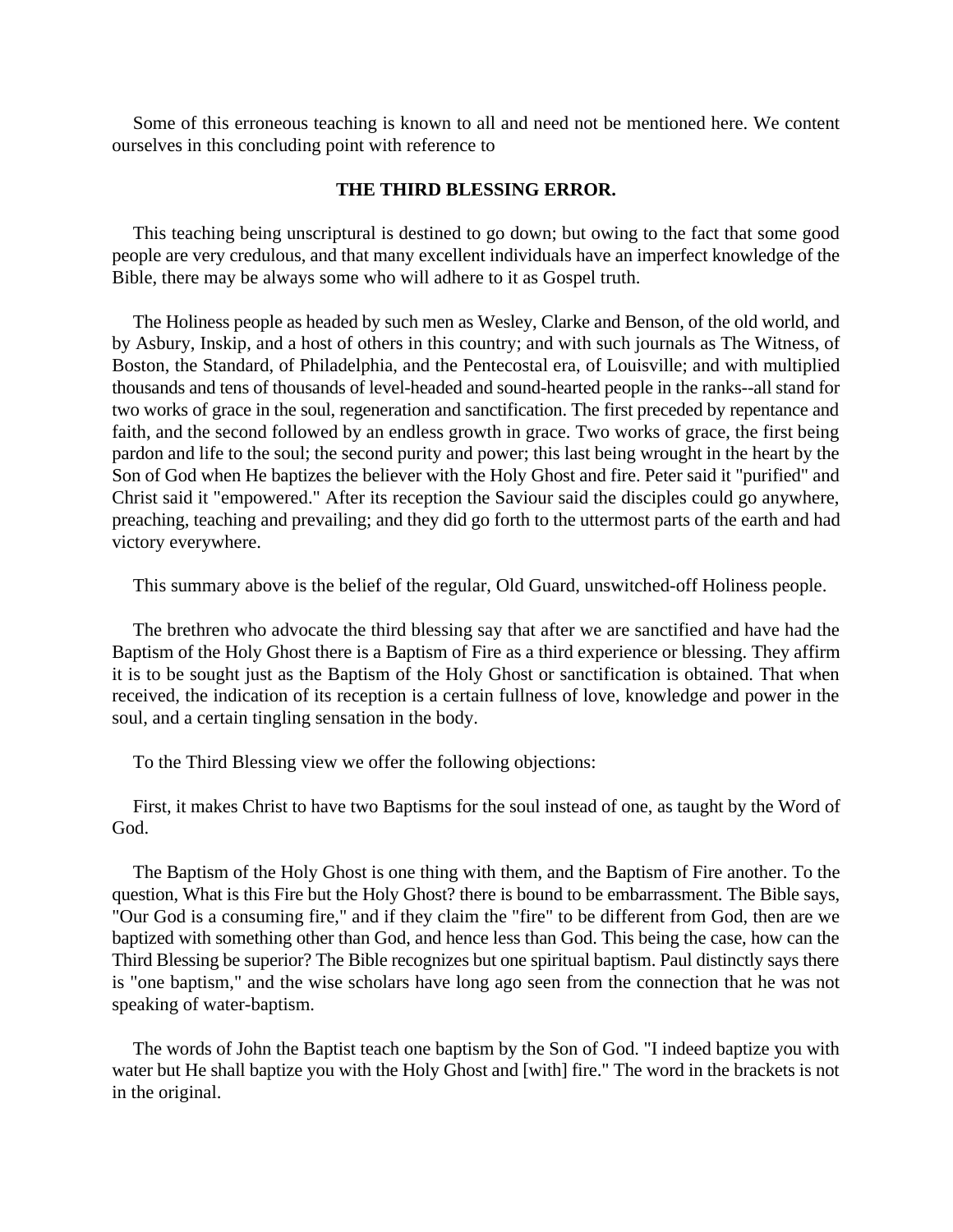Any one studying this verse will see there is but one baptism meant. If there was a first baptism to be followed later by a second the language would have to be changed.

The argument made on the two words, "Holy Ghost and fire," if admitted, could be made to prove that there are two births at regeneration. It will be remembered by the reader that Jesus said to Nicodemas, "Except a man be born of water and [of] the Spirit he can not enter into the kingdom of God." The word in brackets is not in the original. According to the Third Blessing logic here are two distinct births, while we all know there is but one birth. There is a birth of the flesh and a birth of the Spirit. There is but one birth after the natural birth, for Jesus said, "Ye must be born again," not born twice more.

Where does the water birth come in and what does it accomplish? Does not any one see that it is but the church rite, the external sign of an inward and spiritual grace? The water stands for the washing of regeneration, just as the visible flames of fire falling on the disciples were announcers and declarers of the inward holy, sanctifying fire, with which Christ was then baptizing them.

We look in vain for this Second Baptism of fire in the Word of God. When the disciples received the Baptism of the Holy Ghost tongues of fire fell and sat upon their heads. This is the only time that there was a visible flame. We never heard any one in our lives say that this cloven flame which moved upon their heads like celestial plumes did any spiritual work in their hearts. It was a divine external manifestation and attestation. The real work was going on inside the disciples with the Holy Ghost as a consuming fire.

The Word of God and that scene at Pentecost agree in showing that Christ has one Baptism.

The language of Scripture is born of the flesh," "born of the Spirit," and "baptized with the Holy Ghost and [with] fire." One birth of the flesh, one birth of the Spirit, and one baptism with the Holy Ghost.

A second objection to the Third Blessing view is that it belittles the Baptism of the Holy Ghost, or work of sanctification.

Any one can see that if a third blessing called the Baptism of Fire is needed for the soul after sanctification, then the Baptism of the Holy Ghost did not accomplish a perfect cleansing and empowering work.

Let us see what is the Bible and historic presentation of the Baptism of the Holy Ghost.

As the reader knows, it is called "Christ's Baptism," the one prophesied for ages and received by the disciples on the Day of Pentecost. You remember how it fired and filled them. This same blessing was said by Peter the morning it came upon him, to be for others as well as for the apostles. It was soon after obtained by Samaritans, Romans and Greeks, Paul asking the last named the question, "Have ye received the Holy Ghost since ye believed?" It was this that many in Wesley's time sought for and obtained, and under its inspiration and force swept the land for God as the disciples had done before under the same mighty grace. It was this that kindled John. S. Inskip and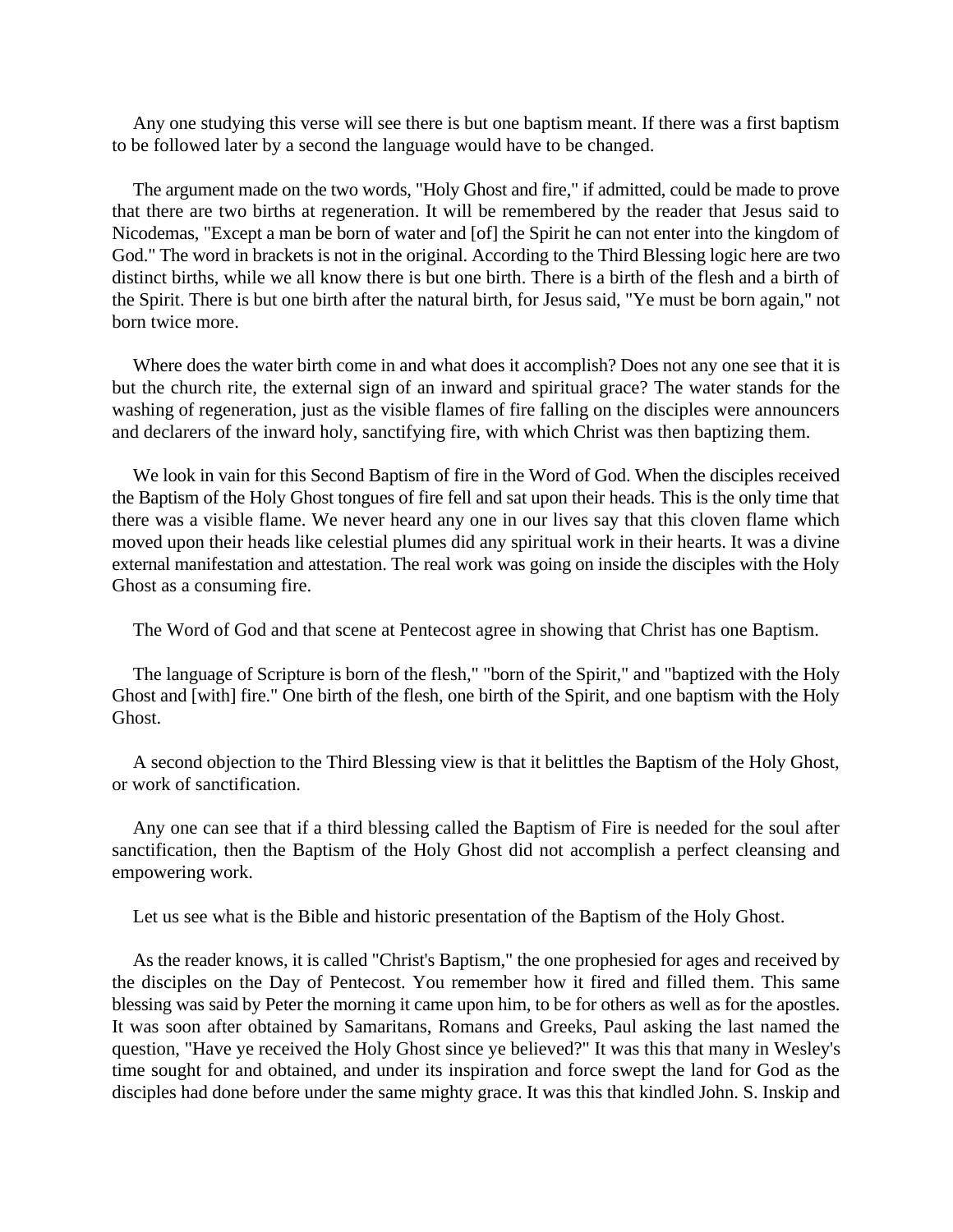sent him flying in every direction as a burning apostle of holiness. The same blessing came upon the soul of the writer eight years ago, and since that hour he has labored unweariedly for Christ, with a love for God and man that nothing has been able to shake, cool or sour. Under this crowning grace we have got to know what sixty and an hundred-fold mean in Christian labor and fruit.

It is this blessing that is the origin, sweetness, glory and power of the Holiness movement, which is going everywhere today.

Now, as I have take note of all these things, and remembered that Christ called it Enduement of Power, telling the disciples not to leave Jerusalem until they received it; and as Peter said it "purified the heart by faith," it is not to be wondered at that we publicly asked the question, "What can be greater than the Baptism with the Holy Ghost?" We see what it did for the apostles, for the Wesleys, and for us today, and the question was as natural as true.

It was answered by a third blessing brother in these words: "I answer emphatically there is. All the fulness of the blessed Holy Trinity--the Father and the Son and the Holy Ghost experienced as a divine verity in my soul, manifesting and revealing themselves to my innermost consciousness as distinct personalities and abiding continually within me--is greater and more wonderful to me than simply the fulness of the Holy Ghost. This indwelling and bursting forth in three-fold fiery glory of the Triune God is what I mean by the Baptism of Fire; and this the Lord vouch-safes to me."

According to this brother's idea, the Baptism with the Holy Ghost brings in the fulness of the Holy Ghost, and the Baptism of Fire ushers in the fulness of the Father and the Son.

He gives no Scripture for this remarkable assertion. In fact, there is none. In absence of Scripture for this remarkable assertion, he makes the statement that he and others have the experience.

This sounds very well, but there are many people who prefer to follow the Word and want a thus saith the Lord before they will believe there is a third work of grace or blessing.

In utter refutation of his idea and to show that the Baptism of the Holy Ghost does bring in the fulness of the Trinity, we call attention to the fourteenth chapter of John, where the Saviour is speaking of the coming blessing of Pentecost or Baptism of the Holy Ghost. He says the Spirit is now "with you," but "shall be in you and to "abide forever." He then adds in further description of the blessing that "We (my Father and I) will come unto him and make our abode with him."

Paul also settles the question that sanctification brings in "all the fulness of God" in his prayer for the Christian Church. The expressions, "strengthened with might," "Christ dwell in your hearts," "rooted and grounded in love," all show what he is referring to, and what has been felt by every truly sanctified man. Any one can see that these are not different blessings but parts, or features, of the one great blessing, the crowning description of which the apostle gives in the next breath, "that ye might be filled with all the fulness of God."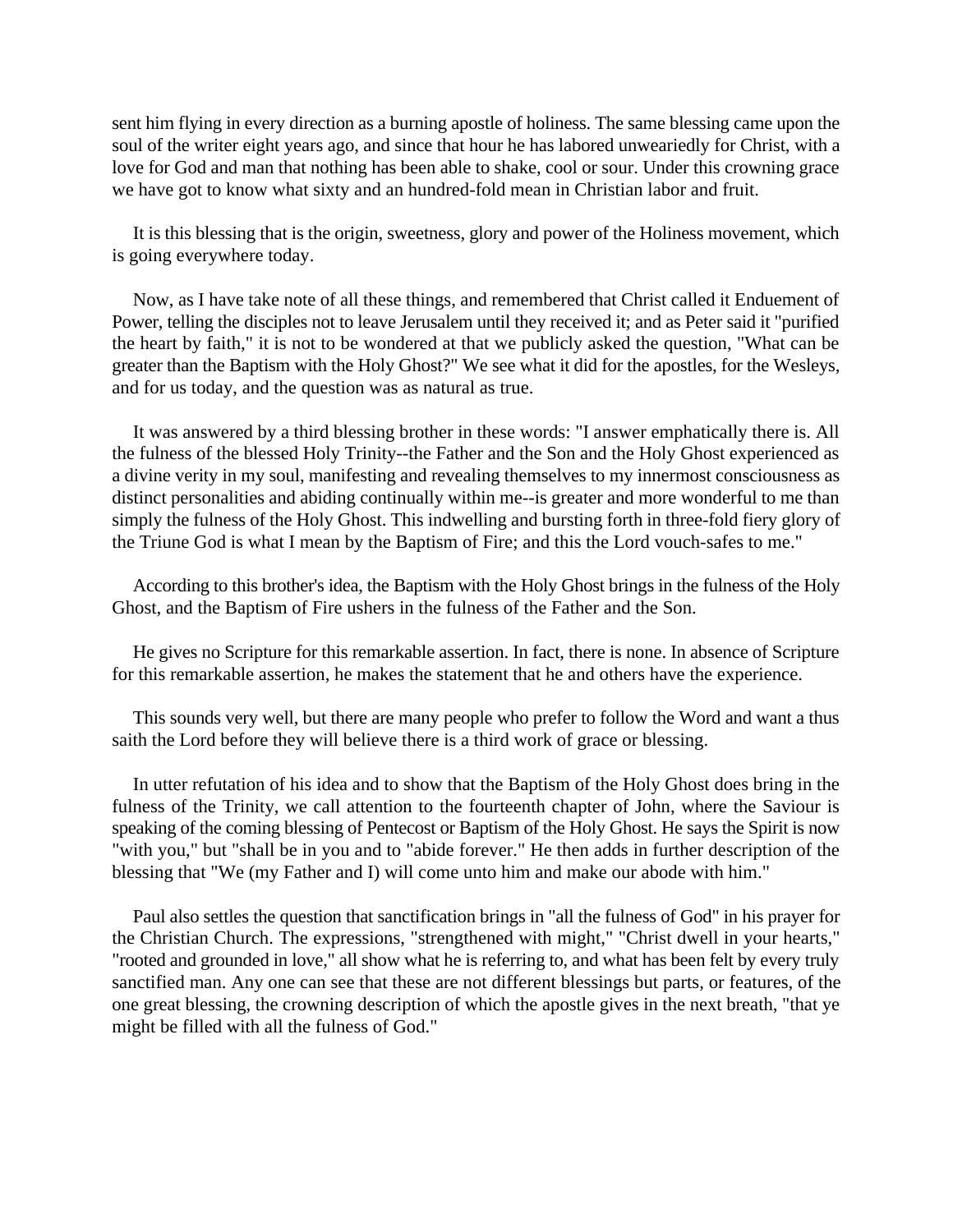Here is the portrayal of the second work of grace by the Saviour and Paul. The former makes the Baptism with the Holy Ghost to bring in the Father and Son into the soul, and the latter calls it being filled with all the fulness of God. Can any one see the need of a third work of grace?

One birth of the Spirit, one Baptism with the Holy Ghost, and many blessings and refreshings from the presence of the Lord. This seems to be the Biblical order. We do not believe it can be improved.

A third objection to the Third Blessing view is that it leaves Inbred Sin in the heart after sanctification or the Baptism of the Holy Ghost.

The advocates of the third work in denial insist that they simply contend for an "empowering" in the Baptism of Fire.

This position we easily overthrow by the words of Jesus, who said to his disciples, "Ye shall be baptized with the Holy Ghost not may days hence," and two verses further on adds, "Ye shall receive power after that the Holy Ghost is come upon you."

Here not a word is said about a Baptism of Fire, but power was to come from the Baptism of the Holy Ghost. With that "power" and "baptism" they went unto the uttermost parts of the earth. They were completely purified and qualified for Christian service, and needed no third work of grace.

Now, then, to say that after the Baptism of the Holy Ghost there is needed a Baptism of Fire, is to teach that the nature or principle of sin is left in the heart. For if, as the Bible says, the Baptism of the Holy Ghost empowers, what is the Baptism of Fire to do, but to purify?

The very insistence upon the necessity of a Baptism of Fire for the soul after sanctification shows remaining uncleanness. Fire destroys and cleanses. This is its peculiar power and work. Coming down upon the sanctified soul then, to do anything it must find something to destroy and something to cleanse, and what could that be but sin?

So here by the Third Blessing view we are taught by the faithfulness of Bible figures that the Baptism of the Holy Ghost did not remove inbred sin, and that a sanctified man is not sanctified.

Sanctify means to make pure, to make holy. But if we have to seek a Baptism of Fire subsequent to our sanctification then something is left in us that is unclean and to be destroyed, and so we are not sanctified or pure at all. How the Bible upsets all these wrong notions and false reasoning. Peter, in speaking of the Baptism of the Holy Ghost, said that by it the "hearts were purified." Certainly there is no room for Inbred Sin in the soul after that.

It is evident to the thoughtful that to insist upon a Baptism of Fire to be sought for by sanctified people is by an unavoidable Scriptural logic to compel such people to admit they have in them Inbred Sin.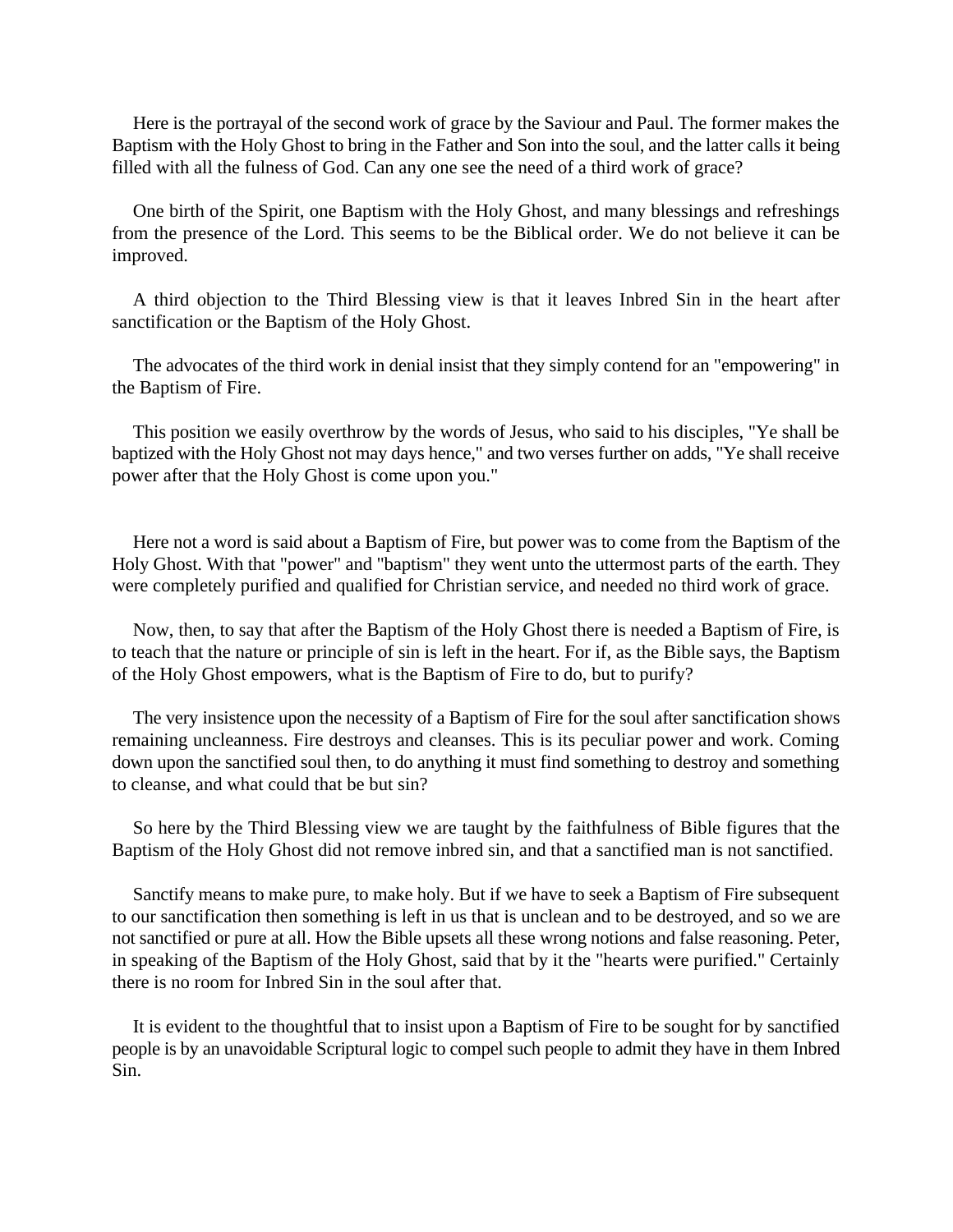It is also remarkable that such reasoners have unconsciously joined hands with Meyer, Murray, Moody, and all the Northfield School, who teach that sanctification or the Baptism with the Holy Ghost is nothing but an anointing for service of the regenerated soul, or, truly speaking, a Greasing of the Old Man.

God does not want the Old Man anointed. It is not oil that he needs but fire! He needs to be killed not anointed.

Such superficial views of the work of Christ, such a belittling of Christ's Baptism with the Holy Ghost can not but do harm and does do harm.

A fourth objection to the Third Blessing view is that it mars what we call the dual symmetry of the Bible.

The double work of salvation is clearly taught in Scripture Pardon and Purity are held up all through the Book. Peace is connected with Pardon, and Power with Purity. The Apostle Paul writes to Titus about the double work of grace in the words, "He saved us by the washing of regeneration and the renewing of the Holy Ghost which He shed on us abundantly through Jesus Christ our Saviour." We see it shadowed forth in the two sin-offerings, the two rooms in the Tabernacle and the two angels in the Holy of Holies. We hear it sung in the grand old hymn:

> "Be of sin the DOUBLE cure, Save from wrath and make me pure."

According to the Third Blessing view there should be another clause to the verse in Titus, a third sin-offering, a third room in the Tabernacle, three angels in the Holiest, while the hymn should read,

"Be of sin the TRIPLE cure."

A fifth objection to the Third Blessing teaching is that it is unscriptural.

We can not find anywhere in the Bible where people sought and found the Baptism of Fire as a third blessing.

The only time it is mentioned it is seen to be identical with the Baptism of the Holy Ghost as it fell on the disciples.

In Samaria the converts of Philip, under the teaching of Peter and John, received the Baptism of the Holy Ghost.

Cornelius, the Roman Centurion, obtained the Baptism of the Holy Ghost while Peter was preaching. There is no mention of a third blessing after this.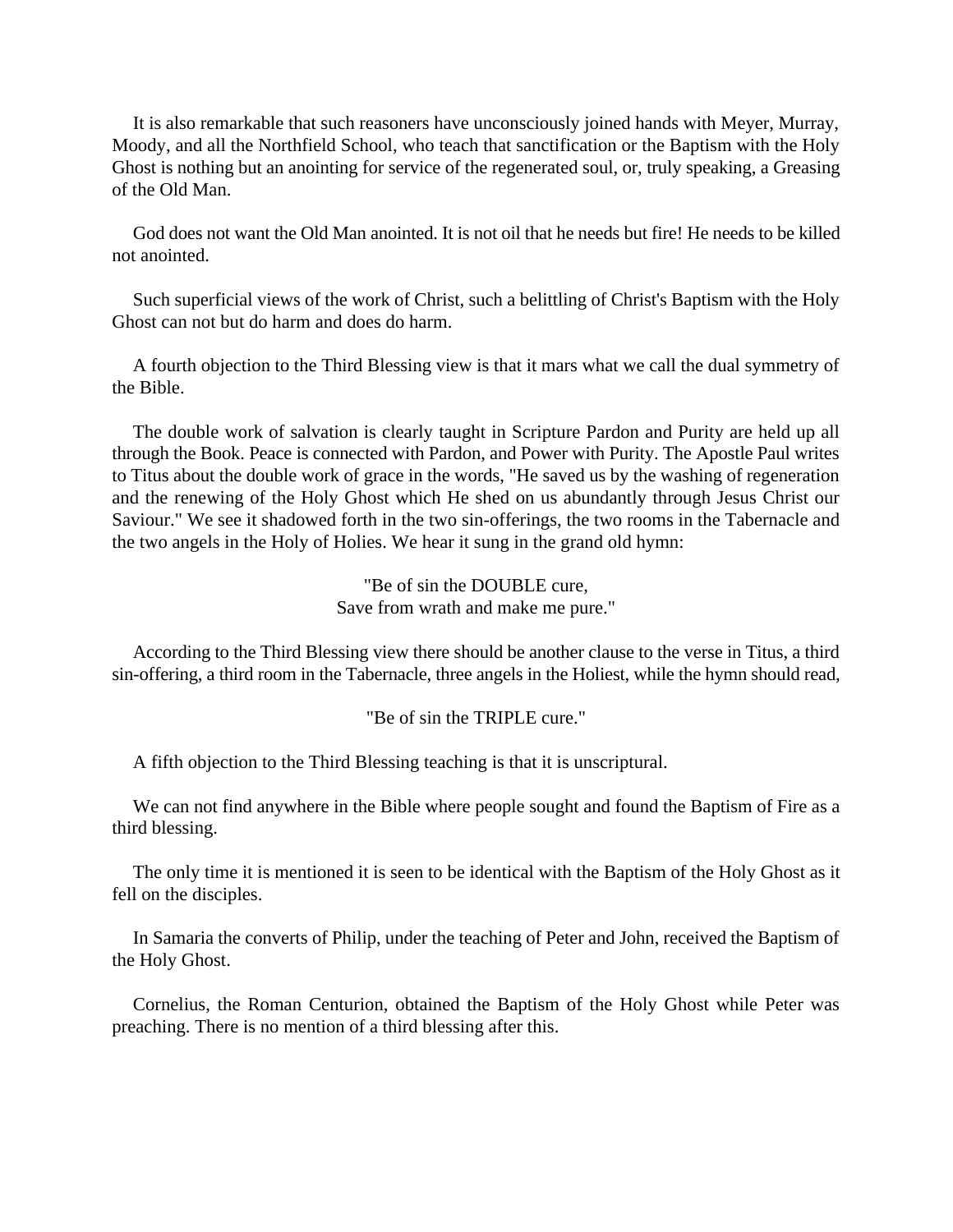When Paul came to Ephesus and found certain disciples he did not say, "Have ye received the Baptism of Fire which ushers in the fulness of the Father and the Son?" but his words were, "Have ye received the Holy Ghost since ye believed?"

No mention is made here or elsewhere about a distinct Baptism of Fire, because the Baptism of the Holy Ghost is a Baptism of Fire. He who gets the one obtains the other; these two are never separated. Just as the sea of glass is permeated with fire, so the Baptism of the Holy Ghost is one of fire. Whoever obtains Christ's Baptism with the Holy Ghost gets the fire. Hallelujah! when it came upon us eight years ago, it was fire! We felt it from head to foot, and while it burned in the soul we felt it tingling to the very extremities of the body. We have never felt the need of a third blessing or work of grace, and looking into the Bible we can find none promised. Christ's Baptism with the Holy Ghost and fire we want and need, and all any one needs. Hallelujah! it can be obtained.

A sixth objection to the Third Blessing view is that when accepted it starts a line of other works that are simply endless.

We have observed that when men depart from strict Scripture teaching, they do not rest in the new error, but go on to others. Our readers who have read church history will remember that when the Catholic Church added a third sacrament to the two taught by the Bible, it was not long before they had seven! So will it be here.

We know a lady who became dissatisfied with her sanctified life, and sought what she called the Baptism of Love. She ran on that for a few months and then claimed to have received the Baptism of Power. After that she obtained two other kind of Baptisms, whereupon we prayed in our heart that she might receive the Baptism of Common Sense, but up to the latest accounts she has not yet received it.

In a town in one of our Southern States, a gentleman who has gone off into the Third Blessing movement, has published in a paper the epochs of his Christian life. The almanac feature is remarkable:

> Converted--1870. Sanctified--1876. Received the Holy Ghost--1880. Baptized with Fire--1897.

He had two other divine works on the list which we can not recall. It is evident that he is not done. He will go on multiplying and inventing as Fancy suggests, or some wandering teacher should present to the mind, until he himself shall finally became bewildered and know not where he is.

Oh, how we need not only the sincerity of Jesus Christ but His simplicity.

To the question, How can we account for good people falling into such an error? our reply is,--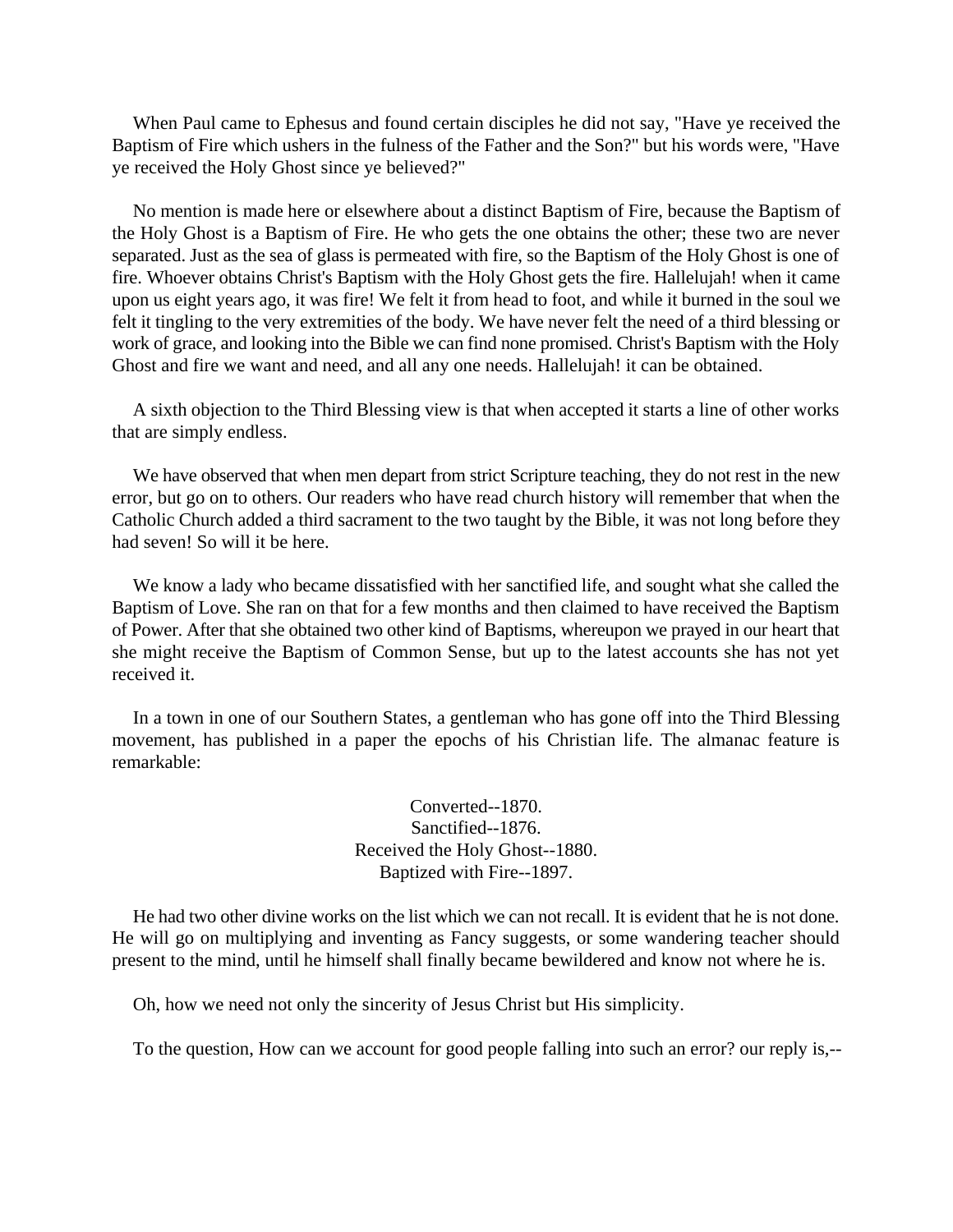First, some who never had been sanctified, received it at last and called it the Baptism of Fire or the third blessing. They had taken the blessing by faith but had not received the witness. They were living clean and quiet lives and thought they were sanctified, when they were not. In this condition being stirred up by faithful preaching they sought ardently for what was called the "Fire," and this time complying with every condition and taking no denial, down came the mighty Baptism with the Holy Ghost, the holy fire flashed all through their spirits, and they thought they had received the third blessing, when for the first time they had obtained the second blessing, or were sanctified.

Another explanation is that some sanctified people lose their power, the fire goes down, and the blessing leaks out. We have known such, who instead of confessing their loss and seeking to be renewed, would come to the altar for the Baptism of Fire or the Third Blessing. What they needed to do was to make a wholesome confession to the audience and go down on their knees as a backslider from holiness. What they needed to ask for was not the third blessing, but the Second Blessing restored. Not to get new fire, but the old fire back in their souls.

One thing is certain that according to the words of Christ the Baptism with the Holy Ghost brings "enduement of power," according to Peter the heart is "purified," and according to Luke, who saw it, the "fire" comes at the same instant with the Baptism of the Holy Ghost.

If sanctification or the Baptism with the Holy Ghost is not "power" and "purity" and "fire," it is nothing, and the Word of God is not to be relied on, and the experience of multiplied thousands of truly sanctified people living in all ages and countries are not to be regarded a moment.

Thank God for sanctification, for the Baptism with the Holy Ghost and with fire, all three in one. He who gets one, gets all. For him there is no third, fourth or fifth work of grace, but an everlasting growth in grace and a constant advancement in the love of God and knowledge of our Lord Jesus Christ.

If the reader never felt the fire that comes with the Baptism of the Holy Ghost, let him never rest until he finds it. If he once had it and lost it, may he never stop until he recovers the holy flame.

Happy the man who has it, happy the man who keeps it, and blessed is the man who knows how to spread it.

> "Refining Fire go through my heart, Illuminate my soul, Scatter thy life through every part And SANCTIFY the whole."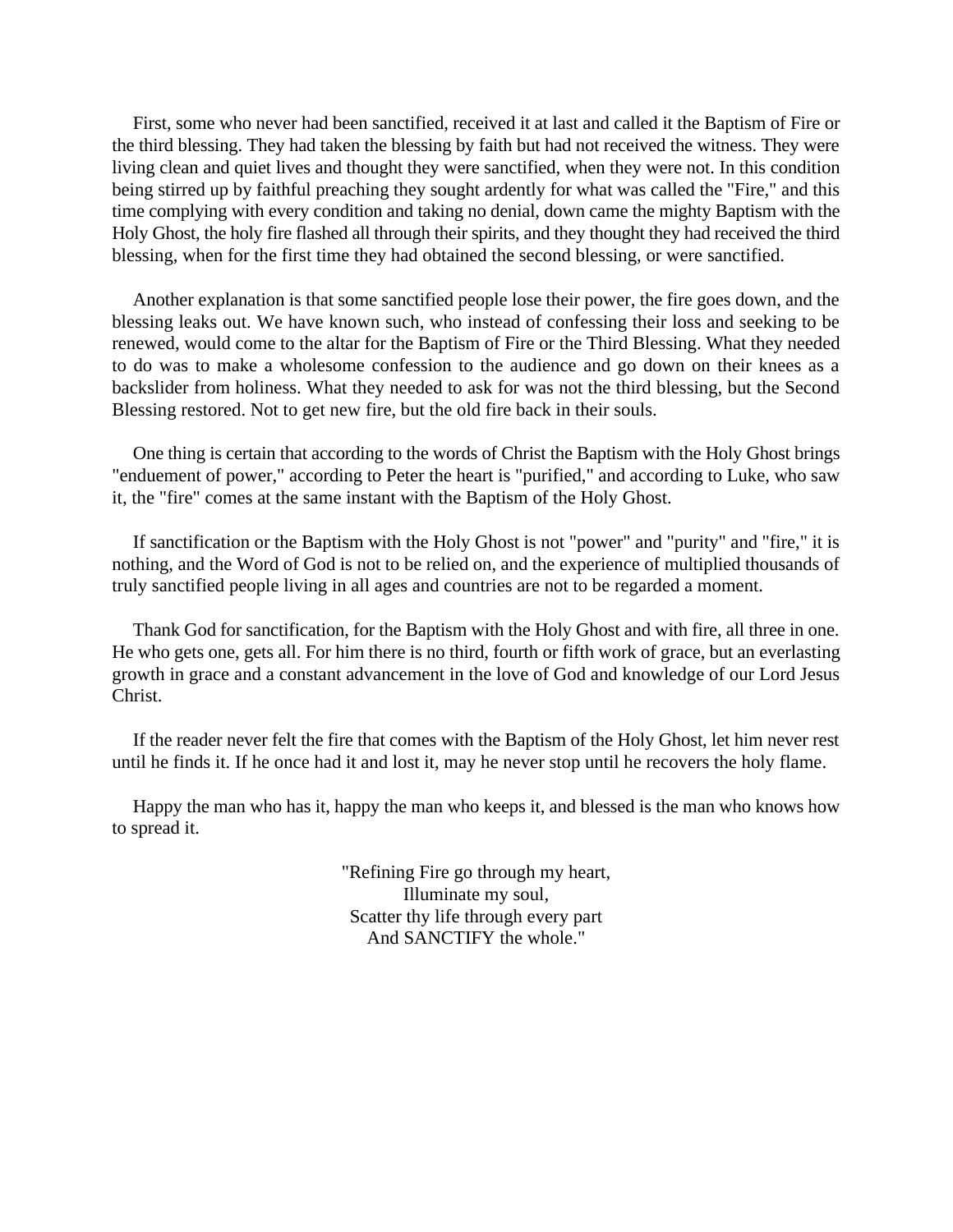## THE SANCTIFIED LIFE By Beverly Carradine

## **Chapter 18 The Great Remedy**

The astonishing fact we are called upon continually to notice, is the ignorance of men concerning the omnipotence of grace in the Atonement: the almighty power of the Blood of Christ to save, recover, restore, renew, purify and uplift from the lowest depths to the greatest heights.

Christians who have felt the pardoning power, and believers who have experienced the sanctifying energy of the Blood certainly ought to realize what is meant by the redemption which is in Christ Jesus. And so some do have Christ-honoring views, and some have still nobler conceptions of the power of Jesus to save; but there are multitudes calling themselves Christians who do not seem to dream of the riches of grace in the Son of God, while the very strongest and most advanced still need to have their eyes opened with their faith limitation views, to see the wonders of salvation covered up in the words, "He is able to do exceeding abundantly for us above all we can ask or think"; and again, "If ye abide in me and my words abide in you, ye shall ask what ye will and it hall be done unto you." And still again two prayer for God's people, one in Colossians and the other in Ephesians, that seem to be horizonless, shoreless and bottomless, so far as grace is concerned in the human soul.

Most Christians have stationed the Blood at one or two points along the path of life. It is needed to get into the kingdom. Then it is needed to be made pure. Usually it is looked back upon, or forward to, as the man stands between pardon and holiness.

The thought of it rushing like a cleansing stream all along through life, ever powerful, and always in reach of the touch of faith, does not seem to enter many minds.

It is thought to be a periodic blessing, spasmodic rather than continuous. It is supposed to help in some cases, but not in all; when the great truth presented us in the Word is that the Blood is sufficient for all men, for all degrees of sin, for every kind of fall, and all the time. It is omnipotent saving grace perpetually applied.

There is no doubt in the mind of the author, that the church thus far has seen but little of the power of God in spiritual realms. We stand in awe over the sight of cyclones, tornadoes, floods and fires in Nature. Here is God's power in material things. But He has also omnipotence in the spiritual kingdom. It is not exercised by Him and beheld by us because we limit Him in that realm by unbelief. Nothing hinders God from working in Nature, but He can do nothing commensurate in the realm of spirit when unbelief reigns. The Gospel tells us that Christ did no mighty works in certain towns because of their unbelief.

So thus far we have seen God's love, God's mercy and God's wisdom, but God's power is to be beheld mainly in the future, perhaps not before the Millennium. We have fancied we have seen it already, but how little to what He can do, and will do, and that the human race will yet see and feel.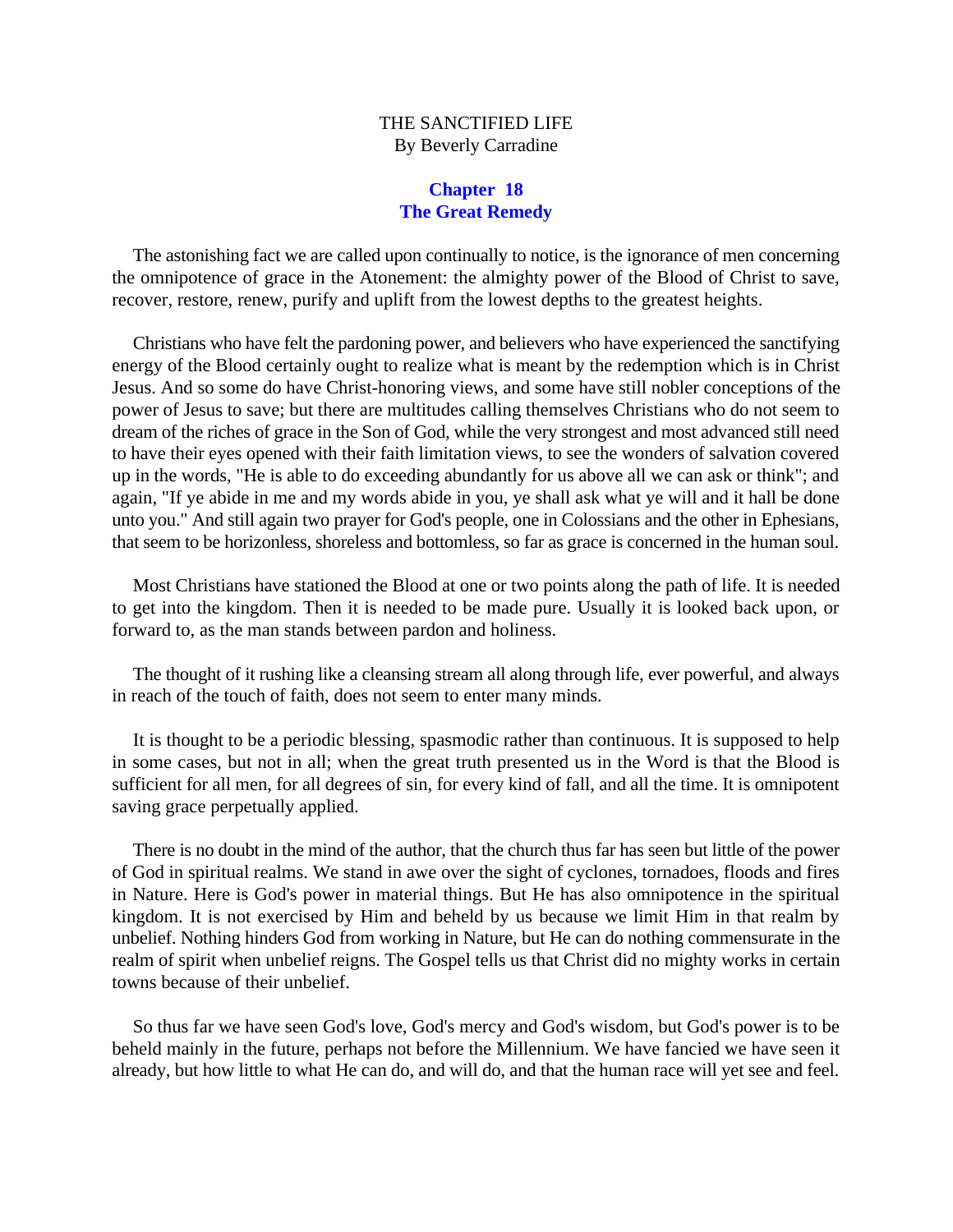We have been accustomed to quote the scenes at the Day of Pentecost, and the great triumphs of apostolic times, as though the acme and climax of divine grace and power had been reached then; when we think there is no question but that which took place in those days was but a small sample of what is to be; a blossom from a garden, a sheaf waved in front of a vast coming harvest.

We marvel over meetings today where several hundred souls are saved, but where are the eyes of the reader not to see a time is prophesied as coming when a nation shall be born in a day! Christ will be seen riding at the head of the White Horse Calvary of Heaven, the work will be cut short in righteousness, and in the midst of the rush and tread and shock of armies in spiritual combat, a voice will be heard saying, "It is done--the kingdoms of this world have become the kingdoms of our Lord and His Christ."

The day of God's power will have come, and comes because a full Gospel has been proclaimed. Men see the reach and perfect saving power of the Blood, faith springs up and God, who has long been waiting for that faith, and who can not work without it is exercised in Him, now arises to show what He can do.

And, oh, what will Christ not do, when every hackle and trammel and cord of man's unbelief that has bound Him is gone and He is free to save all, and to the uttermost round about the world!

How he has been belittled before men and made to appear as a helpless Saviour, when He was willing, able and ready to do exceeding abundantly for us all, the instant we came in faith unto Him.

Cities that rejected Him, towns which locked their gates, individuals who barred their hearts and lives against Him, and so created the idea of man's omnipotence and God's helplessness, will all go down together before Him in the latter day glory.

As the love of God and the grace of Christ are unfolded, and faith springs up, multitudes of the spiritually lame, sick, withered and impotent, the worst of sinners, the most hopeless of backsliders, chronic cases who have through many years been waiting for the moving of the water of life, will all rush forward, and nations will be born in a day.

What will be thought of in such times, of one hundred twenty sanctified and three thousand converted, when a whole kingdom will turn to Christ between sunrise and sunset, and churches will be blazing with holy fire in every direction.

The cause of this stupendous victory will be seen to be in the acquired knowledge of the power of the Blood. When the completeness and perfectness of the antidote for sin is seen, the people will flock to the House of God like doves to the windows and be saved.

We are all familiar with the passage in which we are told that Christ is "made unto us wisdom and righteousness and sanctification and redemption." Concerning the first three we know something and yet far from all. As for the last word, "Redemption," the writer sees the gleam of unrisen suns, the glory of unborn days, and in a word, such tremendous possibilities and prophecies of grace through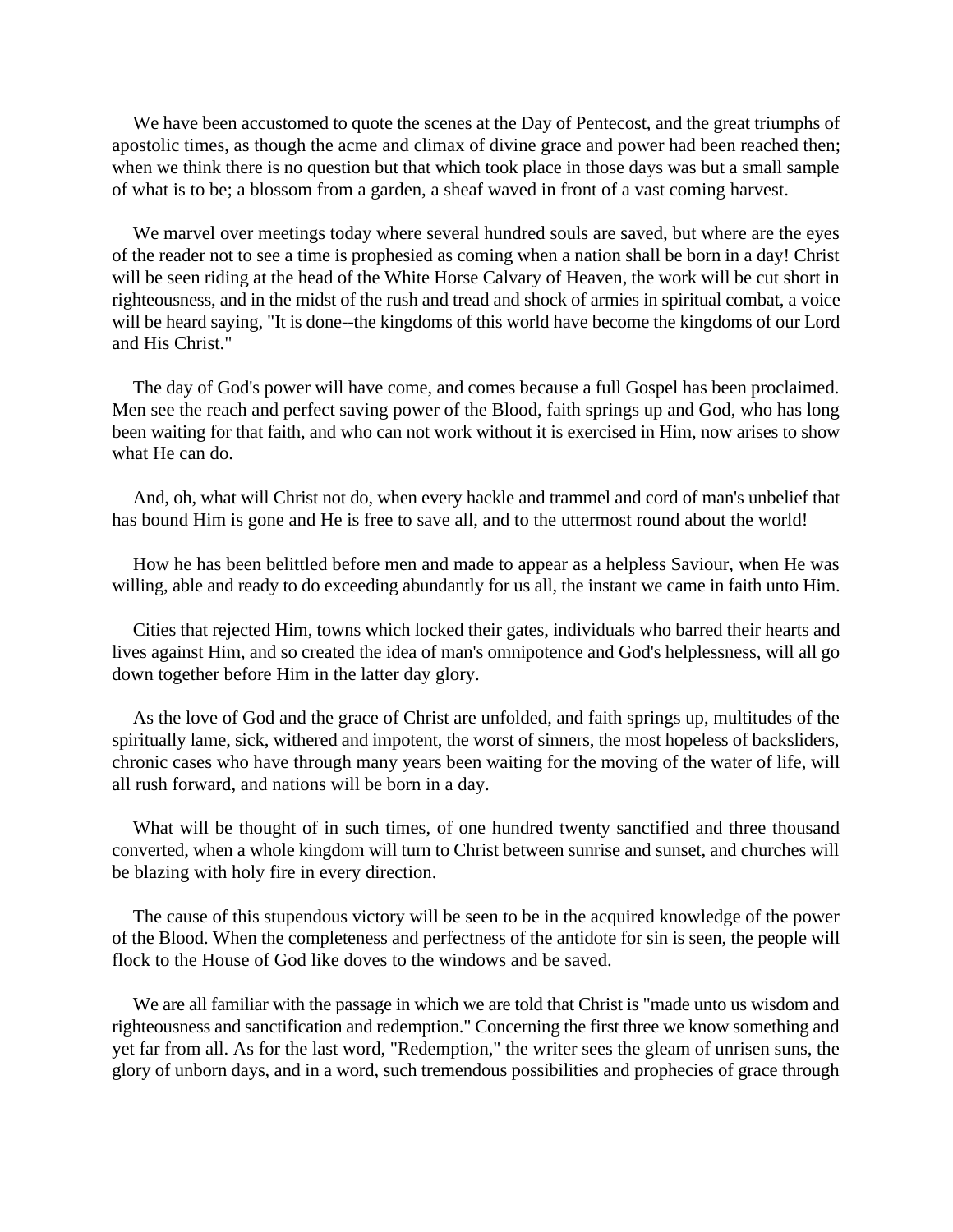the atonement, that he would be afraid to disclose all that comes to his mind lest he be thought to be beside himself.

Redemption is a great word, and the work or works it stands for is vaster than many Christians imagine. Christ has come to destroy the works of the devil. He is to restore what Satan destroyed. He is to set up that which he cast down, and make right that which Satan made wrong.

He is to substitute order, harmony, melody, purity, happiness, life and salvation, for the discord, misrule, misery, sin and death set up by the Adversary. Just as we have seen a mother go through rooms that had been upset and disarranged by a set of mad-cap children, and quietly and patiently straighten and regulate from one end of the house to the other, until there was no sign of what the mischievous young ones had done; so is Christ to pass through the world and remove every trace of disorder, disturbance and confusion, all the evil and wrong, all the sin and sorrow introduced into it by the great common enemy of God and man, and make it look like a new world. He started the work two thousand years ago, and is still at it. He has already done much, but is to do more. It is the firm belief of the writer that when Christ completes His work this planet will look like Paradise restored. With sin, sorrow, sickness and death gone this world will no longer be called the devil's province or territory, but will fairly blaze and shine as it sweeps through the skies as the ante-chamber of Heaven.

With the knowledge of the power of the Blood, of what is in Redemption, the universal deliverance and perfect victory of salvation is certain to come.

Up to this time the great mass of Christians do not dream of the lengths, breadths, depths and heights in the plan of salvation for them. Few indeed are living the ever joyful, always victorious life that is our privilege through the grace and power of Christ. Perhaps no one, no matter how advanced in Christian experience, has seen and felt all that may be seen and felt, before the Lord's work is completed in us in this life.

The pity is that while God has placed an almighty recovering grace by the side of every man on earth in the Blood of His Son, yet men ignorant of the fact, or the measure of this salvation, go on in their sorrowful, staggering, faltering and even sinful way, until the end of life itself.

The Blood that is to save the world completely in the millennium, can save it now. The Blood that is to bring a nation to God in a day can bring the worst man to righteousness and keep him there safe and sound after he has been brought back.

It cleanseth from all sin. This is God's word, and no one can file exceptions after such an utterance without contradicting God. All sin means all sin.

And it cleanses now. It does not take time to cleanse. Time is no Saviour. There is nothing in the flight of hours and days to make the soul pure, the Blood alone can do this.

There is the strangest disposition upon the part of men to look elsewhere for cleansing and renewing rather than to the riven side of Christ. The exalt the flow of tears, the bitterness of their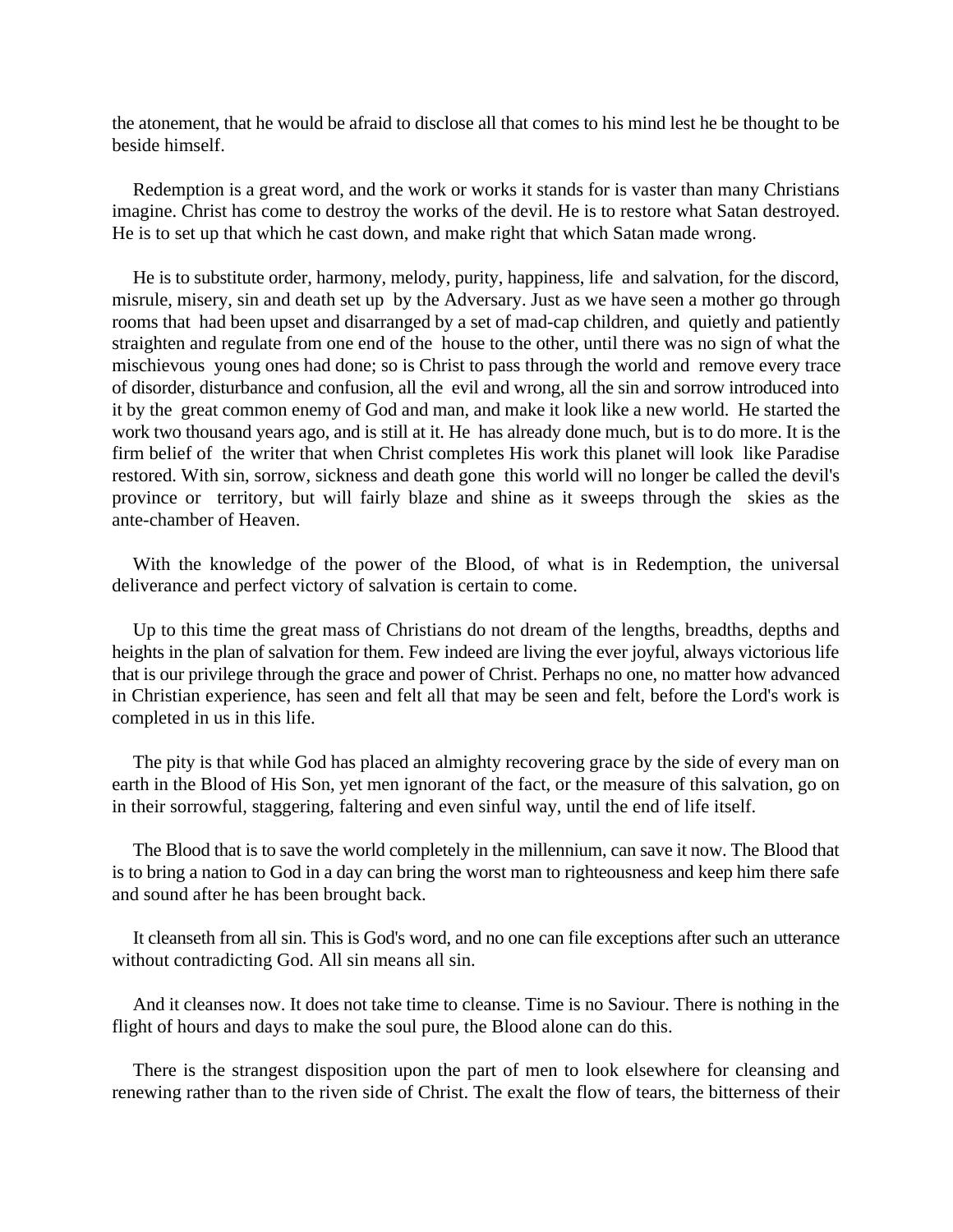own repentance, the humiliation they entail on themselves, the promises they make, etc., etc., when not one of them can cleanse the soul.

These men have an idea that if they sin, it is wrong and presumptuous to expect an instantaneous restoration. They think that a certain length of time spent in groaning, weeping and beating the breast will be very acceptable to God, and so after a while, after a sufficient time spent in doing penance, and humbling themselves before Him for the transgression, He for the sake of all these things as well as for Christ's sake will have mercy.

Great is the mistake. It does not take time to restore us. The Blood does it, and nothing but the Blood. Now if only the Blood can cleanse us from sin, where and how can we bring in Time as a factor of grace? The Blood cleanses from all sin, says the Bible, and it cleanses now.

As men take in the graciousness of these words, "all sin" and" now," it is going to work a revolution in the church and individual life. Thank God, it has already accomplished wonders with some, but this is the mere beginning.

It would certainly be surprising if God would originate a scheme of salvation that made no provision after the reception of pardon and holiness for possible lapses and falls. What an oversight it would have been on the part of divine wisdom, and in what terror God's people would be kept by the thought that if they transgressed from the way of holiness there was no method provided for bringing them back.

But God has made no such mistake. The Blood which translates from the realms of darkness into the Kingdom of light, and which makes us children of God and obtains the purification of the heart; that same Blood can recover if sin arises in the heart or the feet have gone astray. And it can do it effectually.

When an artillery wagon is constructed, we find that instead of four wheels, it is sent out into the field with five; the fifth wheel being tied on to the back axle tree, as a provision for the exigencies and casualties of the battle. When a cannon ball sweeps away one of the four wheels the driver without a moment's hesitation leaps from his horse, cuts the fifth wheel loose, claps it on the axle, drops in the lynch-pin, springs into the saddle, pops his whip, and away he thunders with the rectified wagon.

As we note this piece of human foresight, we say will God have less? Will He send us out to front danger, where the shot and shell, the arrows and missiles of Satan are flying, where we may be struck painfully or mortally at any time, and yet have no plan of recovery for us? If this is so, then God has shown less thought and care in the plan of salvation, than the human workman did in the construction of an artillery wagon.

But He has not overlooked us. The Blood is the fifth wheel that will help us out of any and every spiritual difficulty. The instant we are shot by Satan, God's plan and provision for us is to fly to the Blood, have it instantly applied, be as immediately restored and go on our way rejoicing. All this was fore-shadowed in the Trespass Offering, which, though of the same Blood as the Sin Offering, yet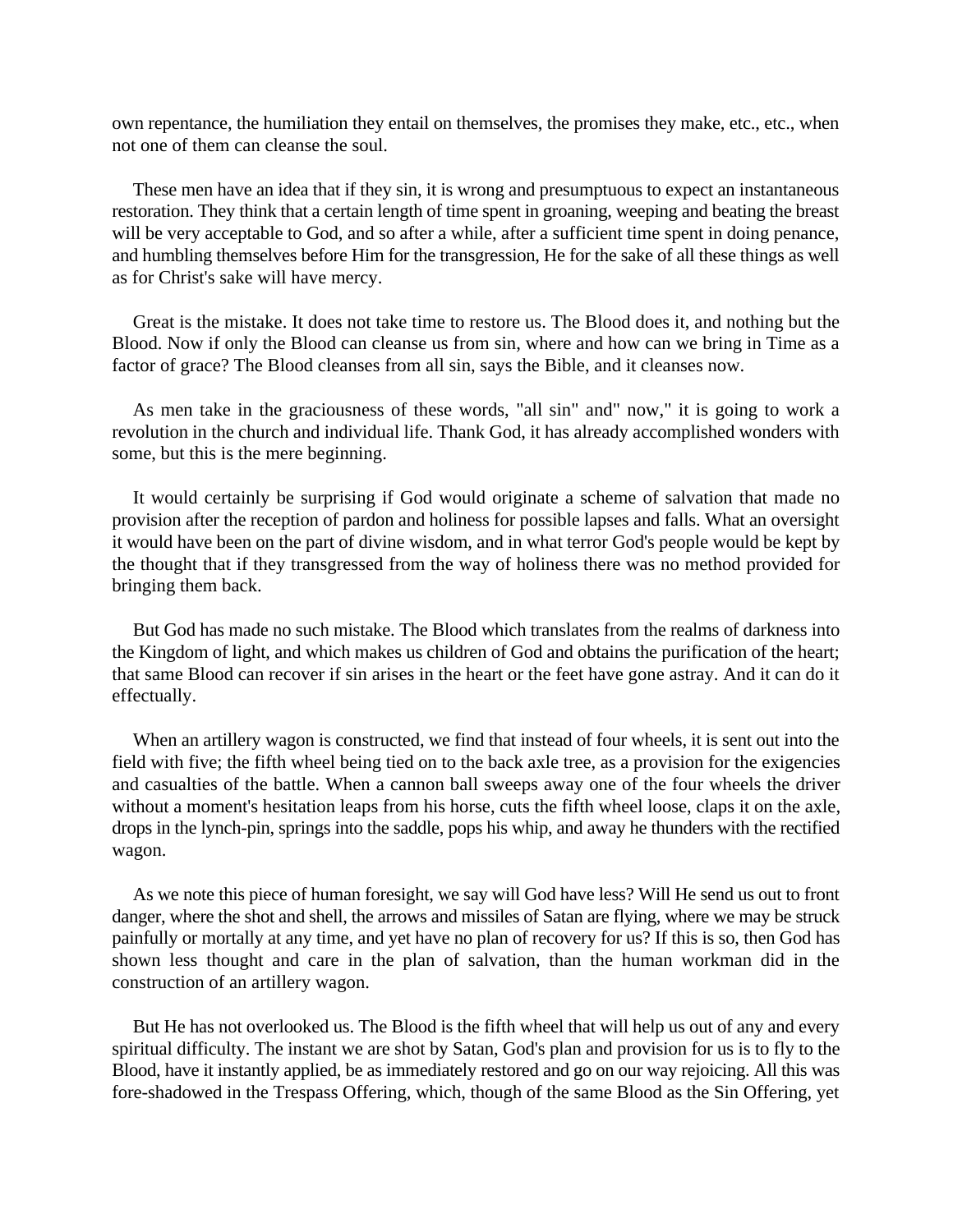was a provision for the sins of ignorance, and we can easily see, for those transgressions that might come into the life of the believer, and which would not necessitate the same kind of approach as is seen in the first frightened and guilt-stained waiting upon God.

The Trespass Offering, while the same Blood, was an offering peculiarly for the child of God. The Israelite handled it, and not the alien and stranger.

This, of course, is not intended to teach that there is a necessity for sinning, but means that in case the servant of God should transgress he need not and should not despair.

The plain statement of the New Testament is that "The Blood of Jesus Christ His Son cleanseth us from all sin." This cleansing is in the present tense, and in a perpetual present tense.

The Blood, says the Bible, cleanses from all sin and cleanses from all sin no. Why, then, should we look to priests, pilgrimages, beads, prayers, tears and penances? Why indulge in hair-pullings, breast-beatings and bitter self-accusations? None of these things cleanse from sin. They do not cleanse now and never can purify. All of them have failed and will continue to fail. It is the Blood alone that cleanses from all sin. When will we get people to believe that blessed fact, and see them leaping, jumping and praising God through the temple?

If the heavy hearts, silent lips, drooping souls, troubled consciences and sin-defiled people all around us, could just get this wondrous truth into their minds and hearts, that the Blood cleanses from all sin no, they would be transformed in the flash of a moment into bright-faced, joyful-lipped, sunny-hearted Christians, whose very gladness would attract the multitude to Christ and whose lives would tell on the world for good not only for time but forever.

We have repeatedly said that if we were to sin, we would refuse to go into condemnation. And while bitterly regretting the occurrence, and repenting having been betrayed into the wrong thought, word or act, yet why allow hours and days of gloom to be spent in profitless repining and self-condemnation, that can never purify or restore.

Knowing that it is the Blood which cleanses we would throw everything on the altar, cry out to God: "O Lord, I am sorry tat I sinned; I confess, renounce and repent the deed. But Jesus died and paid it all; all the debt I owe. I give up all to Thee. I put all on the altar. I look to Christ and believe what the Bible says, that the Blood of Christ cleanses from all sin now. I believe it, I believe it. Glory to God I believe it." And so I would continue to believe and plead with God, and lift up the Blood, and expect the fire until suddenly I felt the heart-warming soul-purifying touch, and heard the voice of the Spirit witnessing to the fact that all was well.

I would utter these words so frequently, so rapidly and so persistently that the devil himself would be confounded. He should have no opportunity of thrusting in an adverse and contradictory statement. I would repeat the words, holding them aloft as one would wave a banner, and stand on the Word looking up, believing and repeating, and repeating and believing until the fire fell and I could say again: "I feel the glory in my soul."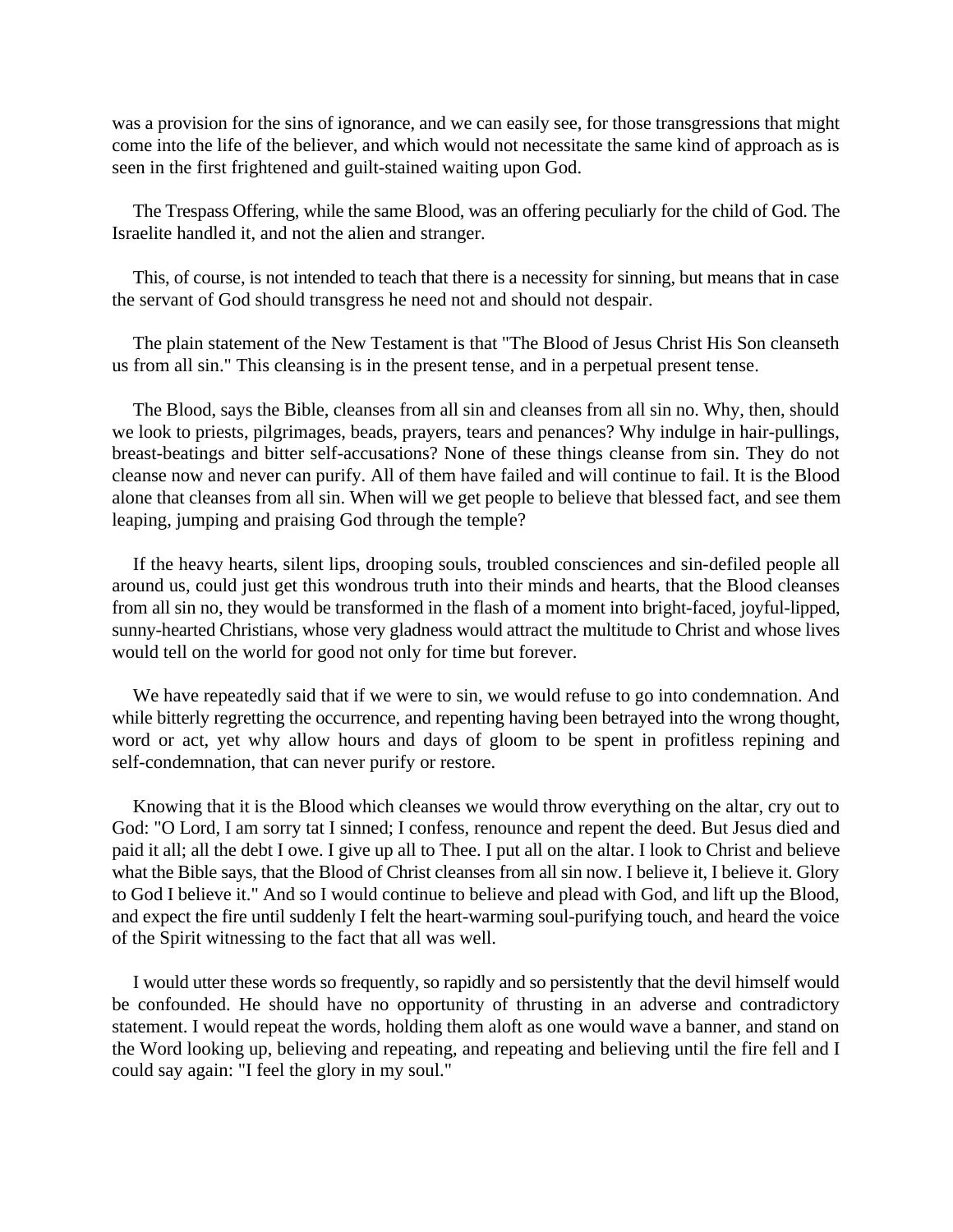Naturalists tell of a small animal called the ichneumon which is not over two or three inches in size, but can defeat and destroy a venomous snake that is over a yard in length, and many times larger than itself. But it is noticeable that the ichneumon never fights over two or three feet away from a plant whose leaves contain the antidote for the snake bite. When the reptile plants its poisonous fangs in the little creature, the ichneumon at once drags itself to the bush, chews a leaf, is instantly restored, and returns refreshed and renewed to the conflict. After a little the ichneumon is bitten again, and feeling death creeping along the veins, flies at once to the shrub, takes another mouthful of the restoring leaf and returns with a new lease of strength and life to the battle. It is just a question of time. The snake grows weaker and weaker, while the ichneumon is continually renewed. So after awhile the larger animal goes down in the remarkable contest, and turning bottom side up, gives up the ghost, while the ichneumon, flushed, triumphant and jubilant, waves its right forepaw in the air (figuratively speaking), and almost shouts hallelujah.

So in the soul's great contest with Satan and sin, the disparity is great. Hopeless indeed would be the soul if left alone in the warfare against the great fallen Archangel who has led whole nations astray, and for si thousand years has become infernally wise in the ways of drawing men into transgression and perdition. But happily for us the tree of life with healing in the leaves grows close by each heart. The Blood of Christ, which purges the poison of hell from the soul, and makes the spirit dean white and beautiful, is flowing always in touch o the wounded heart. When smitten by Satan, and hurt through the imagination, desire, speech or action, we should instantly touch the blessed Christ who is always near, and that touch will instantly renew and restore. As many, says the Scripture, as touched Him were made perfectly whole. And so back to the fight we go; and if wounded again instantly look to Jesus and touch Him by another act of faith, and so keep on touching until perfect victory is won, the enemy driven from the field, and we are triumphant in the possession of the knowledge and ability how to resist Satan and conquer sin, and thrilled with the experience of constant cleansing, constant peace, and constant victory through Jesus Christ our Lord.

There are wearied and discouraged hearts all over the land, that ought not to be cast down, and would not be so if they could see the recovering, restoring power of the Blood.

Some have failed in the Christian life in various ways, and think now that there is not a single hope or prospect left. The grace of God has been abused, the talents entrusted them have been buried or squandered, and they can see nothing left but moral bankruptcy or life failure.

And so it would be if there was only one member to the spiritual firm. But we read that God is a co-worker in the matter of salvation. And He is the Great One of the life partnership. We may be upset, and the Lord remain unmoved.

Recently we read of a wealthy, benevolent gentleman who conceived quite an interest in a ragged urchin of New York. He found that the boy was anxious to do something to make a living, but lacked the small capital of a few dollars to begin and carry on the humble business as a bootblack. The gentleman purchased the necessary brushes and polishing material, and saw the boy commence business on a street corner with a radiant face These two constituted the firm, the gentleman furnished the material and the boy the handwork. The lad did well, and by the third day had over a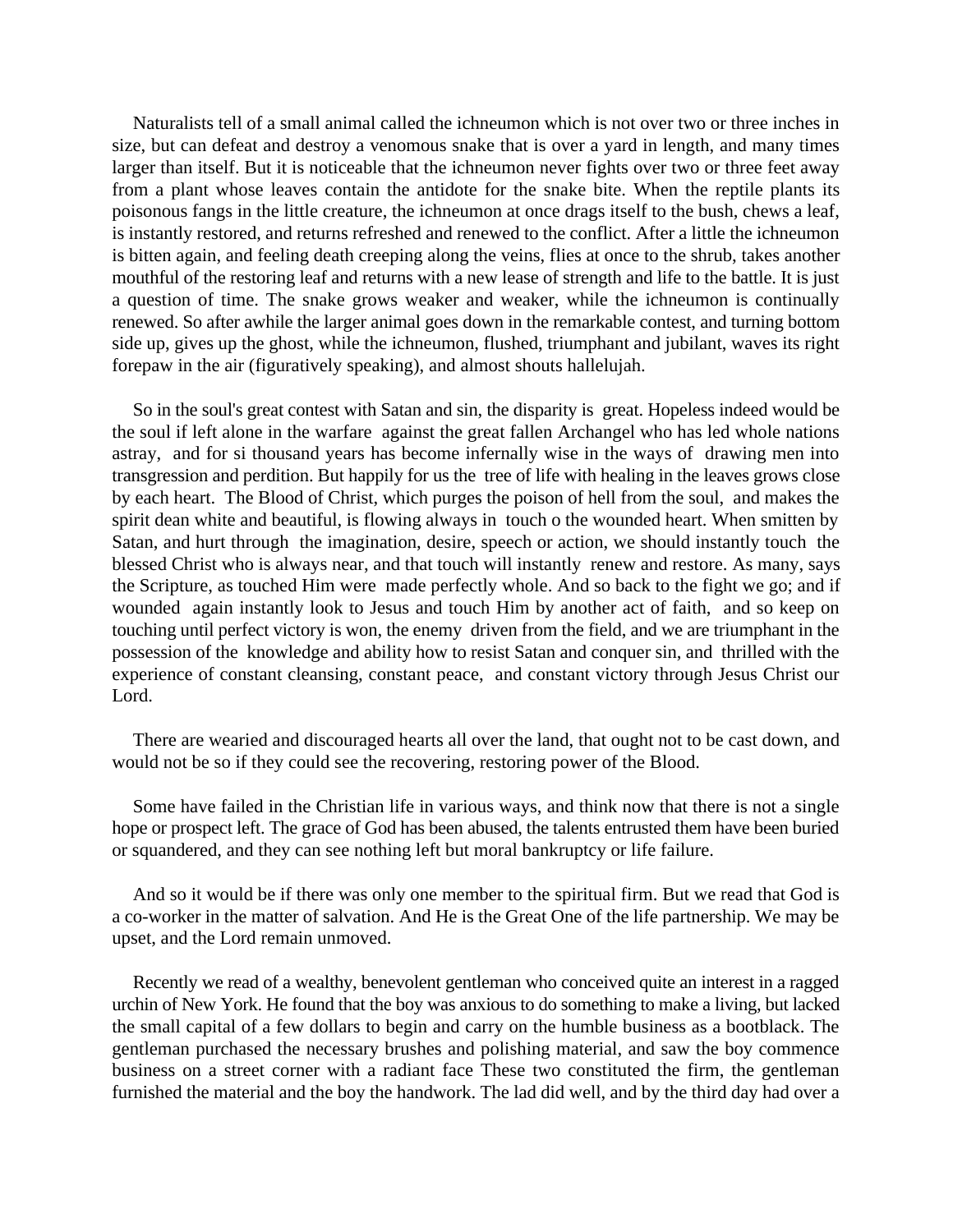dollar in silver in his pockets over and above expenses. On the fourth morning, however, the gentleman missed the junior member of the firm from his corner, and later in the day saw him entering his office with a doleful countenance.

"Why, what is the matter?" he asked.

"It is all up. We are ruined!" replied the boy.

"What is up? Who is ruined? I don't understand you," said the gentleman.

"Oh," sighed the boy," I mean you and I are done for--the firm is bursted!"

Little by little the senior member of the collapsed firm drew from the junior member his narration of distress. It seems that he the night before had attended some kind of Public Relief gathering where, under the influence of the songs, speeches and touching incidents related, the lad had responded to the appeal by emptying his pockets and donating his entire stock. Next morning as he felt his empty pockets, and surveyed his unoccupied street corner a revulsion of feeling and a sense of despair had settled down upon them. As he had expressed it, "The firm was bursted" and all hope was gone.

With great difficulty the gentleman concealed his amusement, and said to the junior member that while the break seemed to be very serious in his eyes, still It was not irremediable and he thought he could set him up and start him again. And so he did, to the great delight of the boy.

We of this earth are the junior members of the Great Firm of Salvation. As we falter, reel, and even break down here and there in the religious life, great is our gloom and despair. We say all is over; there is no more hope; the Firm is bursted.

Doubtless our despondency and gloomy speeches sound as absurd and are as amusing to angels and those who live in the Heavenly Courts as the boy's lamentation was to the millionaire. But they feel sorry for us in spite of their smiles, and would kindly stoop over us and say, "Not so, you are not ruined. The Blood is left; mercy and grace are left; and Christ is left. You may be undone, but He is not. Jesus Christ is the same yesterday, today and forever."

In a word, the junior member may be hurt, while the Senior Member is untouched and still has all power in heaven and in earth. He can set us up again, and cause us to resume business at the Old Stand, or further up Hallelujah Avenue in a more eligible situation, if necessary. Thank God for the renewing, recovering, restoring Blood of Christ.

We have found people strangely hindered and paralyzed with some sorrowful memory of the past. It was some disobedience to God, some failure in duty, perhaps some sin. Now, whenever the would arise and begin to do exploits for God, Satan brings back the remembrance and down they go in gloom, as they begin to doubt the power of the Blood to atone for and cover the past. They do not seem to realize that this very doubt is a limitation of salvation, a belittling of redemption, and another failure to see that the perfect remedy for all mistakes, failures and sins is in the Blood.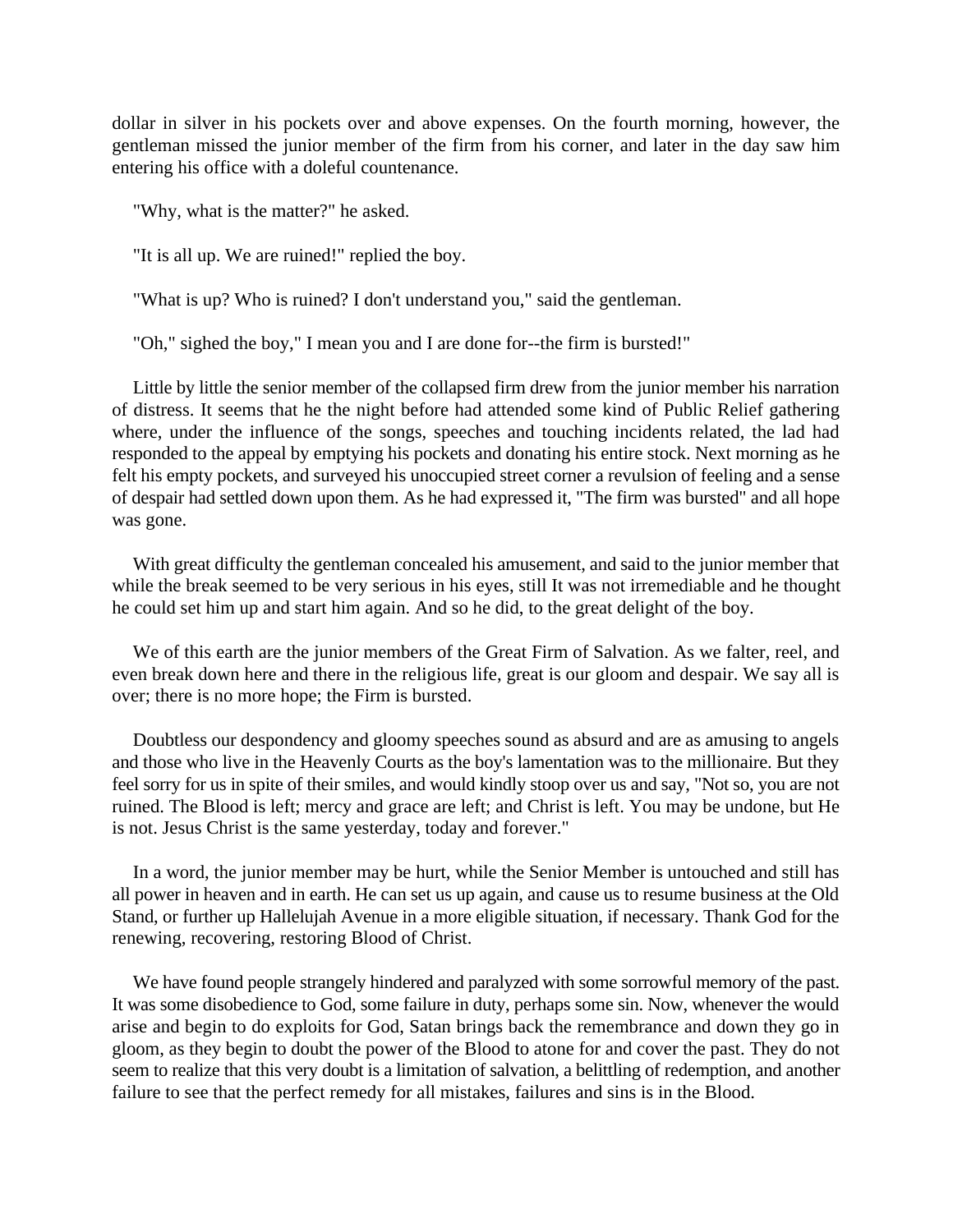Surely if the Blood of Jesus can save a vile sinner, it can recover a wandering Christian. If it can cover a multitude of transgressions in the life of the unconverted, it can certainly atone for a few missteps or wrongs in the history of a child of God. Its virtue and power does not end in pardon, or even in holiness, but is for all people at all times and in all conditions.

We read in the old Testament that when God was preparing to bring His people out of Egypt on the night that the Death Angel was slaying the first born everywhere, He commanded that blood should be sprinkled on the door-posts and lintels of every house. His promise was:

"When I see the Blood I will pass over!"

What mercy and riches of grace are in this verse! What a world of comfort to every sin-sick heart and doubting soul!

Splash the Blood over your soul. Apply it by faith to the door-posts of your life. Sprinkle it on the past, present and future. Put it thick on every act of the past that you regret, but which you can not now undo. Thank God, we can do this. Now is it done? Is the Blood lifted up and relied on? Is it your only plea? If so, hear what God says and be glad forever, "When I see the Blood I will pass over."

What more can we ask for And who can touch or harm one who is under the Blood? Pardon, purity, recovery, safety and Heaven are all in that Word.

In a great storm on our rocky coasts a ship was foundering. All the crew were soon swept into death save one sailor, who was seen clinging to the shrouds. The sea was so high that no boat could go to him. He was doomed, and he saw it as well as those on the shore. A trumpet was handed to a preacher to shout something to the man who would so soon be in Eternity. He took it in his hand with the mental question: "What shall I say?" Shall it be one of the points made in his sermon that Sunday morning Meantime the man had only a few minutes to live. Under a happy inspiration the preacher, placing the trumpet to his mouth, cried out:

"Look to Jesus, man!"

The words were literally hurled through the stormy blast, and reached the exhausted sailor. In another moment came back the words:

"Aye, aye, sir."

And then they heard him singing; and they caught the words:

"Jesus, Lover of my soul, Let me to thy bosom fly, While the nearer waters roll, While the tempest still is high."